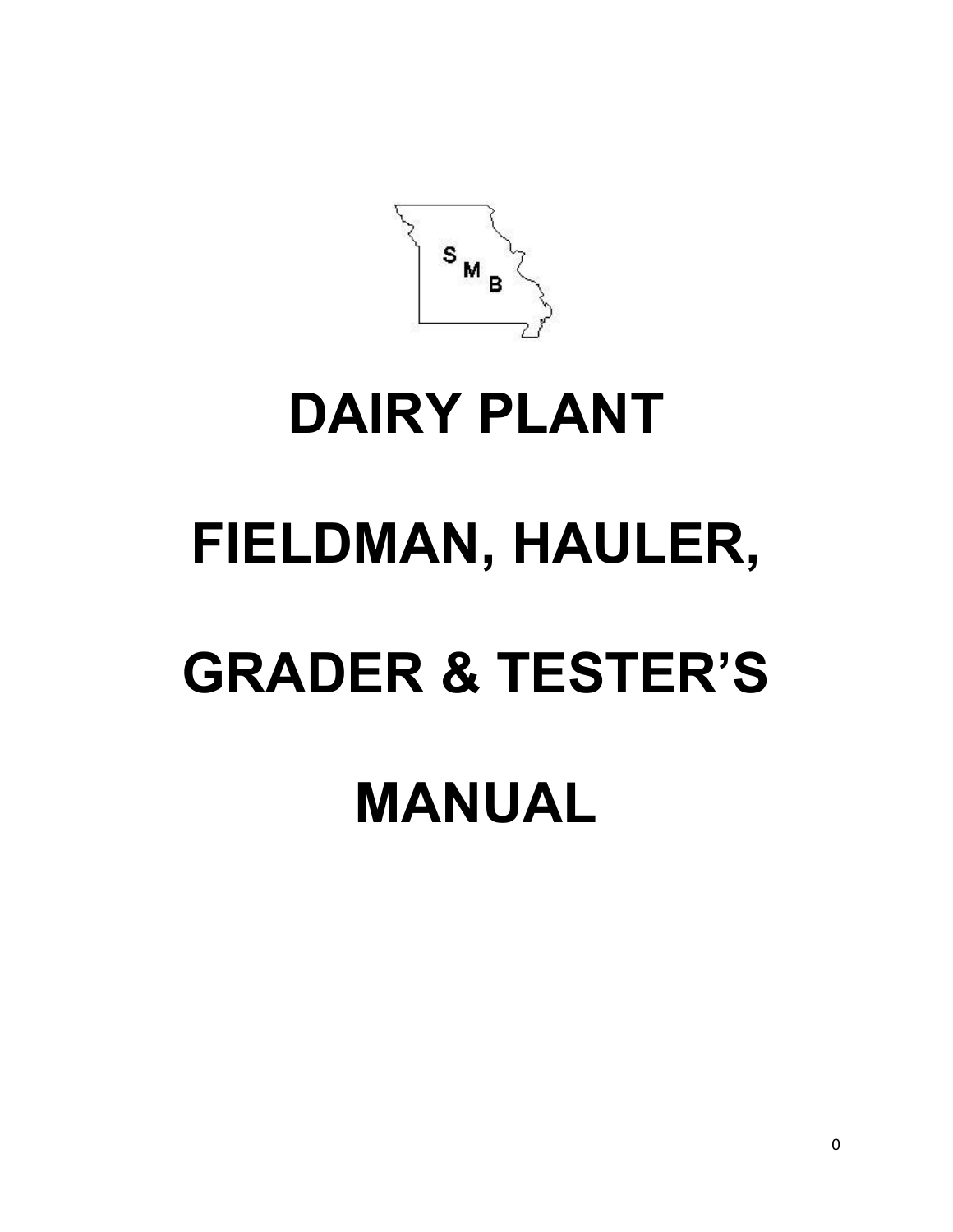# **TABLE OF CONTENTS**

| Milking Equipment - Construction, Materials, and Repair 18 |  |
|------------------------------------------------------------|--|
| Milking Equipment - Function and Maintenance 18            |  |
|                                                            |  |
|                                                            |  |
|                                                            |  |
|                                                            |  |
|                                                            |  |
|                                                            |  |
| Barn and Milkroom Construction<br>. 36                     |  |
|                                                            |  |
|                                                            |  |
|                                                            |  |
|                                                            |  |
|                                                            |  |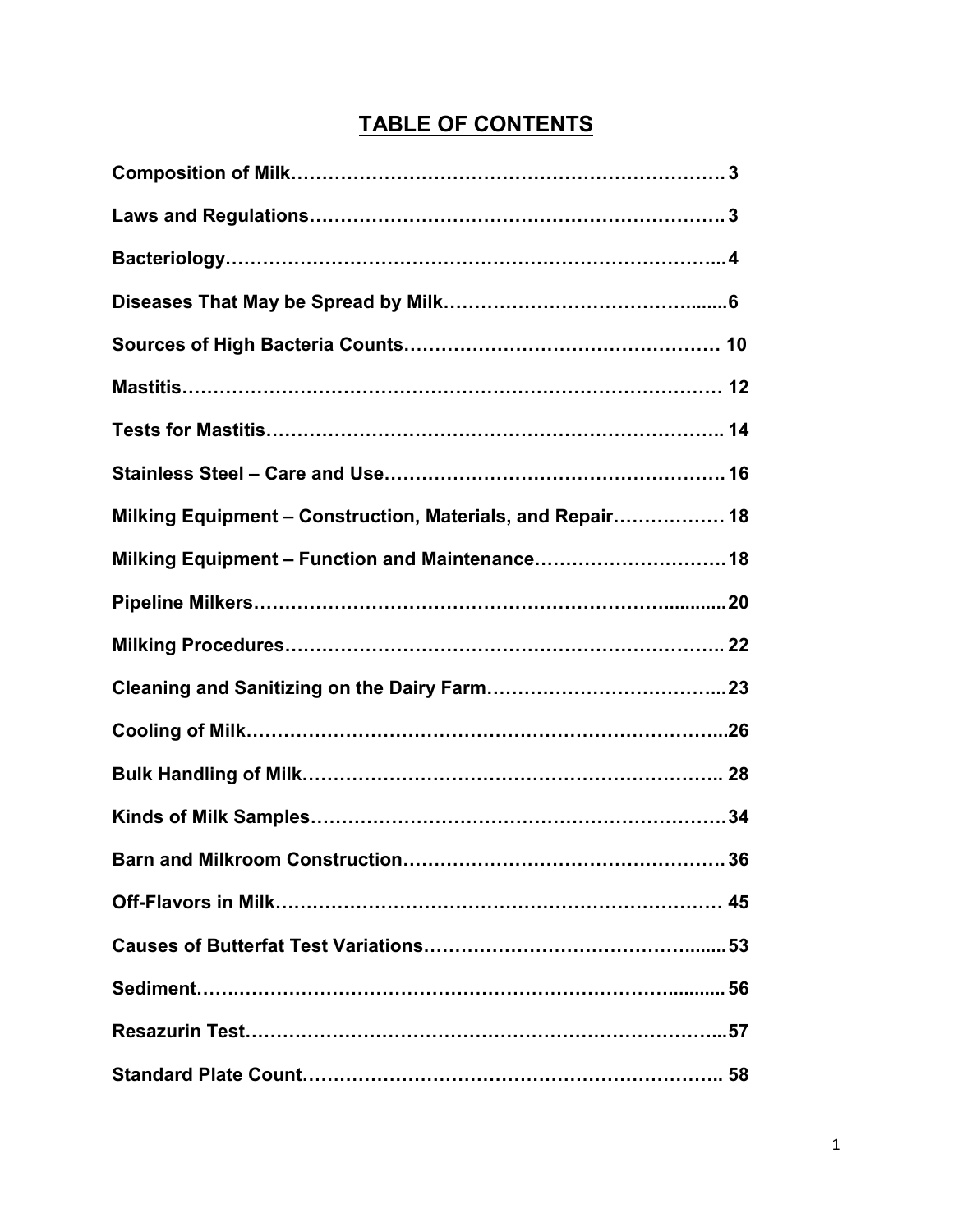| Freezing Point Determination and Added Water77 |  |
|------------------------------------------------|--|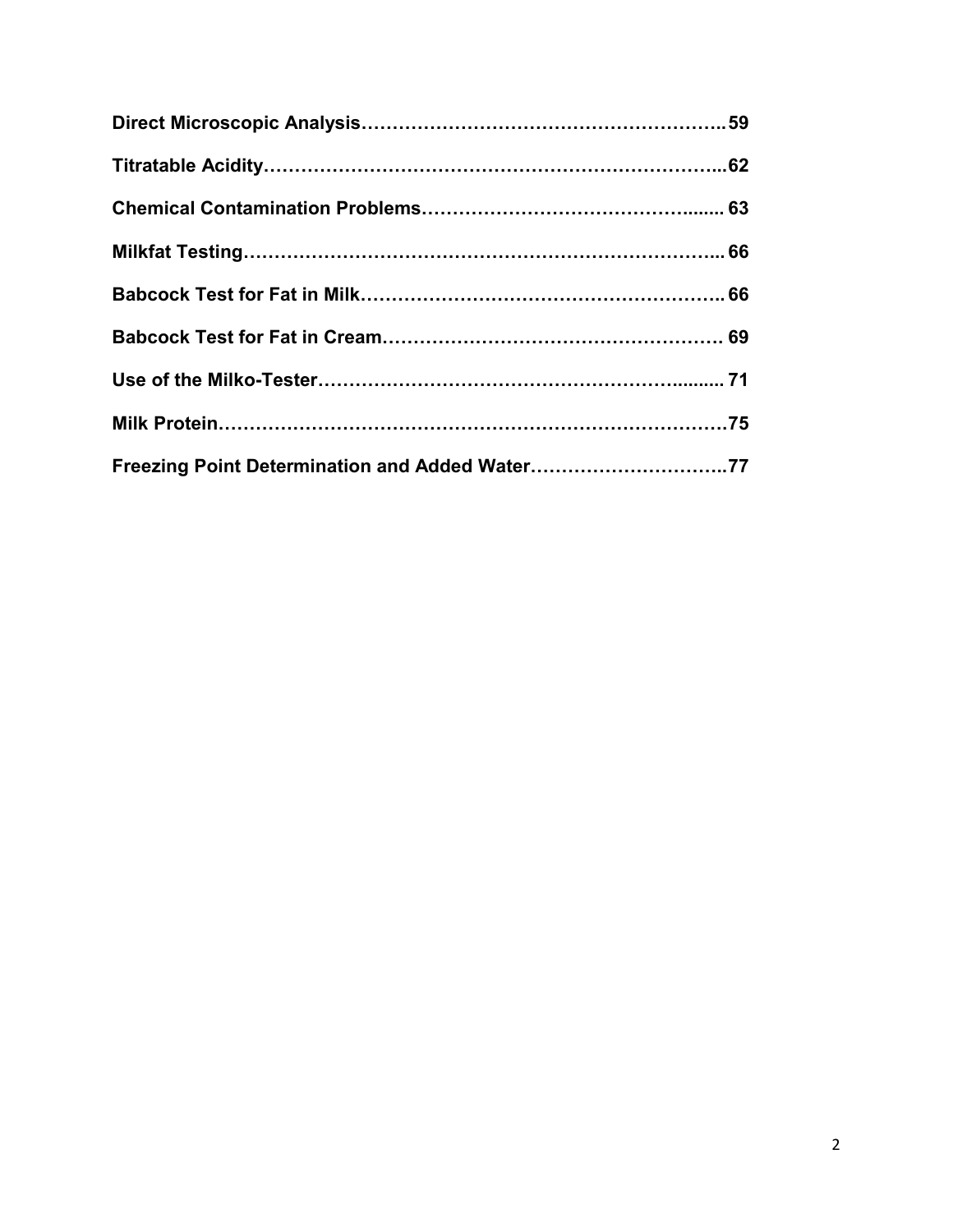# **PURPOSE**

This publication is designed as a reference manual for fieldmen, haulers, graders, and testers. Knowledge of the problems encountered in the various areas of work may help promote cooperation in carrying out the important function served by each.

# **COMPOSITION OF MILK**

To understand the problems which confront the fieldman, grader, and tester it is necessary to know the composition of milk. Below is a gross breakdown of major constituents and the approximate percentage in which they are found in milk:

| <b>Constituent</b>   | <b>Percent</b> |
|----------------------|----------------|
| Water                | 87.0           |
| <b>Butterfat</b>     | 4.0            |
| Casein               | 2.8            |
| <b>Whey Proteins</b> | 0.7            |
| Milk Sugar (Lactose) | 4.8            |
| Ash*                 | 0.7            |
| <b>TOTAL</b>         | 100.0          |

\*Ash is the mineral matter which remains after charring.

TOTAL SOLIDS include everything except water. *Total protein* includes casein and whey proteins. The *solids not fat* are the constituents other than butterfat and water. Butterfat normally shows the greatest variation, protein content varies somewhat less, and lactose and minerals vary the least of all milk constituents. Changes in lactose content usually are compensated by changes in mineral content, i.e. increases in lactose will be followed by decreases in minerals and vice versa.

# **LAWS AND REGULATIONS**

Grade "A" raw and pasteurized milk products are regulated under the Grade "A" Pasteurized Milk Ordinance, United States Department of Health and Human Services, Public Health Service, Federal Food and Drug Administration. Missouri adopts the Grade "A" Pasteurized Milk Ordinance and administers the program as such. Manufactured milk and manufactured dairy products are regulated under the Milk for Manufacturing Purposes and its Production and Processing, Recommended Requirements, United States Department of Agriculture, Agriculture Marketing Service, Dairy Programs. Missouri adopts the Milk for Manufacturing Purposes and its Production and Processing and administers the program as such. Any person wishing to haul milk in bulk, or grade, sample, or test milk is required, by law, to obtain a license to perform this work.

All private, municipal, and industrial laboratory work must be done in compliance with grade "A raw milk standards and must be performed in laboratories certified by the regulatory authority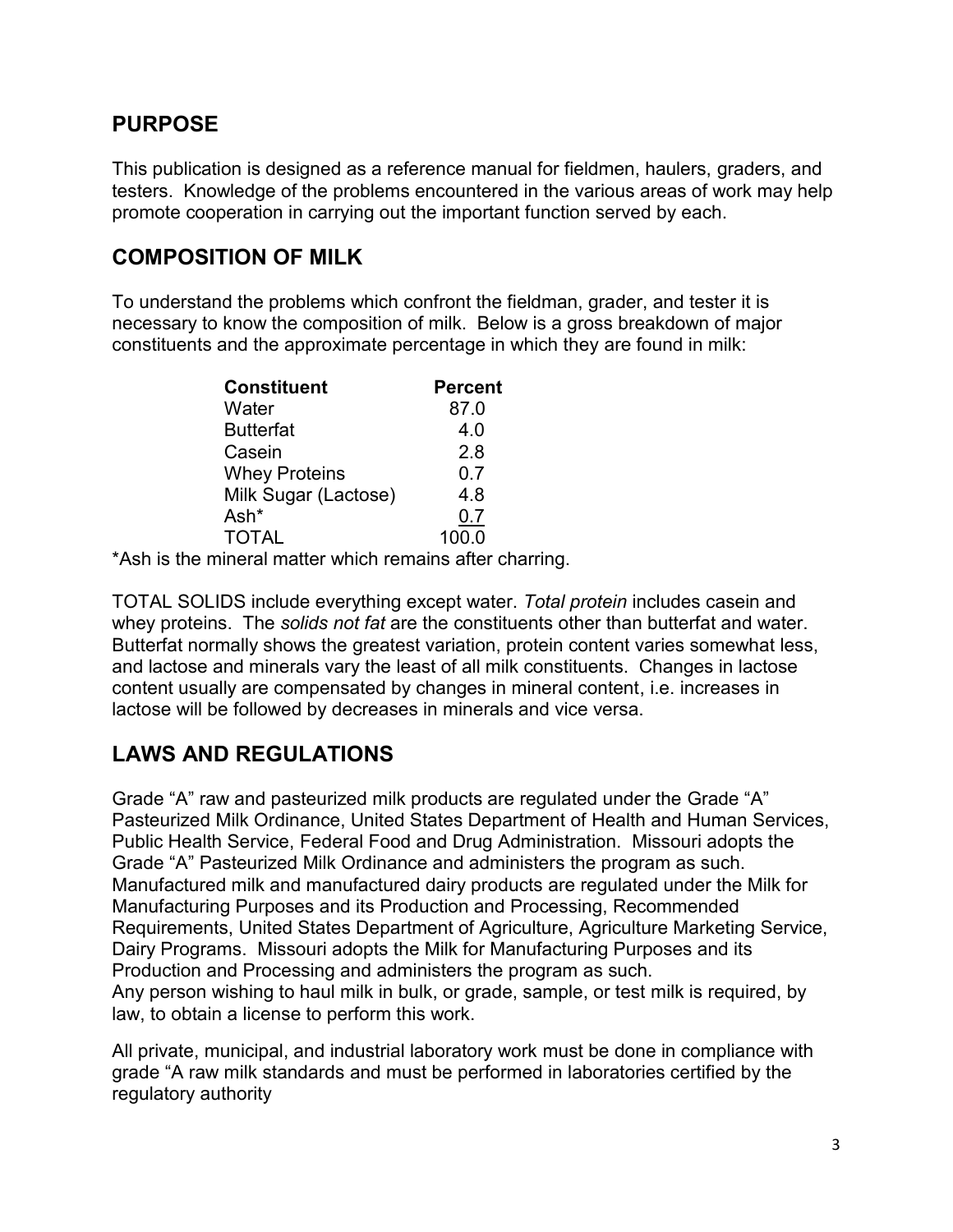# **BACTERIOLOGY**

#### **Definition**

Bacteria are small, one-celled plants. They range in size from 1/75,000 to 1/10,000 of an inch in diameter, from 1/25,000 to 1/10,000 of an inch in length. Each cell is capable of reproduction within itself.

#### **Useful Action**

Certain bacteria are used in manufacture of cultured dairy products and cheeses. They form desirable flavor compounds and change milk consistency.

#### **Undesirable Action**

Many bacteria cause spoilage of foods creating serious economic losses. Other bacteria, some of which may be carried in milk, can cause illness in man.

#### **Appearance under the Microscope**

Most bacteria encountered in the dairy industry will be rod-shape or round. Round bacteria are referred to as coccus (plural cocci). They are found singly or grouped characteristically:

- 1. Micrococcus occur singly or in irregular groups
- 2. Staphylococcus irregular, grape-like clusters.
- 3. Streptococcus found in chains
- 4. Sarcina occur as cubical packets of eight

#### **Requirements of Bacterial Growth**

Most conditions under which bacteria grow and multiply are similar to those needed for human survival. Bacteria must have:

 WATER. Therefore, if milk handling and storage equipment is stored drained and dry, bacteria levels do not increase between milkings.

 FOOD. Milk is an excellent source of many nutrients needed by bacteria. Removal of milk solids during cleaning helps starve them out.

 OXYGEN. Some bacteria require oxygen (aerobes); others grow only in its absence (anaerobes). Still others are capable of living with or without oxygen (facultative).

 FAVORABLE TEMPERATURE. All bacteria grow best at certain specific temperatures. However, these optimum temperatures differ among species. But no bacteria multiply at a maximum rate at temperatures below 40◦F. So cooling is an effective method for controlling growth.

 FAVORABLE pH (acid or alkaline reaction). Bacteria grow best in solutions neither highly acid nor highly alkaline. Milk is slightly acid and favorable for their development.

#### **Types of Bacteria in Milk**

One way to classify bacteria is by temperature response. From this knowledge, insight can be obtained about their source and control.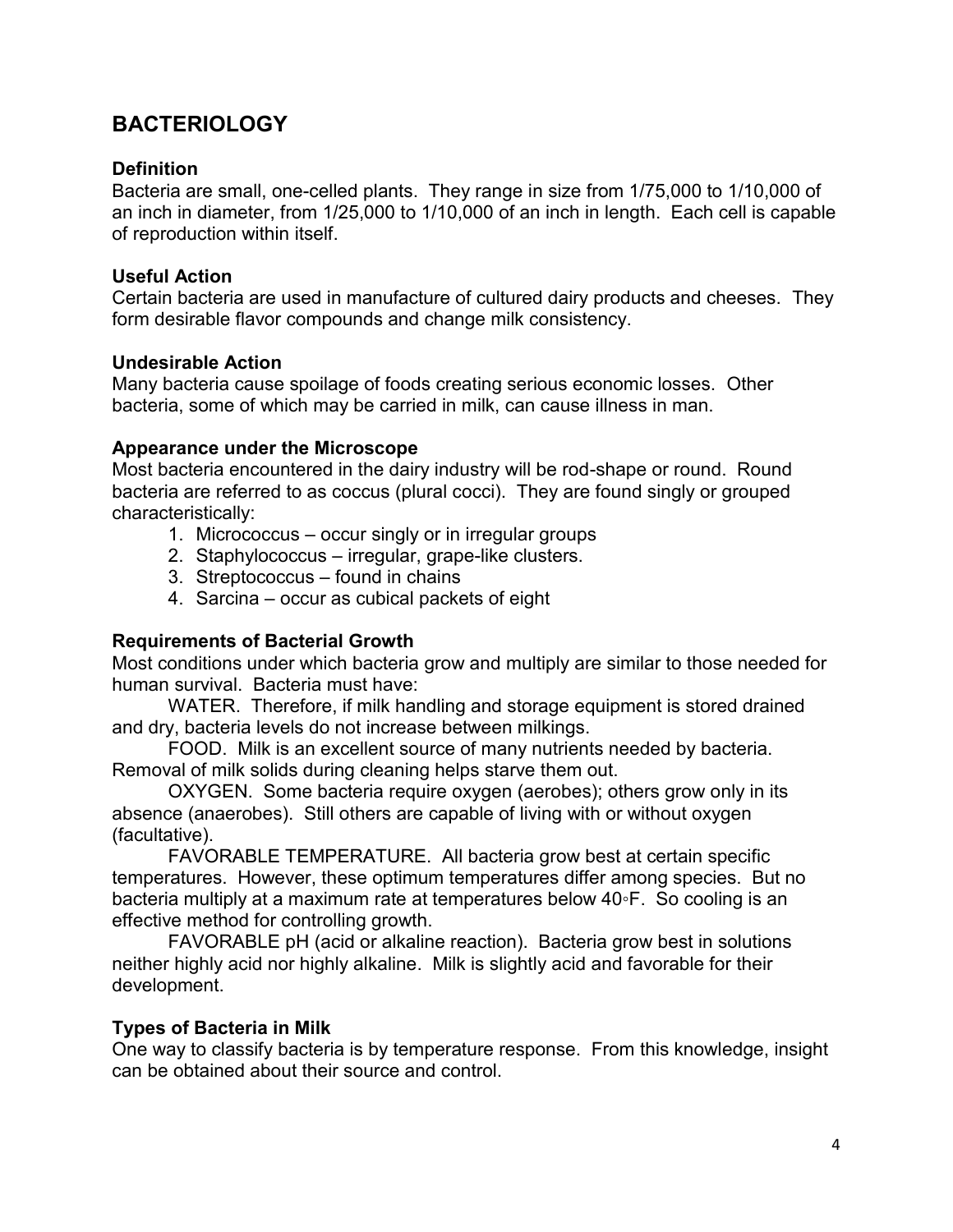- 1. THERMOPHILES are heat loving. They can grow even at pasteurization temperatures and readily multiply at 131ºF. Their growth range is 113ºF to 158ºF. You might find thermophilic bacteria in hot water lines or hot water storage tanks. Other sources are soil, bedding, and feeds. Thermophiles may be found in milk following pasteurization, thus contributing to "lab-pasteurized" counts.
- 2. THERMODURIC bacteria are literally durable to heat, thus thermo(heat)-durics. They survive pasteurization and are reported to producers in pasteurized counts, but do not grow at high temperatures. They cause milk to sour and decrease its shelf life. They are not associated with disease.

Thermodurics can grow at temperatures between 45ºF and 104ºF. Their primary source is dirty equipment. Old, cracked inflations and milkstone deposits are common sources. During advanced lactation they may be found in the cow's udder.

Most thermodurics are cocci. Thermodurics are usually a summer problem when warm temperatures permit rapid multiplication. They do not grow at cold temperatures. Clean equipment and cold storage conditions are necessary to control them.

- 3. MESPHILES grow best at temperatures between 68ºF and 104ºF.
- 4. PYSCHROPHILES can grow at relatively cold temperatures even refrigeration temperatures. But they grow much slower at temperatures below 40ºF than at those above. Their best growth rate occurs between 68ºF and 86ºF. Off-flavors caused by psychrophiles are bitter, fruity, rancid, stale, and putrid. They also cause a physical defect – ropiness in milk.

Psychrophiles have become more significant with the advent of bulk handling because milk is held on the farm longer. When contaminated with psychrophiles, opportunity for growth is present.

Most milk quality tests do not detect psychrophiles because they grow slowly at incubation temperatures normally used for quality evaluation.

Psychrophiles are found in water supplies. Their numbers increase in water storage tanks, recirculated cooling water, and in tank-type can coolers.

Rinse water, when used on dairy equipment, should always be sanitized. Add 5 to 10 parts per million of chlorine. Or use an acid rinse. Keep equipment clean and milk rooms ventilated and dry.

Psychrophiles are usually a raw milk problem. Pasteurization destroys psychrophiles and they get into finished products through post-pasteurization contamination.

#### **Classification of Bacteria According to Reactions Produced**

1. ACID PRODUCERS. Many bacteria ferment milk sugar (lactose) to form lactic acid. Most common of these is *Streptococcus lactis. S. lactis* is often used as a culture in the manufacture of various dairy products. It is found naturally occurring in raw milk.

*Lactobacillus* species are used in some fermentation processes, but usually are not associated with raw milk quality problems.

Many other rods and cocci produce acid.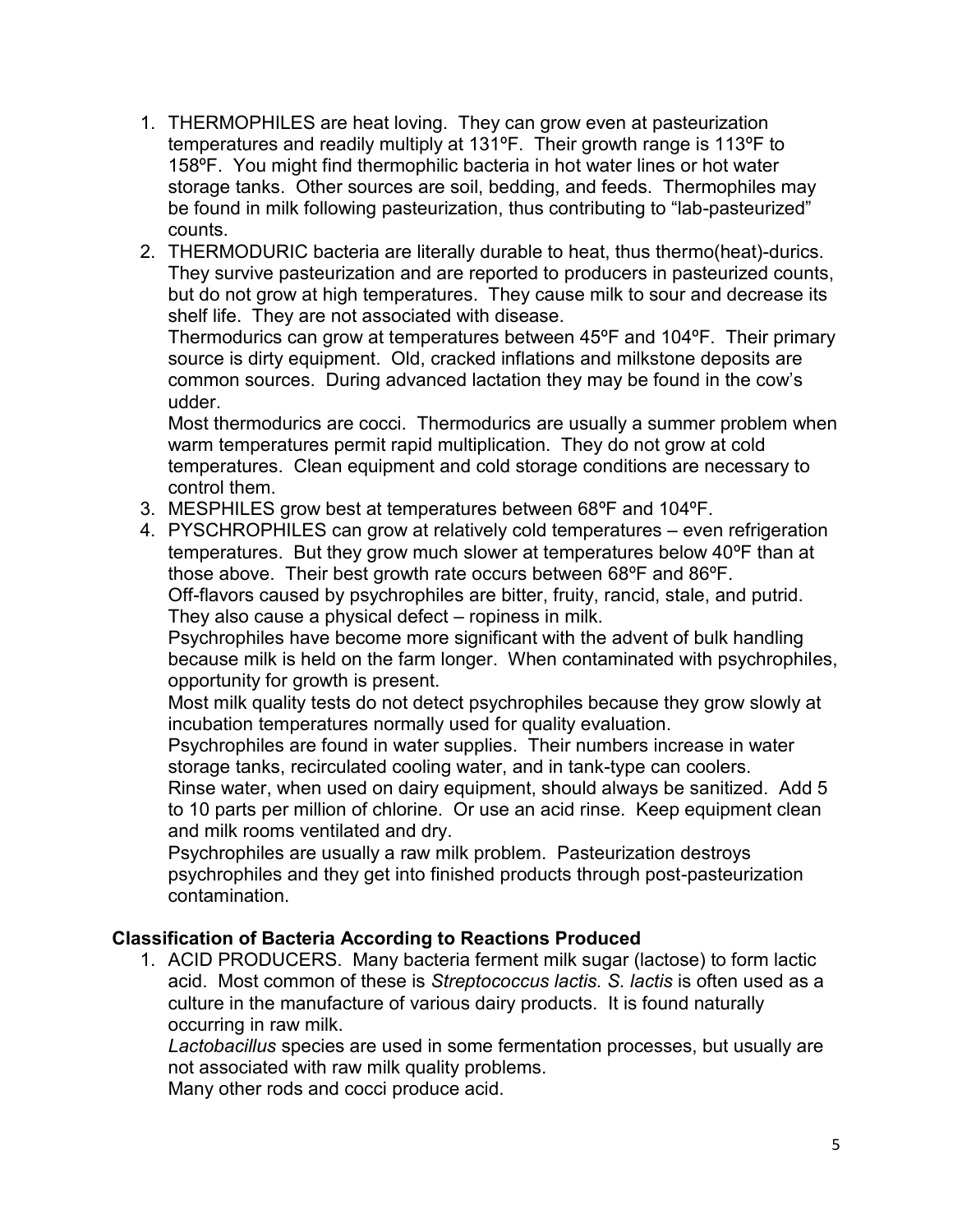2. ACID AND GAS PRODUCERS. Most notable among bacteria that produce both acid and gas from lactose are the coliform group (Aerobacter and Escherichia). Coliform bacteria have special significance to the dairy industry. *In water,* coliform imply potential contamination from sources known to carry disease. Coliform are present in the intestinal tract of humans and animals and their presences in water indicates possible contamination with fecal material. Disease bacteria originate from the same sources. *In raw milk,* the presence of coliform means either: (1) potential contamination from fecal material or (2) an extremely damaging case of mastitis. Major sources of coliform are dirty equipment and the cow's coat. They are

present also in barn dust, on cereal grains and hay, and in polluted water. *In pasteurized milk*, the presence of coliform indicates post-pasteurization contamination. Some heat resistant strains have been isolated but their contribution to the coliform count in pasteurized products likely is negligible.

3. PROTEOLYTIC bacteria utilize protein in their growth. Off-flavors that result are bitter or putrid. Some proteolytics are psychrophilic (grow at cold temperatures) and originate in sources known to harbor psychrophiles. When equipment is scratched, cleaning and sanitation of the surface is difficult if not impossible. Scratches become a constant source of proteolytics. Some bacillus species (anaerobic spore-forming rods) can cause protein breakdown. Usually bacilli are not involved in spoilage problems because they do not grow at refrigeration temperatures. They may contribute to the proteolytic count, however. This means that mere presence of a proteolytic count is not conclusive evidence of a proteolytic problem. *Clostridium* species (anaerobic spore-forming rods) also can digest protein.

These bacteria, too, are not usually implicated in off-flavor problems.

- 4. LIPOLYTIC bacteria can break down butter fat and produce rancid off-flavors (bitter with pungent odor). Most fat breakdown likely occurs as a result of naturally occurring lipase in milk (to be discussed later). In products stored for several days or longer, bacteria may contribute to rancid flavor development. Some lipolytics grow at cold temperatures and are, therefore, particularly undesireable contaminants.
- 5. SPORES. Some bacteria can form special structures which make them highly resistant to adverse conditions. One bacterial cell forms one spore. Spores resist the killing effect of heat, chemicals, light, and drying. Spores are often found in dust. Barns should not be swept just prior to milking.

# **DISEASES THAT MAY BE SPREAD BY MILK**

#### **Cow Disease That Can Be Spread To Man**

1. BRUCELLOSIS (Bang's disease). This disease causes abortion in cows. The illness in man is called undulant fever.

All milk for pasteurization, ultra pasteurization or aseptic processing and packaging shall be from herds under a brucellosis eradication program located in a Certified Brucellosis-Free Area or meet USDA requirements for a Certified Brucellosis-Free Herd. Missouri is a Brucellosis-Free state at publication.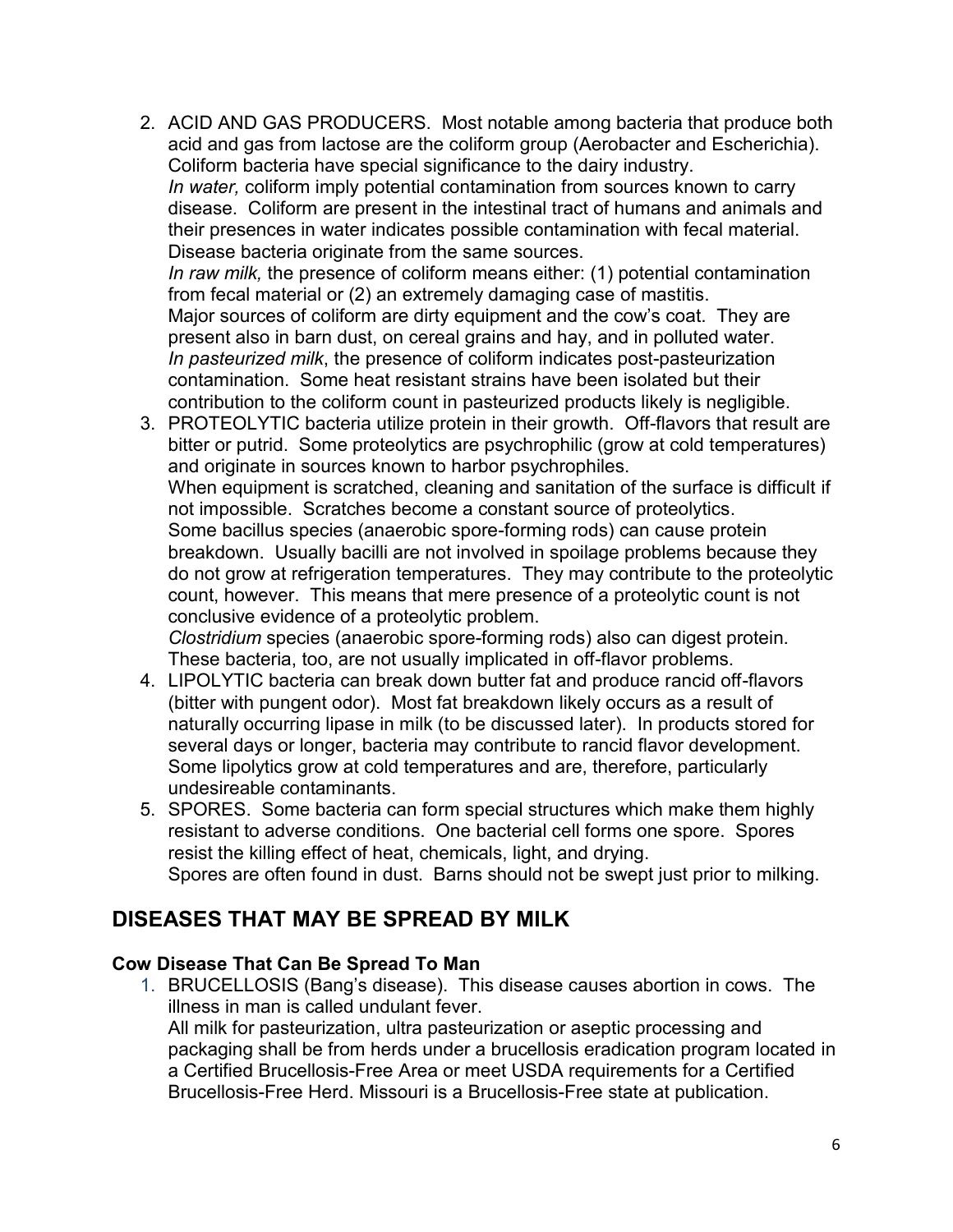- 2. Goat, sheep, or any other hooved mammal milk for pasteurization, ultrapasteurization or aceptic processing and packaging, shall be from a herd or flock that has passed an annual whole herd or flock brucellosis test.
- 3. BOVINE TUBERCULOSIS. All milk for pasteurization, ultra-pasteurization or aceptic processing and packaging shall be from herds under a tuberculosis eradication program. Missouri is a Tuberculosis-Free state as of publication.
- 4. Q FEVER. This is a Rickettsia (Coxiella burnetii). The disease infects cows and is transmitted to man through raw milk.
- 5. CAMPYLOBACTER FETUS. This organism causes abortion in cattle and flu-like symptoms in humans.
- 6. YERSINIOSIS. *Yersinia enterocolitica* is the microbe that causes this disease. In humans, symptoms of the disease are similar to appendicitis.
- 7. OTHER INFECTIOUS AGENTS. Many organisms capable of producing abscesses can be spread from cow to man.

### **Diseases of Man That May Be Spread by Cows**

Several disease agents common to man can be transmitted through contaminated milk. They are:

- 1. TYPHOID AND PARATYPHOID FEVERS (caused by salmonella). Milk must be contaminated with fecal material of an infected man or rodent.
- 2. SALMONELLA "FOOD POISON" DISEASES. Salmonellae produce a toxin when growing in man. They may be carried in milk. Typical food poisoning symptoms result about 30 hours after intake. This type of illness, though producing similar symptoms, differs from food poisoning caused by *Staphylococcus aureus*. With the latter, a toxin is produced while the organism is growing in a food environment outside man. Eating contaminated food then causes illness much faster.

In recent years the salmonella problem has become more serious with more cases reported. Both raw milk and finished products can become contaminated with salmonellae; however, pasteurization kills all salmonellae.

Salmonellae are commonly spread through contaminated feeds. Fowl, cattle, hogs, rodents, insects, humans, domestic pets, wild birds, and animals can serve as carriers. Eggs and egg products are also common sources of contamination, and salmonellae may be present in polluted water.

Control methods involve:

- a. Strict sanitation.
- b. Positive pasteurization
- c. Prevention of post-pasteurization contamination.
- d. Separation of the milkhouse or milkroom from holding areas for farm animals, poultry, and from feed storage rooms.
- e. Cold storage of milk. Salmonellae can grow at temperatures between 50ºF and 120ºF.
- f. Good insect and rodent control
- g. Salmonella-free cows and milk handlers.
- h. Clean, properly sanitized water supplies.
- 3. SCARLET FEVER. Streptococcal infections cause scarlet fever.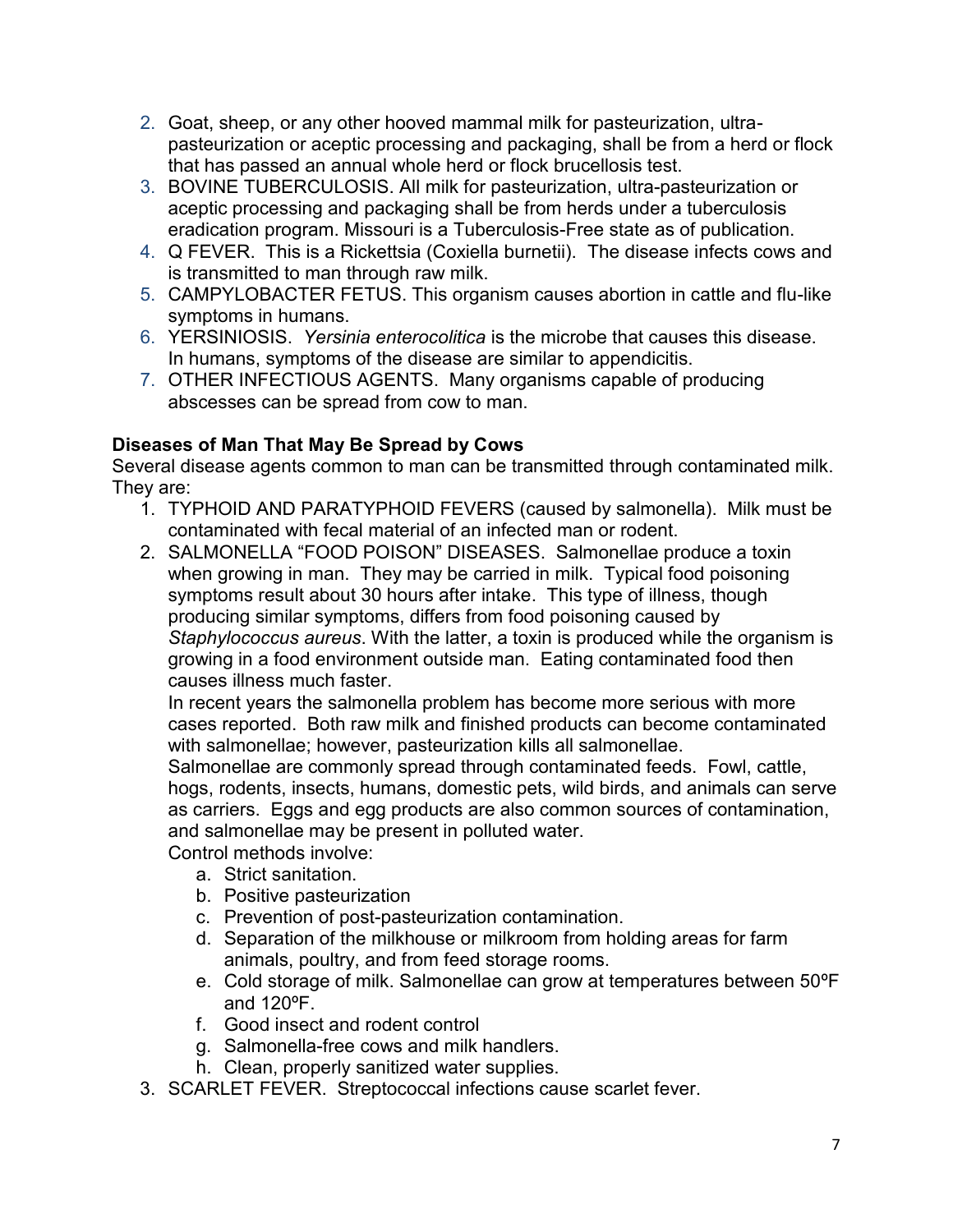- 4. SPETIC SORE THROAT. This is a streptococcal infection.
- 5. DIPHTHERIA, HUMAN TUBERCULOSIS, POLIOMYELITIS, and possibly other diseases. These may be spread through infected milk.
- 6. STAPHYLCOCCAL FOOD POISONING. *Staphylococcus aureus,* a bacteria that can cause mastitis, may produce a toxin (poison), if allowed to grow in milk. Although the bacteria are killed by pasteurization, the toxin remains stable and can cause illness.
	- a. Conditions favoring growth of *S. aureus*: This organism grows at temperatures between 50ºF and 120ºF and multiplies slowly up to 60◦F. Unlike many bacteria *S. aureus* can grow in high concentrations of sugar or salt (45 percent solids, condensed milk, or up to 10 percent salt).
	- b. Controlling growth of *S. aureus:* Staphylococcal mastitis is more prevalent since other competing mastitis organisms (streptococci) have been controlled by antibiotic treatment and because of the ability of staphylococci to develop antibiotic resistance. Therefore, to control staphylococcal infection on farms:
		- i. Use mastitis control procedures.
		- ii. Sanitize udders before milking.
		- iii. Use strip cups, mastitis tests, and/or veterinary service
		- iv. Keep equipment clean to prevent spread of the organism and stop growth of those that are present.
		- v. Do not sell milk from cows having mastitis.
		- vi. Keep milk cold!

#### **Controlling Spread of All Milk Borne Diseases**

- 1. Keep herd healthy. Segregate sick cows and discard their milk.
- 2. Allow only healthy individuals to work in dairy operations.
- 3. Keep premises and equipment clean.
- 4. Cool milk promptly and keep it cold.
- 5. Pasteurize milk quickly and prevent recontamination after pasteurization.

#### **Killing Bacteria**

Bacteria are killed by heat in the form of hot air, hot water, or steam. Effectiveness of kill depends upon time-temperature relationships. At higher temperatures, shorter periods of time are required to kill a given bacteria population.

Sterilization (total kill of all bacteria) requires a temperature of 250ºF for 20 minutes by steam heat. Pressure is required to get steam temperatures this high. This is a wet form of heat. Using dry heat, a temperature of 338ºF for at least one hour is necessary to bring about sterility.

Hot water treatment can be used. For immersion purposes a two-minute exposure at 170ºF is recommended; for flow-through sanitizing, 5 minutes at 170ºF. These are sanitizing treatments which may not necessarily bring about sterility.

Chemical sanitizers are effective bactericides. Sanitizers common to the dairy industry are chlorine, iodine, quaternary ammonium compounds, and acids.

Characteristics of sanitizers vary greatly depending upon their formulation. In general, chlorine sanitizers (hypochlorites) are inactivated by presence of organic matter.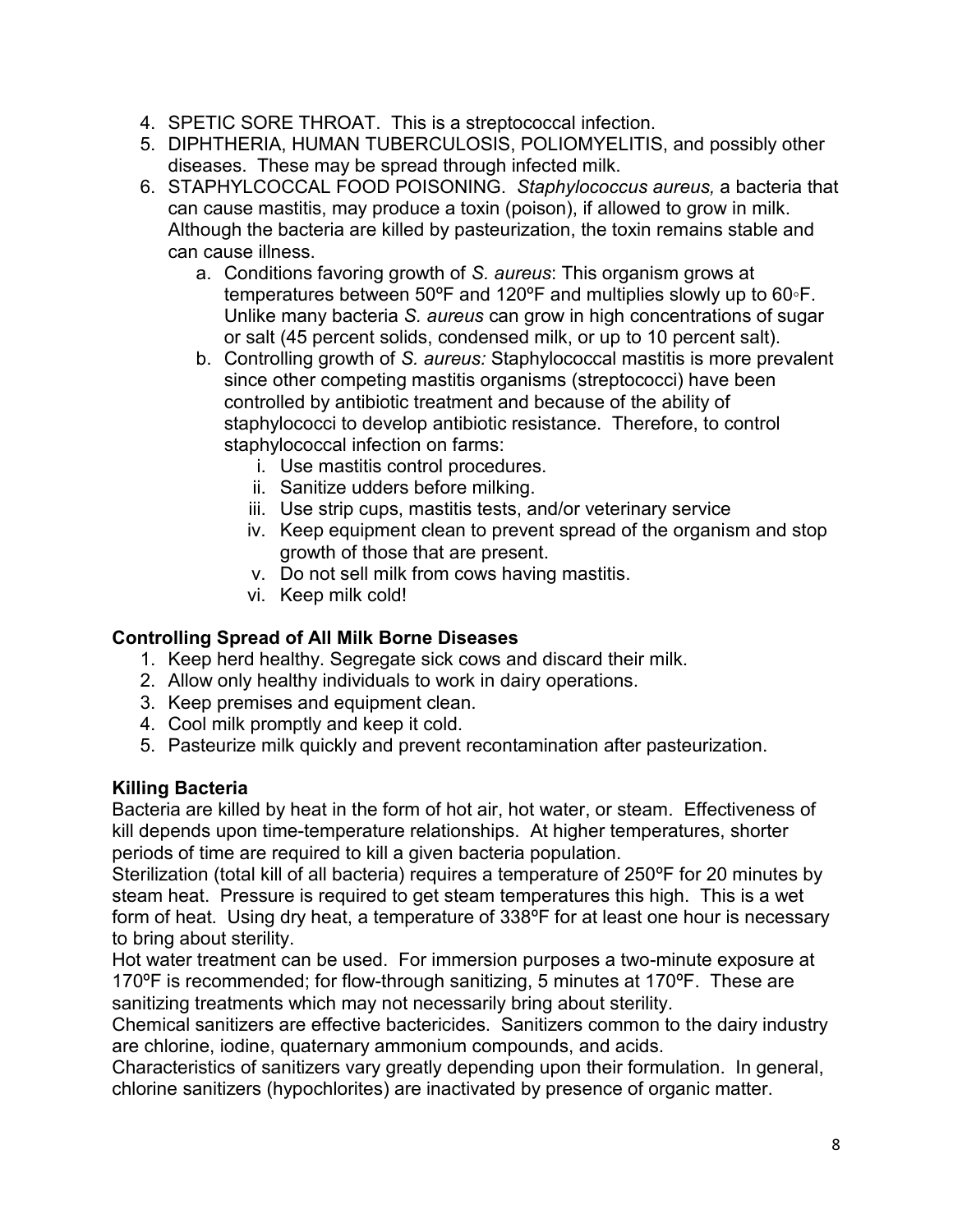Whenever milk, dirt, or manure gets into a chlorine sanitizer, chlorine is tied up and prevented from working. Prepare a fresh solution when this happens.

A chlorine solution exposed to air dissipates quite rapidly, especially at warm solution temperatures. Sanitizers should not be saved from one milking to the next. Hypochlorites are fairly effective in hard water.

Iodine sanitizers (iodophors) may be slower acting than hypochlorites. They are quite stable, relatively noncorrosive, and nonchapping to skin. They are often used as udder wash.

Quaternary ammonium sanitizers may be adversely influenced by presence of water hardness compounds, although formulations may be prepared with water hardness control agents. They are generally effective against thermodurics, but less effective than chlorine sanitizers against some psychrophilic and coliform bacteria.

Effectiveness of acid sanitizers may be reduced by water hardness compounds unless acidity is taken to a fairly how level (pH 2.5-3.0). Acids do a good job of sanitizing. Some are used for udder washing.

Efficient and effective sanitization of equipment will result only if *the surface is clean and smooth!* A thin layer of milkstone can protect large numbers of bacteria from sanitizer action.

Factors related to sanitizer action are:

- 1. CONCENTRATION OF SANITIZER. Generally, stronger solutions kill more rapidly. Under no condition, however, should solutions stronger than those recommended on the label be used. Corrosion may result. Also, contamination of milk with sanitizers may cause off-flavors. In some cases, stronger solutions are *less* effective.
- 2. DURATION OF EXPOSURE. At label concentration, most sanitizers require about 2 minutes to kill practically all bacteria. On equipment surfaces quick dips are not adequate. The sanitizer must be in contact with every inch of surface to be sanitized for the specified time at any given concentration to be effective.
- 3. TEMPERATURE OF SOLUTION. Higher temperatures result in faster kill because heat destroys bacteria. Label directions on sanitizers should be followed strictly in this regard. Use of high temperatures when unnecessary can cause corrosion.
- 4. LEVEL OF BACTERIA POPULATION. The more bacteria present the longer exposure time required for effective sanitization. Clean surfaces, relatively free of bacteria, can be sanitized more efficiently.
- 5. PRESENCE OF SOIL RESIDUES. Only clean surfaces can be effectively sanitized.

#### **Standards for Sanitizing with Hypochlorites and Iodine (1)**

| <b>Hypochlorites:</b> |             |                   |                  |                         |
|-----------------------|-------------|-------------------|------------------|-------------------------|
| Method of             | Temperature | Minimum Avail-    | Minimum Exposure | Minimum Residual        |
| Application           | Range       | able Chlorine     | Time – Minutes   | Chlorine after Exposure |
|                       |             | Parts Per Million |                  | Parts Per Million       |
| Circulation           | 75-90°F     | 100               |                  | 50                      |
| Spraying              | 75-90°F     | 250               |                  | 50                      |
| Fogging               |             | 400               |                  | 50                      |
| Immersion             | 75-90°F     | 100               |                  | 50                      |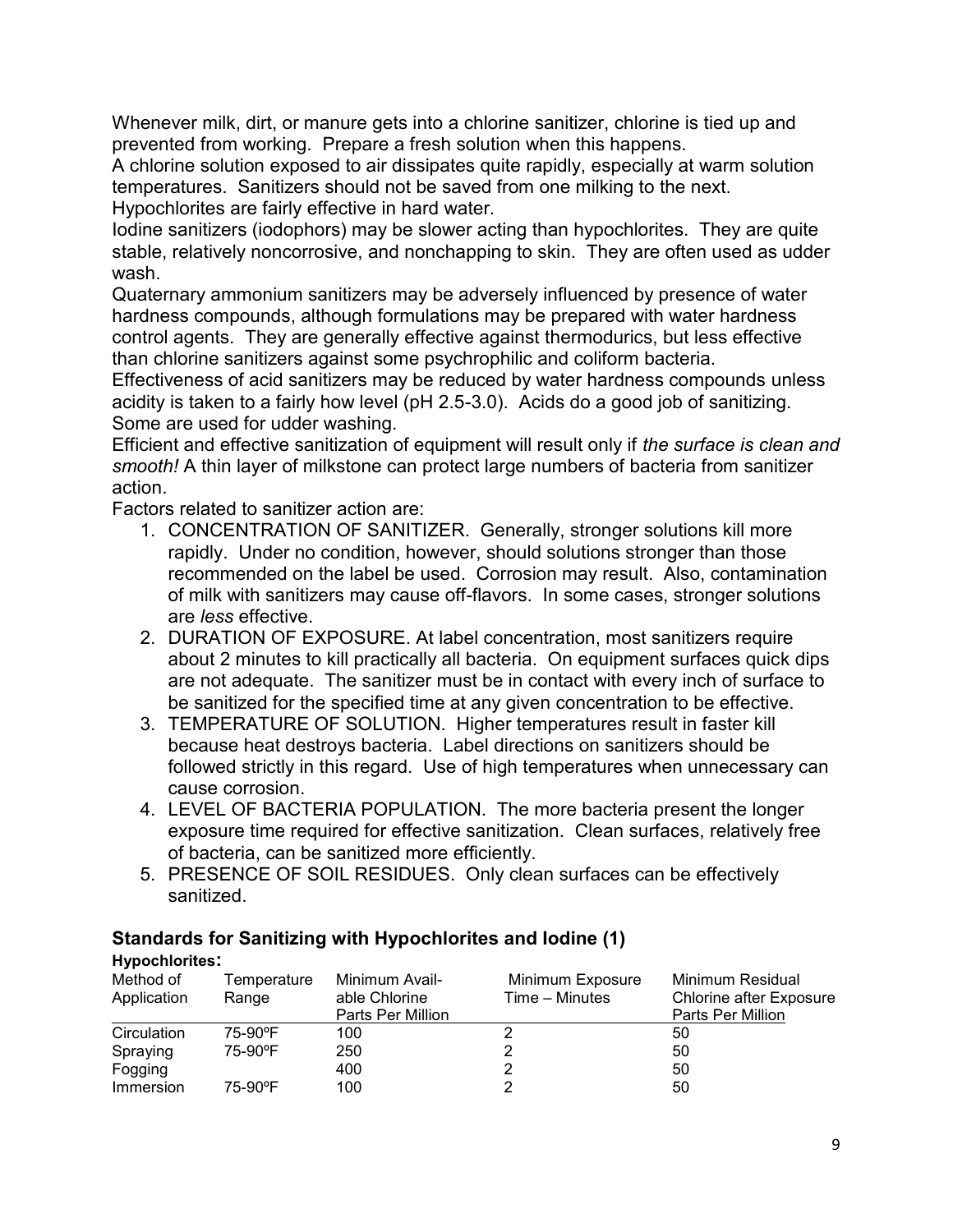| lodine:<br>Method of<br>Application | Temperature<br>Range     | Minimum Avail-<br>able Chlorine<br>Parts Per Million | Minimum Exposure<br>Time – Minutes | Minimum Residual<br>Chlorine after Exposure<br>Parts Per Million |
|-------------------------------------|--------------------------|------------------------------------------------------|------------------------------------|------------------------------------------------------------------|
| Circulation                         | $50 - 70$ <sup>o</sup> F | 12                                                   |                                    | 5                                                                |
| Spraying                            | $50-70$ °F               | 12                                                   |                                    | 5                                                                |
| Fogging*                            |                          | 25                                                   |                                    | 5                                                                |
| Immersion                           | $50-70$ °F               | 12                                                   |                                    | 5                                                                |

\*Fogging not permitted with compounds containing foaming type wetting agents.

# **SOURCES OF HIGH BACTERIA COUNTS**

The material presented thus far has been concerned with factors related to bacterial quality of milk. Tracking down sources of trouble requires observation of many different aspects of milk production. The following list of sources and causes of high bacteria counts and of abnormal milk is presented as a guide to troubleshooting problem farms.

- I. Cow factors that may contribute to high bacteria counts:
	- A. Mastitis
	- B. Unclipped flanks and udders
	- C. Late lactation milk. (Cows should be dried off 60 days before calving.)
	- D. Colostrum early lactation milk. (Milk should not be shipped until five days after calving.)
	- E. Dirty teats and udders. (Sanitize teats and udders in warm sanitizer one to two minutes before attaching milking machine.)
	- F. Systemic illness or other health problems. Unhealthy cows cause an increase in white blood cell count and other abnormal conditions within the milk.
	- G. Mechanical injury of the teat or udder may result in bloody milk.
- II. Milk Conditions
	- A. Unclean habits of milker
	- B. Unclean barn, stable, or milking parlor.
	- C. Wet hand milking or stripping
- III. Milking Equipment
	- A. Conventional Milking (Bucket)
		- i. Milker not *completely dismantled* and brush washed after *each milking.*
		- ii. Use of rough, cracked, or porous materials (checked inflations), plugs in claws, gaskets, rubber or plastic milk hoses, and air hoses. Replace them and soak and brush clean daily. *Remove air plugs* in milker claw for cleaning.
		- iii. Dirty milking machine pails and lids, especially the check valve and milk cock.
		- iv. Dirty, sticky pulsators. (Clean them daily.)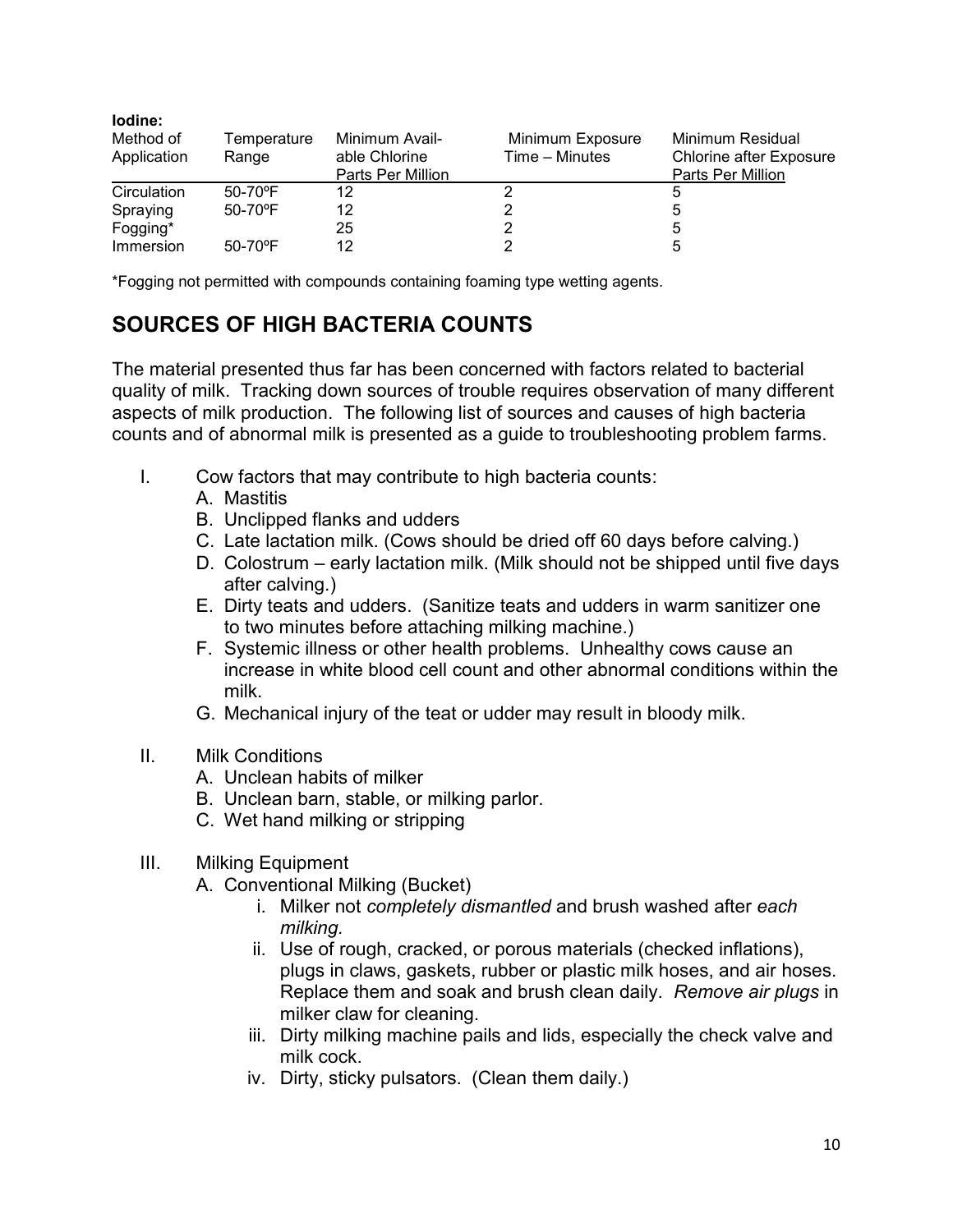- v. Dirty vacuum lines of improperly designed and installed vacuum lines.
- vi. Dirty carrying pails or open pails without lids (Dirt, dust, and extraneous material readily enter.)
- vii. Equipment not stored properly. (It should be stored upside-down for good drainage and drying, preferably on a metal rack.)
- viii. Incorrect use of detergents. (Follow label directions. Use cleaning compounds that are compatible with the water supply.)
- ix. Unclean pails used in pour-in type water heater.
- x. Polluted water supplies.
- xi. Use of non-sanitized water in final rinse.
- xii. Improper sanitation of equipment.
- xiii. Lack of brushes, or brushes of the wrong size for cleaning holes and openings. (Use hard bristled brushes. Never use metal sponges. They scratch equipment surfaces.)
- xiv. Inadequate hot water supply for washing and rinsing.
- B. Pipeline Milking
	- i. Improperly installed lines. (Joints must be flush and lines pitched properly for clean-in-place systems. There can be no undrainable sags.)
	- ii. Worn inflations, gaskets, and milk hoses.
	- iii. Improper clean-in-place techniques incorrect use of automatic washing devices and washing materials.
	- iv. Inadequate amounts of hot water and/or use of detergents which are incompatible with the water supply because of hardness, organic matter, or extreme acid or alkaline reaction.
	- v. Inadequate sanitization.
- IV. Milk Cans and Lids
	- A. Improperly cleaned can washer not functioning correctly; cans left dirty or wet.
	- B. Development of rust or dents or open seams.
	- C. Improper storage not drained and completely dried.
	- D. Improper sanitization at the farm.
- V. Bulk Tanks
	- A. Unclean interior, valves, lids, bridge, measuring stick.
	- B. Unsanitized or improperly sanitized.
	- C. Wrong vacuum attachment on vacuum tanks. (Use stainless steel line sloped away from lid toward a glass trap jar attached to vacuum line.)
	- D. Circulator or compressor not turned on at each milking.
	- E. Power failure.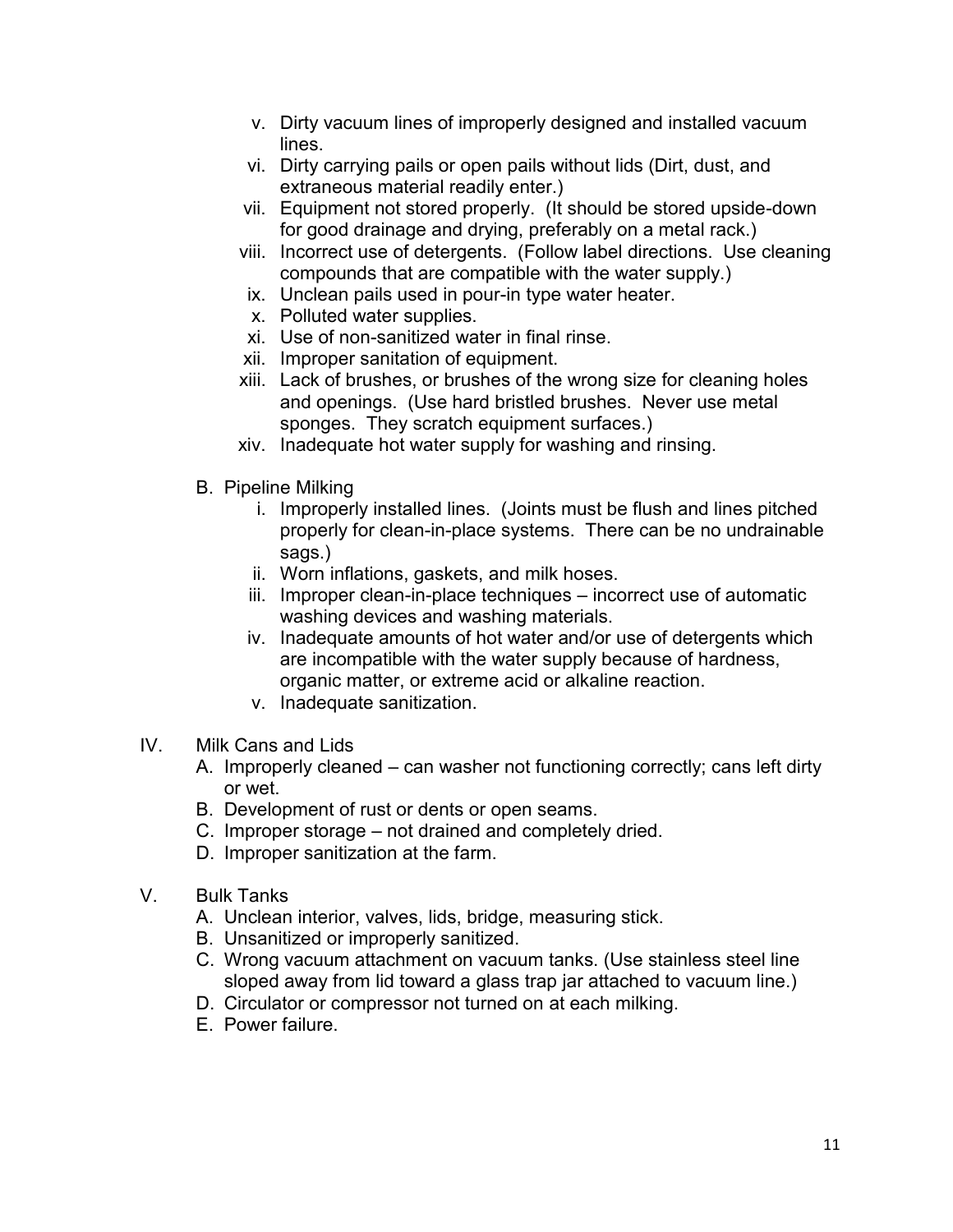- VI. Cooling
	- A. Low water level in can cooler. Be sure level is high as or higher than milk level in cans.
	- B. Inadequate cooling. Milk temperature above 40°F
	- C. Unsanitary hand agitation of milk in cans.
	- D. Inadequate can cooling capacity
	- E. Improper operation of bulk tank or can cooler.
	- F. Plugged spray heads.
	- G. Milk held more than two days on the farm.
	- H. Improper ice water circulation.
		- i. Clogged headers in spray tanks.
		- ii. Failure in pump priming.
		- iii. Failure of water circulator.
- VII. Strip Cups
	- A. Not used on every cow every milking.
	- B. Foremilk not discarded (low fat, high bacteria count milk).
	- C. Abnormal milk not noted.
- VIII. Udder Washing
	- A. Wash cloths not washed and sterilized after each use.
	- B. Use of wash cloths on more than one cow. Preferably use *single service* disposable towels.
	- C. Unclean or rusty pail for wash solution.
	- D. Unclean wash water.
	- E. No sanitizer in wash solutions. Note: Presence of dirt in sanitizer solutions may destroy their effectiveness.
- IX. Milk Storage on Farm
	- A. Milk not entirely removed from tank, thus making it impossible to wash the tank.
	- B. Too small tank resulting in the use of unclean containers to store excess milk.

# **MASTITIS**

*Cows which show evidence of the secretion of abnormal milk in one or more quarters, based upon bacteriological, chemical, or physical examination, shall be milked last or with separate equipment; and the milk shall be discarded. Cows treated with, or cows which have consumed chemical, medicinal or radioactive agents which are capable of being secreted in the milk and which, in the judgment of the health authority, may be deleterious to human health, shall be milked last or with separate equipment, and the milk disposed of as the health authority may direct.*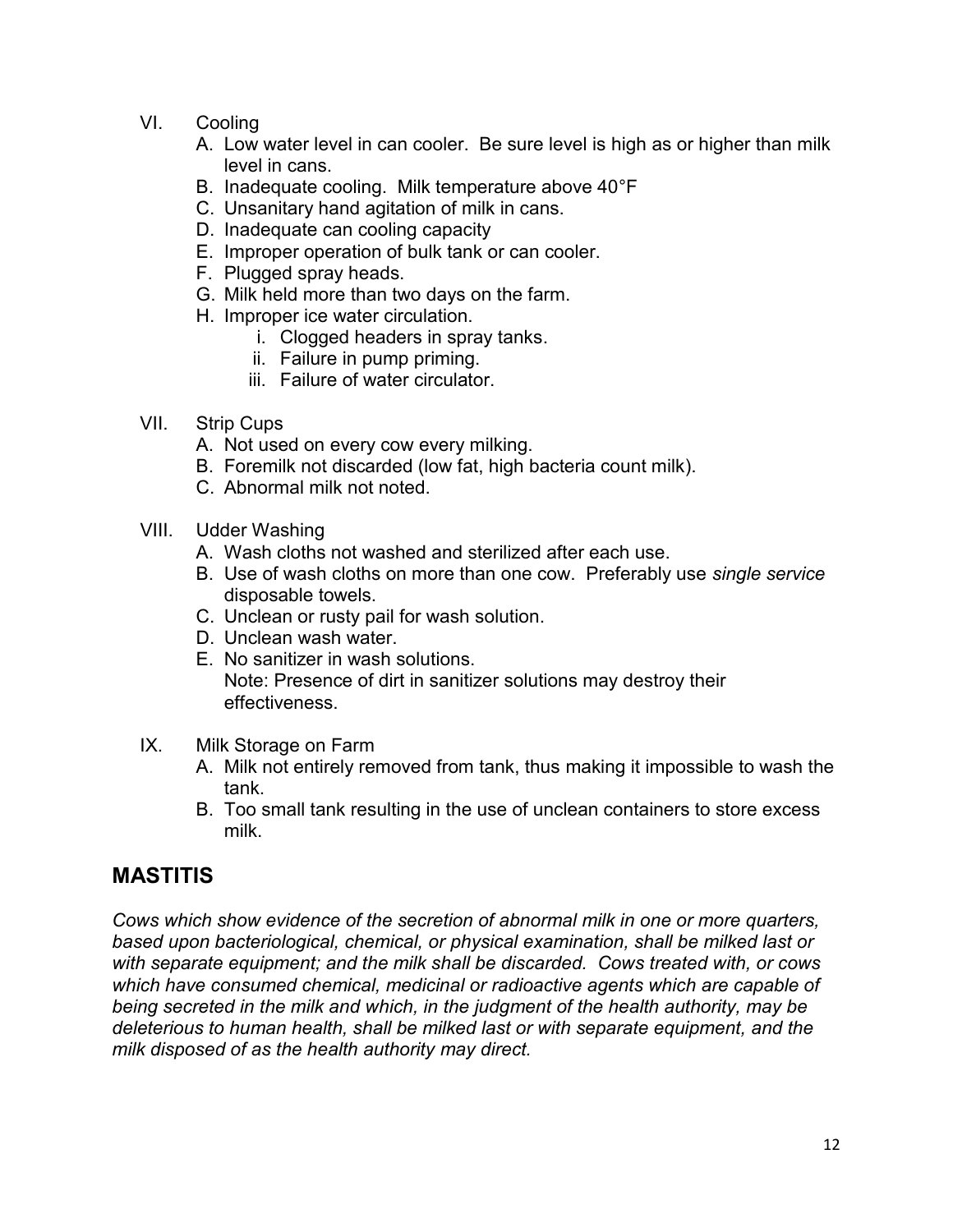#### **Changes in Milk Composition**

Mastitis usually decreases the lactose and potassium and increases the sodium chloride in milk.

 Because of the increased chloride, a chloride determination has been suggested to detect mastitis. However, cows with "normal" chloride content have frequently been noted suffering from mastitis, so chloride determination is not a very reliable method of diagnosing mastitis.

 Mastitis causes an increase in some whey proteins and a decrease in casein. Casein level seldom varies until blood cell counts approach 1,000,000/ml. Normally the count runs less than 500,000/ml.

Fat tests may vary during a case of mastitis but the change is not consistent.

 Solids-not-fat may decrease, but the extent of decrease depends upon how much the increases in whey protein compensate for the decreases in casein.

 In general, it is difficult, if not impossible, to relate mastitis to a change in milk composition. Some pathogens cause very little udder damage.

#### **Stages of Mastitis**

 1. ACUTE MASTITIS is easy to recognize. The udder is hard and hot, and stringy or watery milk is often produced. Milk production drops rapidly.

 2. CHRONIC MASTITIS is a low-grade infection. Symptoms are difficult to recognize. Routine farm tests for mastitis are helpful in uncovering this problem. Though not readily observed, chronic mastitis does much damage to udders and is very costly is terms of losses in milk production.

 3. SUBCLINICAL MASTITIS can be detected only by rather involved laboratory techniques. Disease bacteria are present but relatively inactive. They may flare up at any time into more serious stages of mastitis. Milk losses are not too great with subclinical mastitis, but recognition and treatment are desirable.

#### **Agents Causing Mastitis**

 Over 20 different organisms including pathogenic yeasts, have been identified as causing mastitis. Bacteria most commonly associated with mastitis include four major groups:

 1. STREPTOCOCCUS AGALACTIAE. These round bacteria occur in chains. They are spread easily during milking but, treatment is available to effectively control them. They live within the udder and are a herd problem.

 2. OTHER STREPTOCOCCI. This group is present in the cow's environment at all times. They can live within or outside the udder and are a constant mastitis hazard although they account for fewer cases of mastitis than S. agalactiae.

 3. STAPHYLOCOCCI. These bacteria are involved in more mastitis cases than perhaps any other group. They are much more common today than they were in years past. While Streptococci infections can be controlled reasonably well, their control prepares the way for Staphylococci infection. These bacteria often gain a foothold during periods of udder stress. Udder injury or repeated minor stresses as a result of poor milking practices permit them to develop within the udder. They are found both inside the udder and in the cow's environment.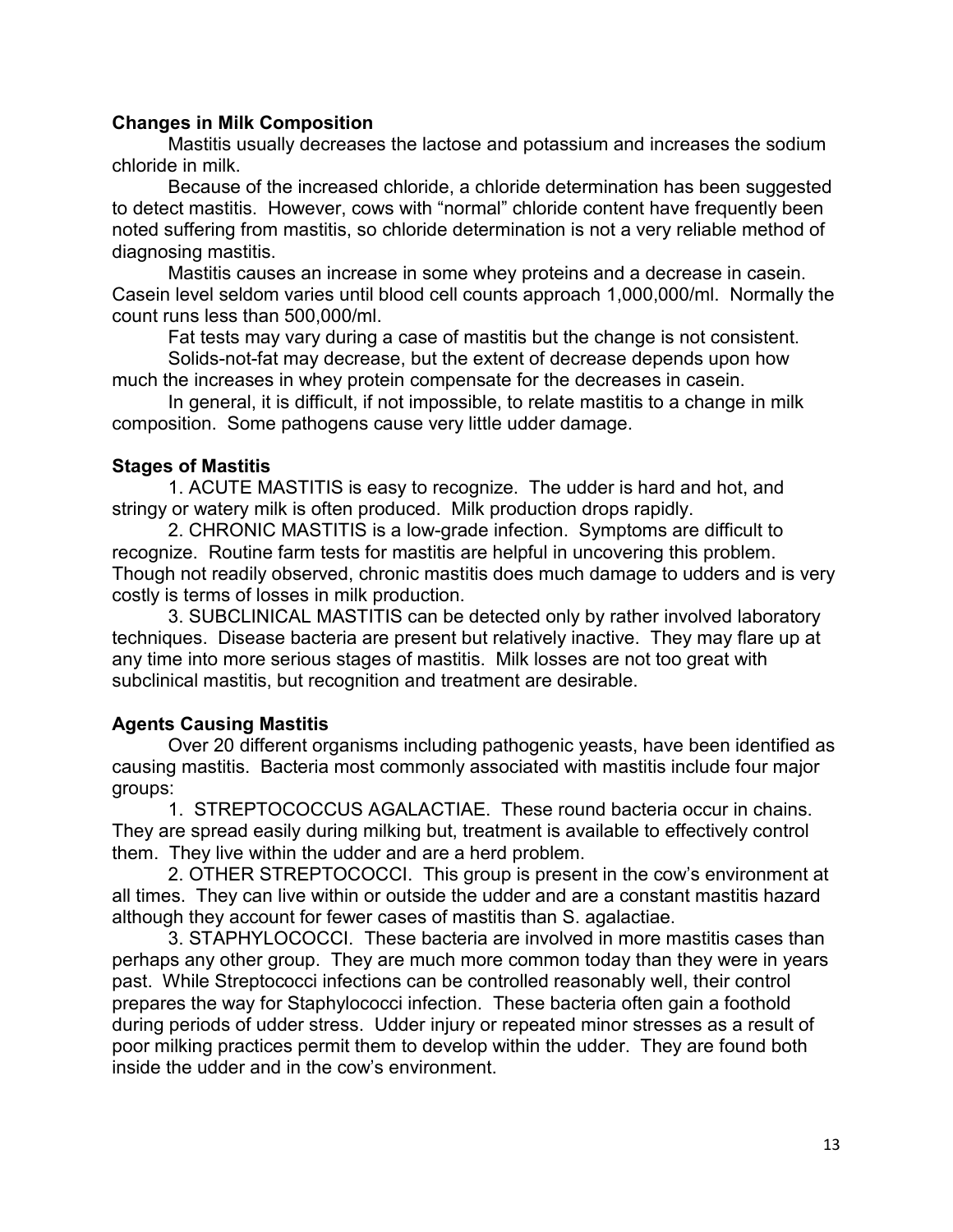4. BACILLI. This group is involved in a relatively small fraction of mastitis cases. They are present in the cow's surroundings. They do not respond well to treatment. Good sanitation is necessary to control them.

 It is important to note that the majority of mastitis cases are chronic or subclinical. Although these are not readily apparent from visual observation or "feel" of the udder, losses in milk are great. A good mastitis control program is a must. Several considerations are important in mastitis control. None can be slighted without greatly increasing the possibility of mastitis occurring. Mastitis control requires:

 A. Clean and sanitary milking equipment. Diseases such as mastitis are spread mechanically. A contaminated milking unit can spread mastitis to every cow milked with it.

 B. Properly maintained equipment. To prevent stress on the udder, keep equipment in good repair.

 C. Good milking techniques. Clean equipment which is in good repair will not control mastitis to any great extent if milking practices are poor. Cows must be prepared for milking. Wash udders in warm sanitizer solution. Get machines on within one or two minutes. Carefully observe units and get them off *as soon as cows are milked out. Don't* use more milking units than you can effectively handle.

D. Following milking use approved teats dip and apply to each teat.

# **TESTS FOR MASTITIS**

 Tests for mastitis can be grouped in two categories – those that may be used routinely and offer presumptive evidence of mastitis, and those used to isolate causative organisms. The latter involves culturing techniques and rather sophisticated procedures. They account for the high cost of detailed mastitis diagnosis and treatment. Several methods have been developed for routine testing. One of these screening methods must be run on each producer's grade "A" milk supply at the same frequency as for bacteria counts. The methods are as follows:

#### **Whiteside Test**

 The Whiteside Test involves mixing 2 drops of 4 percent sodium hydroxide with 5 drops of milk on a glass plate, stirring for 20 seconds and noting the degree of coagulation. Negative samples appear similar to normal milk. Positive samples vary from a slight curdling to a thick sticky mass and are graded 1, 2, or 3 depending upon the extent of coagulation.

 Whiteside Test reaction is thought to be due to the combined effects of calcium and white blood cells.

 The Whiteside Test has been suggested for use on bulk milk for cheese making. Renetting time for negative Whiteside milk is about 7 minutes 40 seconds; for weakly positive milk, 8 minutes 40 seconds; and for strong positive, 10 minutes 20 seconds.

 The Whiteside Test has been compared with the California Mastitis Test (CMT) on can milk. Whiteside Test showed a larger number of negative results on milk with a high cell counts. CMT yielded a larger number of positive tests on milk of low cell count.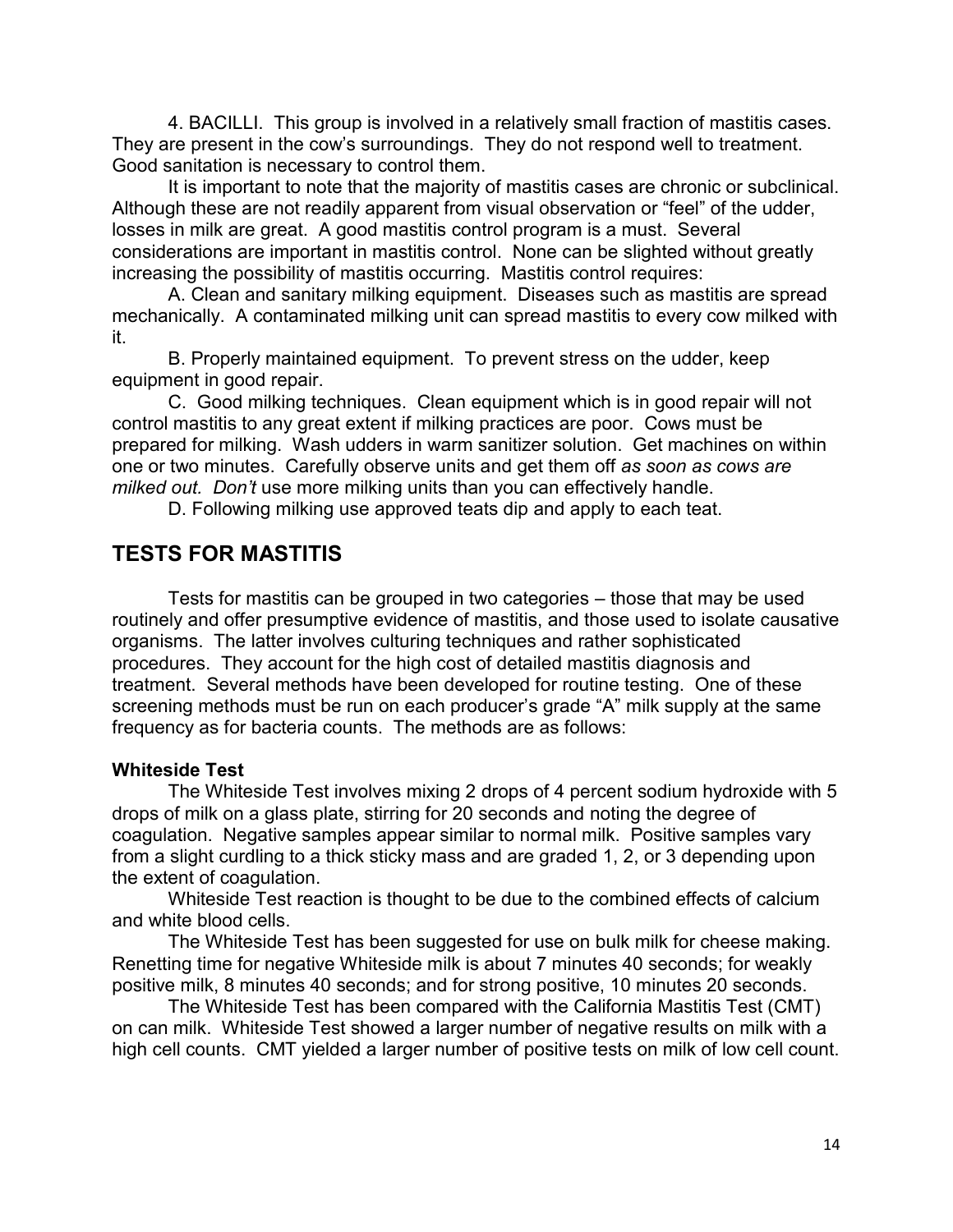Percent agreement between Whiteside results and actual bacterial examination has been found by one investigation to be: 89.2 percent for individual quarters, 82.0 percent for individual cows, and 65.2 percent for can samples.

 A comparison of the cell count with Whiteside Test indicates the following general relationships:

 1. Less than 80,000 cells/ml – 88 percent of Whiteside examinations can be expected to be *negative.* 

2. 300,000 to 1,000,000 cells/ml – 38 percent of Whiteside Tests will be *negative.*

 3. Over 1,000,000 cells/ml – 83 percent of Whiteside Tests show *positive* for mastitis.

#### **California Mastitis Test**

This test is performed by mixing equal amounts of CMT reagent and milk on a plastic paddle. Formation of a gel (thought to be a white blood cell-protein complex) is considered a positive reaction. The test reagent is a detergent. Several different detergents have been used with somewhat varying results.

 CMT has been correlated with changes in milk yield of Holstein cows. Those cows having CMT's of trace, 1, 2, and 3 showed 6-, 10-, 16-, and 24.59- percent loss in milk yield respectively compared with cows having negative CMT's.

 The following table indicates the relationship between CMT, catalase and chlorides on *quarter* milk samples. This relationship likely would be different on individual cow or herd milk samples:

| CMT | % samples with reading<br>over 40 by catalase test | Percent chlorides less<br>than 0.11 percent |
|-----|----------------------------------------------------|---------------------------------------------|
|     | 1 6                                                | 78.7                                        |
|     | 13.5                                               | 43.0                                        |
|     | 52.5                                               | 41.6                                        |
| ⌒   | 64.5                                               | 20.0                                        |
| ર   | 86.8                                               |                                             |

 It should be noted that any attempt to correlate results of two or more different tests must take into account the kind of samples, whether quarter or individual cow, or herd milk, can or bulk. Relationships may vary between different types of samples.

 In one experiment 2,428 can milk samples from 943 farms were analyzed by CMT, microscopic examination, and cultural tests. CMT detected 86.4 percent of samples showing positive by the latter two procedures. CMT also gave 29.8 percent false positive readings.

 CMT may give false positive readings on milk from cows up to 3 or 4 days after calving. Also cows that are being milked once per day during late lactation will commonly show false positive reactions.

 Some question concerning CMT reliability exists. Stability of milk to CMT possibly is influenced by bacterial action on milk. Factors associated with bacteria growth, therefore, may be the cause of false readings.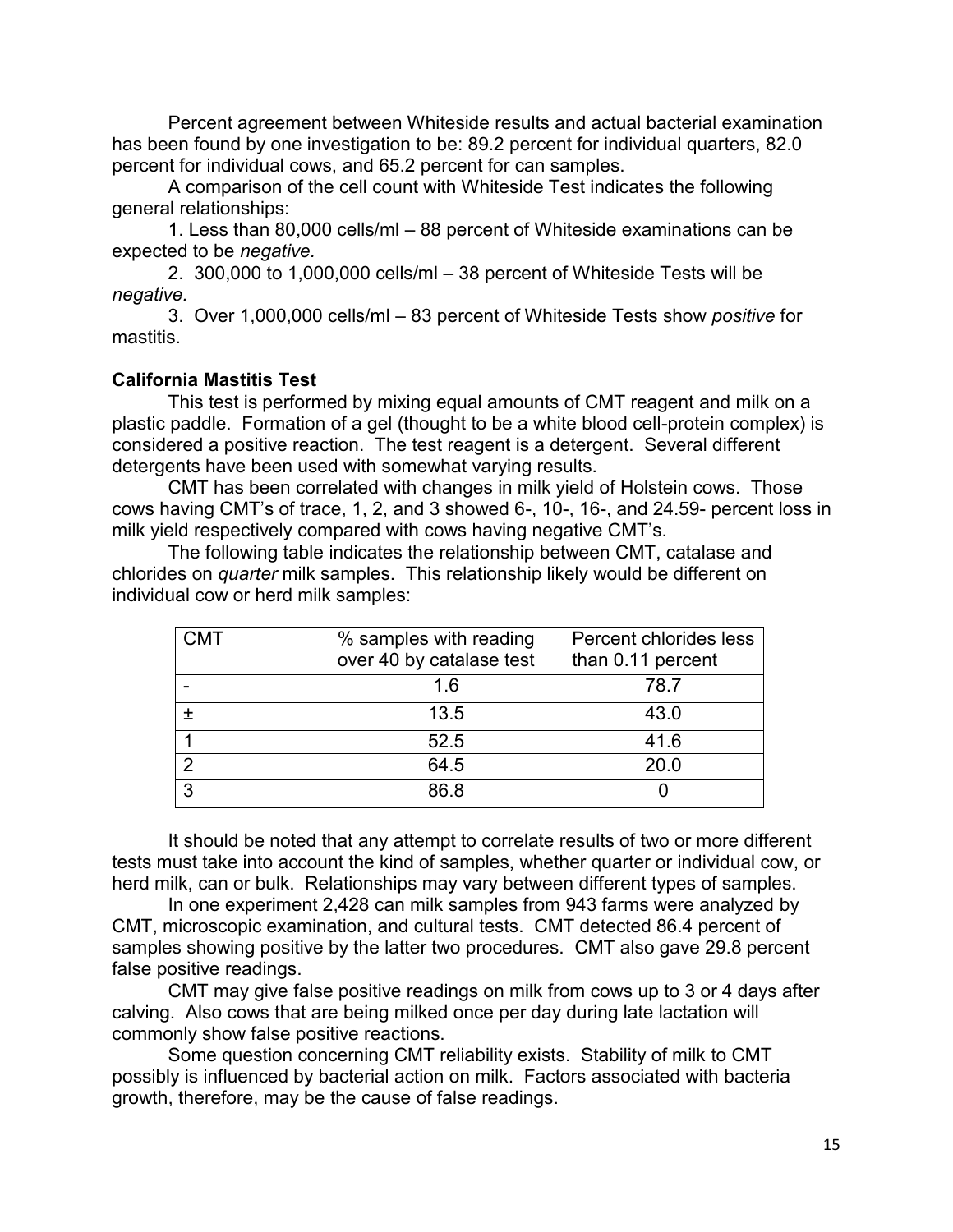CMT is a helpful diagnostic tool, but may indicate positive reactions weeks after successful treatment because the cell count remains high.

 A CMT reading of 2 or 3 on bulk milk generally indicates a serious mastitis problem.

#### **Regulatory Control**

 Both grade "A" and manufacturing grade milk are regulated for presence of abnormal secretions. The milk is first screened for somatic cell count by California Mastitis test. Test readings require that a confirmatory test be made. Approved confirmatory methods include the Direct Microscopic Somatic Cell Count, Electronic Somatic Cell Counting, or the Optical Somatic Cell Count. At least four samples of raw milk must be taken and tested from each producer within every 6-month period. Whenever two of the last four consecutive confirmed somatic cell counts, made on samples taken on separate days, exceed 750,000 per ml (bovine) or 1,500,000 per ml (goat) or 1,000,000 per ml (sheep), a written notice is sent to the producer. At that point an additional sample must be taken within 21 days, but not before 3 days (during which the producer should take corrective action). If at any time the standard somatic cells per ml is exceeded on three of five tests, grade "A" permits may be suspended or other legal action taken. Manufacturing grade milk regulations for abnormal milk follow identically the grade "A" regulations.

# **STAINLESS STEEL….CARE AND USE**

 Although stainless steel resists corrosion, it is not completely stain-proof. Even within the group of alloys termed "stainless" corrosion resistance varies greatly. Use considerations frequently to determine the kind of stainless steel required, occasionally at the expense of stainless qualities.

#### **Kinds of Stainless Steel**

 1. MARTENSITIC: chromium steels which can be hardened by heat. Characteristics – great load and shock strength, low corrosion resistance. Some uses – knives, blades, mill parts, nuts, and bolts. Typical member – Type 410.

 2. FERRITIC: chromium steels having larger amounts of chromium than the martensitic; not appreciably hardened by heat. Some uses – 'trim, molding, counters, and exteriors. Typical member – Type 430.

 3. AUSTENTITIC: chromium-nickel alloys; not hardenable by heat. Characteristics – high degree of corrosion resistance. Some uses – suitable for product contact, such as milk processing and handling equipment. Typical member – 300 series stainless steels.

 4. PRECIPITATION-HARDENABLE STAINLESS STEELS: of the different alloys in this group, the chromium-nickel-copper type probably has widest application in food processing. These are hardenable by heat. Characteristics – the copper is *not* extractable by food products or sanitizers (unlike "white metals"), and would not be a potential cause of oxidized flavor; it has good corrosion resistance and great strength, and is not subject to preferential corrosion in contact with 300 series, 18-8 type steels.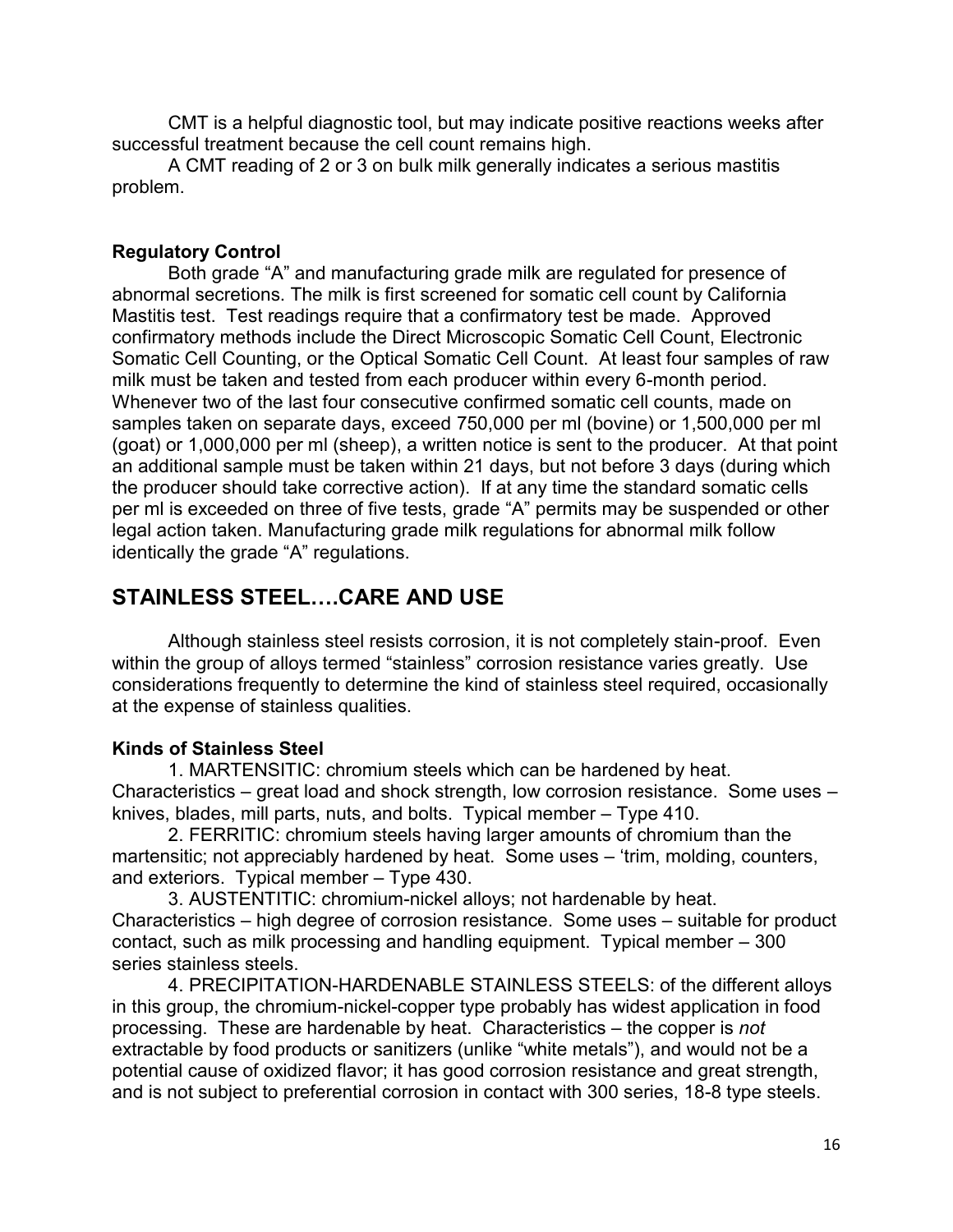Some uses – shafts, pistons, bearings, bolts, and nuts. Typical member – 17-4-PH (Armco Steel Corporation designation).

 The stainless steels probably most frequently used in the dairy industry are 300 series 18-8 types. The "300" is a type designation indicating certain characteristics; 18 refers to percent chromium, and 8 to percent nickel.

 Surface finishes as classified arbitrarily by the steel industry are: Numbers 1, 2D, 2B, 3, 4, 6, 7, 8. The first three are unpolished, the others polished. Each category, though, includes a wide range of finishes. Characteristics of each finish include smoothness, sheen, color, and light reflectivity. To rate a given number, steels must be manufactured by certain procedures.

#### **Corrosion of Stainless Steels**

 To be assured that stainless steel equipment you buy is of the quality and type desired, always refer to 3-A standards as established by the International Association of Milk, Food, and Environmental Sanitarians, the U.S. Public Health Service, and the Dairy Industry Committee.

 Even the most corrosion-resistant stainless steels must be handled properly to insure long life. Factors influencing corrosion are:

 1. IMPROPER USE OF CLEANERS AND SANITIZERS: Chemical agents that clean and sanitize dairy equipment vary in corrosiveness. Use them all strictly according to label instructions, with special attention to: (a) *quantity*, (b) *temperature* of solution, and (c) *duration* of exposure to equipment.

 Some formulations of chlorine are among the most corrosive sanitizers in common use. Iodine compounds of similar formulation are also highly corrosive. Because these agents' corrosiveness increases with acidity, rinse all equipment before using an acid cleaner. After acid treatment, neutralize with an alkaline solution, followed by a hot water rinse. It is essential to prevent combined acid-sanitizer action on stainless steel.

 On *clean* equipment, minimum amounts of sanitizer will effectively kill remaining bacteria. Equipment with even a very thin layer of milkstone or water hardness deposit cannot be sanitized adequately, even with excessive quantities of sanitizer.

 Ordinary deposits on milk handling equipment frequently consist of chemical agents called "chlorides". They are highly corrosive. Deposits of these compounds can be prevented or greatly retarded by proper use of suitable cleaners.

 Hard water is the source of several chemicals that cause corrosion. It may also destroy detergent action. Cleaners can be formulated to cope with water hardness to some extent. Shop around for the right cleaner for your water supply; or install a softening device, if necessary. *Keep equipment dry to slow corrosive action.*

2. ACTION OF UNLIKE METALS:

 Corrosive conditions may be established when two different metals are in contact.

 Do not use "white" metals with stainless steel or magnetic "400" series stainless steels with nonmagnetic "300" series. Construct clean-in-place lines from stainless steels of similar series.

 Never use tops of bulk tanks or vats for tool storage. Prevent weld spatter from falling on stainless steel.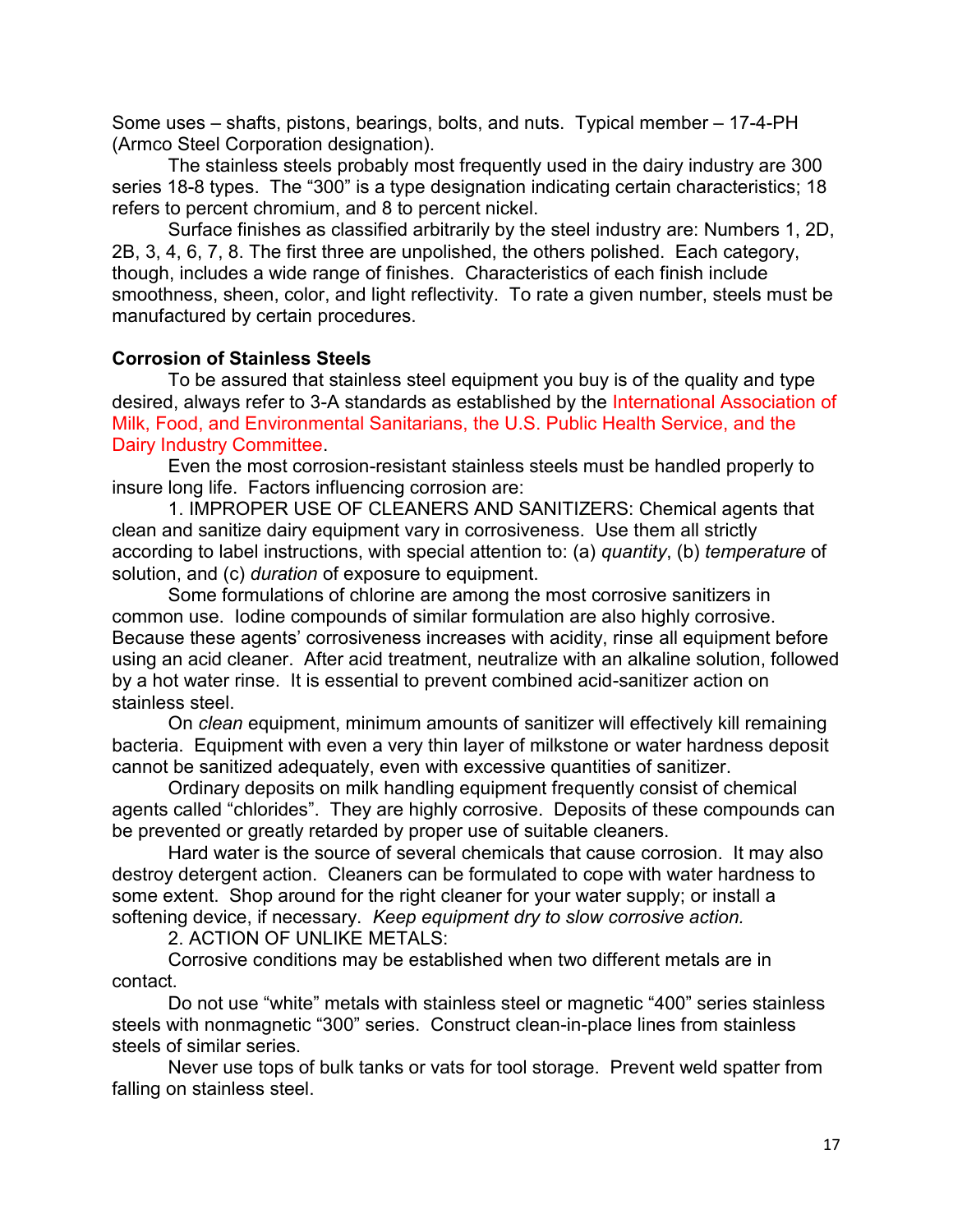Again, this kind of corrosive action is accelerated by wet surfaces. 3. HARSH ABRASIVES:

 When stainless steel is scratched, the protective influence of its natural (oxide) film is lost. When this occurs, stainless steel is unique in reacting like two dissimilar metals, as noted above. Pitting corrosion results.

 Never use steel wool or metallic sponges to scrub stainless steel. Fiber brushes and sponges are adequate to remove dirt when equipment has been kept reasonable clean.

4. STRAY ELECTRIC CURRENTS:

 Stray electric currents from improper or frayed wiring causes pitting corrosion. Good grounding is essential.

# **MILKING EQUIPMENT…CONSTRUCTION, MATERIALS, AND REPAIR**

 *All multiuse containers, equipment, and utensils used in the handling, storage, or transportation of milk shall be made of smooth, nonabsorbent, corrosion-resistant, nontoxic materials, and shall be so constructed as to be easily cleaned. All containers, utensils, and equipment shall be in good repair. All milk pails used for milk handling and stripping shall be seamless and of the hooded type. Multiple-use woven material shall not be used for straining milk. All single-service articles shall have been manufactured, packaged, transported, stored, and handled in a sanitary manner. Articles intended for single-service use shall not be reused.* 

 Milk contact surfaces and all multiuse containers, utensils, equipment, piping, and fittings must be constructed of one of the following:

- 1. Stainless steel of the A I S I 300 series.
- 2. Equally corrosion resistant, nontoxic metal
- 3. Heat resistant glass

 4. Plastic or rubber and rubber-like materials which are relatively inert; resistant to scratching, scouring, decomposition, crazing, chipping, and distortion, under normal use conditions; are nontoxic, fat resistant, nonabsorbent, relatively insoluble; do not release component chemicals, or impart flavor or odor to the product; and which maintain their original properties under repeated use conditions.

# **MILKING EQUIPMENT….FUNCTION AND MAINTENANCE**

Milking equipment must do a thorough and efficient job of milking. To do this you must have (1) adequate and steady vacuum and (2) steady pulsation. Following is a list of milk unit parts, their function and proper use.

#### **Vacuum Pump**

 Vacuum pumps create the vacuum. Operate them according to manufacturer's instructions. Be sure the pump is large enough to handle the number of milker units *currently* being used. Maintain correct oil levels in the pump. Keep the belt in good condition and at proper tension.

 The exhaust pipe should be as large as the exhaust opening on the pump. Smaller exhaust pipes reduce pump capacity.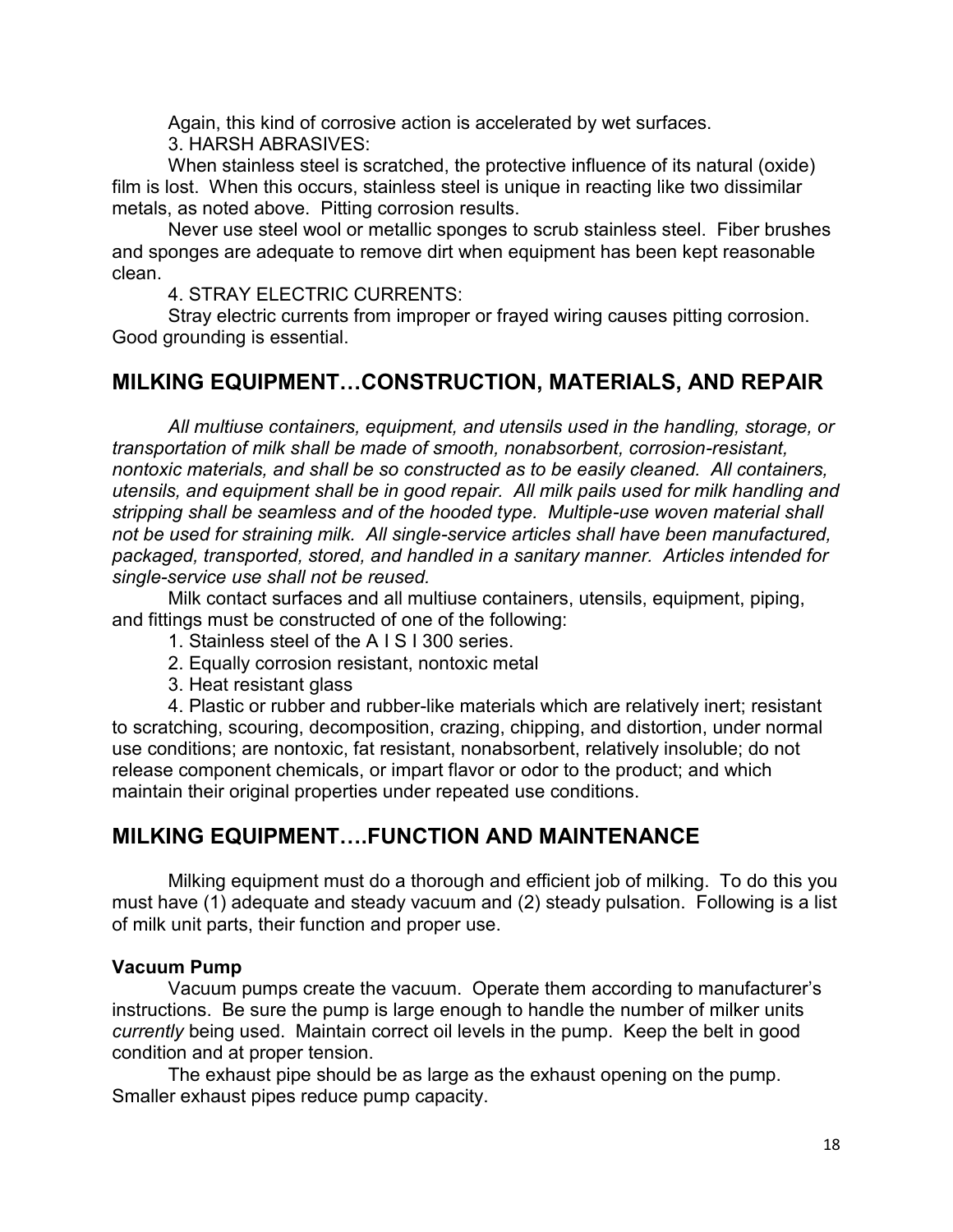Never locate pump next to feed bin or hay chute. They get dirty too quickly.

#### **Sanitary Trap or Vacuum Reserve Tank**

 Two functions are served by this equipment: (1) It keeps line wash water or foreign material out of the pump and (2) provides some extra vacuum reserve.

Place this tank where it can be easily cleaned.

#### **Vacuum Controller**

 As the name implies, this unit maintains vacuum at a constant level. It opens to admit air to prevent high vacuum. Whenever vacuum drops below a pre-determined level, it closes.

 In new installations the vacuum controller is usually placed between the pump and first stallcock. If it is located at the far end of the line, plugging at the middle of the line could cause too much vacuum between the plug and pump.

 Some have screened openings. Clean dust off the screen regularly to keep operation at full capacity.

Keep working part clean so that it operates freely.

 You can usually tell when vacuum drops below the controller setting. Listen for the air hiss that occurs when the controller is open. Air should not be admitted for more than a few seconds at a time.

#### **Vacuum Lines**

 One and one-quarter inch diameter vacuum lines are strongly recommended. They won't plug as easy as smaller lines and they provide additional vacuum reserve. They are not much more expensive than three-quarter inch lines because stallcocks can be tapped directly into the line. Tees are not required. Most dairymen find less udder trouble with larger vacuum lines.

 Slope the line one-quarter to one-half inch per 10 feet of line to permit moisture drainage. Clean the vacuum line at least once every three months or any time milk is drawn into it.

#### **Stallcocks**

 Locate stallcocks on the side or upper part of the vacuum line – not on the bottom – to prevent plugging. *Keep them clean.*

You can check for leaks in stallcocks by listening for them when vacuum is drawn. Or, attach a vacuum gauge and determine if vacuum is present when the stallcock is shut.

#### **Drain Valves**

 These are small metal spheres which fit into a socket when the pump is running and drop when the pump is shut off. Be sure they are closed when the pump is on.

 Moisture should drain from these parts when the pump is not running. They should be located at low points in the line. Keep them clean so that they seal properly.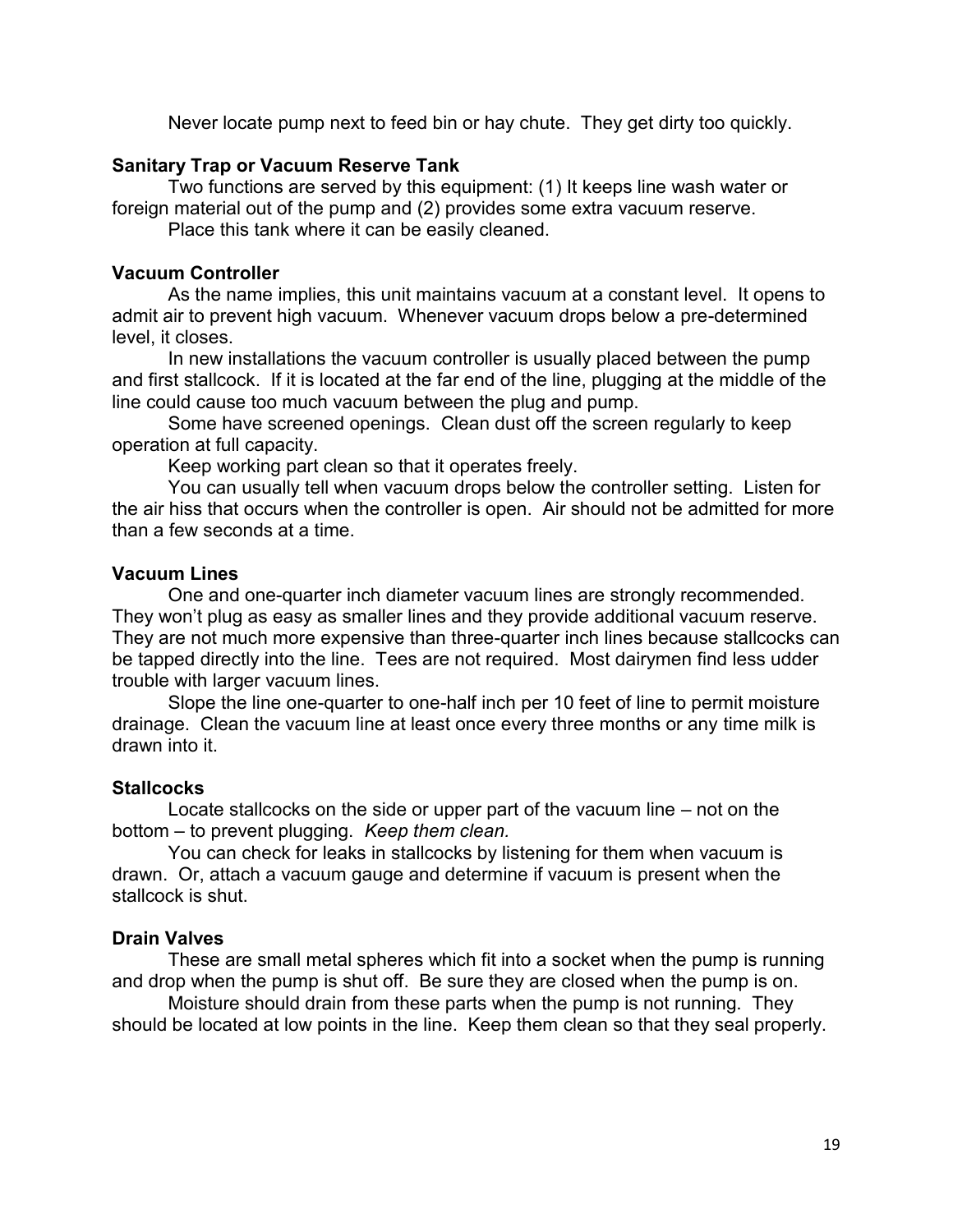#### **Pulsators**

 Pulsators alternate vacuum with vacuum release between the liner and metal shell. During vacuum release teats are massaged. In this way blood congestion and subsequent teat irritation is prevented.

 Note manufacturer's recommendation. Some pulsators need oil; other should be kept dry.

 Worn pulsators permit vacuum leakage. Some vacuum on the teats at all times causes irritations. Keep pulsators in good repair.

 Pulsators should be kept clean to prevent stickiness which results in fluctuating pulsation and udder irritation.

#### **Teat Cup Liners**

 Flabby, worn liners do a poor job of milking. Cracked or checked liners are a constant source of bacteria. Bacteria that are present in such cracks are particularly difficult to remove by regular cleaning procedures. Replace liners as soon as they are worn.

The milking machine must be kept in top operating condition. Only machines in good repair, correctly used, will reduce udder problems and milk efficiently.

## **PIPELINE MILKERS**

 Four types of material are used in pipeline installations: stainless steel, heat resistant glass, plastic and rubber, or rubber-like compounds. Plastics are used most often in step-saver units. The line is rolled out for use, then cleaned and re-rolled onto a drum for between-milking storage. Plastics should be approved for this purpose.

 For glass and stainless steel, couplings should be of sanitary design and material to prevent corrosion and to maintain airtight seats.

 Gaskets should be nonabsorbent, nontoxic, sanitary, and light colored. They should permit flush joints.

Inlet tees on pipelines must be of sanitary design, easily cleaned and drainable.

#### **Installation of Pipelines**

 The Milking Machine Manufacturers Council of the Farm and Industrial Equipment Institute has established some minimum standards for CIP pipelines used on dairy farms. These are:

 1. Make product contact surfaces at least #4 mill finish or equivalent to 150 grit or better obtained with non-contaminating abrasives.

 2. Make welds or brazing as corrosion resistant as the parent material. The finish should be equivalent to #4 mill or 150 grit or better obtained with noncontaminating abrasives.

 3. Hang CIP pipelines so that the entire length and all fittings remain in constant alignment and position when assembled.

 4. Be sure support clamps for metal pipelines are of the same material as the line if no insulation is used between clamp and line. This will prevent electrolytic putting. Clamps should be constructed to allow for expansion and contraction of lines during variations in temperature.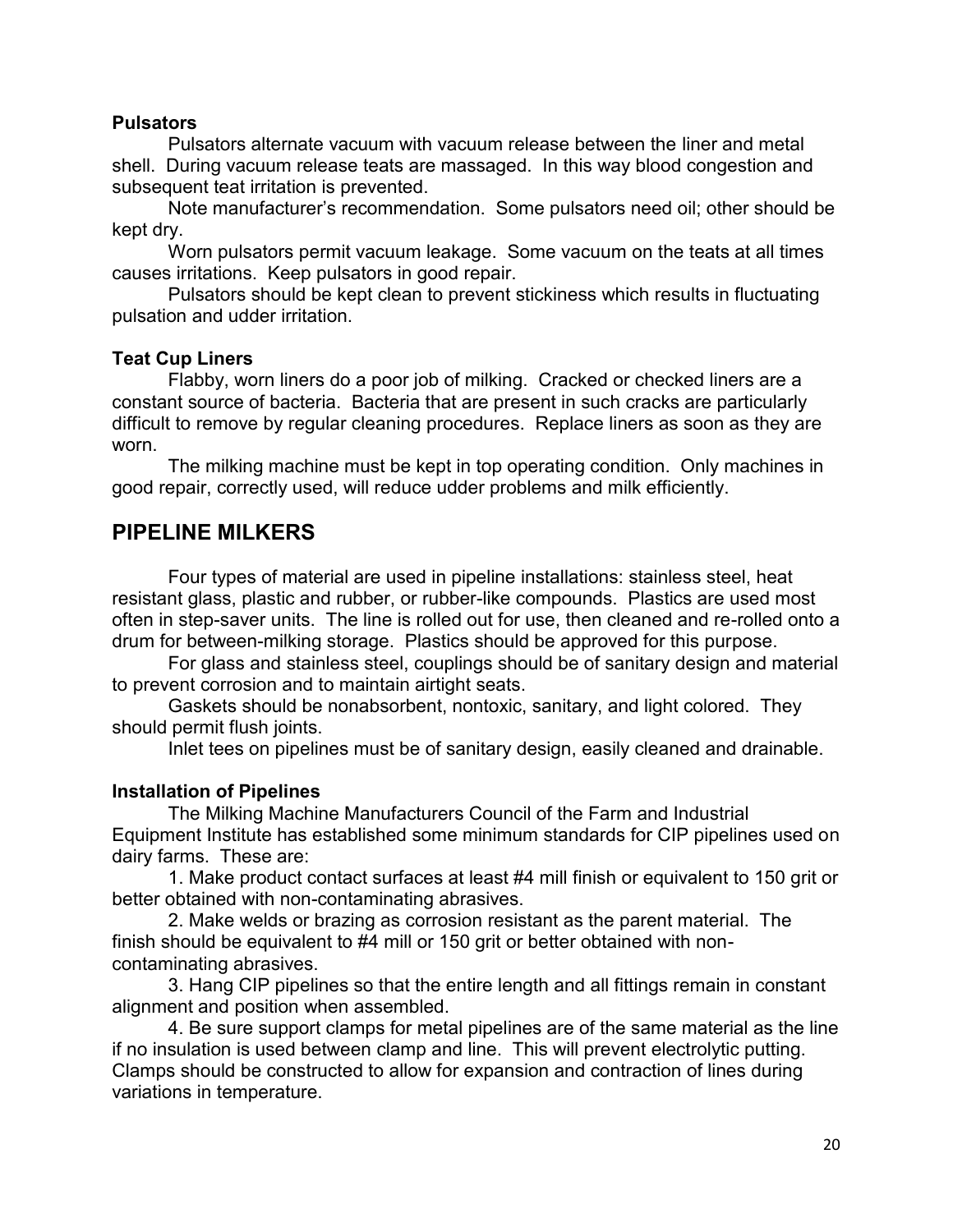5. Use self-positioning gaskets. Be sure gasket forms a flush interior joint.

6. Provide closures for milk nipples.

 7. Make contact surfaces easily cleanable, self-draining, and removable for inspection.

 8. Do not have a permanent connection between the water supply line and the CIP pipeline.

 9. Slope the CIP line and return circulating line (if one is used) to assure selfdrainage.

10. Have suitable tools for dismantling the pipeline for inspection purposes.

 11. Use maximum lengths of piping where possible to minimize the number of joints.

 12. Be sure milk pumps conform to 3-A Sanitary Standards for pumps. The pump should be easy to disassemble for cleaning and inspection. It should be selfdraining.

 13. Exteriors of pumps should be corrosion resistant or painted, and easily cleanable.

 14. Milk contact surfaces should be easily cleanable, self-draining and readily removable for inspection. Exterior surfaces must be self-draining.

 15. Parts which form the space between the motor and pump body must be constructed for easy accessibility and good draining.

 16. Pumps should have smooth legs, rounded ends, and no exposed threads. Hollow legs must be sealed.

 17. Minimum clearance between lowest part of the base and the floor must be no less than 2 inches for portable pumps, 4 inches for fixed pumps.

 18. All milk contact surfaces should have smooth rounded corners and be accessible for cleaning.

 19. Be sure there is a moisture trap in the vacuum line leading from the milk releaser or receiver. This line should not extend vertically for more than 12 inches including the elbow and should be detachable for inspection.

 20. Use stainless steel, glass or equally corrosion resistant material for the vacuum line between the releaser or receiver and the trap. The inside diameter of this line should be 1-3/8 inch minimum and it should be included in the CIP system. During milking the line should drain toward the moisture trap.

 21. Eliminate risers wherever possible. They may restrict the free flow of air which can interfere with milking vacuum.

 22. Provide a moisture trap for any device used for admitting air and vacuum to the releaser.

23. The claw should be designed to permit thorough inspection when dismantled.

 24. The pipeline system should be free of threads or open seams in all milk contact areas.

25. No milk passageway should be less than 5/16 inch inside diameter.

 26. The milker lid and milk chamber should have smooth, easily cleanable surfaces.

 27. The pulsator should be designed and constructed for easy removing and cleaning.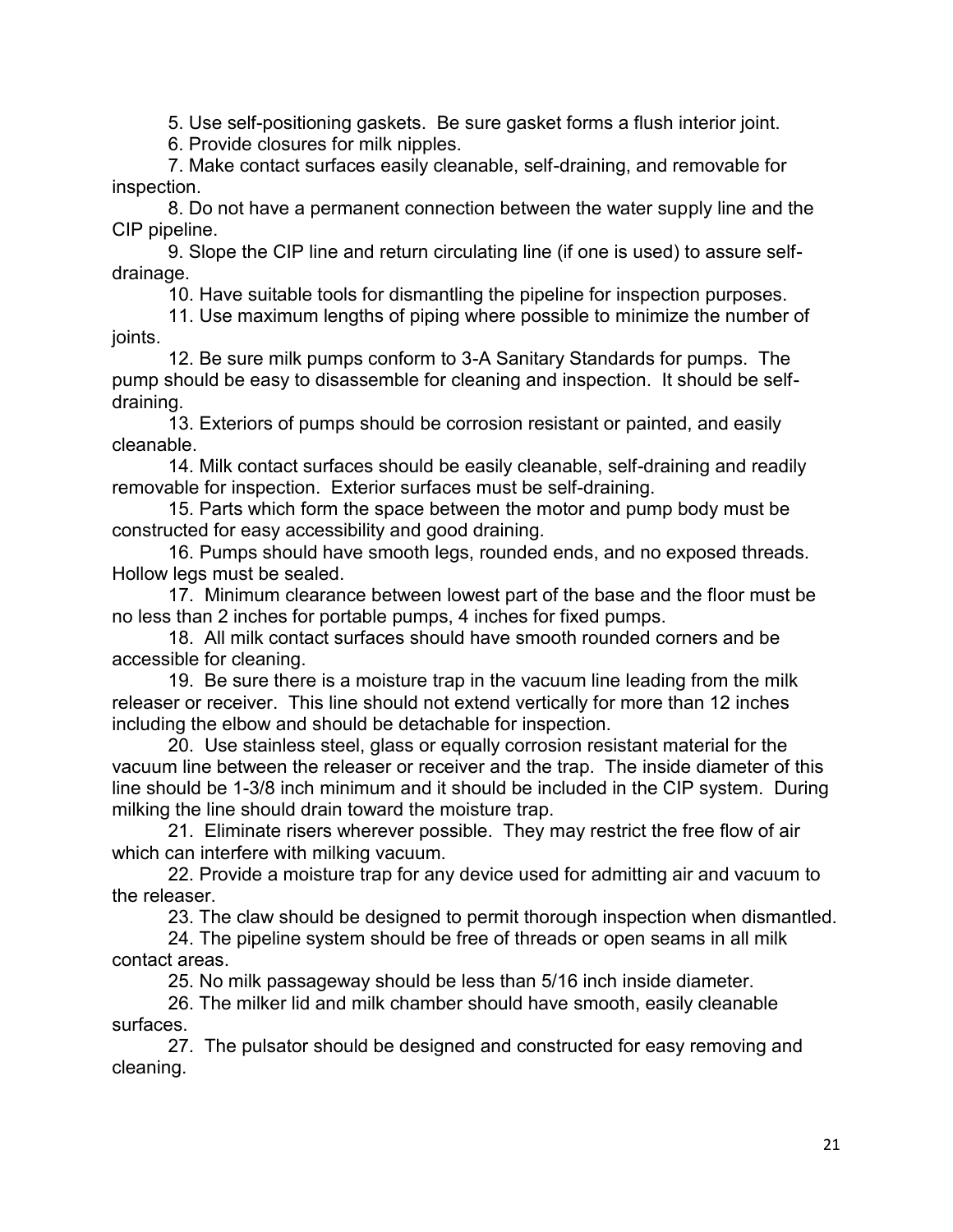28. Milk tubes over 12 inches in length should not be less than  $\frac{1}{2}$  inch inside diameter, tubes less than 12 inches in length not less than 5/16 inch inside diameter.

## **MILKING PROCEDURE**

*Milking shall be done in the milking barn, stable, or parlor. The flanks, udders, bellies, and tails of all milking cows shall be free from visible dirt. All brushing shall be completed prior to milking. The udders and teats of all milking cows shall be cleaned and treated with a sanitizing solution just prior to the time of milking, and shall be relatively dry before milking. Wet hand milking is prohibited.* 

*Surcingles, milk stools, and antikickers shall be kept clean and stored above the floor. Each pail or container of milk shall be transferred immediately from the milking barn, stable, or parlor to the milkhouse. No milk shall be strained, poured, transferred, or stored unless it is properly protected from contamination.* 

To produce clean milk of low bacteria count a well organized milking program is necessary. The following steps should be used routinely:

 1. Keep the barn clean and dry. Provide fresh bedding for the cows. Sweep the barn *after* milking to keep dust down. Keep cows clipped around flanks and udders.

2. Sanitize milking equipment just prior to milking.

 3. Wash and sanitize udder and teats before attaching milkers. Use single service paper towels. Throw them away after each cow is washed. This is essential in keeping bacteria counts low, preventing entrance of sediment, and for *proper milk letdown*

 4. Use a strip cup. *Never* strip onto the floor. Presence of watery, flaky, or bloody milk is evidence of infection or udder injury. Do not add the strip-cup milk to the main supply because this milk is high in bacteria count.

 5. Attach machines within 1 to 2 minutes following udder wash and stimulation. Delays cause decreases in production and longer milking time. Keep teat cups off the floor when attaching units to cows. This will keep the sediment down.

 6. Watch milking carefully. Machine strip when milk stops flowing. Remove the unit as soon as cows are milked out. Otherwise udder problems are likely to develop. Treat each quarter individually.

7. Cool milk quickly.

8. Rinse and sanitize units between cows.

9. Rinse units in cool water immediately following milking.

10. Follow water rinse with a detergent rinse.

11. Dismantle and wash units in hot detergent solution.

12. Rinse in hot water.

 13. Store units upside down to drain and dry. Some bacteria will be left on the equipment. They cannot multiply without water. Be sure equipment is *dry.* Large bacteria buildups can occur between milkings.

#### **Milking Order**

Cows with a history of mastitis or with an active case are sources of infection for clean cows. These cows should be milked last. The proper milking sequence is:

1. First-calf heifers free of mastitis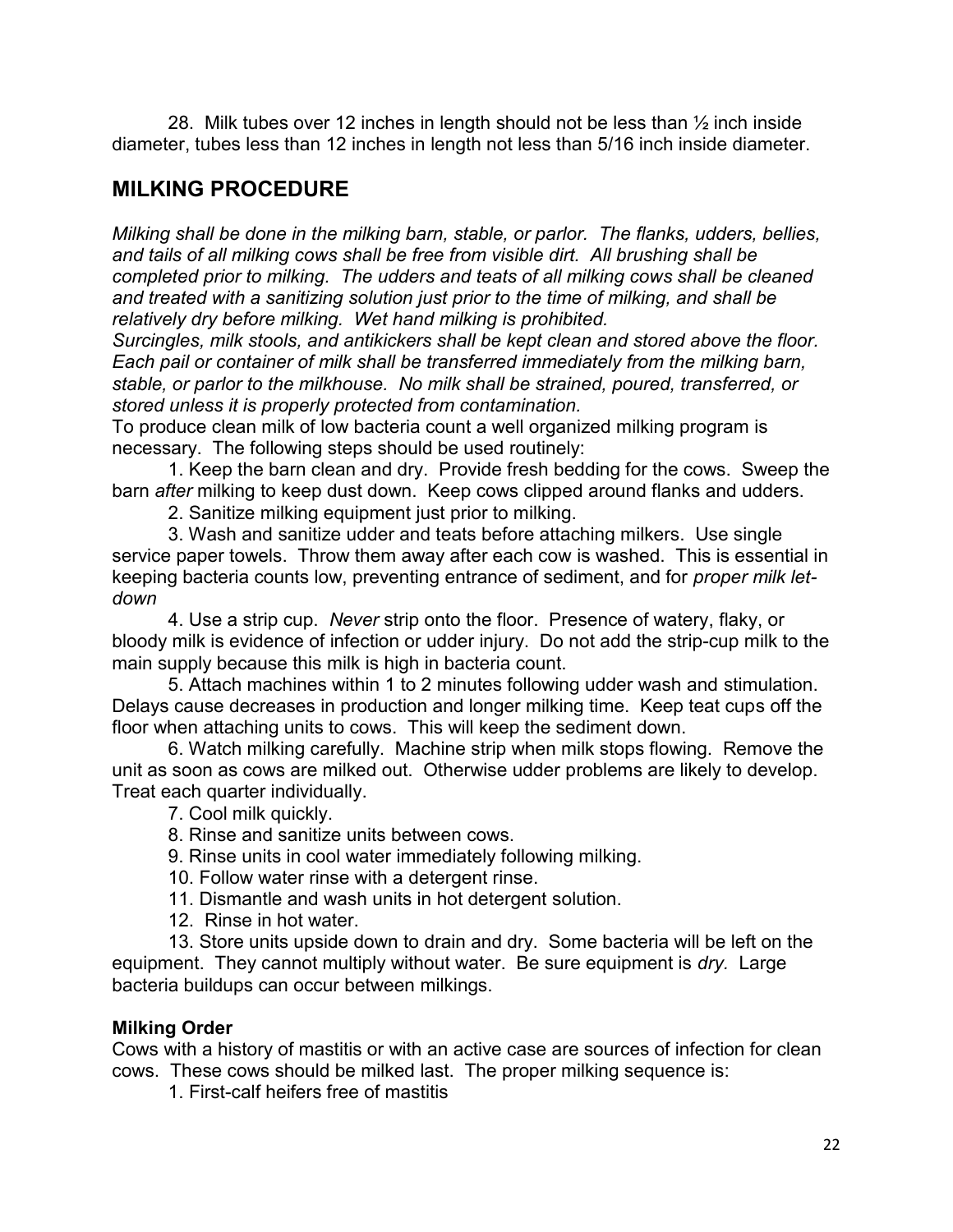- 2. Older cows free of mastitis.
- 3. Cows with history of mastitis
- 4. Cows with active infection.

#### **Milking Time**

Fast milking is essential to control mastitis. Milking time can be readily checked. Multiply the number of milker units used by the number of minutes elapsing between attachment of the first unit and removal of the last at the end of milking. Divide this value by the number of cows milked. The value obtained includes both idle time of units as well as time required to transfer units between cows.

Example: With two units 24 cows are milked in 60 minutes. Average unit time per cow equals:

 Some dairymen are able to keep their unit time as low as five minutes. Some causes of slow milking include:

- 1. Handling too many units.
- 2. Doing other chores during milking.
- 3. Inadequate preparation of cows for milk let-down.
- 4. Leaving milking units on after milk flow ceases.

# **CLEANING AND SANITIZING ON THE DAIRY FARM**

*The product-contact surfaces of all multiuse containers, equipment, and utensils used in the handling, storage, or transportation of milk shall be cleaned after each usage. The product-contact surfaces of all multiuse containers, equipment, and utensils used in the handling, storage, or transportation of milk shall be sanitized before each usage. All containers, utensils, and equipment used in the handling, storage, or transportation of milk, unless stored in sanitizing solutions, shall be stored to assure complete drainage, and shall be protected from contamination prior to use. After sanitization, all containers, utensils, and equipment shall be handled in such manner as to prevent contamination of any product-contact surface.* 

Quality milk production is an investment in the future of dairying. And clean sanitary milking equipment is basic to the production of high quality milk. Requirements for proper cleaning vary according to type of equipment – let's look at each separately.

#### **Metal Milker Unit Parts**

Follow these steps when cleaning metal milker unit parts:

1. Immediately after milking, rinse equipment with luke-warm water. Don't let milk solids dry on equipment – they'll be more difficult to remove later.

2. Dismantle equipment. Wash in dairy cleaning solution prepared according to manufacturer's recommendations. Then wash equipment using proper size hardbristled brushes or plastic sponges. Never use metal or even stainless steel sponges because they scratch surfaces.

3. Immediately after brush-washing, place all parts in second tank containing 5 gallons of cold water and an acid rinse made according to label instructions. This procedure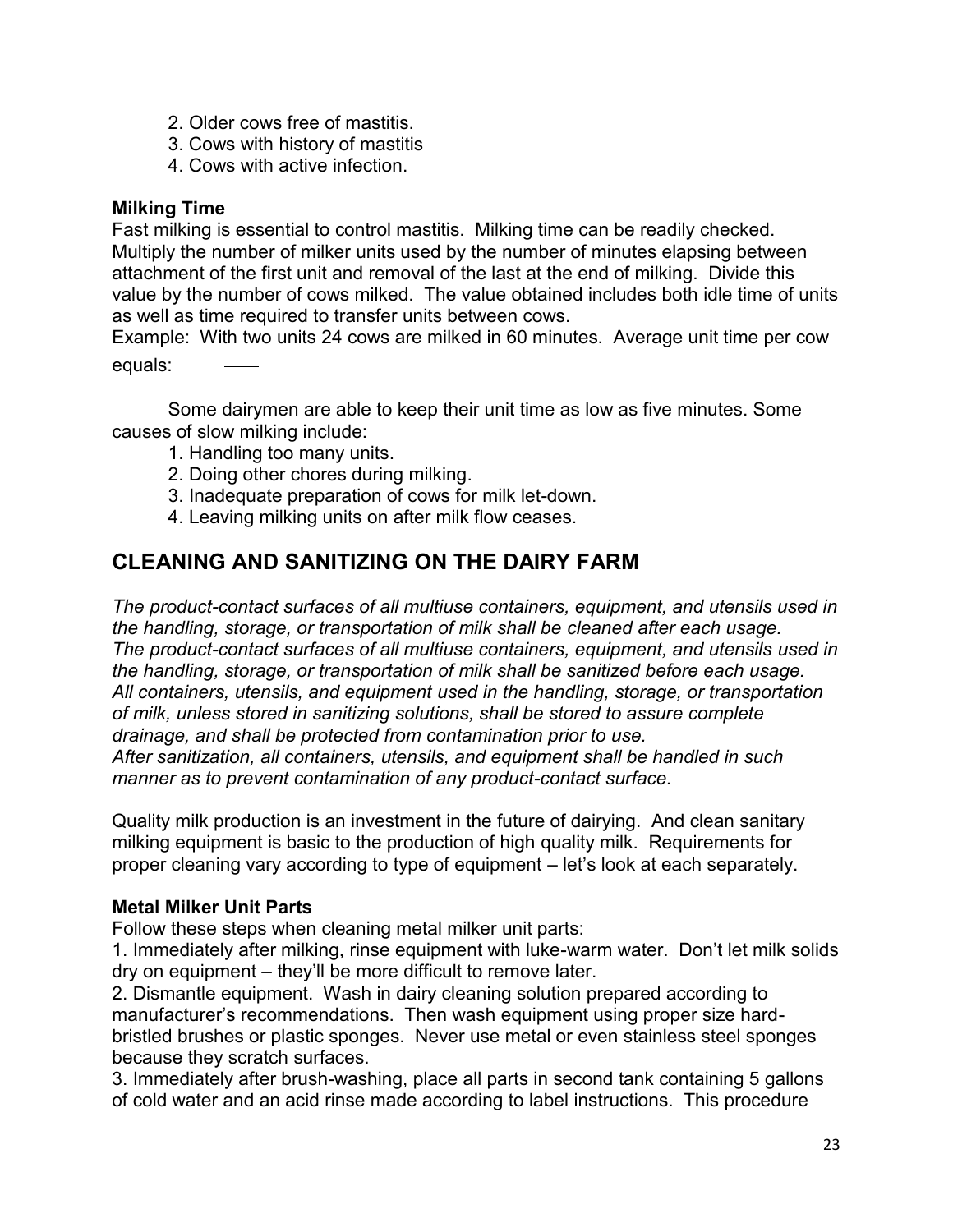eliminates spotting and the need for special acid washes to remove milkstone. This step may be considered optional, but is essential where water hardness is above 15 grains.

4. Remove equipment from acid rinse and store *inverted*, *drained, and dry.* Bacteria cannot multiply on a dry surface.

5. Just prior to use, sanitize with a dairy sanitizer made according to manufacturer's instruction. *Drain well, but do not wipe.* 

Note: If initial clean-up requires removal of milkstone, dismantle and soak in acid cleaner. Brush thoroughly. Complete cleaning using steps 1-4 above.

#### **Inflations and Other Rubber Parts**

Always use two sets of inflations, alternating a week of use with a week of "rest". Two sets treated in this manner outlive three sets used continuously.

For routine cleaning of rubber parts after milking, rinse with lukewarm water, wash with cleaning compound, and rinse with acid. Store parts dry.

 During rest periods, wash and soak inflations in special compounds commercially prepared for this purpose. Rinse with tap water, then rinse with acid, and store them dry. Or, to assist in preserving life of rubber, store in lye or commercially prepared rubber cleaner and conditioner. Butterfat absorbed by rubber is removed in this process.

To prepare lye solution, use  $\frac{1}{2}$  pound of caustic to 5 gallons of water. Keep solution in a crock or stainless steel or plastic pail – OUT OF REACH OF CHILDREN!

After 7 days storage, remove inflations. Rinse them with water and wash in concentrated acid to neutralize them. They are then ready for use.

#### **Vacuum Lines**

Vacuum lines often are ignored as sources of milk contamination. But not only can lines contribute to production of poor quality milk, clogged lines cause vacuum changes that lead to mastitis. Clean vacuum lines at regular intervals or whenever an upset pail or broken inflation indicates that milk may have been drawn into the line.

 1. Prepare solution of 4 ounces of caustic to 2 gallons of water. Use or prepare a quantity no greater than the volume of the trap or half the volume of the vacuum reserve tank. This precaution is necessary to prevent overflow of solution into the vacuum pump.

 2. Draw solution through stanchion hose into the line, *starting at stallcock nearest the trap.* Draw 1 quart through each stallcock working away from trap; allow air to enter each time.

 3. When finished, empty trap and discard solution. An extremely dirty line requires a second cleaning.

 4. Draw 2 gallons of hot water through the line. Leave the stallcock open and vacuum pump running a while to dry the line.

#### **Pipeline Milkers**

Four mechanical methods are used to clean pipelines: (1) pressure or pump circulation, (2) vacuum circulating method, (3) vacuum flush system, and (4) vacuumgravity.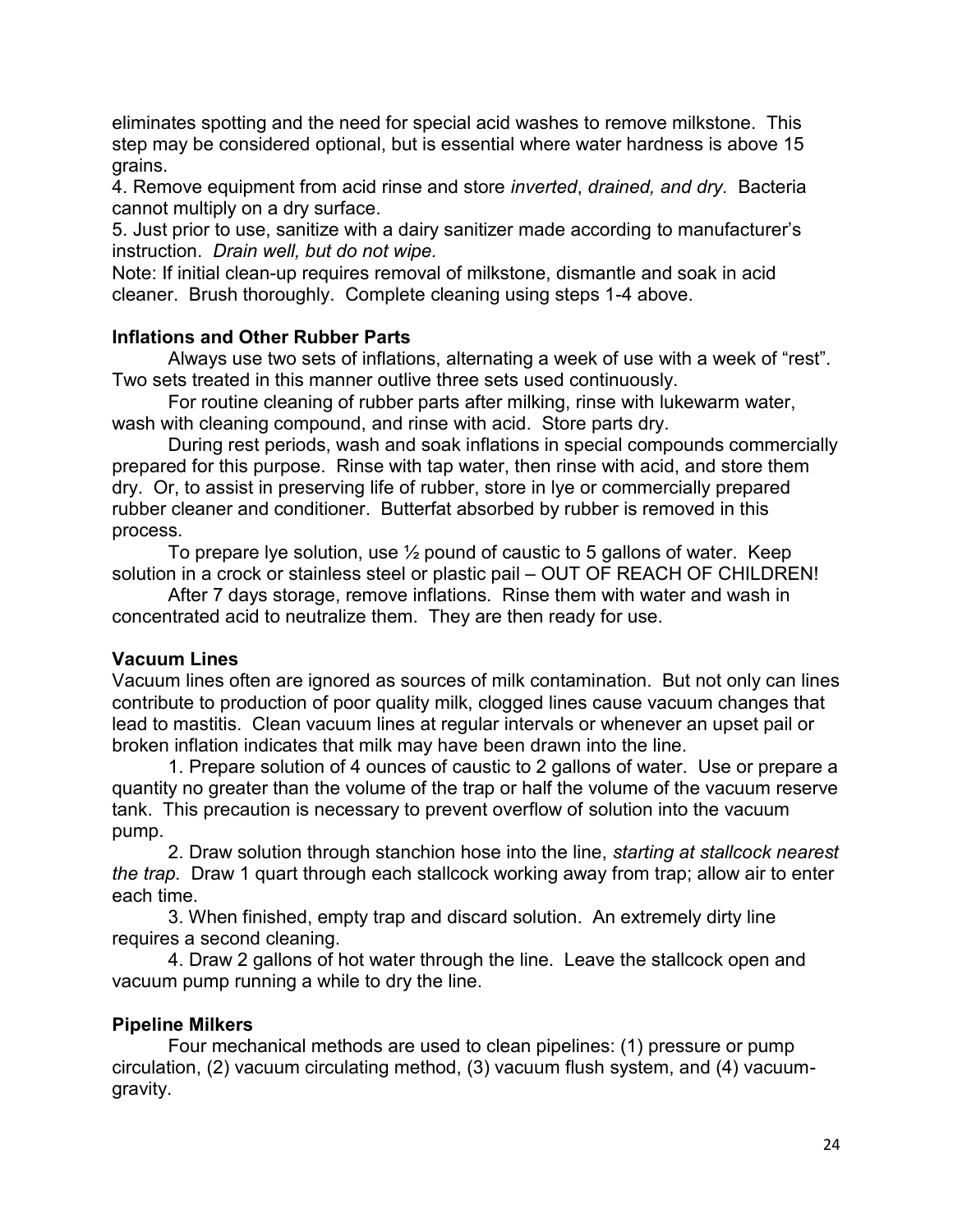The pressure system uses a pump to circulate the cleaning solutions. In vacuum circulation the vacuum pump draws cleaning solutions through the line with a return line completing the circuit.

 Vacuum flush systems (sometimes referred to as reverse-vacuum) are designed for single runs of milk pipelines. No return line is used. Cleaning solutions are drawn to solution tanks at the "barn-end" of the line, the flow is reversed and a return run made to the milkhouse. This back and forth motion is repeated until the line is cleaned.

 Vacuum-gravity systems are used for single runs of pipeline up to 50 feet long. No return pipe is used. The solution tank is placed at the barn end of the line. Vacuum draws the cleaning solution through the line and gravity returns it to the milkhouse.

 Good cleaning requires proper control of circulation time, detergent concentration, solution temperature, water hardness, and air admission. No step can be slighted. Cleaning must begin immediately following milking.

 Use only detergents or cleaners prepared specifically for pipelines. Requirements for cleaning are *different* from those for manual cleaning of milking machines. Stronger compounds with low foaming properties are essential. The detergent should be compatible with the water.

Follow label instructions on cleaner. The general procedure is to:

 1. Preflush system immediately after milking with a large volume of lukewarm water. Flush until water appears clear.

 2. Prepare cleaning solution. *Measure* amount of water needed. Be sure water is at the temperature specified on the label. Perhaps the most critical factor in cleaning pipelines is the temperature of the cleaning solution at the end of circulation. Without a booster heater, temperature drops during circulation and cleaning efficiency may be lowered. Factors contributing to a decrease in temperature are (1) length of line, (2) size of line, (3) velocity of wash solution, (4) length of wash cycle, (5) internal pipeline temperature, and (6) environmental temperature.

3. Circulate for the required length of time.

4. Rinse with large volume of tap water.

 5. Prepare acid rinse and circulate. This step is optional, but is essential where water hardness is above 15 grains.

6. Drain well.

 7. Within 1 hour before milking, sanitize the pipelines by circulating recommended strength of dairy sanitizer. Drain well.

 The cleaning solution circulating unit including pump or vacuum washer, washing manifolds, and wash tanks must be made of stainless steel or other corrosion-resistant material.

#### **Bulk Tanks**

Bulk tanks may be cleaned either mechanically or manually but the job must be done *each time the tank is emptied*.

 Manual cleaning requires a concentrated solution of bulk tank cleaner. For best results, prepare washing solution in a plastic bucket and place it inside the bulk tank. With a hard-bristled, long-handled brush, scrub the entire surface. Use an acid rinse to eliminate milkstone deposits.

Solution temperatures for bulk tank cleaning are usually held below 115°F.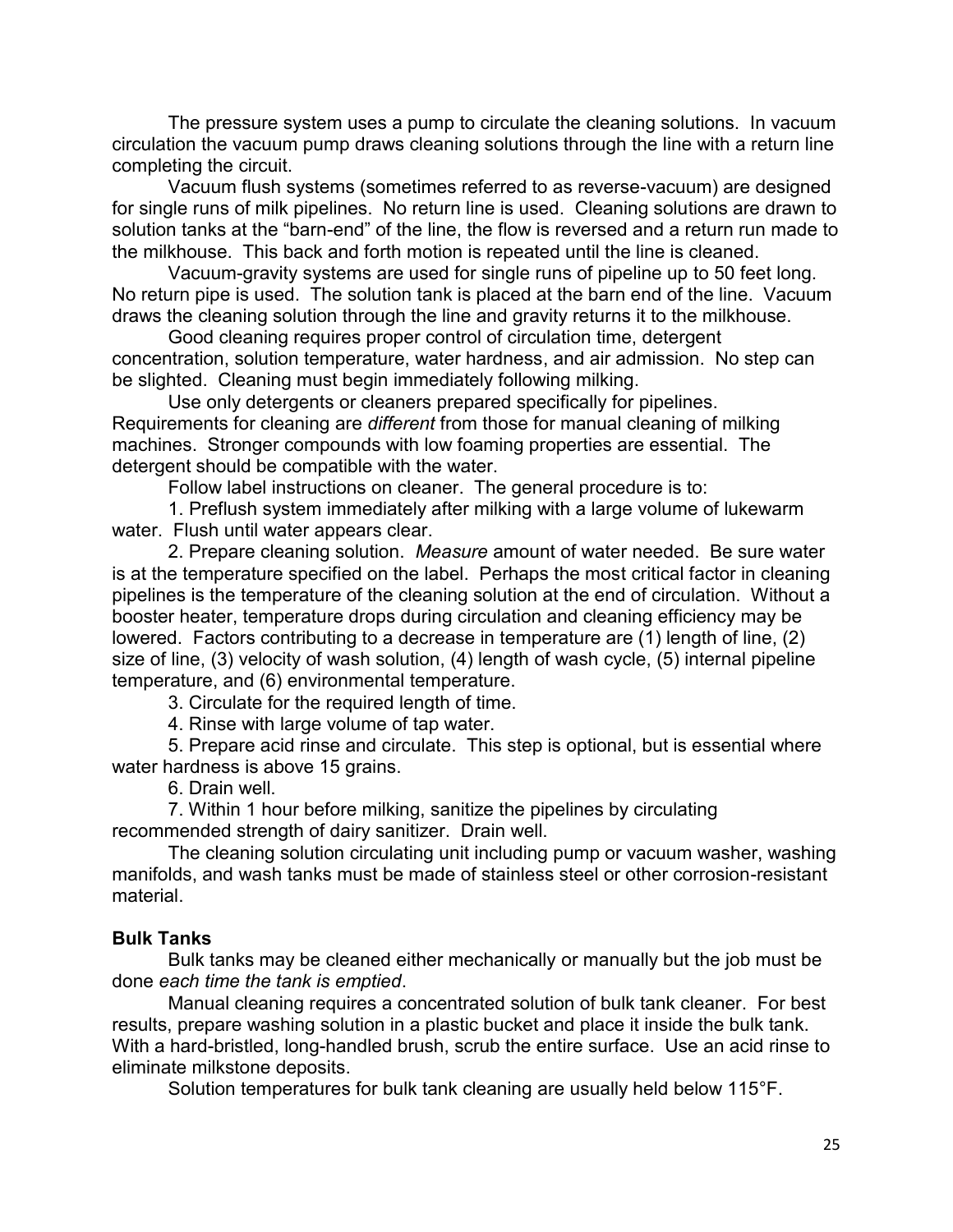For mechanical cleaning you must:

 1. Rinse with cool water immediately after emptying (hauler usually performs this operation).

2. Prepare detergent solution according to directions.

- 3. Spray solution 10-15 minutes.
- 4. Drain and rinse thoroughly with tap water.
- 5. Finish with an acid rinse using *foamless* organic acid.
- 6. Drain well.
- 7. Sanitize just before using tank.

#### **Plastic Tubing**

Plastic tubing needs special care to keep it clear and free from discoloration.

 Moisture absorption causes cloudiness. Drying, particularly in direct sunlight, returns plastic to normal transparency but conditions that permit moisture absorption soon cause the problem to reoccur. Always store plastic tubes in a drying position. Preferably, use mechanical forced air driers.

Red or pink discoloration is caused in several ways:

1. Water high in iron content – prevent this by using acid rinse after washing.

2. Improper use of iodine sanitizer – use only as directed.

 3. Rubber migration – rubber in contact with plastic over an extended period of time migrates into the plastic.

4. Bacteria – prevent growth by good cleaning and sanitizing.

#### **Other Considerations**

Never use household detergents on dairy equipment – cleaning demands are different. Also, many household cleaners have odors or flavors that may be imparted to milk.

 Minor variations in cleaning techniques from those listed here may be required depending upon the specific compound used. *Always read the label!* 

# **COOLING OF MILK**

*Raw milk for pasteurization shall be cooled to 45°F. or less within 2 hours after milking.* 

Cooling milk quickly and keeping it cold is an essential feature in maintaining low bacteria counts. Or, looking at the other side of the coin, bacteria numbers increase very rapidly as temperature increases. The following table illustrates the point:

|                       | Increase in Bacteria Numbers in "Clean" Milk |  |
|-----------------------|----------------------------------------------|--|
| Over a 12-hour period |                                              |  |
| Temperature           | Increase                                     |  |
| $40^{\circ}$ F        | none                                         |  |
| $50^{\circ}$ F        | 5-fold                                       |  |
| $60^{\circ}$ F        | 15-fold                                      |  |
| $70^{\circ}$ F        | 700-fold                                     |  |
| $80^{\circ}$ F        | 3,000-fold                                   |  |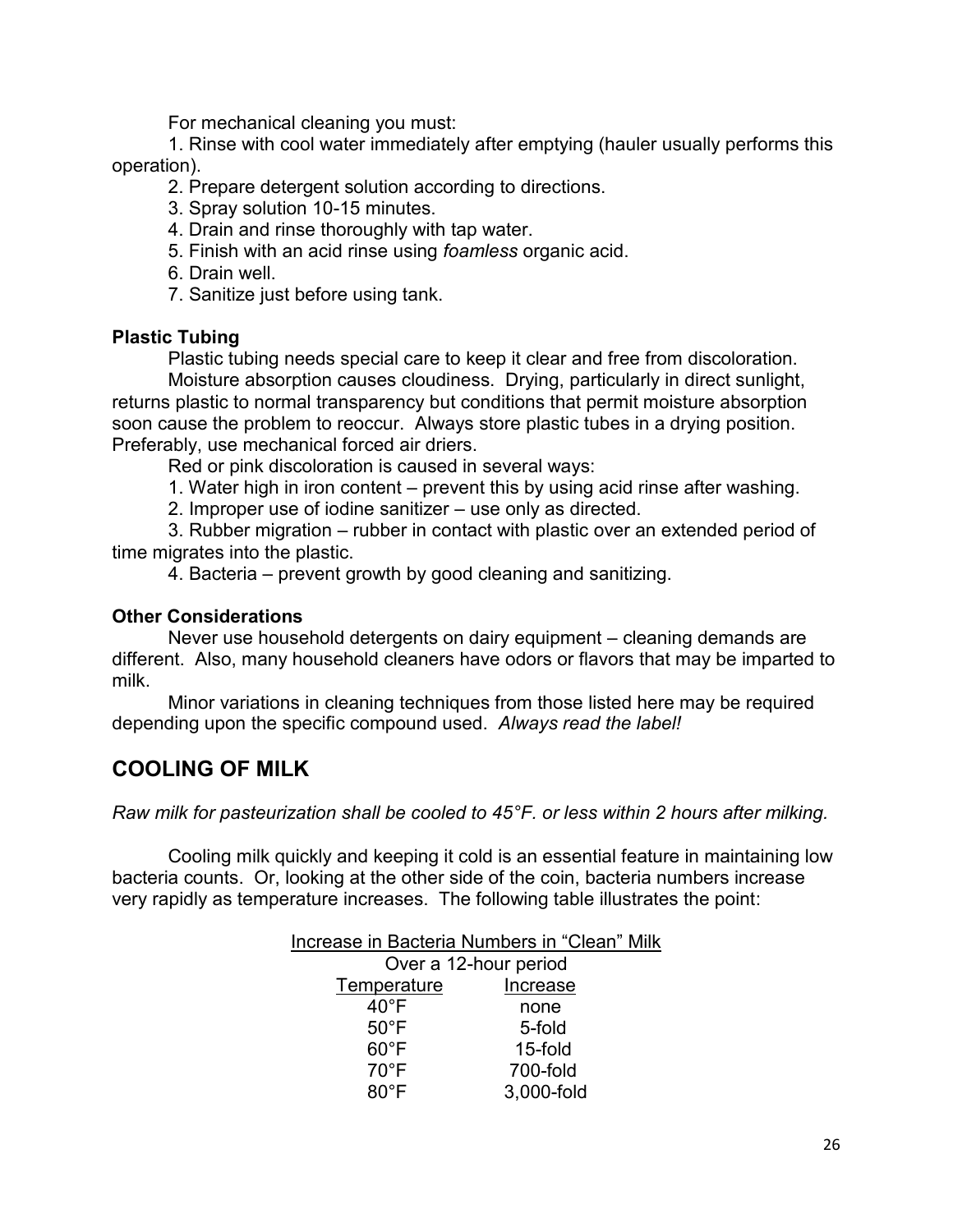To better understand the potential for growth, consider generation time of bacteria. This is the time required for a single bacterial cell to divide and become two cells. At 90°F, cells can divide in approximately ½ hour. At this rate of multiplication, one cell can multiply to about 540,000,000 cells in *just 15 hours.* In other words, there is no time to delay in getting a defective cooler into proper functioning order. The generation time at various temperatures is

| Temperature             | <b>Generation Time (hours)</b> |
|-------------------------|--------------------------------|
| $90^{\circ}$ F          | $\frac{1}{2}$                  |
| $70^{\circ}$ F          | $1\frac{1}{2}$                 |
| $60^{\circ}$ F          | $2\frac{1}{4}$                 |
| $50^{\circ}$ F          | 3                              |
| $40^{\circ}$ F          | 12                             |
| $32^\circ - 35^\circ$ F | 36                             |

 For most effective control of bacterial numbers in raw milk, the temperature should be reduced to 40°F or less within 2 hours after milking and maintained at or near that temperature until delivered. This is especially critical for milk being shipped from dairy plants to distant markets, which may require an additional 2 days of transportation prior to reaching the point of processing. However, the Grade "A" Pasteurized Milk Ordinance requires only that milk be cooled to 50°F or less within 2 hours after milking and maintained at that temperature until delivered.

 Even though bacteria numbers are kept down by cold temperatures, the total count reached in any given time will depend on the initial count, the temperature, and the conditions under which the milk was produced. The following table provides data indicating the relative influence of these various factors.

Effect of temperature on bacteria in milk produced under various conditions

| <b>Production Conditions</b> | Storage Temperature | Fresh   | 24 hours      | 48 hours     |
|------------------------------|---------------------|---------|---------------|--------------|
| 1. Clean cows,               | $40^{\circ}$ F      | 4,295   | 4,138         | 4,566*       |
| environment,                 | $50^{\circ}$ F      | 4,295   | 13.961        | 127,727      |
| and utensils                 | $60^{\circ}$ F      | 4.295   | 1,587,333     | 33,011,111** |
| 2. Clean cows,               | $40^\circ$          | 39,082  | 88.028        | 121,864      |
| dirty environment,           | $50^\circ$          | 39,082  | 177,437       | 831, 615     |
| and utensils                 | $60^{\circ}$ F      | 39,082  | 4,461,111     | 99,120,000   |
| 3. Dirty cows,               | $40^{\circ}$ F      | 136,533 | 281,646       | 538,775      |
| environment,                 | $50^{\circ}$ F      | 136,533 | 1,170,546     | 13,662,115   |
| and utensils                 | $60^{\circ}$ F      | 136,533 | 24,673,571*** | 639,884,615  |

Standard plate count (Bacteria numbers) per ml after:

\*Note: Bacteria count doesn't increase in clean milk held at low temperatures.

\*\*Note: Bacteria count increases in clean milk when storage temperatures are too high.

\*\*\*Note: Bacteria count increases to a high level in a short period of time even at refrigeration temperatures when bacteria come from dirty sources. .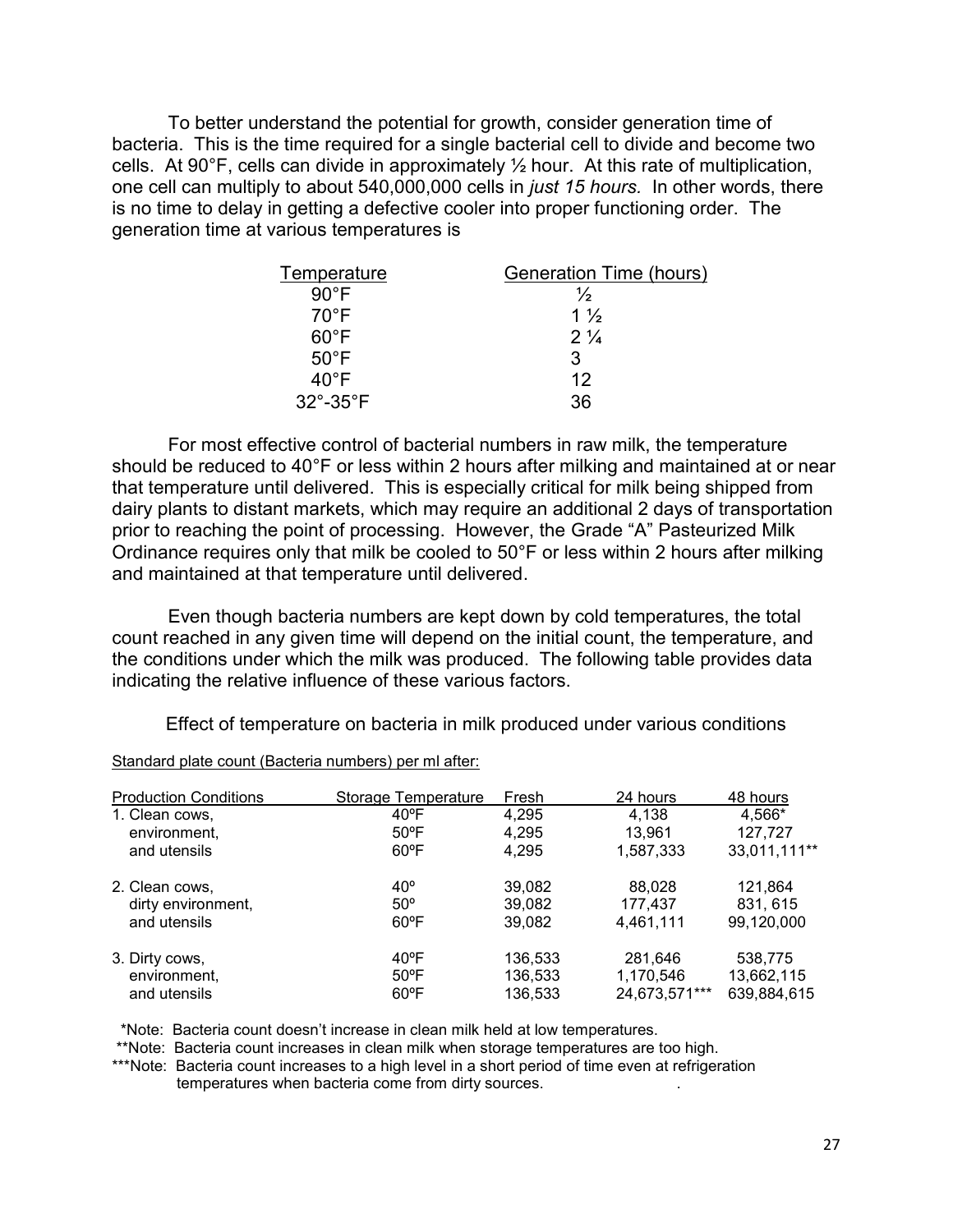When milk is cooled in a bulk tank, the temperature of cold milk being held in the tank increases with the addition of warm fresh milk. If bacterial problems and rancidity problems are to avoided, this blend temperature should never go above 50°F. Be sure the bulk tank compressor capacity is large enough to do the job. All bulk milk tanks manufactured after January 2000 must include a working temperature recording device.

#### **BULK HANDLING OF MILK**

Every hauler is responsible for evaluating milk for off-flavor or odor, for presence of filth or abnormal secretions, for sampling milk for butterfat test, bacterial quality, and other quality checks. *This was and is a position of major responsibility*. And it explains why regulations were adopted requiring the hauler to be licensed by the state; that is, to show that he understands the nature of his position and is competent to perform it. A license once obtained, is issued for a period of 1 year, expiring on January 31 and must be renewed at that time. All haulers, including relief tank truck haulers, are required to have a license.

 Guidelines can be established to assist a hauler in performing his work, but other factors – his appearance, clean clothing, and the condition of his truck are equally important. The milk hauler is a businessman, and all the elements that go into the success of any business must be a part of the hauler's way of life. The success of his business depends on it.

 When installing bulk tanks on farms, be sure to calibrate the measuring devices accurately. After installation, tanks may settle out of tolerance and require recalibration. Here are some considerations to help do this job accurately:

#### **Measuring Devices**

 Dipsticks are the most common measuring device for bulk milk. Some tanks are set on scales. Others use a surface gauge to measure the liquid inside the tank. This gauge has a plastic tube about 36 inches long with a scale graduated in thirty seconds of an inch. An electronic device senses the liquid surface.

#### **Basic Considerations**

 Water, milk's major ingredient, is most dense at 39°F and therefore, weighs the most per unit of measure at that temperature. As temperature decreases from 39°F to 32°F water expands. On a 100-gallon tank this amounts to a 0.1 pint difference at 32°F compared to 39°F.

The same conditions exist as temperature increases above 39°F. At 50°F a 100 gallon tank reads about ¼ pint higher than at 39°F. These are small errors in comparison to other sources of error. Careless reading, dirty dipsticks, and residual milk losses can and do cause more significant variations in weight control.

#### **Dipstick Measurements**

 Dipsticks are usually graduated in 1/16 or 1/32 inch subdivisions. Acceptable accuracy can be obtained if certain precautions are observed. Remember that stable positioning during installation is the basis of success.

Leveling procedures vary with different bulk tanks.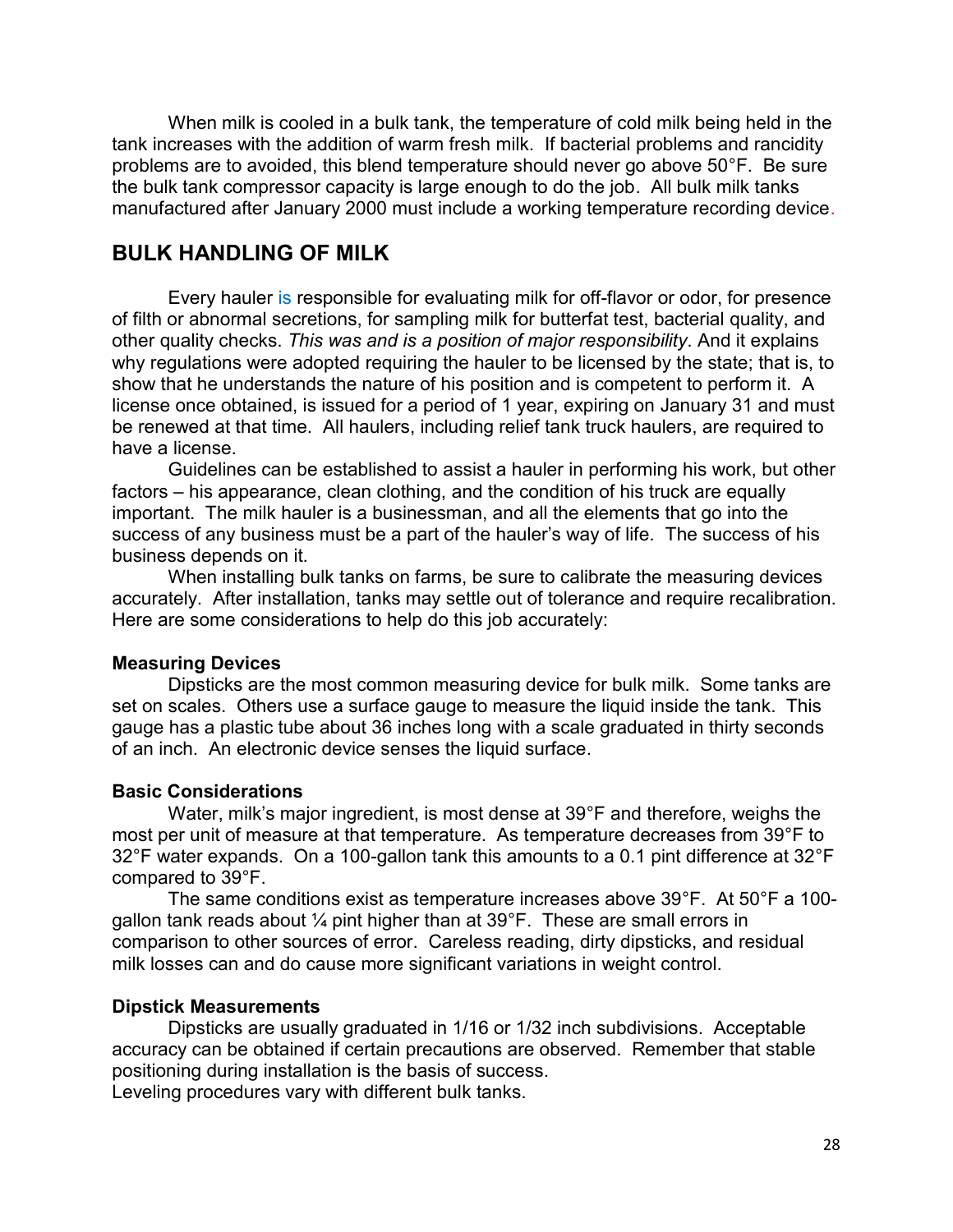Some may have:

- 1. Punch or scribe marks inside the tank. Sometimes these are placed in each of the four corners.
- 2. Leveling areas on the outer top of tanks.
- 3. Built-in vertical and horizontal spirit or bubble levels.

 Circular levels can be set and then fixed with lead and wire seals threaded in setscrews. These levels can be damaged.

 When punch or scribe marks are used inside tanks, adjust legs until a prescribed amount of water touches all marks. You may have trouble seeing the water against the stainless steel surface; especially if marks are located deep inside the tank.

 Leveling positions outside the tank are effective. Usually two scribe marks or pegs denote the leveling surface; proper positioning can be determined by placing a level between them. These marks are handy also for making routine checks at later dates.

 Occasionally four punch marks will be placed at "capacity" level when initial calibration is made. Milk will flow out one or more of these holes if the tank settles out of tolerance. Subtle changes will not be detected.

#### **Calibration of Tanks**

 A specially designed 5-gallon measuring can must be used. These can be obtained from petroleum equipment dealers at nominal cost. They are positive displacement cans which permit use of water at any temperature and can be read to 1 cubic inch. Inaccuracies arise only if water temperature varies significantly between dumping and reading. It is best to use water at a temperature close to that inside the tank.

Before dumping water a few requirements must be met:

- 1. Dipstick must be in a vertical fixed position.
- 2. Graduation marks and numerals must face away from tank wall.
- 3. Dipstick must not touch bottom of tank.

 4. Maximum swing at the bottom of a dipstick which is 30 inches or less in length must not exceed ¾ inch; for 30 to 60-inch rods swing must not exceed 1 ¼ inch.

 5. Dipstick must be absolutely clean. Greasy or oily rods allow products to creep higher. A film of moisture has the same effect. When the dipstick is clean, water droplets will not gather or spread anywhere on its surface.

 6. Dipstick must be dry. Rods can be dried satisfactorily with paper towels. Rub briskly. Dust the stick with powdered Bon Ami from a cloth sac. Blow off excess to avoid high readings. Measurements made with water will then equal milk measurement at identical fill.

 Pour precisely 5 gallons of water into tank using farm water supply. A funnel and pipe arrangement is usually used. Make reading after water comes to rest. All previous effort will be wasted if reading is not accurate. Have good lighting. Record reading. Do not record any indistinct or sloping or irregular measurements.

 If any one reading is indistinct and you want to make a second attempt at the same fill, wash, dry, and redust stick before doing so. Never read from a previously wetted surface. Measurements should be recorded to the nearest graduation.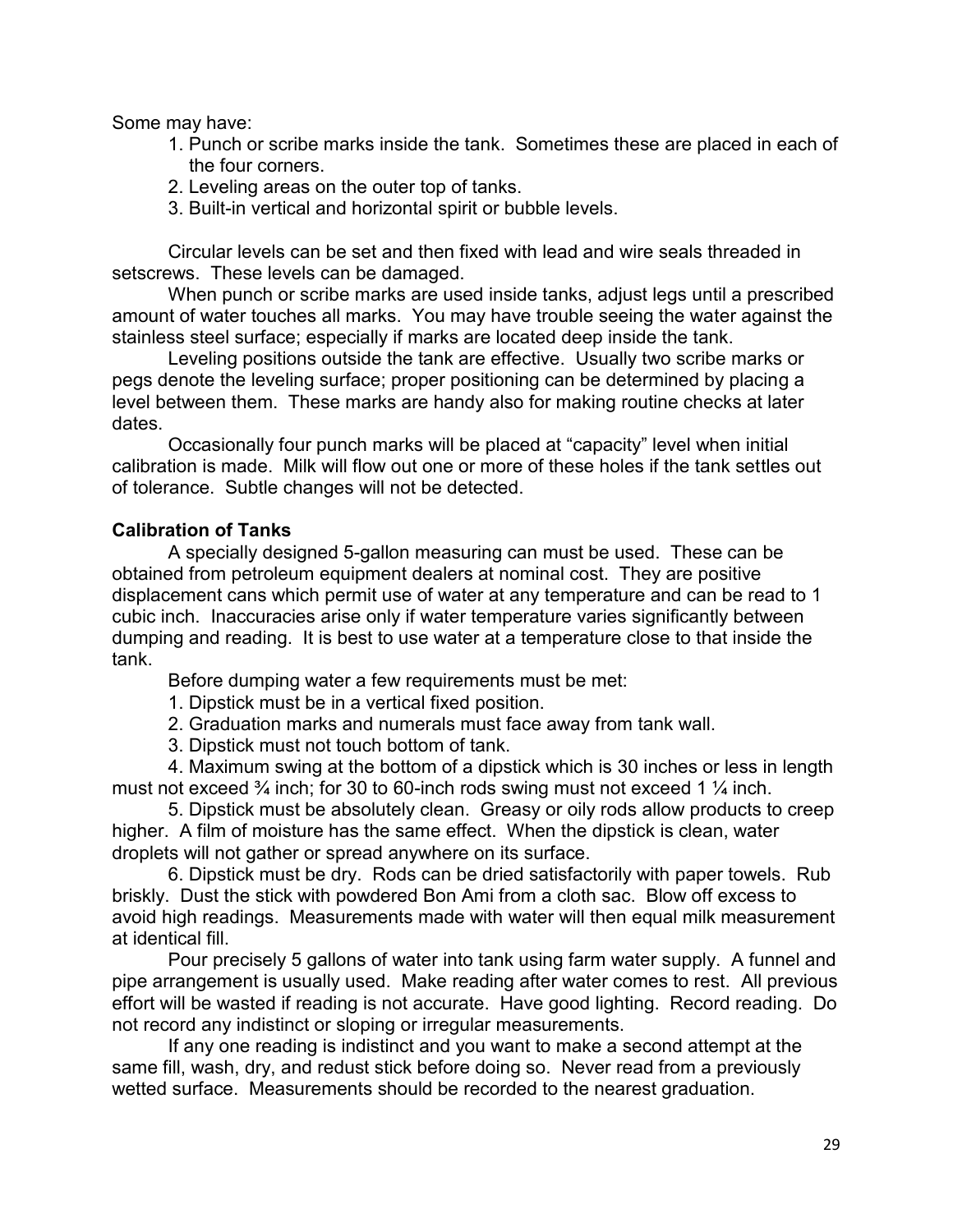It is necessary to add 5-gallon increments until the tank is filled to capacity, recording after each dump. No section of the tank can be assumed to measure the same as another.

 From this data a conversion chart can be prepared. Use 8.6 pounds per gallon as the weight of milk. Fill in weights for points between the measured 5-gallon recordings.

 Once a tank has been positioned, leveled, and filled, it should be fixed to the floor. This will prevent accidental movement and discourage tampering. Rough a small area around legs and enclose each in a small amount of fast-drying cement.

#### **Factory Prepared Calibration Charts**

 Many companies supply conversion charts with their bulk tanks. Nevertheless, each tank should be given an initial calibration study as previously described to assure accuracy. This means filling the tanks to capacity. Adding water to a single level and checking against the chart is not sufficient. If readings are consistently high or low, legs can be adjusted until volumes agree with chart figures.

TANKS DO GO OUT OF TOLERANCE.

 When check weighings do not agree with farm receipts, tanks must be recalibrated. Until such time as an accurate metering device may become available, this requires use of the rather tedious 5-gallon unit procedure.

 Making a success of a bulk milk operation is the job of producer, hauler, and processor. Accurate measurement of milk and effective sampling are keys to this success. If hauler and producer have a mutual understanding of problems involved, a healthy working relationship and fair treatment of all are assured.

#### **Steps in Bulk Pickup**

EQUIPMENT

 1. Thermometer – Every milk hauler must have either a column or dial-type thermometer, easily readable, and with graduation intervals not exceeding 2°.

Initially, and at least once each 3-month period, check the thermometer for accuracy against a thermometer certified by the National Bureau of Standards, or one of equivalent accuracy.

 2. Sampling Device – Common sampling equipment includes (1) metal dippers and (2) single-service or plastic sampling tubes. If a metal dipper is used, it should be equipped with a long handle and have a capacity of at least 10 ml.

Other devices are allowable providing aseptic sampling can be accomplished.

 3. Sampling Device Carrier or Holder – Sampling equipment should be protected during and after sterilization. Metal cases, preferably stainless steel, are recommended for this purpose. Be sure the case itself is washed and sanitized daily. It can be a source of contamination.

 4. Sample Containers (Sterile) – Several options are available, including (1) presterilized, nontoxic plastic bags, (2) multi-use glass tubes with ground tops or molded tops assuring leak-proof closure, with nontoxic liners, and (3) evacuated sampling devices for collecting 10 ml portions.

On any container used, there must be a suitable place for sample identification.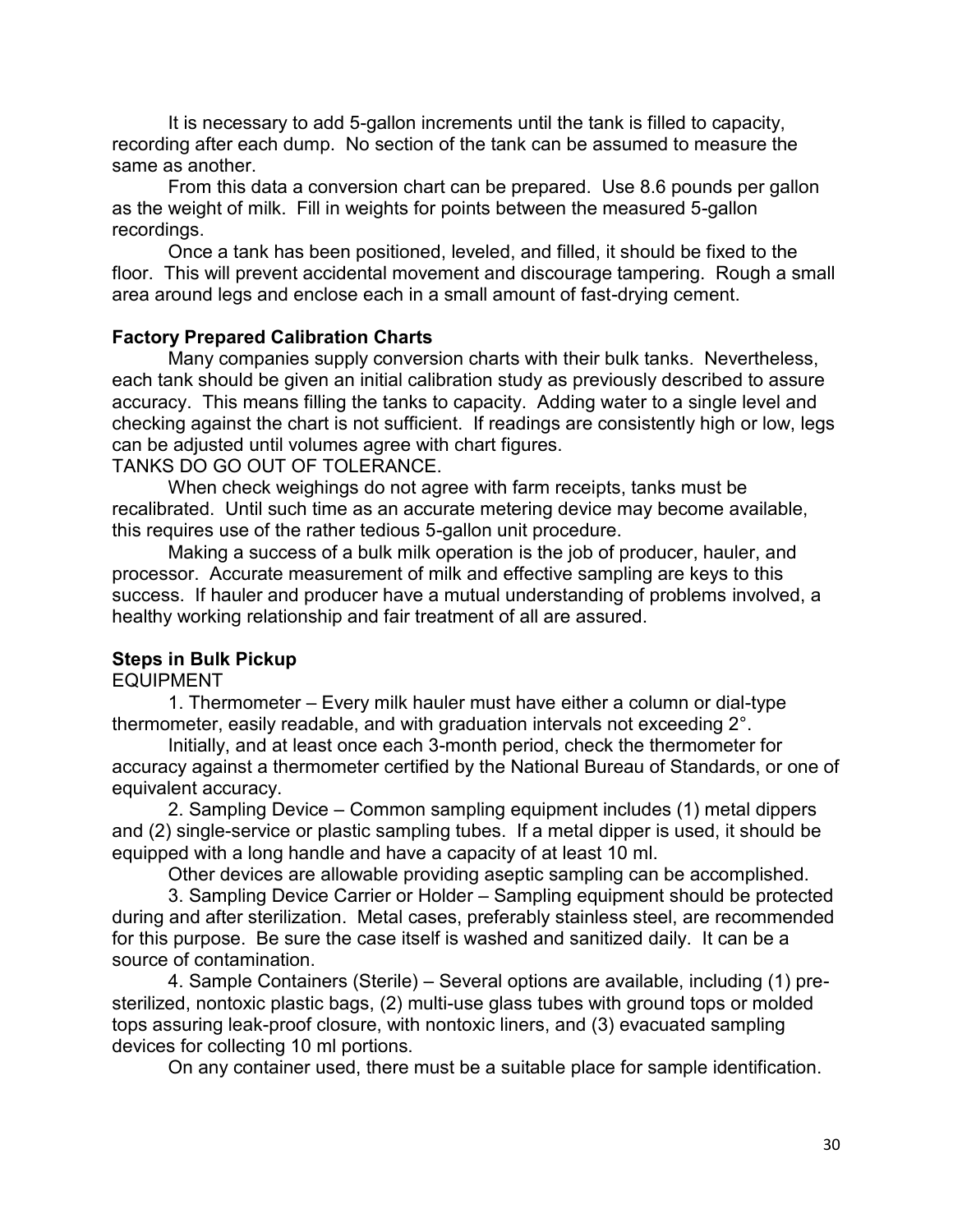5. Sample Case – The sample case must protect samples and assure maintenance of cold temperatures when properly iced. Use rigid metal or plastic construction with tight, insulated cover, and racks, compartments, or other means of protecting samples. Two-row racks provide good assurance of sample exposure to ice water, which is essential. All samples should be stored upright. Whatever style rack is used, ample space must be provided for ice. Sample temperature *must be maintained at* 32-40◦F. The rack should assure positioning so that sample necks are above water and samples cannot tip over or tilt so that ice water contamination is possible.

 When sample cases are used as shipping cases, they should be equipped with tamper-proof sealing or locking device and be labeled "This Side Up" on top side.

#### AT THE PLANT

 1. Before starting on route, check the sample case. Be sure it is well iced during summer months. Samples taken from a bulk tank must reflect the true condition of milk as it is received at the plant. The producer is not responsible for changes that take place in transit or during storage of samples prior to testing.

 2. If you use a sampling dipper, be sure fresh sanitizer is present and of correct strength. Every precaution must be taken to prevent contaminating milk with sampling devices. Allow at least 30 seconds' exposure in hypochlorite maintained at no less than 100 ppm. concentration, or equivalent strength sanitizer, as a sanitizing technique for sample dippers.

#### AT THE FARM

 1. *Wash Hands* after bringing hose in through milkhouse port. Your hands constantly contact potential sources of undesirable contamination. While you work, transfer of bacteria from hands to milk is readily possible.

2. Check milk for abnormal odor, color, physical condition, or foreign matter. If some question concerning odor exists, warm a small sample to about 70°F. Any offodor is more readily apparent at that temperature.

 This is the only opportunity to assess milk quality before the tank load is mixed with other loads in the truck.

 Dairymen should have a well-ventilated milkroom to make this task as easy as possible. Under the best possible conditions, odor evaluation is not easy. Barn odors mask off-odors of milk.

 Do not sample frozen, partially frozen, lumpy, curdled, or churned milk, and do not accept milk with an off-odor, or milk containing floating extraneous matter.

 Close lid immediately after making odor and visual evaluation. Open lids are sources of dust and fly contamination even as you work.

 3. Check temperature of milk at all sampling locations and check level of tank. Milk temperature should be below 40ºF. Bacterial quality is directly related to holding temperature. A quick check can assure you that the compressor is operating normally. An upward trend in temperature can indicate potential refrigeration problems. By law, all bulk tanks must be equipped with accurate thermometers. However, the fieldman or hauler should carry a thermometer at all times for check purposes. At least *once each month*, check tank thermometer against a certified thermometer before insertion into milk.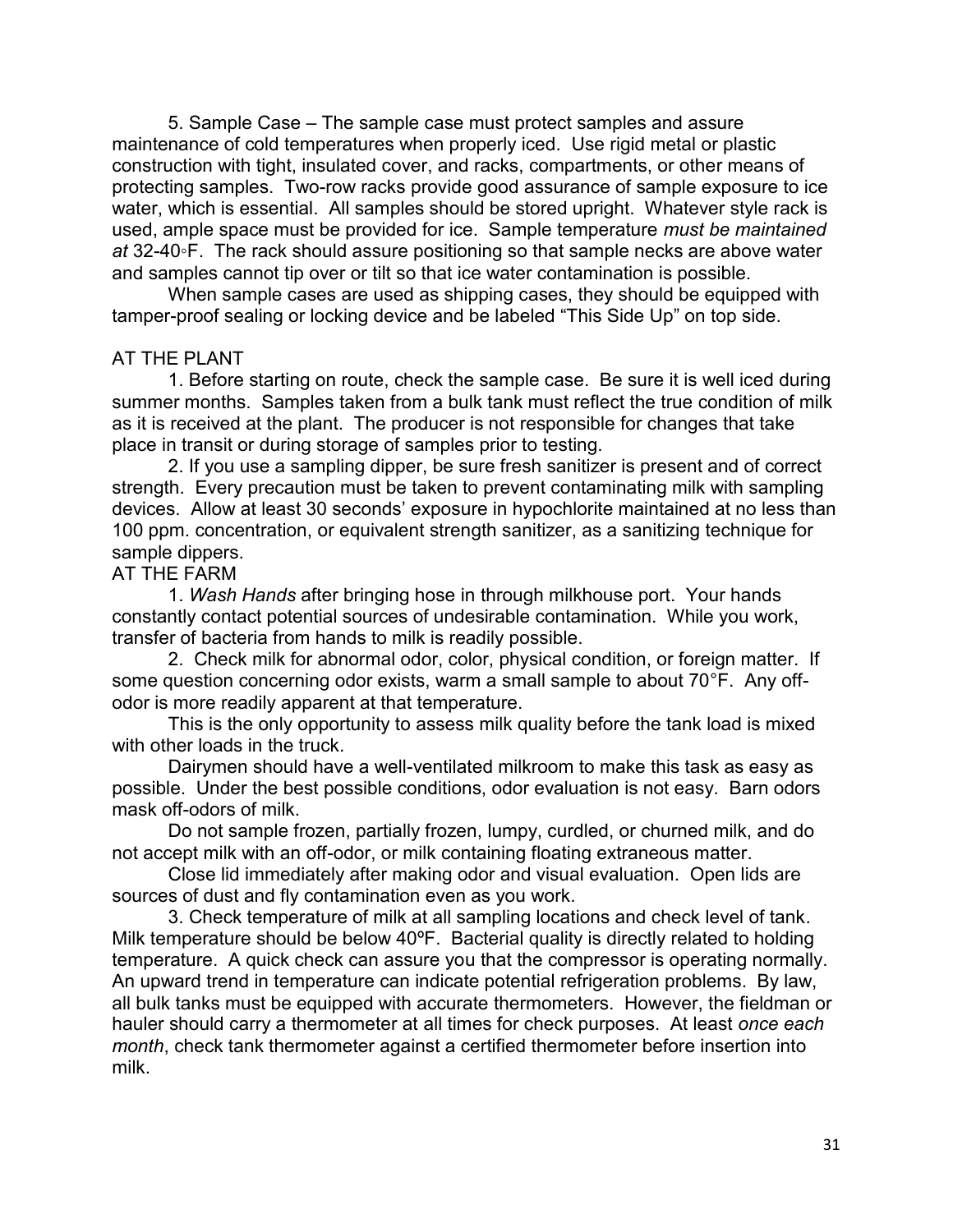Level must be determined to assure accurate measurement of milk. Tanks may settle out of level.

 4. Before measuring, be sure milk is not surging. If you must shut off the agitator, wait at least 3 minutes for milk to quiet. On some tanks, a 10 minute wait may be necessary. This waiting period cannot be slighted. An over reading of many pounds results if milk is rippling when measuring stick is inserted.

 5. Remove measuring stick. Wash thoroughly in *warm* water with *cleansing agent.* Dry thoroughly with a disposable tissue.

 Milk creeps up on a dirty or wet measuring stick. If measuring stick is warm, air moisture will not condense on it. *Milkrooms must be equipped with hot and cold running water.* 

 6. Insert stick, remove, and read. Take reading only if milk line is absolutely flat. An irregular or sloped line indicates a dirty or moist stick or a lopsided tank level. The reading will be in error.

*Good agreement between volume measurement of milk in bulk tanks and check weights of delivered milk in trucks can be obtained only by handling and reading measuring stick in the above manner.* 

7. Record reading and make conversion to weight by use of a conversion chart. Be sure charts have no printing errors. Producer's receipt should list stick measurement, pounds, odor, temperature, date, and time of pickup.

 8. Start agitator and note time. At least 5 minutes of agitation are necessary to secure a representative milk sample. When milk level is very low or very high or agitation is not efficient, a longer duration is necessary.

 Check installations initially to determine agitation efficiency. Take samples from four corners and center of tank. To meet 3-A standards, these should agree within 0.2 percent (2 points) by the Babcock test after 5 minutes' agitation.

 9. Take sample. A 2 ounce sample is considered adequate for all test purposes. Identify each sample legibly with official number, label, or tag. At the first stop, take two samples, one for a plant temperature check upon arrival. Record time and date of sampling on this check sample.

 If the sample is to be used for bacteria test, use sterile bottles and sampling technique. In the event the sterile container becomes contaminated, dispose of it and use another sterile container.

 10. Place sample in refrigerated compartment immediately. Cold temperatures retard tendency to churn. Churned milk cannot be sampled accurately for butterfat testing.

 Bacteria numbers and rancidity must not increase. Samples that arrive at the plant must represent the milk condition fairly. Be certain samples are held at temperatures between 32° and 40°F. If a dipper is used for sampling, store it in a sanitary container immersed in sanitizer of proper strength.

11. Pump all milk into truck.

 12. Disconnect hose as soon as tank is emptied. With the hose unattached, rinsings do not get into the milk. Added water is adulteration. Rinse water may contain bacteria that can contaminate the load unless this precaution is observed. Quality tests cannot account for bacteria added after sampling!

13. Rinse tank and floor free of milk.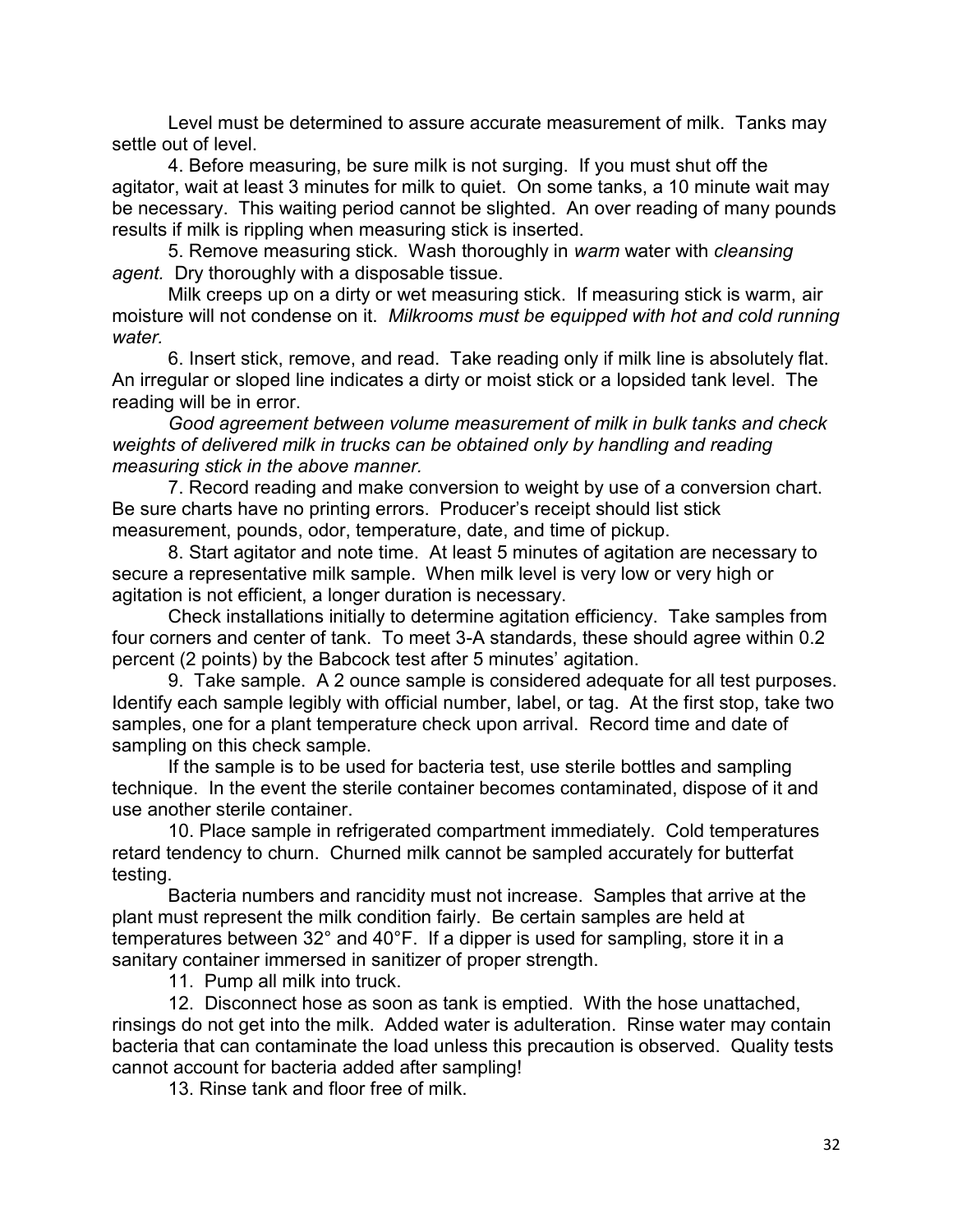14. Before departing, be sure agitator is shut off and rear compartment in tank truck is closed.

#### **Precautions**

 Always protect sterile sampling instruments from unnecessary exposure to contamination before and during use. To do this, it is advisable to carry sample dipper receptacle into the milkhouse.

 Handle sterilized sample containers aseptically. If they are dropped, or laid on any surface, contamination may result. Always replace doubtful equipment with new sterile equipment.

 When sampling dipper or sterile tubes are removed in preparation for sampling, rinse them twice in milk before transferring the sample. This will wash away residual sanitizer and any chance contamination that may be present.

 If possible, sample containers should be pre-cooled before addition of sample to prevent warm up.

 Do not fill sample containers more than ⅔ to ¾ full. This will facilitate sampling in the laboratory.

 During transfer of milk sample, *do not hold container over the milk* inside the bulk tank.

Immediately after use, rinse sampling instruments in tap water.

 The milk sample itself should be transferred to the refrigerated sample case immediately. Do not lay it down, or stuff it in a shirt pocket. Warm-up occurs very rapidly in a small sample of milk.

 If the sample is above 40°F, use a cooling bath. Make a prompt delivery of all samples to the laboratory. To be legal, samples must be tested within 36 hours after collection.

#### WASHING TANK TRUCKS

 In order that tank trucks are not a major source of milk contamination, they must be cleaned after each day's use, immediately after unloading the last load. Or, if a tank truck used for hauling manufacturing grade milk is used for grade "A" milk, the truck must be cleaned before any grade "A" milk is transferred to it.

#### **Management Checks**

 For accounting purposes and for discovering routes in which losses are excessive, check-weighing is necessary. Increase accuracy of check-weighing by:

- Inspecting scales regularly.
- Balancing scales daily.
- Not weighing on snowy or rainy days.
- Not weighing in the open on a windy day.
- Waiting for tank to stop surging.
- Having a good man operating scales.
- Not inserting sticker until scale stops moving.

Check farm butterfat test against tank truck milk test – they should closely agree. This can be done as follows: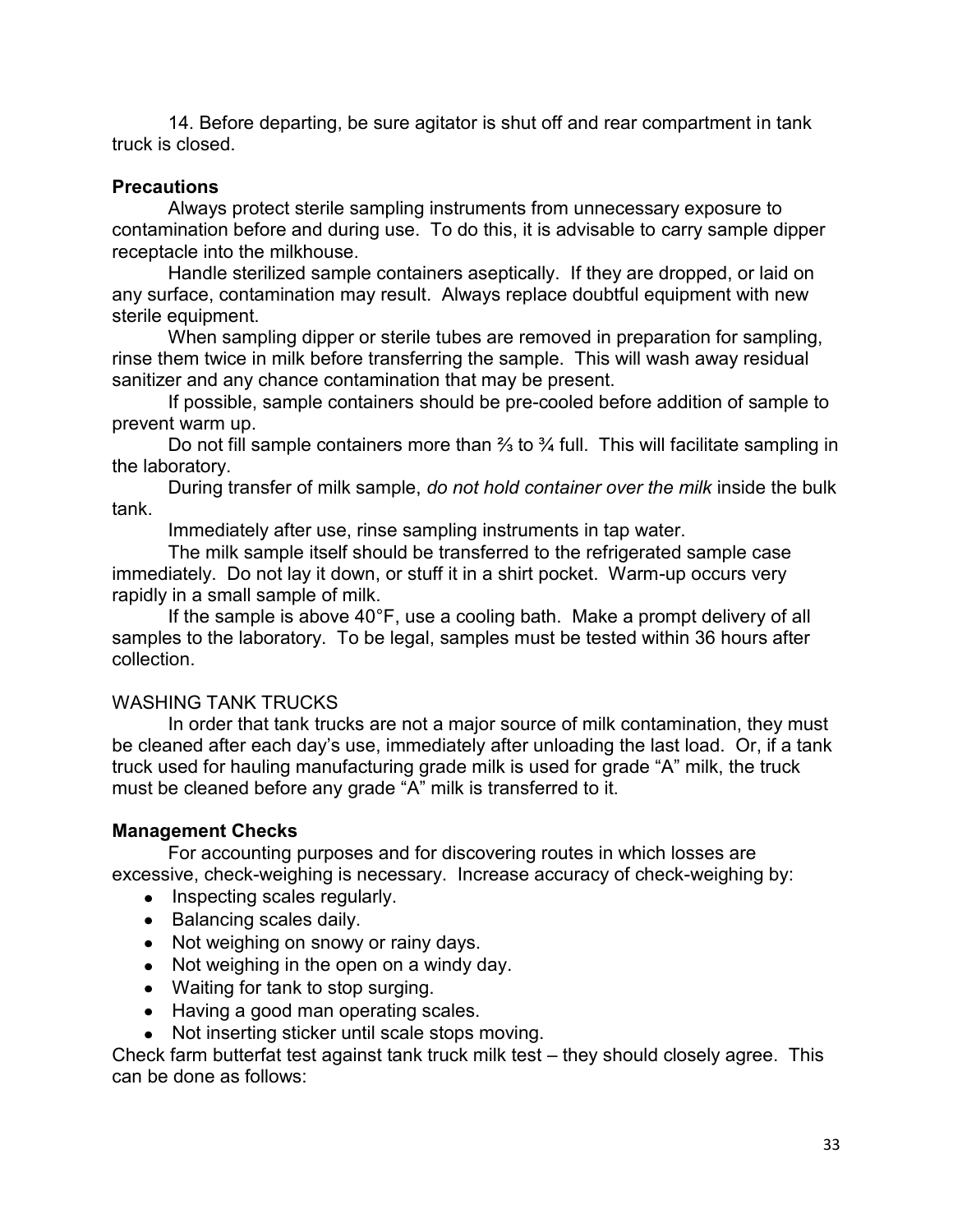| Test                | <b>Milk</b> |     | <b>Butterfat</b> |
|---------------------|-------------|-----|------------------|
| Percent             | Pounds      |     | Pounds           |
| 4.0<br>$\mathbf{x}$ | 3,200       | $=$ | 128.00           |
| 3.0<br>$\mathbf{x}$ | 2,400       | =   | 72.00            |
| $3.5 \times$        | 4,000       | =   | 140.00           |
| 4.0<br>$\mathsf{X}$ | 2,800       | $=$ | 112.00           |
| Totals              | 12,400      | =   | 452.00           |
|                     |             |     |                  |

Then  $\frac{1}{\sqrt{1-\frac{1}{\sqrt{1-\frac{1}{\sqrt{1-\frac{1}{\sqrt{1-\frac{1}{\sqrt{1-\frac{1}{\sqrt{1-\frac{1}{\sqrt{1-\frac{1}{\sqrt{1-\frac{1}{\sqrt{1-\frac{1}{\sqrt{1-\frac{1}{\sqrt{1-\frac{1}{\sqrt{1-\frac{1}{\sqrt{1-\frac{1}{\sqrt{1-\frac{1}{\sqrt{1-\frac{1}{\sqrt{1-\frac{1}{\sqrt{1-\frac{1}{\sqrt{1-\frac{1}{\sqrt{1-\frac{1}{\sqrt{1-\frac{1}{\sqrt{1-\frac{1}{\sqrt{1-\frac{1}{\sqrt{1-\frac{1}{\sqrt{$ truck milk test.

#### **Other Considerations**

Occasionally, yellow flakes may be seen floating on the surface of bulk milk – these may be churned butterfat. High temperatures and excessive agitation can cause churning. Mastitis may result in unstable milk with possible appearance of yellowish particles that are not butterfat.

 Considerable churning would have to occur before the butterfat test would be altered. To lower the test on 1,000 pounds of milk 1 point (0.1 percent) from 4.0 to 3.9 percent requires the loss of 1 pound of butterfat. It is doubtful that losses ever reach that magnitude.

#### **KINDS OF MILK SAMPLES**

 Milk samples are the basis for milk purchase, for quality field work, and for regulatory control, and they require much laboratory time and expense. The total procurement program revolves around the sample.

 No test, whether for bacteria or butterfat or any other quality factor, is any better than the sample tested. The sample *must* be representative. It must reflect conditions on the farm, at least to the extent possible in transit from the farm to the plant, and during storage at the plant prior to testing.

#### **Fresh Milk Samples**

 Samples not treated with preservatives are considered "fresh". Minimum sample size is 1 to 2 ounces.

#### **Composite Samples**

 A composite sample is a sample made up of representative portions of milk collected and pooled together over a consecutive series of milk deliveries or pickups. Composite samples are usually built up during half-month intervals and may be referred to as 15 or 16 day composites. For regulatory purposes, composite samples must be held after testing for a period of 7 days, not including holidays.

 The composite period should not exceed 16 days. For daily pickup, take at least a 10 ml sample and for every-other-day pickup, at least 20 ml.

A uniform sample size at each delivery is acceptable unless wide daily variations in butterfat test and weight occur. In such cases, use proportionate sampling. Increase sample size uniformly with increasing amounts of milk delivered.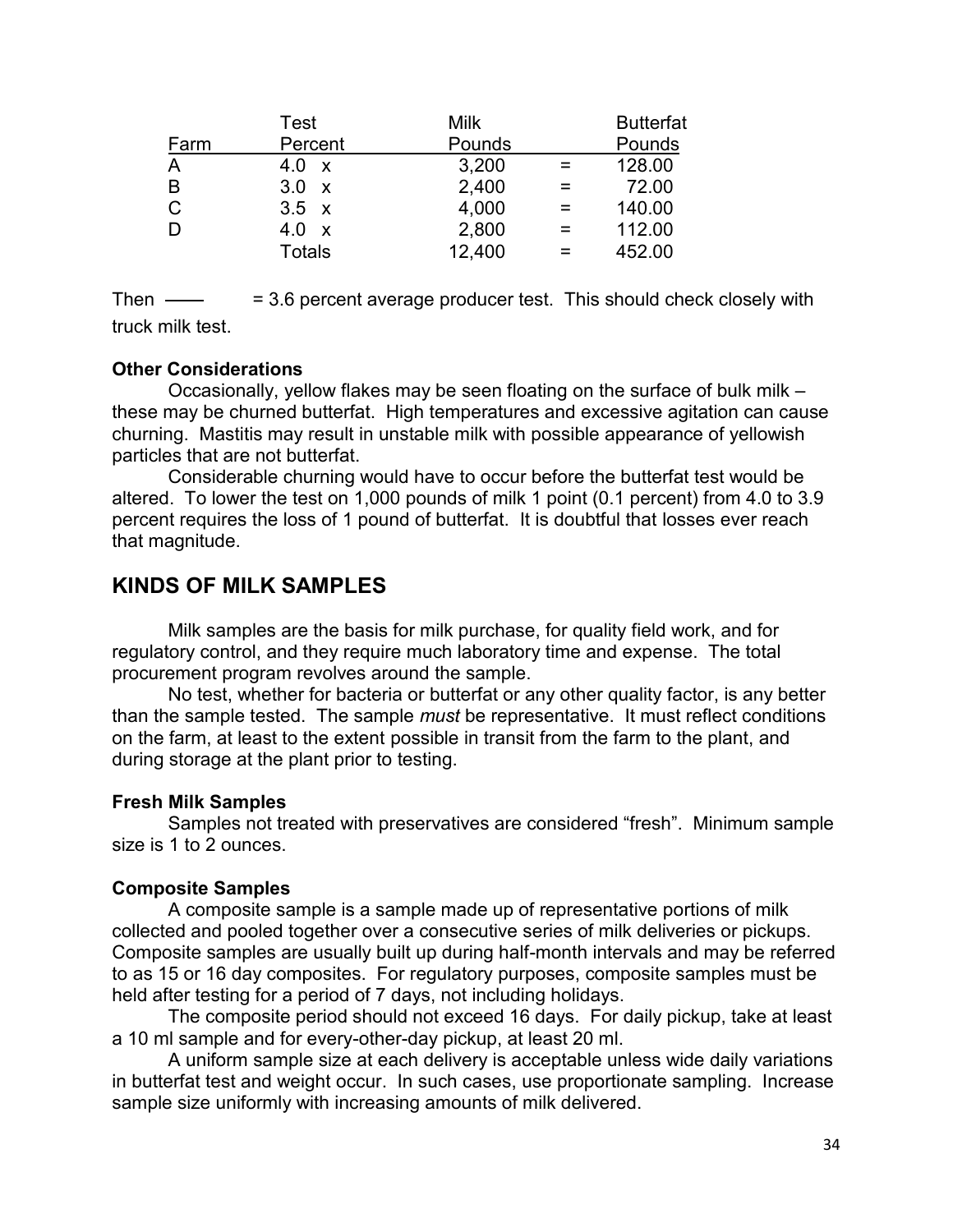#### **Care of Composite Samples**

 Use a preservative to maintain samples in good condition during the composite period. The recommended preservative is potassium dichromate, especially where the Milko-Tester device is being used to analyze samples. Mercuric chloride (corrosive sublimate), while acceptable with the Babcock procedure, should not be used in laboratories using a Milko-Tester. When mercuric chloride is used as a preservative, one No. 2 tablet per 10-12 ounce composite will preserve milk samples over a 2-week interval under refrigeration. Each tablet should contain at least 0.25 grams and not more than 0.40 grams of mercuric chloride. Another compound sometimes used as preservative is formaldehyde (formalin).

 In addition to using preservatives, other precautions are necessary to maintain samples:

1. Refrigerate samples between 35°F to 40°F to prevent churning.

2. Do not leave unrefrigerated for more than 1 hour per day during routine handling.

 3. Prevent exposure to daylight. Strong light alters fat and makes redispersal difficult.

 4. Minimize agitation. Daily agitation should suffice to distribute the added sample in the preservative. *Never* shake the composite when adding milk. Use a gentle rotary motion and avoid splashing on sides of bottle and stopper.

#### **The "Universal" Sample**

 "Universal" is the name applied to a fresh sample taken each collection day, a sample which may be used for any and all purposes, i.e., bacterial or chemical analyses or butterfat testing. Simply put, the "universal" sample concept is: *one sample for every purpose.* 

Here are some of the desirable features of this method of sample collection and handling:

 1. Techniques are essentially the same as for butterfat sampling. The only major difference is use of sterile sample container. Precautions against contamination during sampling are necessary, but such precautions should be taken anyway.

 2. A routine is established and does not vary from one collection to the next. Confusion arising from differences in sampling techniques for butterfat and quality test is eliminated.

 3. Sampling programs designed around the butterfat test provide a check on adequacy of agitation. No other practical check is possible.

 4. A sample is available at all times. It may be used for routine testing or rechecking. The latter usually necessitates a special trip to the farm, and the subsequent loss in time, labor, and expense. "Universal" samples also may be used by the regulatory agency in their control work.

 5. Neither hauler nor producer is aware of the use, if any, to be made of any particular sample. Temptations are minimized. Consistent techniques are promoted.

 6. Fresh milk may be tested for butterfat. In some markets, milk is now tested under a stratified random sampling program. That is, four samples of fresh milk are tested, with one sample selected at random from each of the four weeks in the month.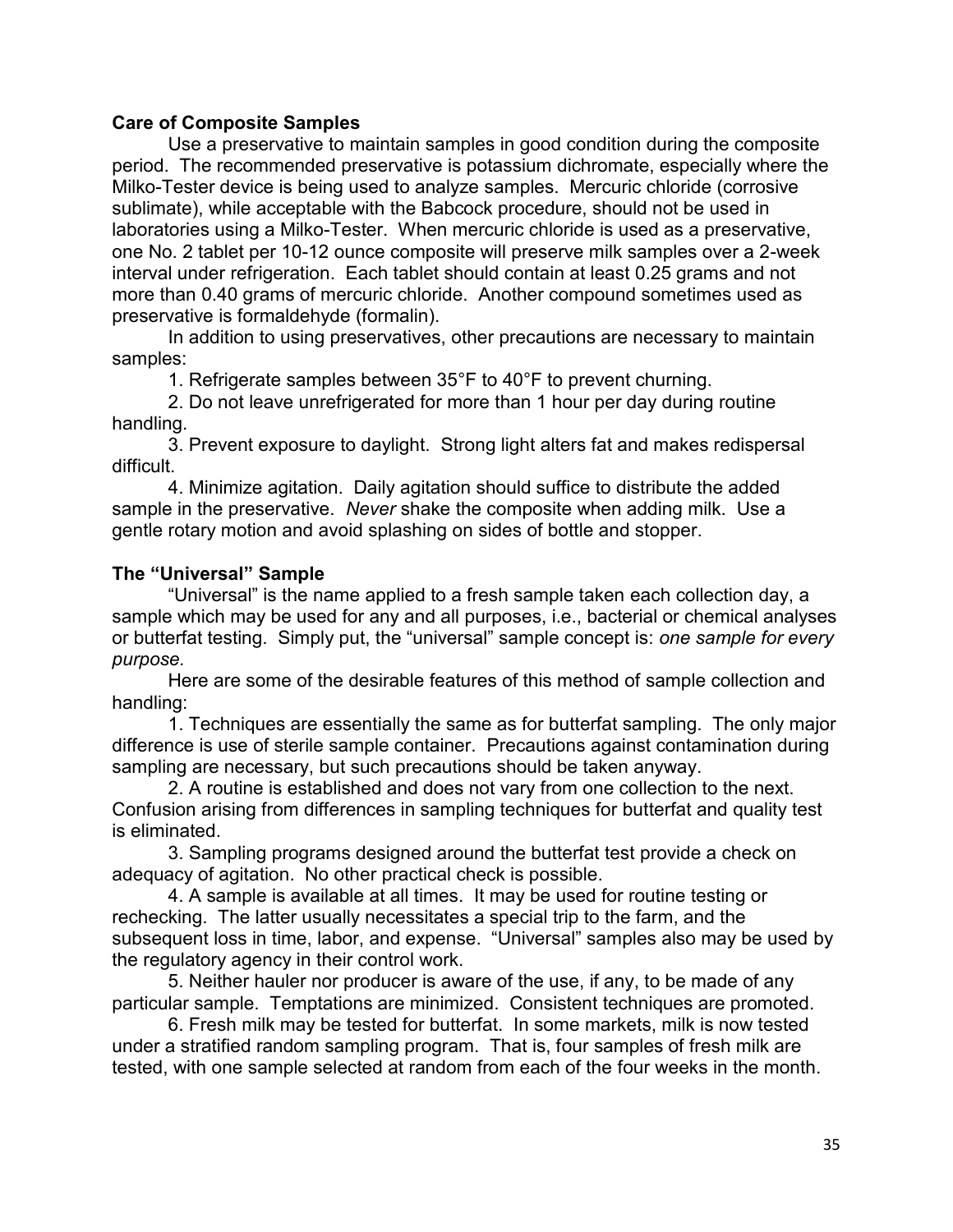When a sample is available from every pickup, this can be a convenient method of operation.

 7. A fresh sample is always available for flavor and odor evaluation if desired. Even though the supply of milk has already been committed, flavor and odor can be useful in pinpointing specific off-flavor problems.

 In taking samples under aseptic (sterile) conditions, the sampling dipper is a prime source of contamination. Some markets have found it useful to require dipper storage on the farm. Under this system the hauler's job is simplified. He does not need to carry sampling utensils or sanitizing solutions in the tank truck. At the same time, the producer is made responsible for cleaning and sanitizing the dipper and for storing it in a sanitary manner. Dippers may be stored in sanitizing solutions or in the bulk tank proper. Only the producer is penalized of the dipper is not maintained in a sanitary condition. Dippers should be made of stainless steel and be easily cleanable. They should also be uniform in size.

#### **Refrigeration of Samples**

 Samples may be considered properly refrigerated only when partly immersed in ice water, with an ice reserve. Anything less, especially in summer months, will allow warm-up. Both churning and bacterial increases can occur, assuming the milk was properly refrigerated on the farm. Sturdy, well-insulated sample boxes *abundantly iced* are a must. Regulatory authorities are now asking that a second sample of milk be taken at the first farm pickup, to be kept for a temperature check. A thermometer encased in a sample container is one way of providing temperature checks along the route and at the plant at time of delivery. Of course, all samples must be properly identified.

### **Abnormal Sampling**

 Do not sample either frozen or churned milk. Such milk may be accepted, but payment is made on the basis of the composite of *normal* samples only. In such cases, notify the producer promptly.

### **Ring Test Samples**

 Research shows that removing 1 ml. of milk from the composite during the 2 week collection period does not influence the fat test of the milk. Addition of proper amount of corrosive sublimate is essential to ring test. Excessive quantities of preservative (more than one No.2 tablet per 10 to 12 ounces of milk) may render milk useless for ring testing.

## **BARN AND MILKROOM CONSTRUCTION AND MAINTENANCE**

*A milking barn, stable, or parlor shall be provided on all dairy farms in which the milking herd shall be housed during milking time operations. The areas used for milking purposes shall (1) have floors constructed of concrete or equally impervious material; (2) have walls and ceilings which are smooth, painted, or finished in an approved manner, in good repair, ceiling dust-tight; (3) have separate stalls or pens for horses, calves, and bulls; (4) be provided with natural and/or artificial light, well distributed for*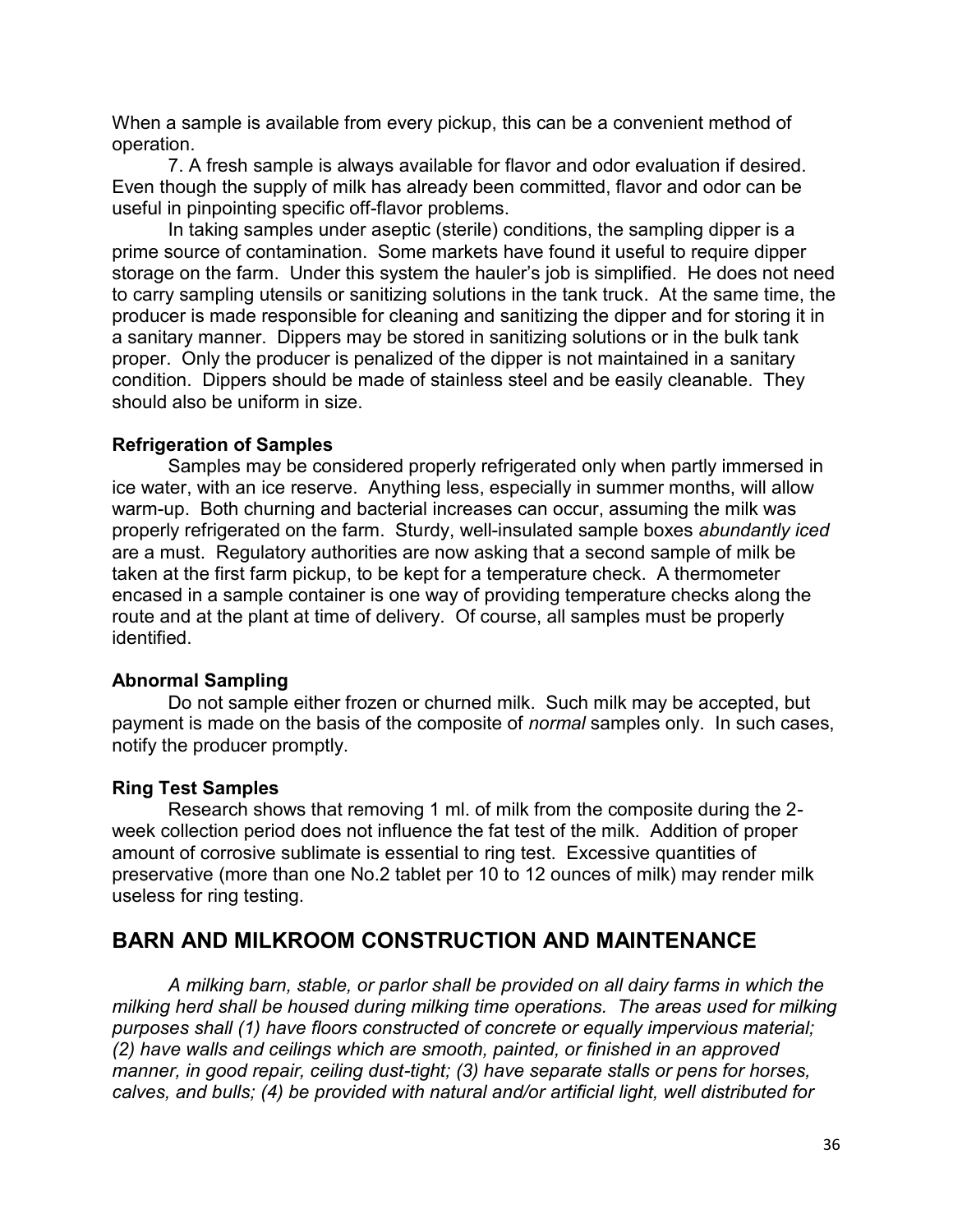*day and/or night milking; (5) provide sufficient air space and air circulation to prevent condensation and excessive odors; (6) not be overcrowded; and (7) have dust-tight covered boxes or bins, or separate storage facilities for ground, chopped, or concentrated feed.*

Milk quality is generally related to cleanliness of cows. In turn, cow cleanliness is related to the environment within which cows are pastured, held, and milked. Important among construction details and management practices are the following:

#### **Stall Size**

 The minimum air space surrounding cows in stalls of stanchion barns should be 400 cubic feet. For large breeds a stall 6'3" x 4'6" is recommended as optimum for preventing teat injury. Overcrowding may also result in excessive odors.

#### **Barn Lighting**

 Adequate light is an essential part of all working conditions. In the milking barn, the equivalent of ten foot candles of light is considered adequate, but always be sure enough light is available to make all working areas plainly visible.

#### **Floors, Gutters, Feed Alleys, Maternity Pens**

 To assure good cleanability, all floors, including floors of maternity pens, all gutters and feed troughs must be constructed of concrete or other equally impervious material and graded to provide good drainage.

 When maternity pens, calf pens, bull pens, or horse stalls are located in the milking barn, well-drained concrete floors are necessary, and such areas must be partitioned from the milking area of the barn.

#### **Barn Walls and Ceilings, Doors and Windows**

 Various construction materials including wood, tile, concrete, cement, plaster, and brick are readily cleanable and dust-tight and make acceptable walls and ceilings of dairy barns. When feed is stored overhead, ceilings should be constructed to prevent sifting of dust and chaff into the milking barn, stable, or parlor. Hay openings must be fitted with dust-tight doors.

 Where entry ways open directly into the milking barn, make doors tight fitting, and keep them closed. This will help prevent the circulation of dust and chaff into the milking area. For air circulation, curbed slotted air intakes are permitted along the haymow floor.

### **Barn Cleanliness**

*The interior shall be kept clean. Floors, walls, windows, pipelines, and equipment shall be free of filth and/or litter, and shall be clean. Swine and fowl shall be kept out of the milking barn.* 

 A dairy barn must be kept clean and dry. Liming can be helpful in this respect, as well as use of other moisture-absorbing materials, but no treatment can replace regular daily cleaning of manure and dirt from barn. If gutter cleaners are used, they should be kept clean and in good repair.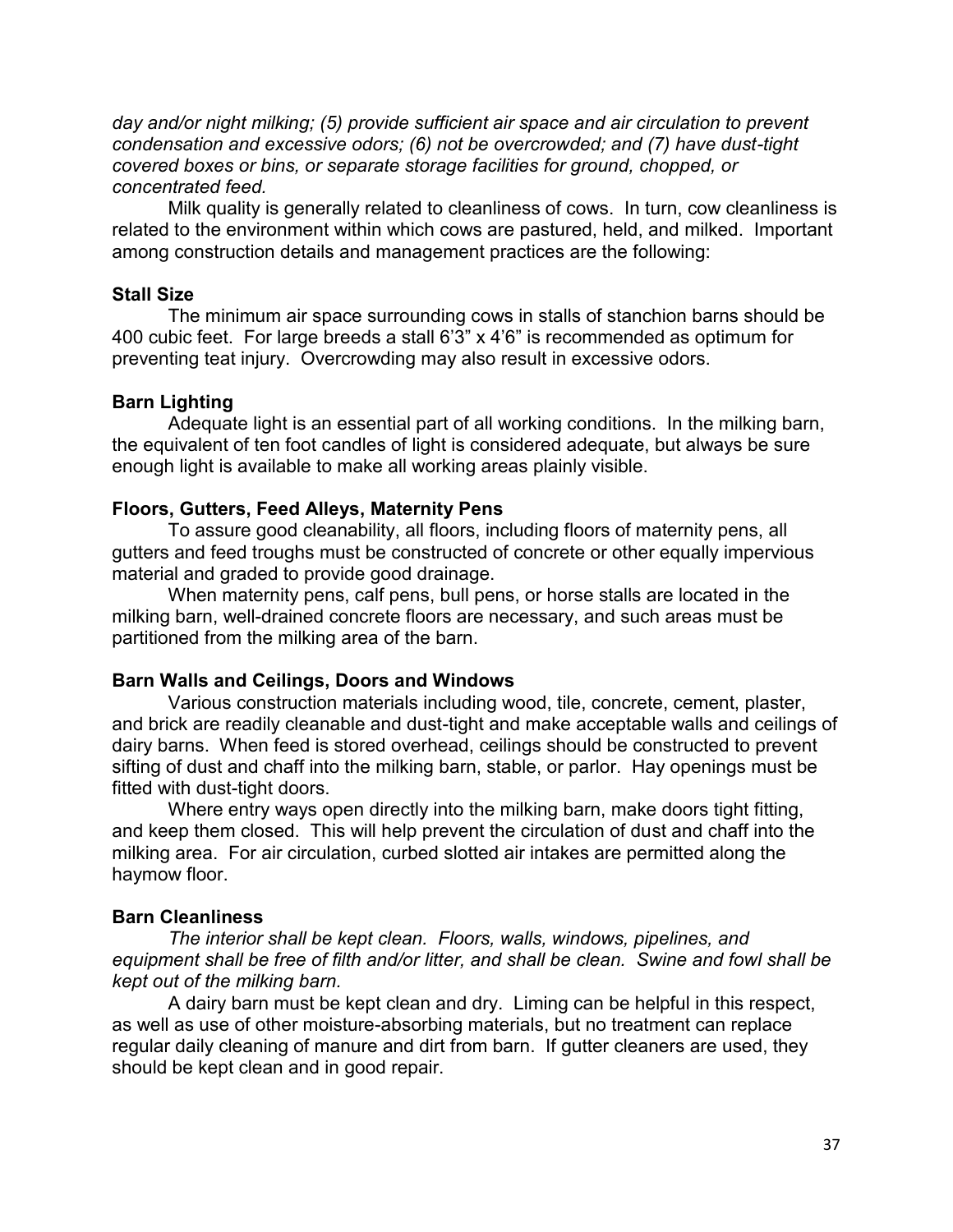Walls and ceilings should also be free of cobwebs and dust and should be whitewashed or painted as often as necessary to assure clean surfaces.

#### **Cowyards**

*The cowyard shall be graded and drained and shall have not standing pools of water or accumulations of organic wastes: PROVIDED, That in loafing or cattle-housing areas, cow droppings and soiled bedding shall be removed, or clean bedding added at sufficiently frequent intervals to prevent the soiling of the cow's udder and flanks. Waste feed shall not be allowed to accumulate. Manure packs shall be properly drained and shall provide a reasonably firm footing. Swine shall be kept out of the cowyard.* 

Clean, dry cowyards are essential to keeping cows clean around flanks and udders. Grade "A" regulations include as cowyard, all cattle housing areas, loose housing facilities, pens, stables, resting barns, holding barns, loafing sheds, wandering sheds, and free stall housing. Manure packs must be solid to the footing of animals.

 For the fieldman and/or inspector, it should be noted that muddy cowyards caused by recent rains are not considered in violation of the Grade "A" Pasteurized Milk Ordinance. However, cowyards should be reasonably free of cattle droppings.

#### **Milkroom**

*A milkhouse or room of sufficient size shall be provided, in which the cooling, handling, and storing of milk and the washing, sanitizing, and storing of milk container and utensils shall be conducted.* 

 *The milkhouse shall be provided with a smooth floor constructed of concrete or equally impervious material graded to drain and maintained in good repair. Liquid waste shall be disposed of in a sanitary manner; all floor drains shall be accessible and shall be trapped if connected to a sanitary sewer system.* 

 *The walls and ceilings shall be constructed of smooth material, in good repair, well painted, or finished in an equally suitable manner.* 

 *The milkhouse shall have adequate natural and/or artificial light and be well ventilated.* 

 *The milkhouse shall be used for no other purpose than milkhouse operations; there shall be no direct opening into any barn, stable, or into a room used for domestic purposes: PROVIDED, That a direct opening between the milkhouse and milking barn, stable, or parlor is permitted when a tight-fitting, self-closing solid door(s) hinged to be single or double acting is provided.* 

 *Water under pressure shall be piped into the milkhouse.* 

 *The milkhouse shall be equipped with a two compartment wash vat and adequate hot water heating facilities.* 

 *When a transportation tank is used for the cooling and storage of milk on the dairy farm, such tank shall be provided with a suitable shelter for the receipt of milk. Such shelter shall be adjacent to, but not a part of, the milkroom and shall comply with the requirements of the milkroom with respect to construction, light, drainage, insect and rodent control, and general maintenance.* 

 *The floors, walls, ceilings, windows, tables, shelves, cabinets, wash vats, nonproduct contact surfaces of milk containers, utensils, and equipment, and other milkroom equipment shall be clean. Only articles directly related to milkroom activities*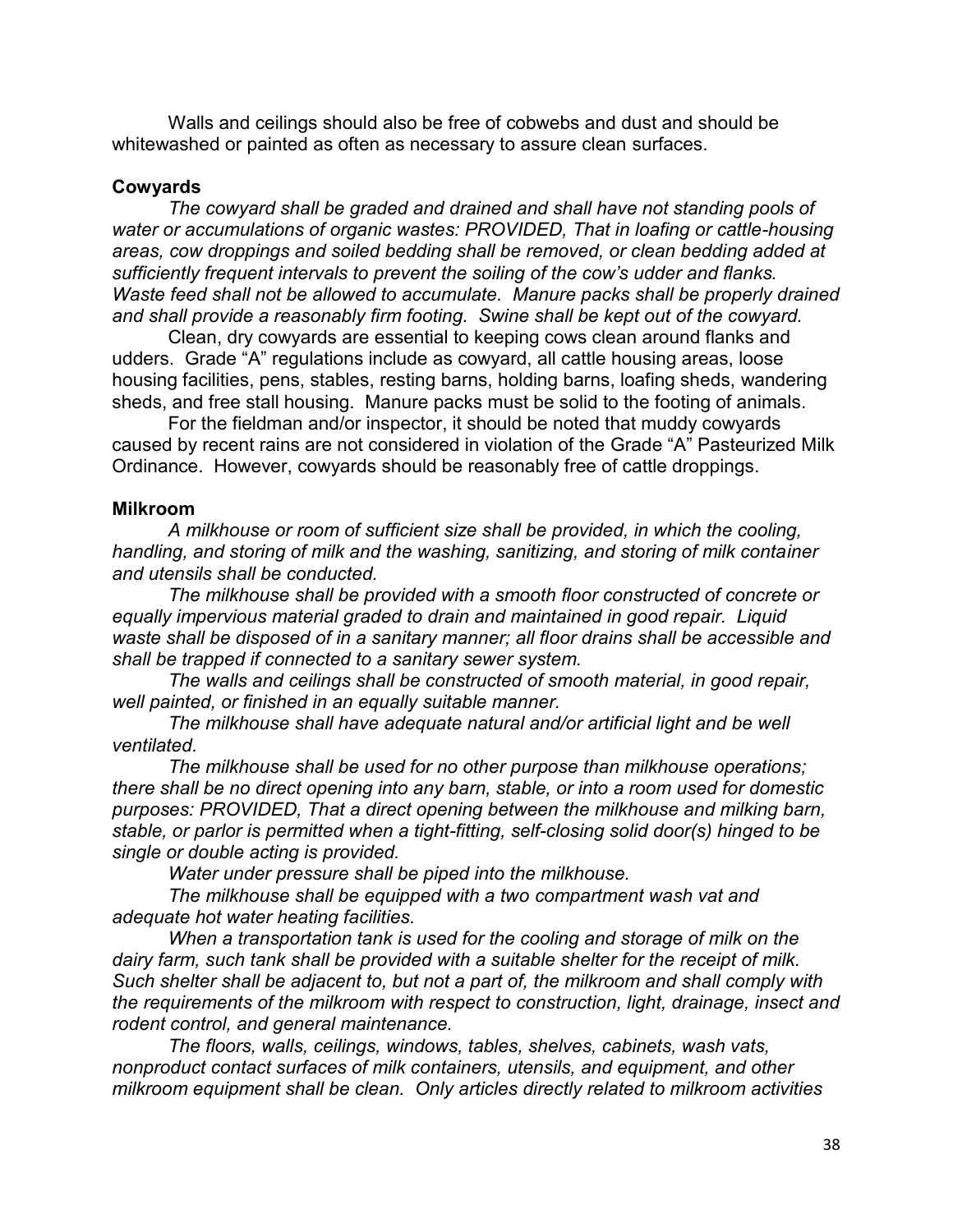*shall be permitted in the milkroom. The milkroom shall be free of trash, animals, and fowl.* 

 *There shall be provided adequate hand-washing facilities, including running water, soap or detergent, and individual sanitary towels, in the milkhouse and in or convenient to the milking barn, stable, or parlor.* 

# **GENERAL CONSIDERATIONS**

## **Location**

 If your milkhouse is to be attached to the barn, locate it on the clean side or end readily accessible to the roadway. A milkroom inside the barn is acceptable for both grade "A" and manufacturing grade milk. Locate it conveniently for the milk hauler.

## **Separation of Dairy Area**

 Swine and fowl carry diseases potentially dangerous to man; they must not enter a dairy barn, stable, milking parlor, or milkhouse. Exclude swine from the holding or bedded area in loose-housing systems. Confine horses, dry cows, calves, and bulls in stalls or pens that are kept clean and in good repair. Tight partitions between the dairy area and all other areas are essential.

## **Feed Storage**

 Restrict feed storage, grinding, and mixing to a section separated from the milking area and milkhouse by *dust tight partitions and doors.* Close off this section at all times except during feed transfer. Good venting to the outside reduces dust problems and explosion hazards. Equip hay chutes with hinged or sliding doors and keep them closed except when in use. Also place a door between the silo and milk area.

## **Approaches and Holding Area**

 You can produce low bacteria count, sediment free milk consistently only if your cows and milking area are clean. A concrete approach or ramp is recommended for all doorways and walks leading from the barn. This approach or ramp helps prevent injury to cows and reduces the amount of mud and manure tracked into the barn. Make it at least 8 feet longs and as wide as the door.

For *loose housing systems*, you must consider several other factors.

- Provide a concrete holding area where cows may assemble before milking. Slope it to drain away from the milking area. Allow 20 square feet per cow or 400 square feet for a 20 cow herd. For each additional cow add 10 square feet.
- Separate the holding area from the bedded area with a fence, plank, skirt, concrete block wall, or other similar structure. This separation prevents manure and straw from collecting in the holding area which must be kept clean and free from accumulated manure or liquids.
- Slope the holding area floor to form a ramp to the milking stall level. Or, if you prefer steps, make treads 16 to 24 inches deep with a rise of no more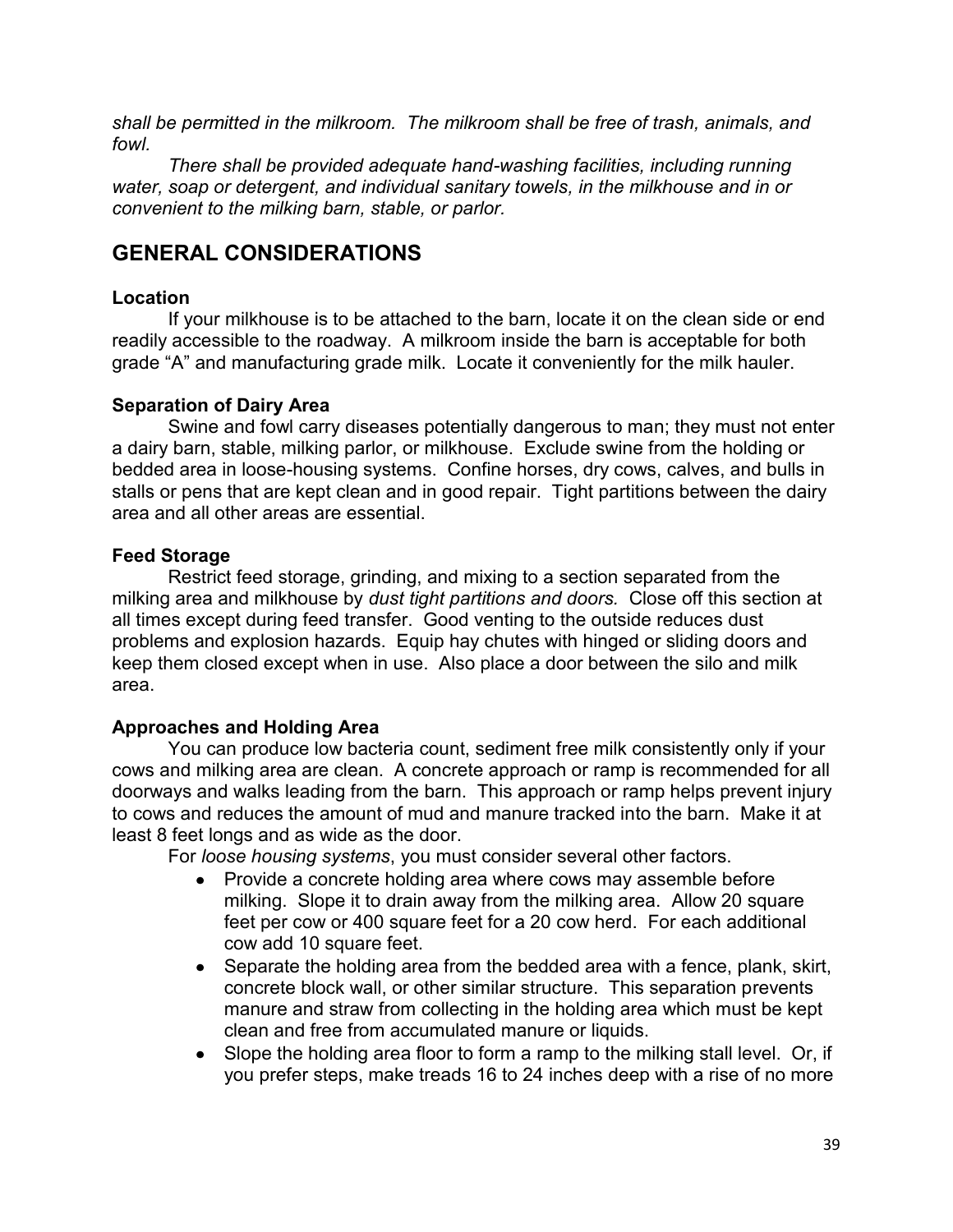than 8 inches. For outlet ramps, a slope no steeper than 1:4 (3 inches per foot to run) is recommended.

- Grade and drain the cowyard and feeding area and keep them free of standing pools and manure accumulations. A paved area of 100 square feet per cow is recommended. If you don't pave the entire lot, minimal paving should cover: (1) a 10-foot-wide strip in front of the loafing barn, running the entire length, and (2) at least 7 feet around the hay feeder.
- Whenever possible, slope the lot 2 to 4 feet per 100 feet  $(\frac{1}{4}$  to  $\frac{1}{2}$  inch per foot) away from loafing, holding, milking, and milk-handling areas.
- Install a watering tank or automatic waterer with heating device for winter. Do not install the waterer in the bedded area because wet and muddy conditions usually develop. Instead, place it on a *concrete* platform in an area protected from the wind and that may be opened to the inside of the barn during severe weather and to the outside during good weather.

## **MILKROOM DESIGN FOR STANCHION AND LOOSE-HOUSING INSTALLATIONS**

### **Size**

 The milkroom is the area set aside for filtering, cooling, and storing milk and for cleaning and storing dairy utensils. The table shows the suggested floor area based on volume of milk production. The minimum recommended milkhouse size in 12 x14 feet. *Important*: In choosing milkroom dimensions, plan for herd expansion and/or conversion to bulk.

#### **Bulk Tank Clearances**

Clearances from walls or other equipment should be:

- Working side  $-30$  inches
- $\bullet$  Outlet valve end  $-36$  inches
- Rear side  $-30$  inches
- Side opposite outlet valve 30 inches

Provide a fixed, flytight, self-closing opening in an exterior wall for the milk conductor tube. Make this opening no less than 6 inches above the milkhouse floor or the outside loading platform – whichever is higher – and not less than 6 inches and not more than 8 inches square.

### **Floor Drains**

 Locate drains for easy cleaning and install deep water-sealed traps that can be thawed conveniently. To lessen danger of freezing and to permit ready draining without flooding the floor, locate drains near wash vats at least 1½ feet from outside walls. *Never locate drains under the bulk tank or milk outlet valve.* 

#### **Floor**

 Construct the floor of smooth, dense concrete or other impervious material. Slope it a minimum of  $\frac{1}{4}$  inch per foot toward drains. Floors must be stable to insure year-round accuracy of milk measurements in bulk tanks.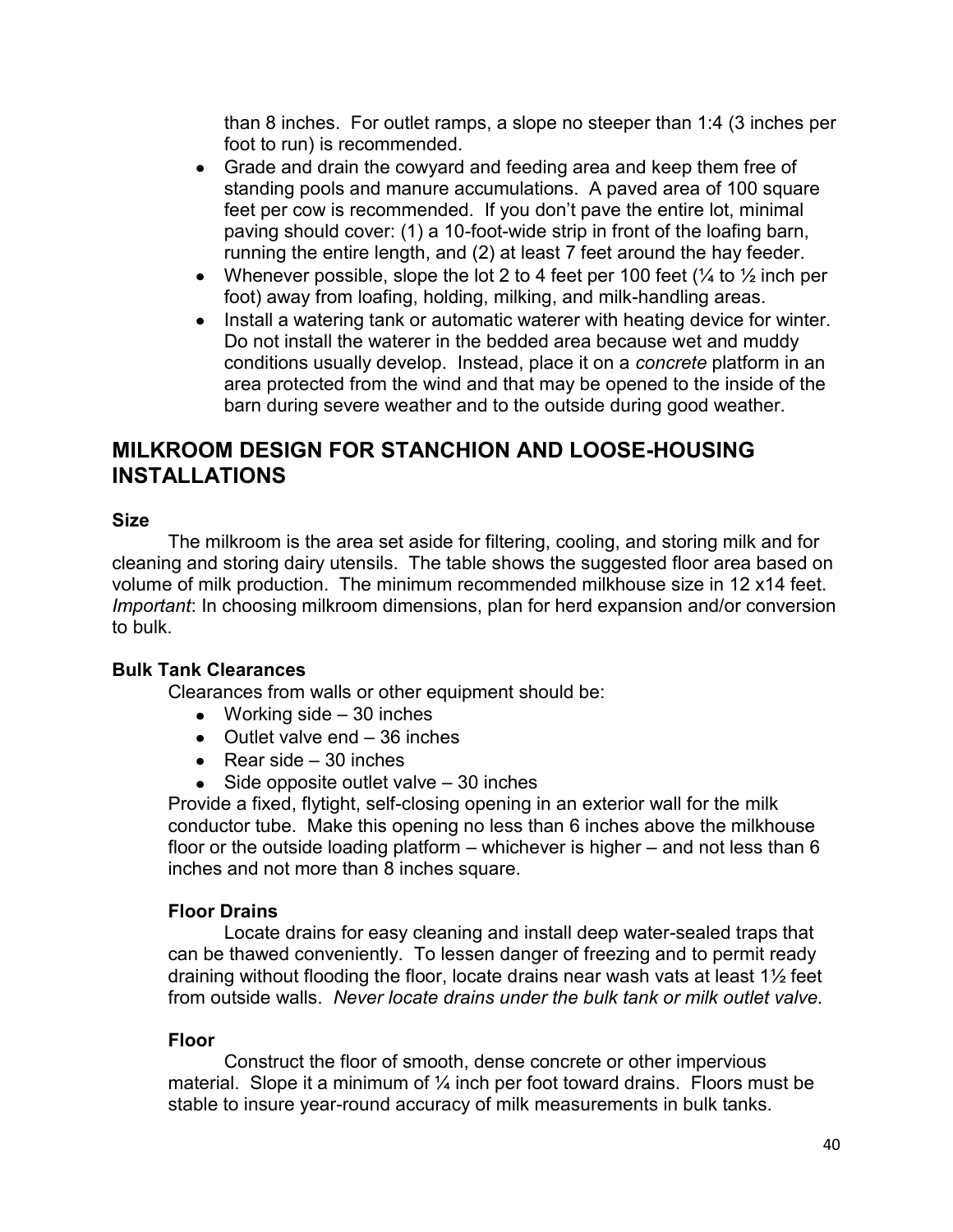Before pouring a milkhouse floor, remove topsoil and backfill with at least 8 inches of sand, gravel, or crushed rock. Install a 5-inch-thick concrete floor over this fill. To protect wall sheathing from excessive wetting, extend the concrete footing about 6 inches above the floor.

#### **Interior Walls and Ceiling**

 The interior walls and ceiling should be of smooth, tight construction. Suggested materials include: matched lumber (shiplap or flooring), exterior plywood, asbestos board, or similar exterior materials on lumber backing; concrete block; or other masonry. The lower 4 feet of the wall must be waterproof or water resistant. Apply seal to this section to permit washing over an extended time.

 Upper sections of walls and the ceilings must be sufficiently waterproof to permit cleaning as needed. Interior walls should be finished in a light color. Apply seal to all concrete blocks.

#### **Insulation**

 Since insulation reduces your heating cost and helps insure proper ventilation, it should be used in all exposed outside walls. Frame construction should be double-walled with sheathing on inside and outside of studs. Use at least 1½ inches of insulation in both sidewalls and ceilings; 3½ inches is recommended in sidewalls and 4-6 inches in ceilings. Install a vapor seal between inside sheathing and studs to prevent moisture transfer inside building.

 If you use single concrete block walls, fill them with insulation. Furring strips 2x2 inches, attached to the inside of the concrete block, are recommended. Fill spaces between blocks and inside sheathing with insulation.

 You may also use a double 4 inch block wall; place 2½ inches of insulation between rows of blocks.

#### **Ventilation**

 Adequate ventilation is needed in both summer and winter to minimize odors and moisture condensation on floors, walls, ceilings, and utensils. Fan ventilation with thermostatic control is recommended.

 Outside fresh air inlets, with cross section area equal to 1 square foot per 750 cubic feet per minute (cfm) of fan capacity, are needed. Fan capacity expressed in cfm should equal one-sixth the cubic volume (length x height x width) of your milkhouse. For example, a 12 x 14 x 8 foot milkhouse requires a fan of 224 cfm capacity (12 x 14 x 8 x = 224).

#### **Heating**

You should provide sufficient heat to prevent freezing.

#### **Lighting**

 If windows are used, install them to allow for cross ventilation where possible. If glass blocks or similar materials are used, mechanical ventilation is necessary.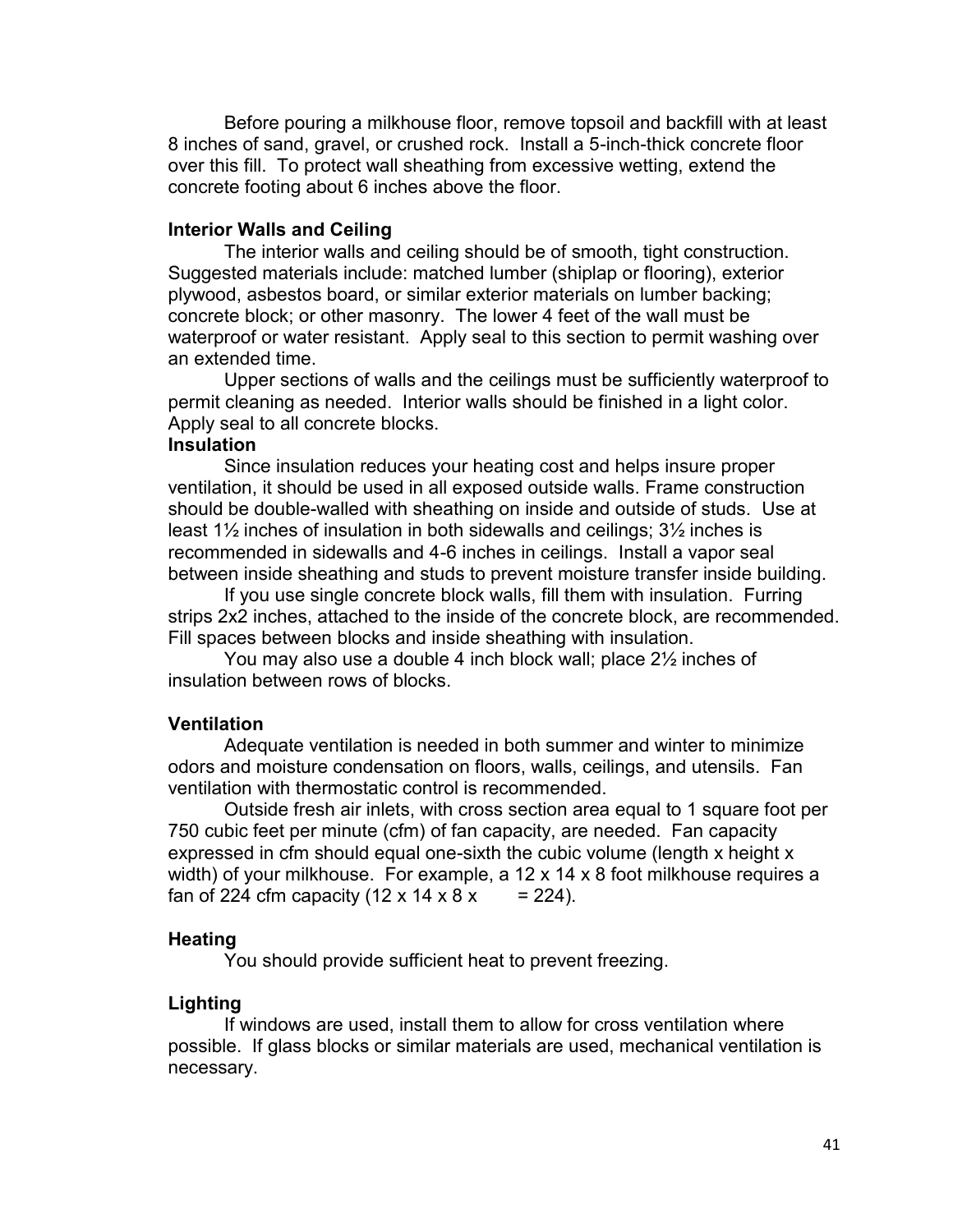Install electric lights, with shallow reflectors, equal to 1 watt per square foot of floor area. In a bulk system, use one 150-watt bulb over and just beyond each end of the tank in addition to other lighting needed for proper cleaning. The Grade "A" Pasteurized Milk Ordinance requires a minimum of 20 foot candles of light in all working areas. Light may come either from natural or artificial sources.

#### **Equipment**

 Milking equipment, preferably stainless steel must be durable and seamless. Milk cans also must be durable and seamless. Farm bulk tanks, milk pumps, pipelines, and fittings must meet 3A Sanitary Standards design, finish materials, and construction specifications.

#### **Cleaning Facilities**

*Adequate hand-washing facilities shall be provided, including a lavatory fixture with running water, soap or detergent, and individual sanitary towels, in the milkhouse and in or convenient to the milking barn, stable, parlor, or flush toilet.* 

 *Hands shall be washed clean and dried with an individual sanitary towel immediately before milking, before performing any milkhouse function, and immediately after the interruption of any of these activities. Milkers and milk haulers shall wear clean outer garments while milking or handling milk, milk containers, utensils, or equipment.* 

 Water under pressure is essential. Don't use hoses for washing the milkhouse and bulk tank for any other purpose. Store hoses on a rack close to the bulk tank. Install at least a 30 gallon automatic hot water heater (pressure type) in the milkhouse. It needs a thermostat and heating elements or units to maintain water at 140°F.

Provide extra hot water capacity and/or higher temperatures for clean-in-place (CIP) pipeline installations, off-peak heating, milkhouse heating, or other hot water uses in addition to normal cleaning. See the table for gallons of water required to fill 100 feet of pipeline:

| Pipe Diameter (Inches) | Gallons (100 feet) |
|------------------------|--------------------|
|                        |                    |
| $1\frac{1}{2}$         | 92                 |
|                        | 16.3               |

If you use gas heaters, they should be properly vented.

 Install two compartment sanitary wash and rinse vats. Each should be large enough to hold the largest can or utensil used. This requirement is necessary even when CIP systems are used.

 Provide hand washing facilities including hot and cold running water, soap, and disposable towels.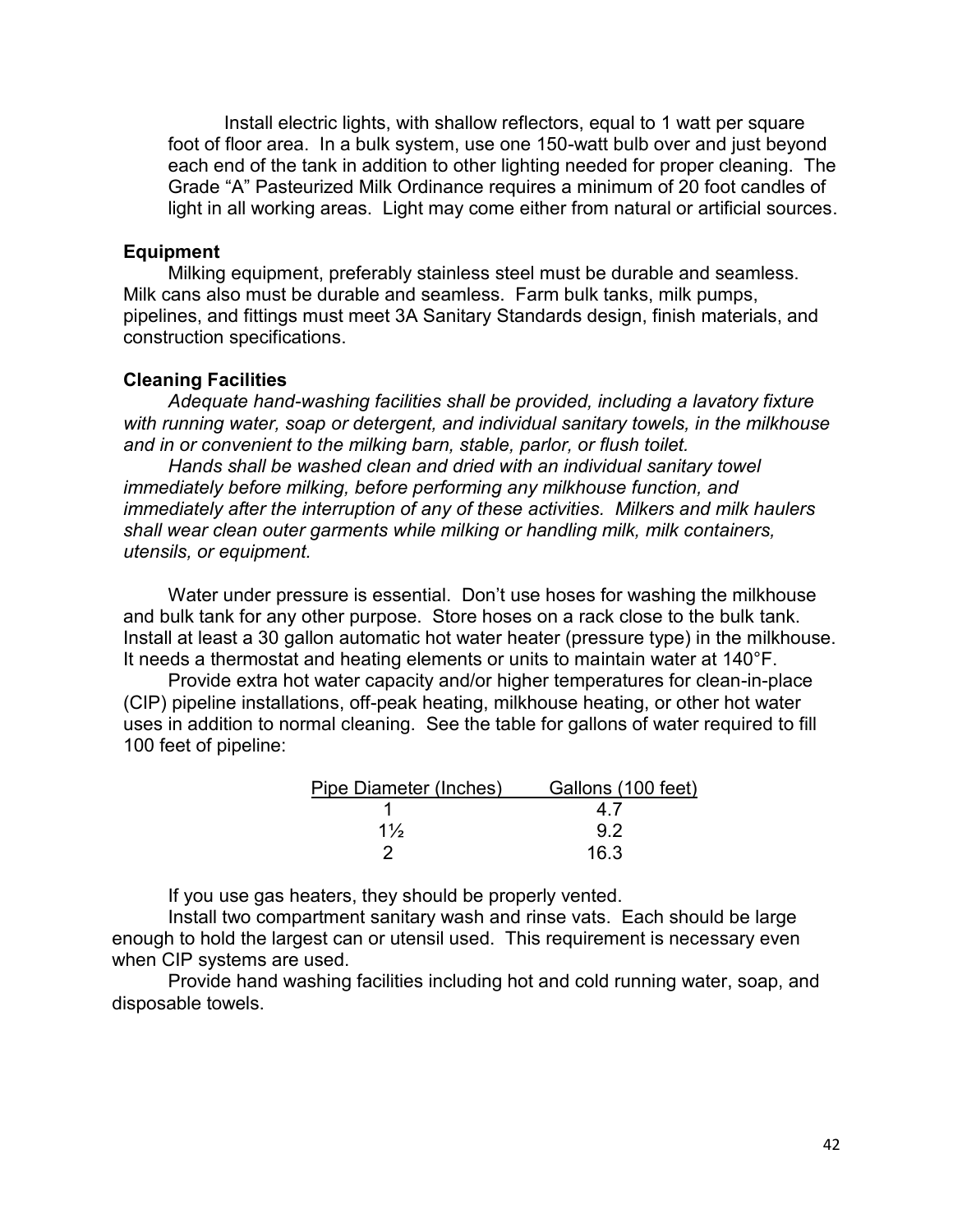#### **Storage Cabinet**

 Provide a storage cabinet in which detergent, sanitizers, gaskets, brushes, etc., can be stored. But *do not* store insecticides, antibiotics, or medicinals inside the milkroom.

### **Screening**

Effectively screen all openings during the fly season.

#### **Doors**

 You must provide a door for any direct opening between the milkhouse or milkroom and the barn, stable, or milking parlor. Doors must be solid, tight fitting, and self-closing. A vestibule or breezeway is not required, but they may be built into the installation if desired.

 The outer milkhouse door also must be tight and self-closing. If this door is hinged to swing inward, provide it with an outward opening screen door during the fly season.

### **Truck Approach**

 A properly graded and surfaced truck approach is necessary to prevent pooling of water. You may have to provide a concrete slab or asphalt surface. Also install adequate artificial light for loading after dark.

### **Hose Port**

 For bulk milk transfer, install a hose port fitted with a tight, self-closing door. Place it 6 or 8 inches above the floor of the milkroom.

## **WATER SUPPLIES**

 *Water for milkhouse and milking operations shall be from a supply properly located, protected, and operated, and shall be easily accessible, adequate, and of a safe, sanitary quality.* 

Before installing new water or sewage facilities you should have local health or milk regulatory personnel approve your plans. The following general regulations normally apply:

### **Well Locations**

 Be sure your well site is not subject to flooding. Ground water is often contaminated and will pollute a clean water supply.

 Slope grades down and away from the well. Prevent surface water accumulation for 50 feet in every direction around the well. No pump platform or pumproom floor should be located less than 2 feet above the highest known high water level of any nearby body of water.

 Locate a new well at least 75 feet from cesspools or sewage leaching pits. Allow 50 feet between the well and a septic tank, outside toilet, manure pile, and unpaved feedlots where manure accumulates. No sewage disposal line should run within 10 feet (measured horizontally) of a well. If such a line runs more than 10 feet but less than 50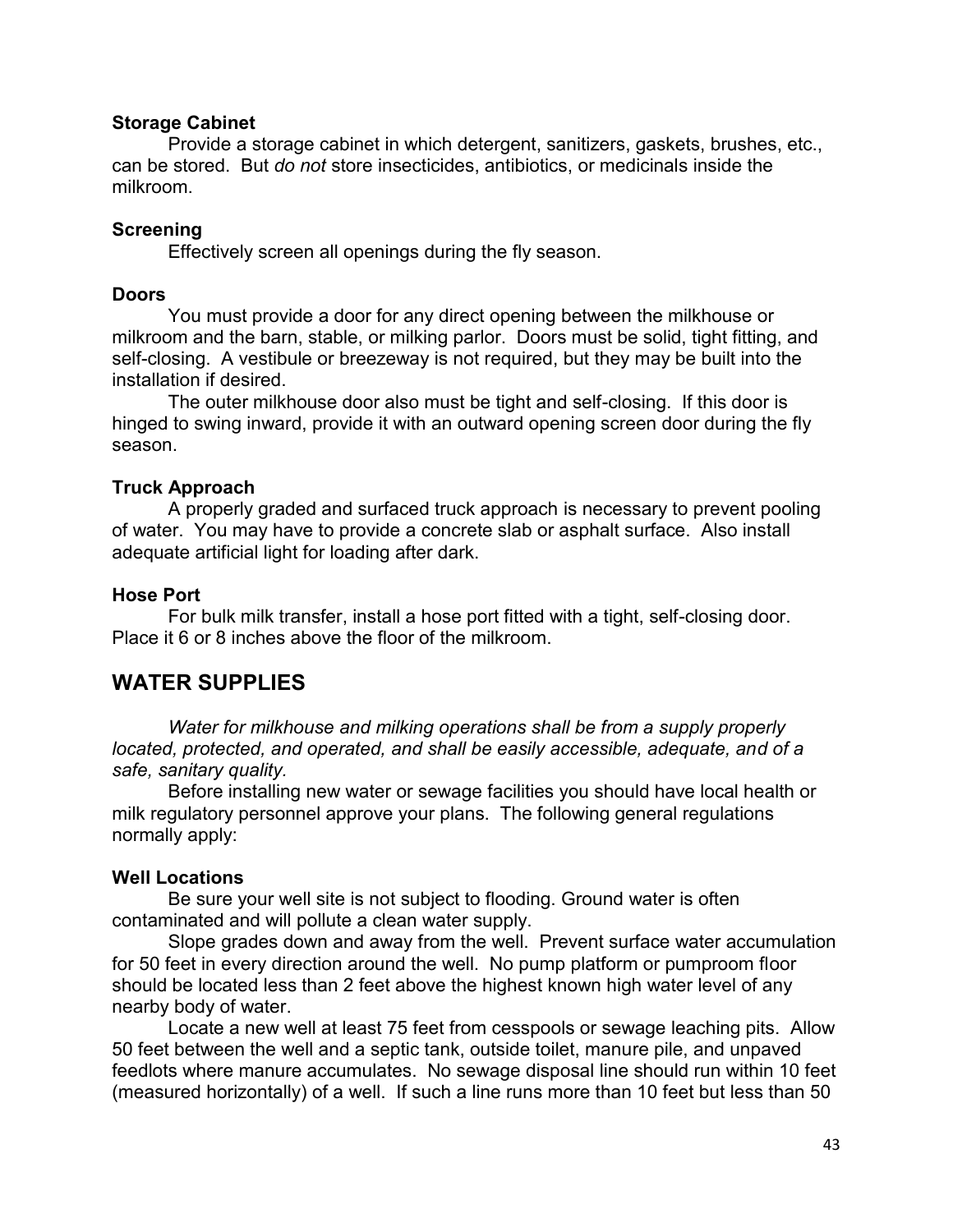feet from a well, it must be cast iron and have leaded joints. All surface drainage must slope away from the well area. Provide a fill if natural drainage does not exist.

 A sealed well casing must extend from at least 10 feet below ground surface to at least 6 inches above the well platform. Install a concrete slab, at least 4 feet square, around the well casing. Have the surface of the slab slope away from the well.

 Wells dug into the ground are acceptable if properly located and constructed. A watertight outer lining of poured concrete must extend 10 feet below the surface and be attached to the well platform or pumproom floor with a watertight connection.

 No pit or unfilled space may be within 10 feet (measured horizontally) of the well. This requirement does not apply to a residential basement which may be located closer to a driven or drilled water supply.

#### **Pump Locations**

 Install a pneumatic pressure water system – don't install any pump or pumping equipment in a pit. An approved pitless unit placed in an insulated aboveground pumphouse is recommended. You may place the pressure tank of a pitless unit in the house basement or other similar location. But don't install the pump in a belowground room or pit off the house basement. And don't store other materials in an aboveground insulated pumphouse or other pump enclosure.

 The base plate of a pump placed immediately over the well should form a watertight seal with the well casing.

#### **Piping**

 You may use plastic (for cold water only), galvanized iron, or copper piping. If the pump is offset from the well, no suction pipe (all shallow well pumps and inlet pipes on jet pumps) should contact the earth. Install all such piping inside a watertight casing. In a two-pipe system, one inside the other, attach the outer pipe to the pressure side and the inner pipe to the suction of the pump.

 Don't locate a water pipe within 10 feet (measured horizontally) of any sewer, drain, or other pipe that carries polluted water unless: (1) the bottom of the water pipeline is above the top of the sewer line, (2) the water line is placed on a solid shelf excavated to one side of the common trench, or (3) parts of the sewer line lying within 10 feet of the water line are of cast iron with leaded joints or the equivalent.

#### **Water From Sources Other Than Wells**

 Obtain detailed plans for developing and using water supplies from springs, cisterns, or sources other than wells from your local health or milk regulatory personnel.

#### **New Water Supplies and Contaminated Water Supplies**

 New water supplies or water which has been contaminated must be thoroughly disinfected before being used. Use a solution containing not less than 50 parts per million (ppm) available chlorine. This treatment may not be necessary with a flowing well or spring. To check effectiveness of chlorination, samples must be analyzed bacteriologically. Repeat disinfection, if necessary, until you obtain satisfactory results.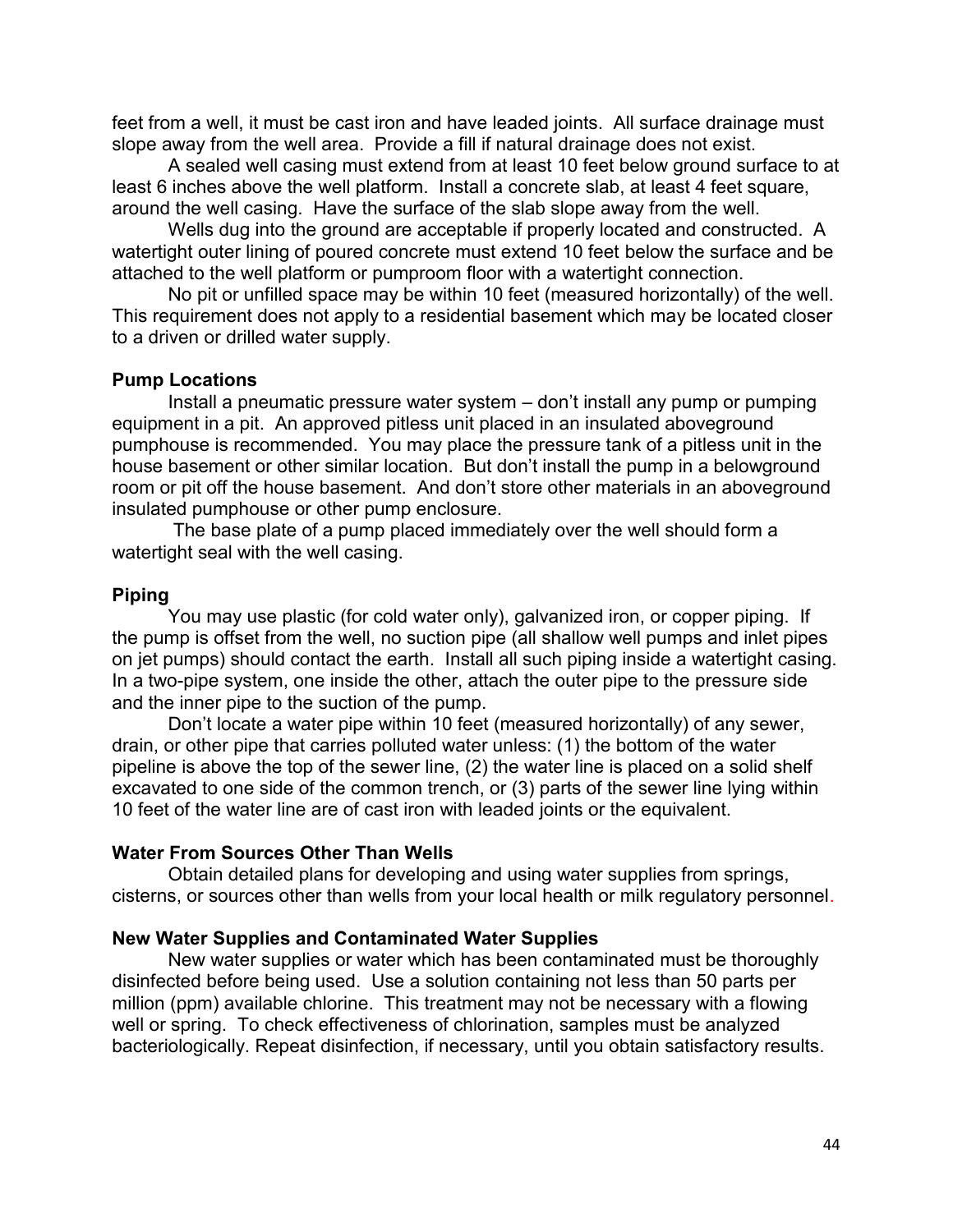#### **Disposal System**

*Every dairy farm shall be provided with one or more toilets, conveniently located and properly constructed, operated, and maintained in a sanitary manner. The waste shall be inaccessible to flies and shall not pollute the soil surface or contaminate any water supply.* 

Install a disposal system large enough to handle all wastes from the milkroom and milking parlor. Wastes from a toilet stool *must not* run into the disposal system for milkroom and parlor wastes. A solid, self-closing door may be used to separate a flush toilet from the milkhouse or milkroom. Louvered doors will not suffice. Remember, a separate disposal system is needed. A direct opening is not permitted if a privy system is used.

 Milkroom and milking parlor wastes may be run into a common disposal system. This combined waste contains considerable fibrous material that does not readily break down. A settling chamber with a removable top for regular cleaning is recommended. Liquid wastes then may be run off in a disposable field or seepage pit.

 Install all parts of the disposal system at least 3 feet below grade. A straw cover during winter helps protect against freezing.

## **OFF-FLAVORS IN MILK**

 Many different off-flavors occur in milk. Not all off-flavors are caused by bacteria. But the kinds of flavors produced by bacterial action are several and varied. Typical of these are sour, malty, putrid, bitter, and stale. Steps necessary to prevent bacterial entrance and growth in milk have already been discussed. (See Sources of High Bacteria Count-Page 10) Other off-flavor problems will now be reviewed.

### **Feed and Weed Flavors**

 Feeds and weeds cause the most common off-flavors in milk. Three factors help determine the presence and intensity of these flavors in milk: (1) the *kind* of feed the cow receives, (2) the amount received, and (3) the time between feeding and milking.

 1. Kind of Feed – Very small amounts of some feeds can cause off-flavors in milk. Among the worst are legume silages.

 2. Amount of Feed – Feed flavors become more pronounced as the quantity eaten increases.

 3. Time lapse between feeding and milking – Feeding cows one hour before milking causes maximum feed flavor development. Cows should be fed at least five hours before milking. Some feeds such as legume silages, if fed in sufficient quantities, will produce feed flavors at the next milking even though they are fed immediately following milking.

 Feeds causing off-flavors will be discussed individually to provide you with the information needed to handle your feed problems.

CORN SILAGE

 1. Five pounds of corn silage fed 1 hour before milking cause only a slight offflavor.

 2. Ten pounds of corn silage fed 1 hour before milking produce a noticeable feed flavor, considered objectionable in market milk.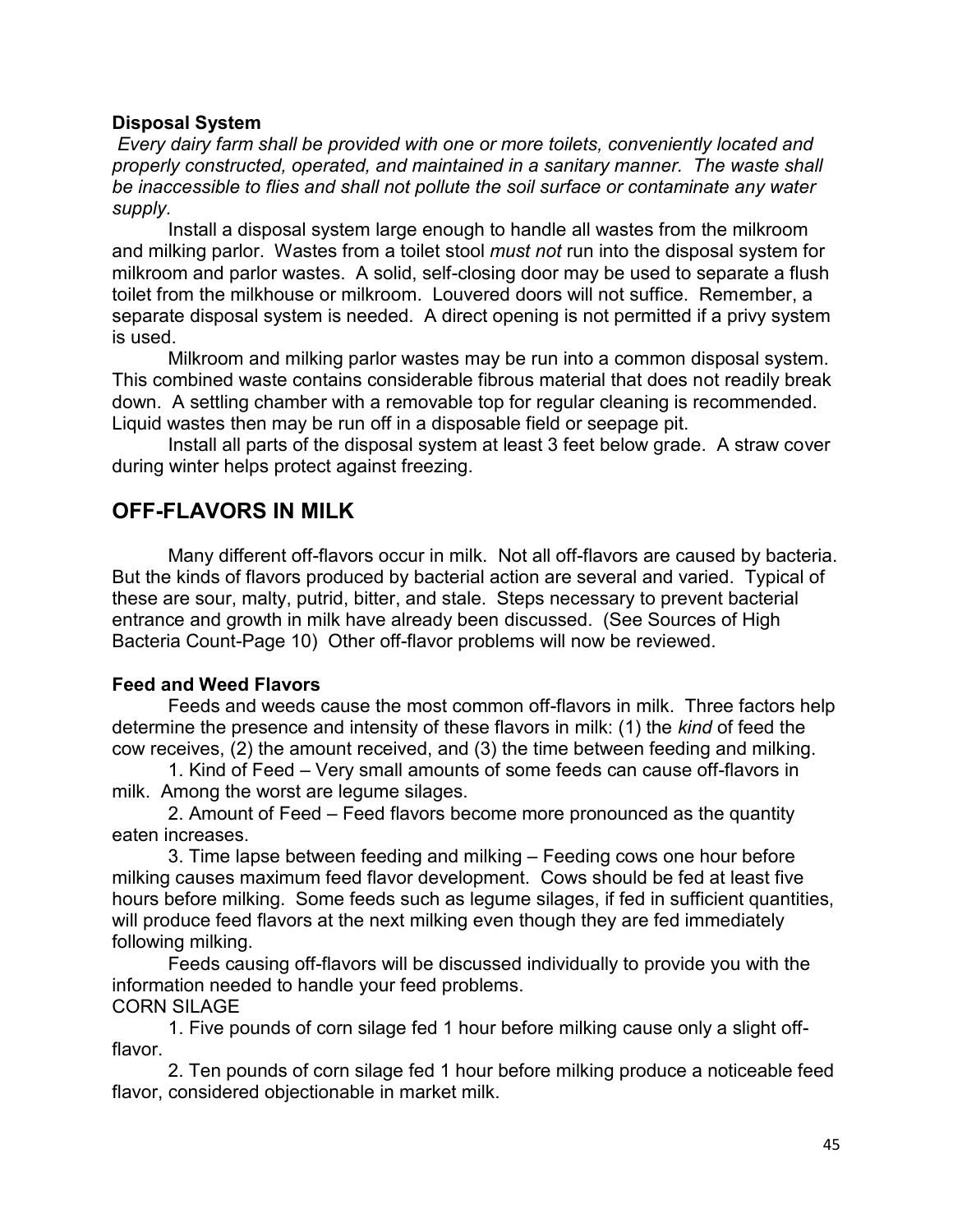3. Eighteen pounds of corn silage fed 1 hour before milking produce intensive feed flavors.

Preventive Measures:

 1. Feed corn silage in the manger after milking or in the stable yard after the cows have been milked.

 2. If you must feed cows before milking, make it at least 5 hours in advance. LEGUME SILAGE (SWEET CLOVER, ALFALFA, SOYBEAN)

 1. As little as 5 pounds of legume silage fed 1 hour before milking will cause objectionable feed flavors.

 2. When fed 1 hour *after* milking *no more* than *15 pounds* of this silage should be provided for each cow or undesirable flavors will be found in the milk at the next milking. ALFALFA AND CLOVER HAY OR GREEN FEED

 Alfalfa and clover are from the same plant family and have similar influence on milk flavor.

 1. Fifteen pounds of alfalfa hay fed 2 hours before milking will cause definite feed flavors.

 2. Thirty-four to forty pounds of green alfalfa fed 2 hours before milking will cause strong feed flavors.

EFFECT OF MIXING ROUGHAGE

 There is no advantage in feeding roughages that do not impart a flavor along with those that do cause off-flavors. A given quantity of any feed that produces off-flavors will cause the same intensity of off-flavor development regardless of other feeds fed at the same time.

OTHER GREEN PASTURE FEEDS

 1. Green barley, wild oats, and rye give definite flavors to milk when fed as complete feeds 2 hours before milking.

 2. Cowpeas, corn, and foxtail produce less flavor for the quantity fed than barley, wild oats, or rye.

 3. None of these feeds gives as much flavor to milk as do clover and alfalfa. VEGETABLE BY-PRODUCTS

*Cabbage* 

1. Fifteen pounds of cabbage fed 1 hour before milking produces off-flavors.

2. Increasing the amount from 15 up to 24 increases the intensity.

 3. Twenty-five pounds of cabbage can be fed directly following milking without objectionable carry-over to the next milking.

*Potatoes* 

 Fifteen to thirty pounds of potatoes fed 1 hour before milking will produce only slight off-flavors, probably not noticeable to most consumers.

*Apple Pomace* 

 Milk may take up an apple flavor from apples store in the vicinity, and from feeding apples.

*Turnips* 

1. Fifteen pounds of turnips fed 1 hour before milking may produce off-flavors.

 2. Thirty pounds may be consumed directly after milking with little or no detrimental effect on flavor or odor.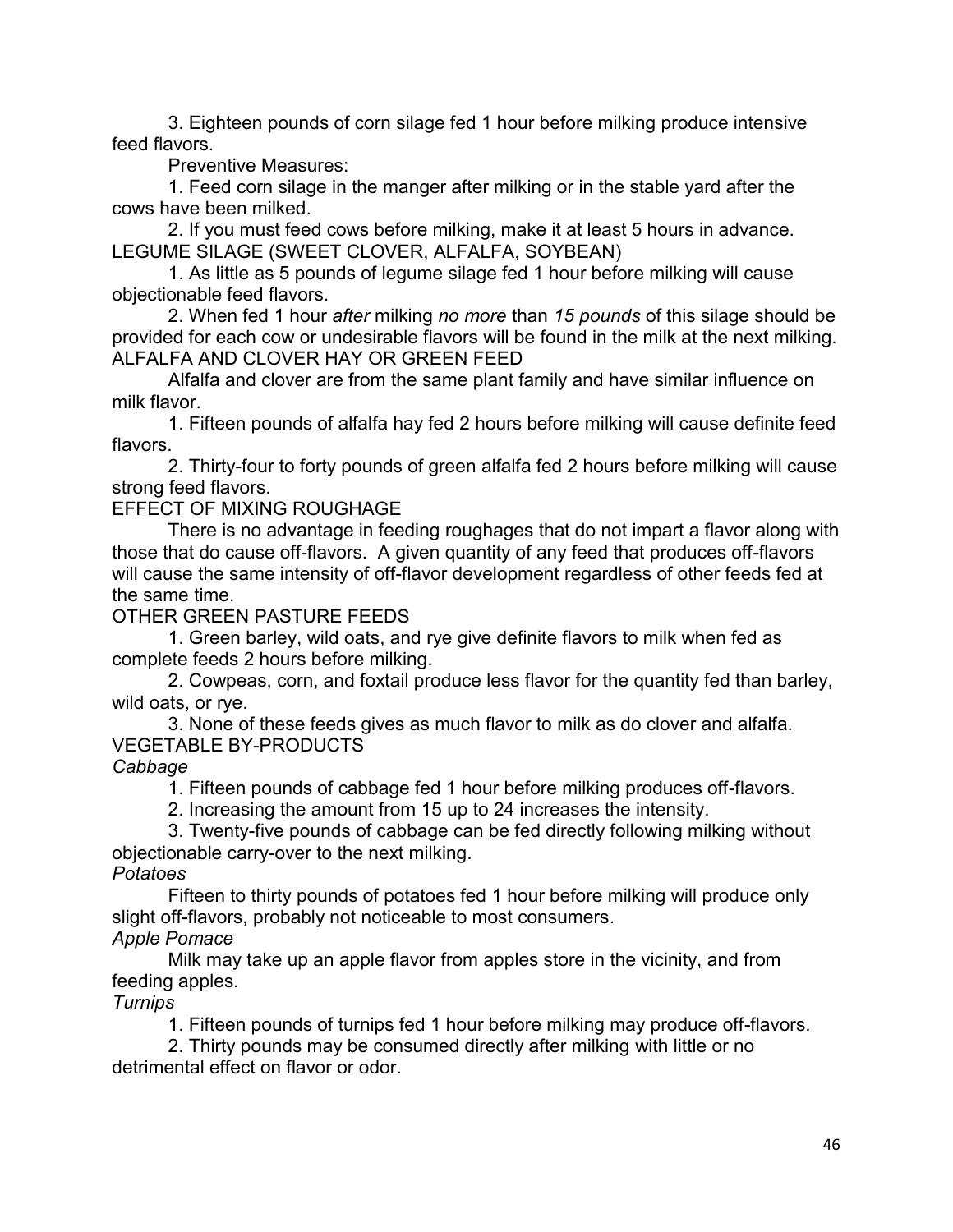#### OTHER PLANTS CAUSING ABNORMAL FLAVOR

 1. Tarweed, bitterweed, mustard, wild radish, wild onions and garlic, ragweed, horseweed, peppergrass, yarrow, french or fanweed, ox-eye daisy, shepherd's-purse, docks, and leek all cause off-flavors.

2. These plants are generally consumed only when pastures are short.

 3. It may be necessary to keep cows off such pasture to eliminate the off-flavors. INFLUENCE OF CONCENTRATE FEEDS

 The quantity of concentrate feeds generally provided at milking time is not sufficient to cause off-flavors and is considered to be an acceptable procedure. However, 7 pounds of rolled barley and dried beet pulp fed 1 or 2 hours before milking cause a slight feed flavor.

 Acceptable concentrates include: wheat bran, coconut meal, soybean meal, wet brewers' grains, and mixed concentrates.

#### **Summary**

 Feed flavors can be controlled by observing certain feeding schedules and by limiting the kind and amount of feed given to cows. In general, feeds given 5 hours before milking do not cause off-flavors. However, it is best to provide feed directly after milking and, if possible, remove cows from pasture 5 hours before milking (especially evening milking because cows tend to feed more heavily during the day).

 The following feeds have only slight or no effect on the flavor of milk: sugar beets, dried beet pulp, soybeans, carrots, pumpkins, soybean hay, potatoes, mangoes, oats, rye, peas, corn (not corn silage), clover and grass, Timothy hay, most concentrates, and tankage.

### **Oxidized Flavors**

 Milk that has undergone an oxidation reaction will, in early stages, have a metallic or cardboard taste (sometimes referred to as cappy). As the reaction progresses the flavor becomes oily or tallowy. To some extent the type of flavor depends upon the particular compounds that are oxidized. Butterfat oxidation tends to produce the oily or tallowy flavors. Fat-like compounds called phospholipids yield the cappy flavor when oxidized. Approximately one-third of the phospholipids remain with the skim milk when whole milk is separated.

CAUSES OF OXIDIZED FLAVOR

Oxidized flavors in milk may be caused by:

 1. Presence of oxygen. Milk is ordinarily saturated with air. Therefore, oxygen is readily available and the reaction will take place if other conditions are favorable.

 Milk from which oxygen has been removed will not oxidize even in the presence of other causative agents.

 2. Presence of some metals. Very small amounts of copper will cause oxidation. Iron may influence oxidation as well.

3. Presence of pro-oxidants – Sunlight and low pH (acidity) favor oxidation.

 4. Presence of antioxidants – Milk contains some compounds that inhibit oxidation; some milk contain more than others. Antioxidant compounds may be increased in milk by heat treatments (170ºF and above, momentary heating).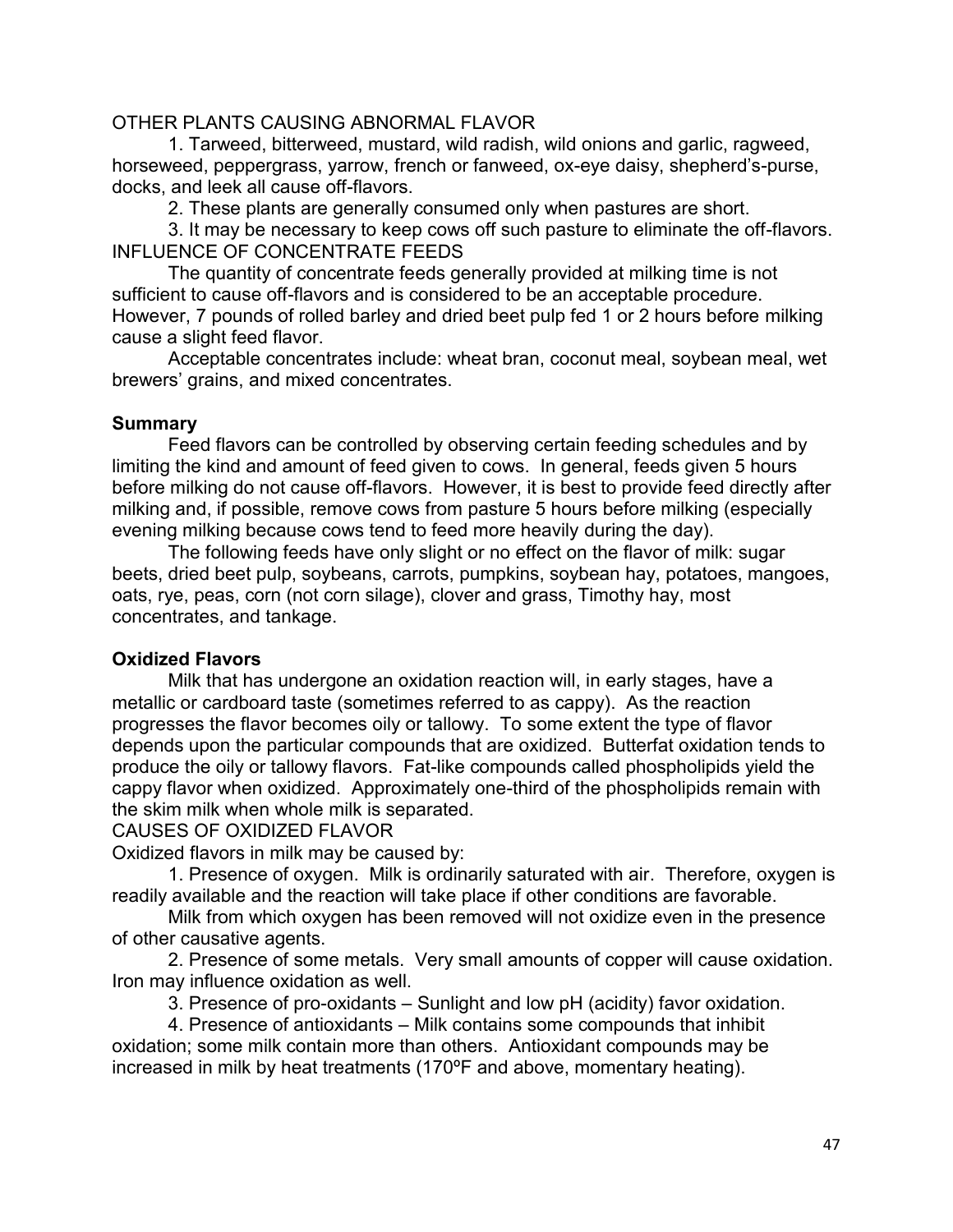### **Classifications of Milks According to Susceptibility to Oxidation**

 Milk from different cows, or the same cow or herd under different feeding programs, will vary widely in susceptibility to oxidation. Milks may be arbitrarily classified:

 1. Spontaneous – develop oxidized flavor without added copper. This is generally a late winter, early spring problem. Prolonged feeding of dry rations may increase the tendency to oxidize. Green feed often reduces susceptibility.

 2. Susceptible – will go oxidized upon addition of small amounts of cooper. Milks vary considerably in the minimum amount of copper required to produce a flavor in 2 or 3 days. In some cases 0.1 part per million is enough, in others ten times as much (1 part per million) is required.

 3. Nonsusceptible – no flavor development in 2 or 3 days of storage at 40◦F. in the presence of 1 part per million of copper.

## **Methods of Controlling Oxidized Flavor Problems**

 Preventive measures should be used to control oxidation because no practical methods are available to eliminate the off-flavor once it is present.

Control procedures include:

 1. Feeding green feed – access to green feed will help reduce milk susceptibility. Tocopherol or ethoxyquin added as feed supplement will significantly delay oxidation.

 2. Elimination of copper-containing metals from processing lines. Bronze, brass, "white metal" and nickel silver contain copper. These metals *must not be used* for milk contact surfaces. Two problems arise: (1) copper is absorbed from the metal by the milk and (2) during clean-up and sanitization copper is picked up by solutions, transported through equipment (particularly for CIP operations), and coated on stainless steel equipment surfaces. The stainless steel then becomes a source of cooper contamination. Conditions favoring copper coating of stainless steel are:

 a. Alkaline pH (6-10) pH 8-9 is worst. And presence of hypochlorites increases copper deposition.

 b. Use of certain cleaners and sanitizers. In order of *decreasing* corrosiveness they are:

i. Sulfamic acid at 140°F

ii. Alkaline cleaners

iii. Iodine sanitizers at 77°F

iv. Hypochlorite at 140°F

v. Quaternary ammonium compounds

 Because these agents are necessary for proper cleaning and sanitizing, the best approach is to replace all copper containing metals in farm milk handling equipment, processing lines, and equipment with stainless steel.

*Where chronic oxidation problems exist, trouble can usually be traced to coppercontaining metals on milk contact surfaces.* 

 You can detect copper in metal by adding one drop of nitric acid to the metal. A bluish-green color develops if copper is present.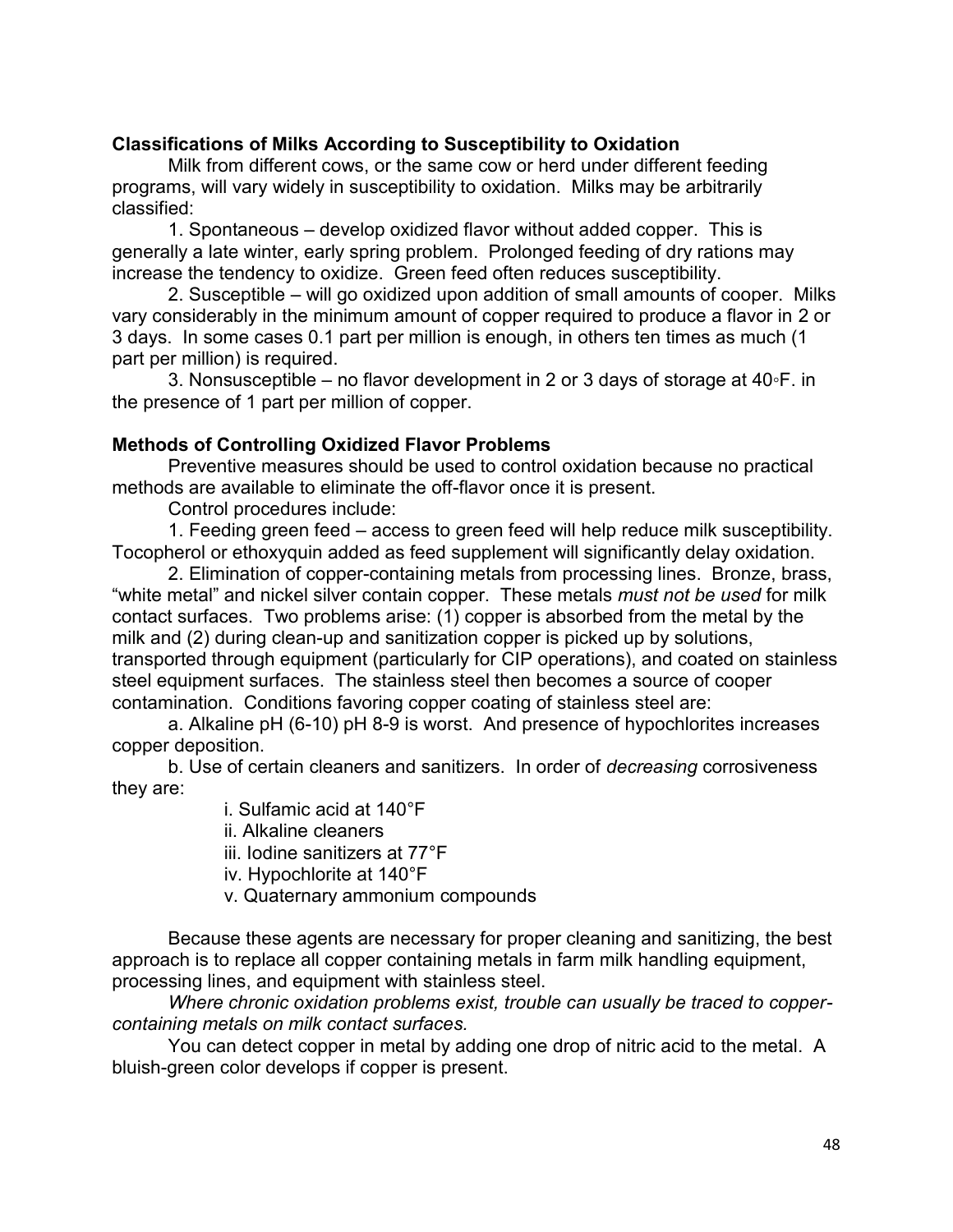3. Frequent retinning of milk cans. Check cans in which milk is shipped. If any rust spots show, get them tinned. Rust is an oxide of iron, and iron can cause oxidation.

4. Homogenization of whole milk tends to inhibit oxidation.

 5. Removal of air – this control procedure may be used in packaging dry milk products which contain fat. Nitrogen gassing of containers forces air out. Nitrogen does not cause oxidation. To some extent vacuum treatment may help but this is only temporary. Returning milk to atmospheric pressure conditions permits oxygen in the air to become re-absorbed in milk.

 6. Heat treatment – At a temperature of 170°F or higher, antioxidants are formed. The extent of formation is a time-temperature function. Cooked flavors also occur but they tend to lessen with time. In fluid milk operations, a happy medium must be struck between cooked flavor levels and antioxidant formation.

7. Avoid exposure to sunlight.

#### **Salty Flavor**

 Two conditions cause a salty flavor to appear in milk, late lactation and mastitis. If the majority of herd milk consists of late lactation and/or mastitic milk, a salty flavor will be evident. Increased salt content of milk – the same salt as used for table salt – causes this flavor

#### **Sunlight Flavor**

 While sunlight flavor is not generally a raw milk problem, the fieldman should know that exposure of milk to sunlight creates an off-flavor. Usually sunlight flavor is classified along with oxidation. In fact sunlight may enhance oxidation. But a unique off-flavor may result, too. Usually, a burnt or cabbage-like flavor is found.

Factors related to sunlight flavor are:

 1. Intensity of light – stronger light causes the off-flavors to appear faster. Only a few minutes in bright sunlight are needed. Longer exposure can cause it to develop even on cloudy days.

 2. Length of exposure – the longer the exposure the more intense will be the offflavor.

3. Nature of the milk – some milks are more susceptible than others.

4. Kind of container – paper containers and colored glass offer some protection

### **Rancidity**

 One of the most common off-flavors in the dairy industry is "slightly bitter". Although the cause may vary, hydrolytic rancidity must be considered a prime cause. Both farm and dairy plant problems may lead to its development. Once a bad flavor is present no processing treatment will eliminate it.

 The word rancidity often causes confusion. Sometimes it is used to describe the oxidation defect. At other times the term is used to refer to hydrolytic rancidity. The two defects have one thing in common. They are both defects of butterfat. However, they are very much different in flavor characteristics, chemistry, and control procedures.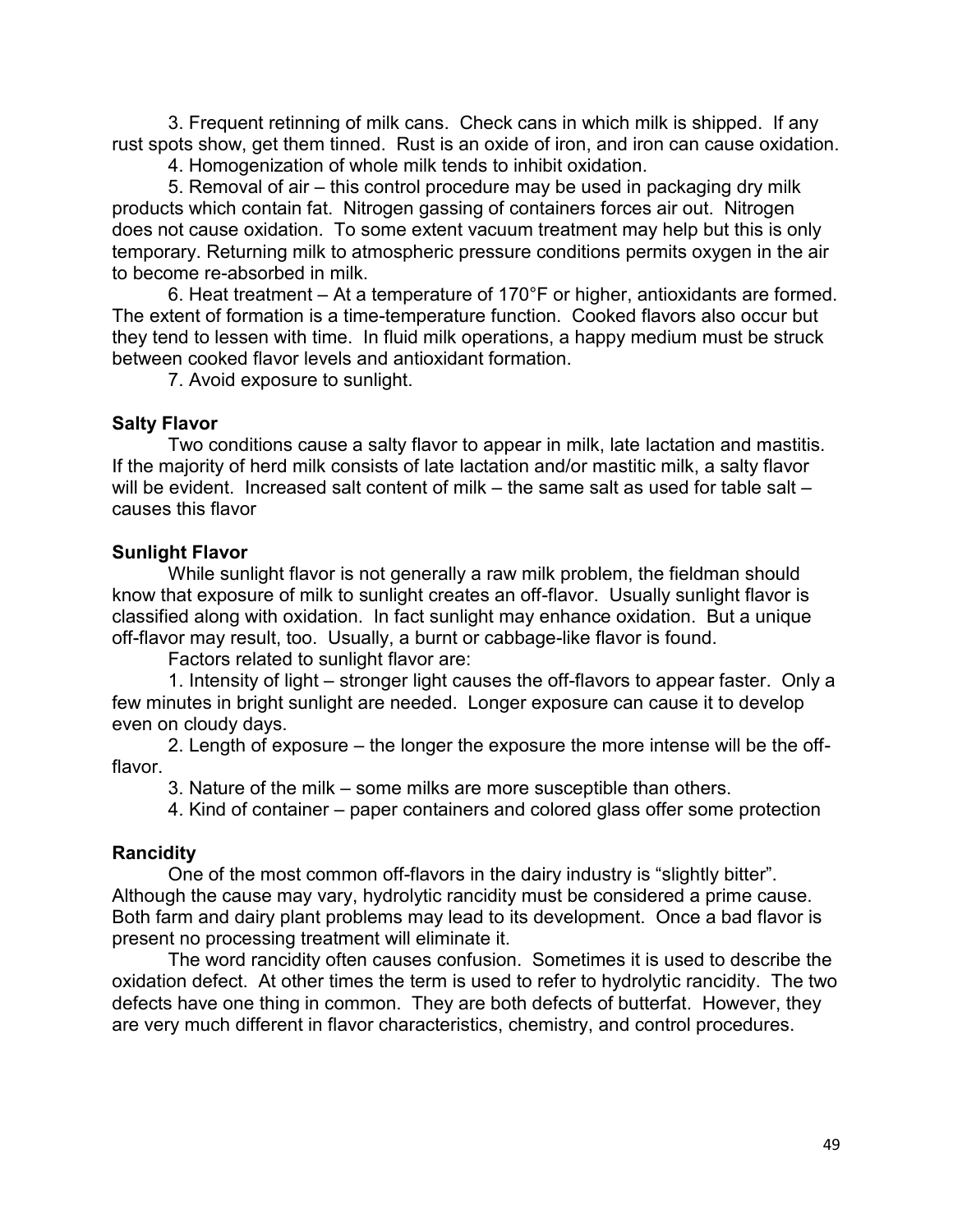*Figure 1. Diagram of a butterfat molecule.* (B) -o-o-o-o-o-o-o-o-o-o-o-o-o-o-o-o  $(C)$ [A] -o-o-o-o (D) -o-o-o-o-o-o-o-o-o-o-o-o

 Figure 1 is a diagram of a single butterfat unit, a molecule. In chemists' terms A is glycerol and B, C, and D, the three chains, are fatty acids. These chains vary in length from 4 links to 20 or more. Their position on A (top, middle, or bottom) is not fixed from unit to unit (B may be located at middle or bottom and C at top or bottom, etc.). Both chain length and position alter characteristics of butterfat. Vast numbers of unique molecules are conceivable.

 Under suitable conditions, one of which may be the presence of butterfat units of specific properties, a milk component call "lipase" may sever some of these chains. When a given number of short ones are released, the characteristic rancid flavor is detected. Because lipase is responsible for this breakdown, many persons refer to the defect as "lipase." Prevalence of the off-flavor during winter months has prompted some to term hydrolytic rancidity "wintry" off-flavor.

### **Conditions Favoring Rancidity Development**

 Several conditions result in rancidity development. These are termed "activations". Like an electric motor activates machinery, these treatments activate or cause the rancidity reaction to take place. They are:

1. Agitation and foaming.

 2. Cooling to refrigeration temperatures, rewarming to 60°F to 90°F and recooling to refrigeration temperatures. This is called "temperature" activation.

3. Homogenization.

4. Mixing raw and homogenized-pasteurized milk.

5. Presence of excessive residual detergents and/or sanitizers.

### **Influence of Pasteurization**

 Pasteurization destroys lipase ability to break down butterfat. All treatments that cause rancidity require *raw* milk. Objectionable off-flavor developed before pasteurization but no further breakdown due to above factors occurs without raw milk contamination.

 Some dairy products develop rancidity after pasteurization. In this case, bacterial contamination is usually responsible. These bacteria, called "lipolytics" secrete a lipase that breaks down butterfat the same as natural milk lipase.

### **Spontaneous Rancidity Development**

 Milk from some cows requires very little activation. Such milk is so susceptible that cooling alone causes rancidity. This kind of milk is not too common and few problems can be traced to this factor alone. In combination with other activations it may be significant.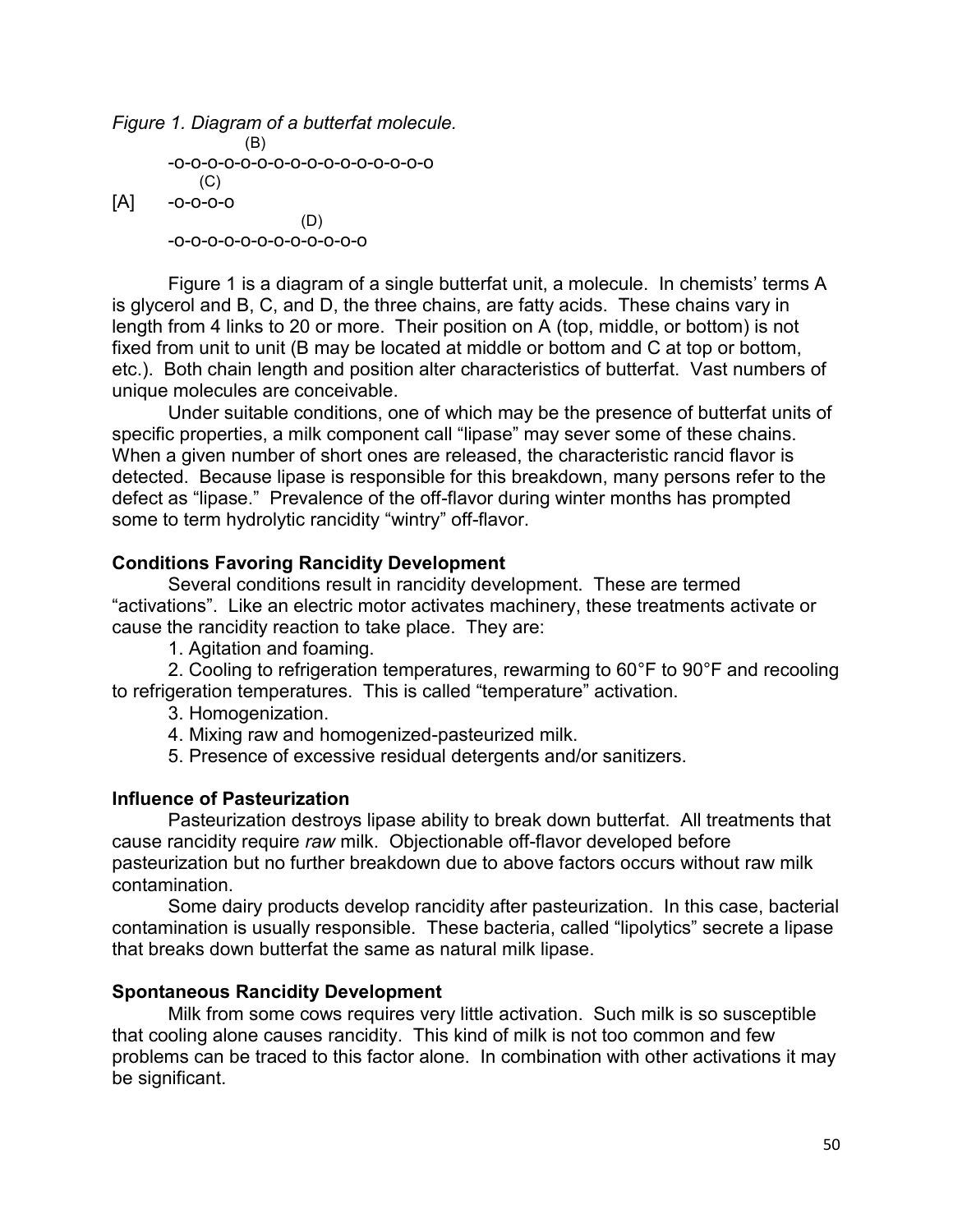### **Factors Related to Production of Susceptible Milk**

 Several conditions may stimulate production of milk highly susceptible even to milk activation treatments and/or "spontaneous" milk. These are:

 1. Advanced lactation. Breeding schedules that allow most of the herd to come onto late lactation at the same time pose a potentially serious rancidity problem.

2. Mastitis

 3. Dry winter feed. This is one reason why the defect often occurs in the winter. Milk from cows on pasture generally is less susceptible to rancidity.

 4. "Heat" period may cause an increase in susceptibility, but this is of short duration.

 5. *Any* illness that results in a sudden drop in production may be followed by rancidity problems.

## **Control Measures…Farm**

 Whether or not factors in items 1 through 5 above are present to promote rancidity development, controls must be continuously applied:

 1. Use only inflations that are in good conditions. Cracks or holes permit entrance of air that can cause turbulence. Agitation and foaming result.

 2. When installing pipeline milkers, keep the pipeline as close to the cows as possible. Air entering at the "claw" and bubbling up the milk hose may pose a problem. Pipeline far above cows require long hoses and allow agitation to take place over a longer period of time.

 3. If "in-line" strainers are used, be sure joints on either side are airtight before milking. Lines "broken" at this point at each milking may not be properly tightened.

 4. Keep pipeline joints on the vacuum side airtight. Any leak is a source of trouble.

 5. Minimize the number of "risers" in the line. When milk is raised to a higher level, turbulence and foaming occur when the line is not filled with milk. Risers in a "full" line will not be serious sources of activation.

 6. Do not operate pumps and releaser systems continuously if a full head of milk is not available at all times. Automatic control systems can be installed to activate pumps or releasers only when the milk jar is full. After the jar is emptied the pump and releaser automatically shut off.

7. Minimize or eliminate splash as milk enters cans or bulk tanks.

 8. Keep milk cold. The most common cause of rancidity is agitation and foaming; the reaction progresses much faster at warm temperatures. Milk coming from a cow at body temperature is highly reactive. Quick cooling is essential.

 9. Feed adequate amounts of good quality feed. Undernourished cows may produce susceptible milk.

 10. Shut off vacuum while transferring milking machine to next cow. Keep sufficient vacuum to prevent milking machines from falling off cows.

## **Control Measures…Plant**

1. Keep milk cold.

 2. When separating milk at 80º to 90ºF avoid cooling cream and holding for long periods or holding cream at separation temperature. When cream is to be held prior to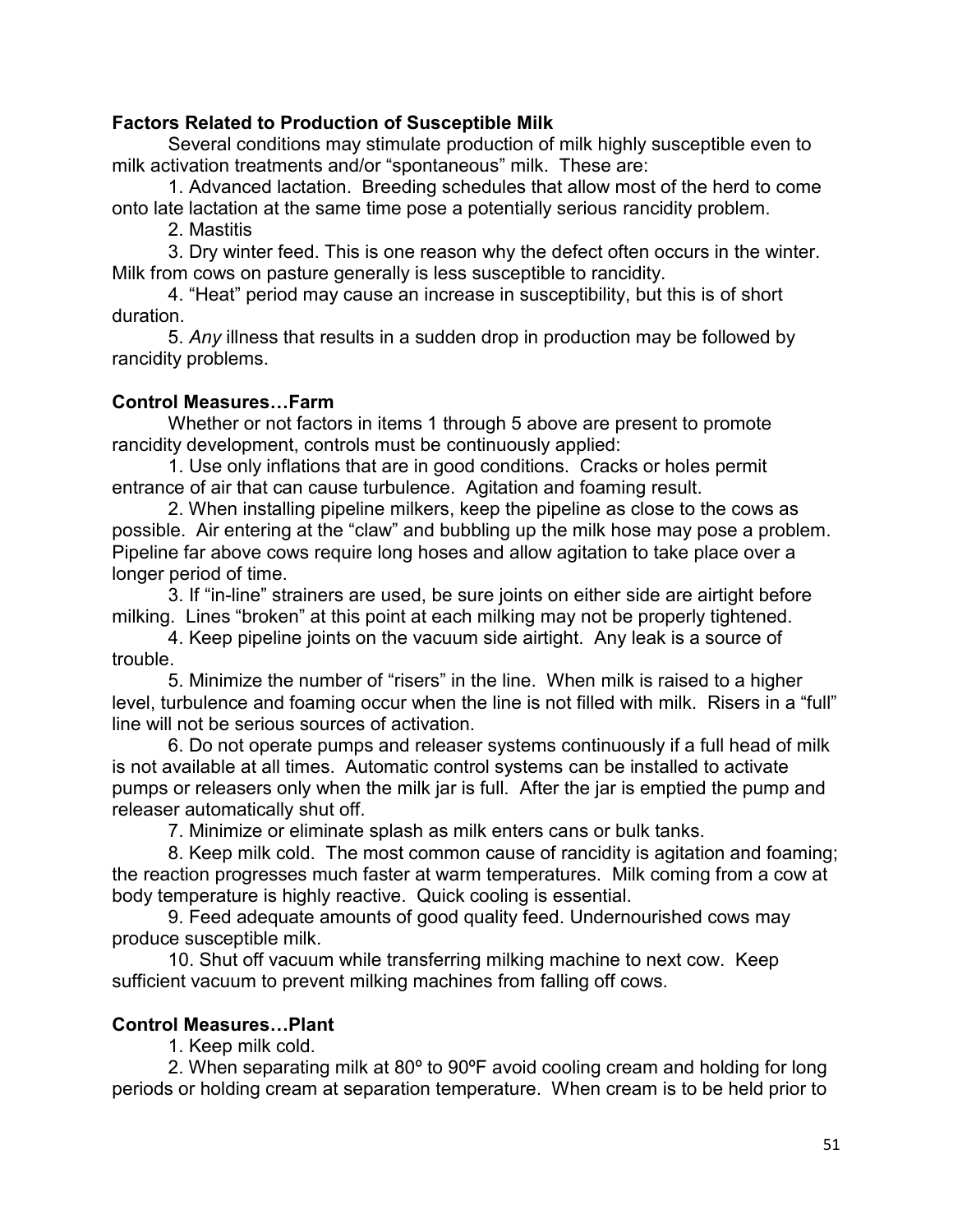pasteurization and churning, 120ºF holding temperature may be advisable if the holding time is short.

 3. Carefully check flow sequence when pasteurizers are shut down for repair or lack of milk. Don't recycle raw milk. In market milk operations, prevent cycling homogenized-pasteurized milk into raw milk lines.

 4. Never let pumps operate in a starved condition. Minimize raw milk pumping stations. Avoid "risers" in processing lines which may carry insufficient milk to fill the line.

5. Avoid air leaks in processing lines and equipment.

### **Characteristics of the Rancidity Reaction**

When milk is activated, rancidity generally progresses to a level and then tapers off. If no further activation takes place, the established level remains. Additional treatment will cause further reaction and a new, higher plateau.

 The rate of reaction depends on type of activation, temperature, and susceptibility of milk. Homogenization can cause detectable rancidity in a few seconds; agitation and foaming may cause an off-flavor in a few minutes or a couple days, depending on milk susceptibility and severity of agitation. Temperature activation and "spontaneous" rancidity usually require 12 hours or more for detectable rancidity levels to occur.

 If a milk supply, previously activated, is nearly at a detectable rancidity level, further activation of any kind may cause off-flavor to develop quickly. The reaction must progress only for a short period of time before exceeding the critical level.

#### **Chemical Flavors**

 Carelessness in use of detergents and sanitizers and other farm chemicals may result in their presence in milk. Excessive amounts cause off-flavors.

 In whole milk, chlorine and iodine compounds may be detected at concentrations of 12 to 14 parts per million, in skim milk 6 to 8 parts per million. Strong solutions cause off-flavors at *lower* concentration than weak solutions. In other words, stock solutions from which weaker "use-strength" solutions are made will cause detectable off-flavors at lower levels of contamination than weak solutions.

 Vapor from open sanitizer containers may condense on equipment surfaces. They form strong sanitizers which will cause off-flavors at low levels.

### **Keep Caps on Tight**

*Medications:* Some udder and teat medicines contain a chemical called phenol. When phenol combines with chlorine or iodine sanitizers, extremely low concentrations of the end-product in milk causes an off-flavor. As little as 25 parts per *billion* is detectable.

Prevent chemical flavors by observing the following rules.

 1. Use all cleaning and sanitizing chemicals at strength recommended on the label. Twice as much will not necessarily prove twice as effective.

2. Always drain lines before running milk through them.

3. Keep sanitizer containers tightly capped.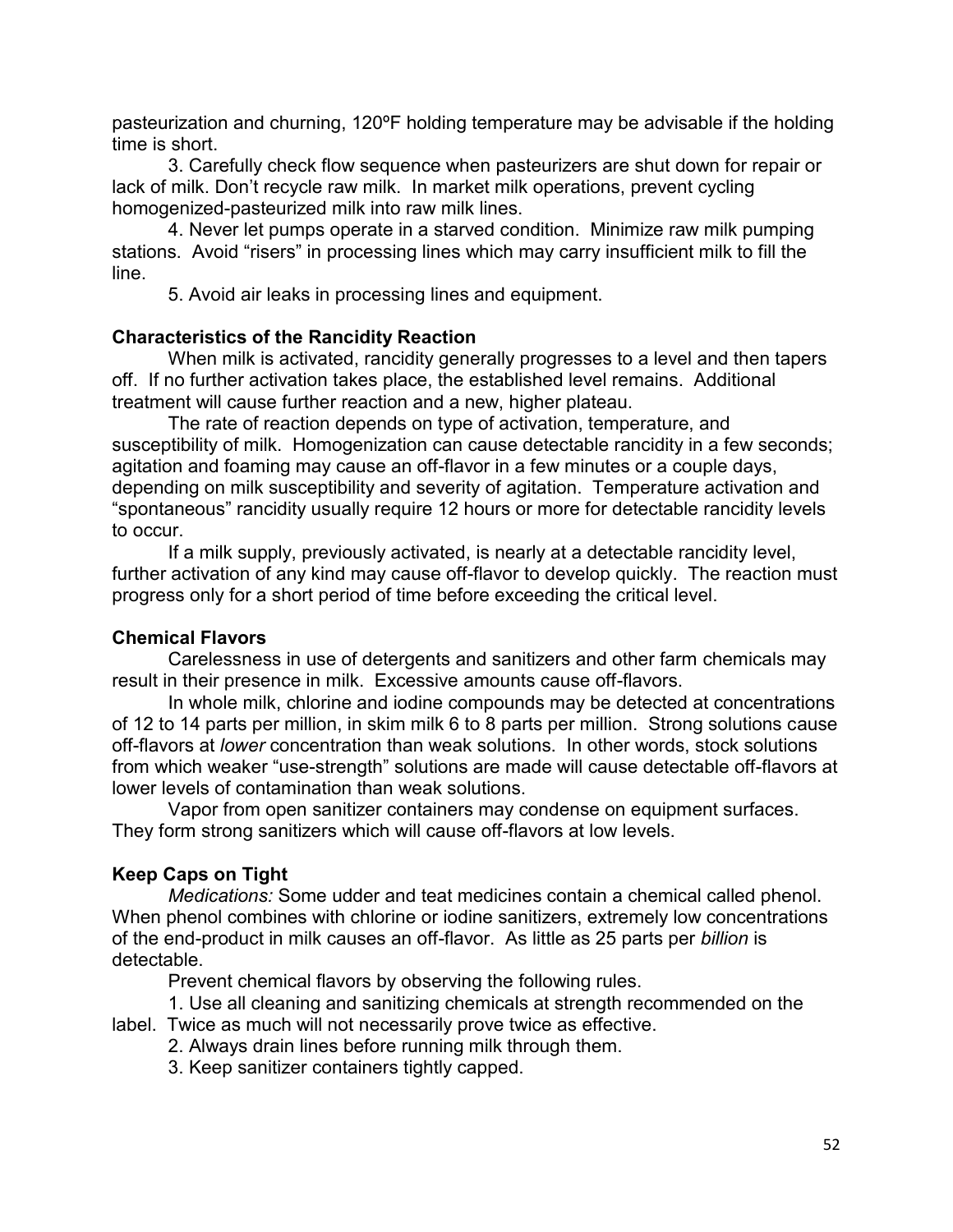4. Avoid contamination of milk with ointments or salves containing phenols. Read the label. If the word "phenol" can be found, use extra care in handling the products.

## **CAUSES OF BUTTERFAT TEST VARIATIONS**

 Frequently the fieldman is called upon to explain the cause of a change in butterfat test. Minor variations may occur through inaccurate testing procedures in the plant. Farm factors can be involved and usually are much more significant. Some of these are listed below.

#### **Daily Variations in Test of Individual Cows**

Research has shown that butterfat tests vary considerably from day to day. Only one-fourth to one-third of most cows produce fairly uniform tests varying less than 1 percent.

 In one disputed case an official testing agency noted a maximum of 1.2 percent change in fat test and 331 pounds in milk production by one herd on 2 consecutive days. Good herd management is essential to minimize daily variations in both fat test and production.

#### **Breed Differences**

 Individual cows within a breed may vary greatly in butterfat output. In general, the fat content of milk of individual breeds increases in this order: Holstein, Ayrshire, Brown Swiss, Guernsey, and Jersey.

### **Stage of Lactation**

Fat test decreases over the first 2 or 3 months after freshening and gradually increases during the remainder of lactation.

Cows calving in good flesh tend to produce milk of higher test than do cows calving in poor condition.

 Greatest differences between the lowest and highest test during any one lactation period will be observed in cows averaging the *highest* test.

#### **Season of the Year**

 Fat tests tend to increase during fall and winter and decrease during summer. Cows producing highest tests show greatest seasonal variations.

Temperature changes cause seasonal differences. An increase of 0.1 to 0.3 percent in test may occur with each 10ºF decrease in temperature and vice versa. This depends on the possible influence of any other factor or factors which cause tests to vary. Production of milk tends to follow a similar pattern.

#### **Milking Interval and Time of Day**

In general, shorter milking intervals result higher fat test and lower total yield of milk. For this reason, evening milk usually tests higher than morning milk.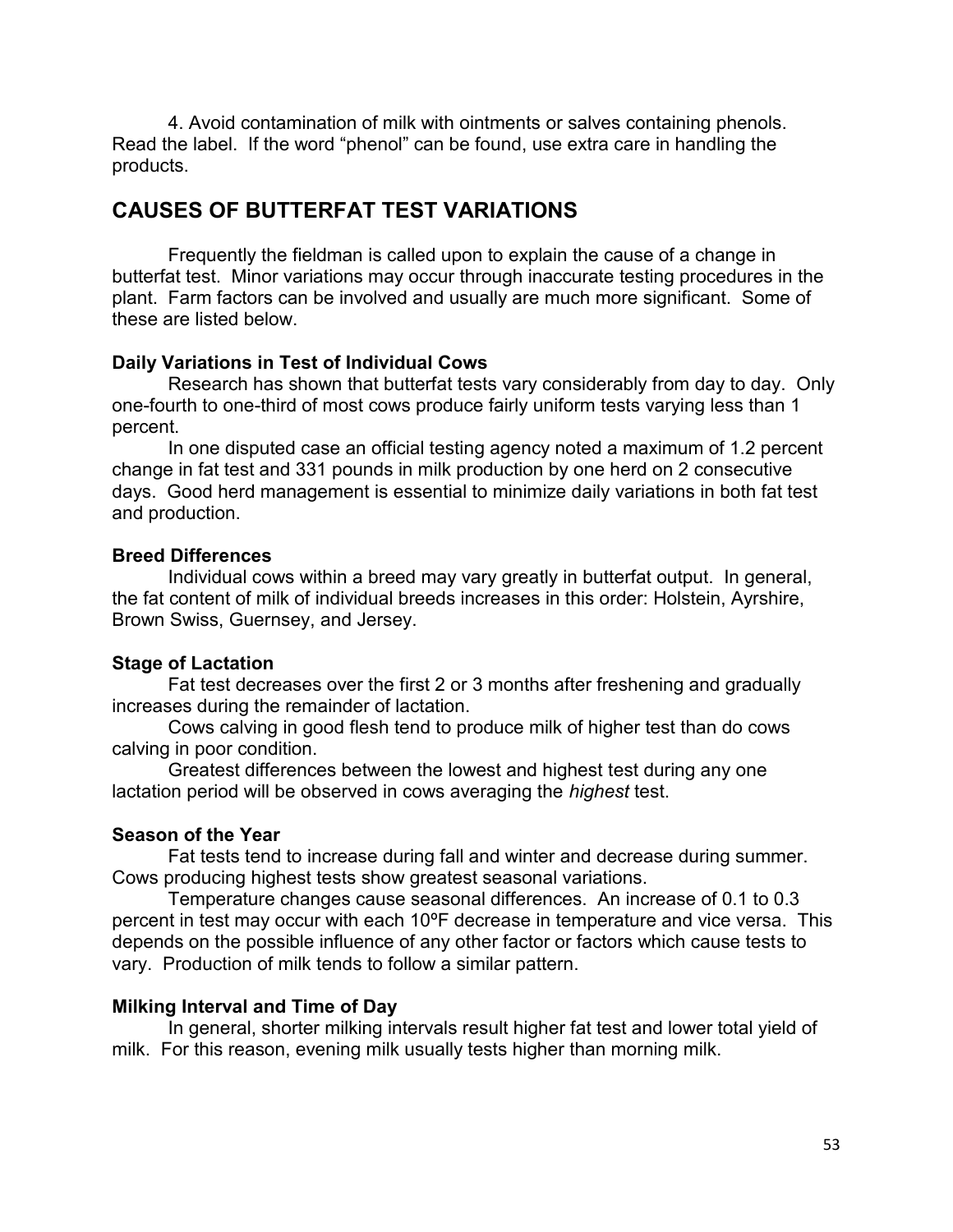### **Exercise**

 Moderate exercise (compared with no exercise) tends to increase fat content of milk.

## **Feeding**

Cows must be fed adequate amounts of good quality feed if they are to produce to capacity. If cows are fed grain at levels yielding efficient production, feeding additional grain seldom changes butterfat test but may increase total milk production. Even good feeding practices will not guarantee higher tests because of influence of factors such as inheritance and milking practices.

 Only accurate production records on cows can provide necessary information for breeding to advantage.

 Feeding finely ground hay in substantial quantities or drastically reducing forage intake may lower the test.

 Turning cows out on immature spring pasture will increase the volume of milk but lower fat tests. Making hay available at this time often will prevent extreme decreases in test.

Feeding cod liver oil may cause as much as 25 percent reduction in fat test.

 Using large amounts of high-fat feeds will not substantially or necessarily increase tests.

## **Age of Cow**

 Fat tests tend to decrease gradually as a cow grows older, but over a lifetime this decrease may be no more than 0.2 percent.

### **Illness**

 Mastitis usually causes a temporary decrease in test. Other illnesses may cause a drop in volume and increase in test.

## **Milking Management**

Milking management is by far the most important consideration in maintaining uniformly high fat and production figures.

1. Don't frighten or excite cows. Milk and fat yield will suffer.

2. Practice uniform milking procedures.

 3. Prepare cows for milk letdown by washing udders in warm sanitizer solution. This step alone can save the milker up to 1 minute per cow in stripping time.

 4. After preparing cows for milk letdown, attach milking machines without delay. (Delay of more than 1 to 2 minutes can cause both milk volume and fat to decrease.)

5. Complete milking within 3 to 5 minutes. This will help prevent mastitis.

## **Fat Test during Milking**

As milking progresses the fat test increases sharply. "First milk" tests about 1 percent fat. This means you don't throw away much fat if a mastitis check is made with a strip cup. And if a mastitic condition is caught early, many dollars may be saved by quick treatment. Fat tests in stripper milk are high, usually ranging from 7 to 10 percent.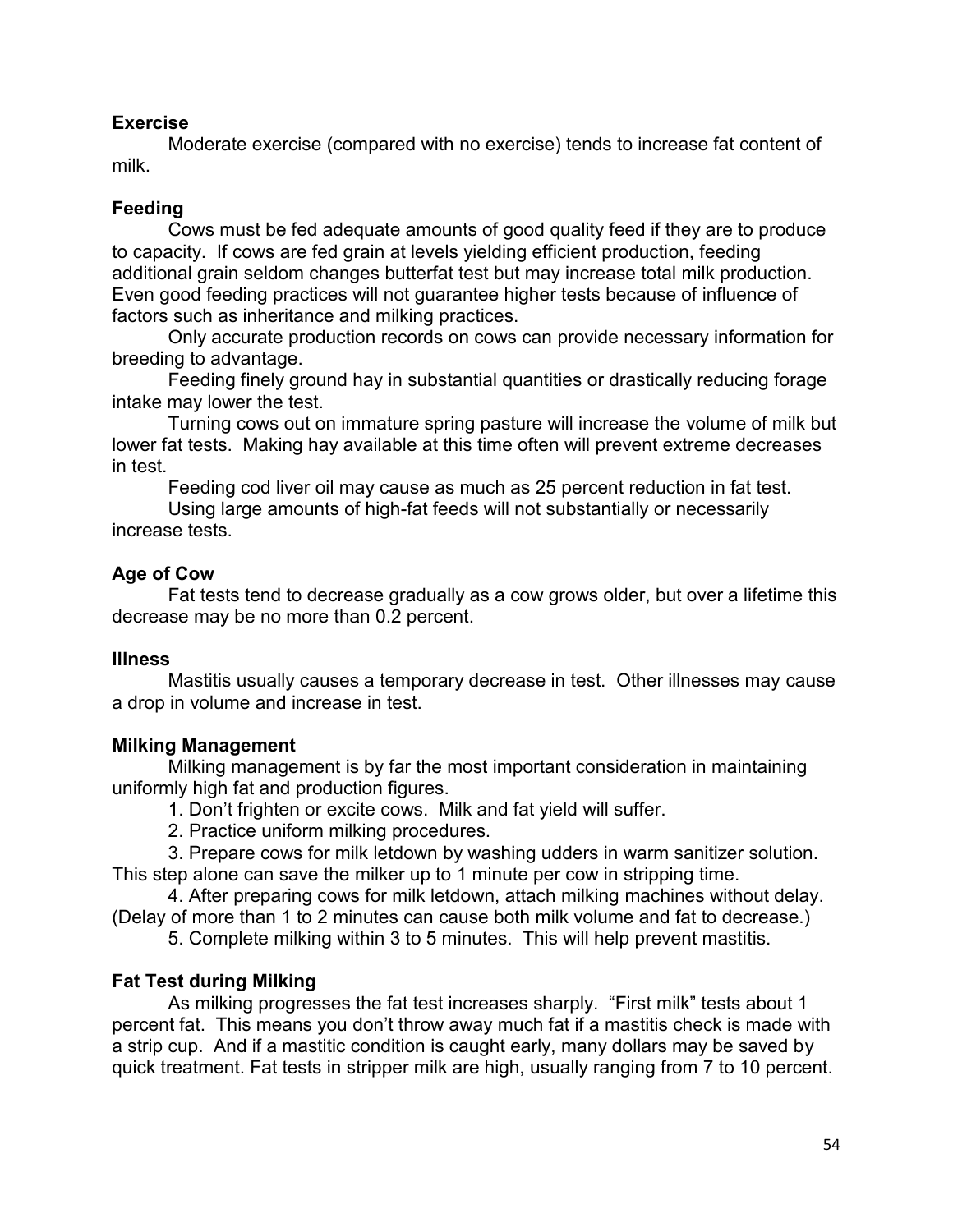#### **Other Farm Losses**

Removal of topmilk for home consumption results in drastic decreases in test. One quart of cream testing 25-percent fat taken from a 10 gallon can of 4.0-percent milk lowers the test to 3.4 percent…..a six point drop.

 Though it is obvious, calf and animal feeding must be considered as volume losses. Disputes between plant and farmer have occurred when this fact was forgotten. "Heat" period may cause milk volume to decrease and fat test to go up.

#### **Relation between Weight of Milk Delivered and Test**

 There is no consistent relationship between weight of milk delivered and the butterfat test of that milk. As one case in question, four consecutive deliveries of Jersey milk showed:

| Day | Weight of milk pounds | <b>Fat test percent</b> |
|-----|-----------------------|-------------------------|
|     | 11 O                  |                         |
|     | 513                   | 4.4                     |
|     | 500                   | 4.3                     |
|     | 495                   | 5.                      |

### **DHIA versus Plant Tests**

DHIA testers are under direct order not to use results or take samples for checktesting plant tests. This practice can only result in misunderstanding and mutual distrust of those involved. In some cases the two tests will agree fairly well. In many they will not for one or more of the following reasons:

 1. Plant results are obtained on composite samples prepared from all milk delivered. DHIA test is for 1 day's production only. Tests on composite samples may be slightly lower than tests on fresh milk. Use of the most accurate methods for determining fat levels indicates that Babcock test fat measurements are slightly *high*. Whether a fresh or composite sample is analyzed, results can be expected to range from 0.03 to 0.08 percent above actual fat test when the Babcock procedure is used.

 2. Milking may be conducted with maximum efficiency and completeness on DHIA testing day. Cows may be milked out drier.

 3. DHIA tests are not made on milk from cows that have been fresh fewer than 7 days.

 4. Home use, calf feeding, and spillage will cause significant variation between DHIA and plant test.

 5. Maximum values are reported by DHIA; subsequent handling of milk will most likely lower the test.

 6. DHIA testers report results for test day and calculate production for the month. Plant tests are made on composites of all deliveries.

 Any one of the factors which cause fat variations may influence the test on DHIA sampling day and cause differences between DHIA and plant test results.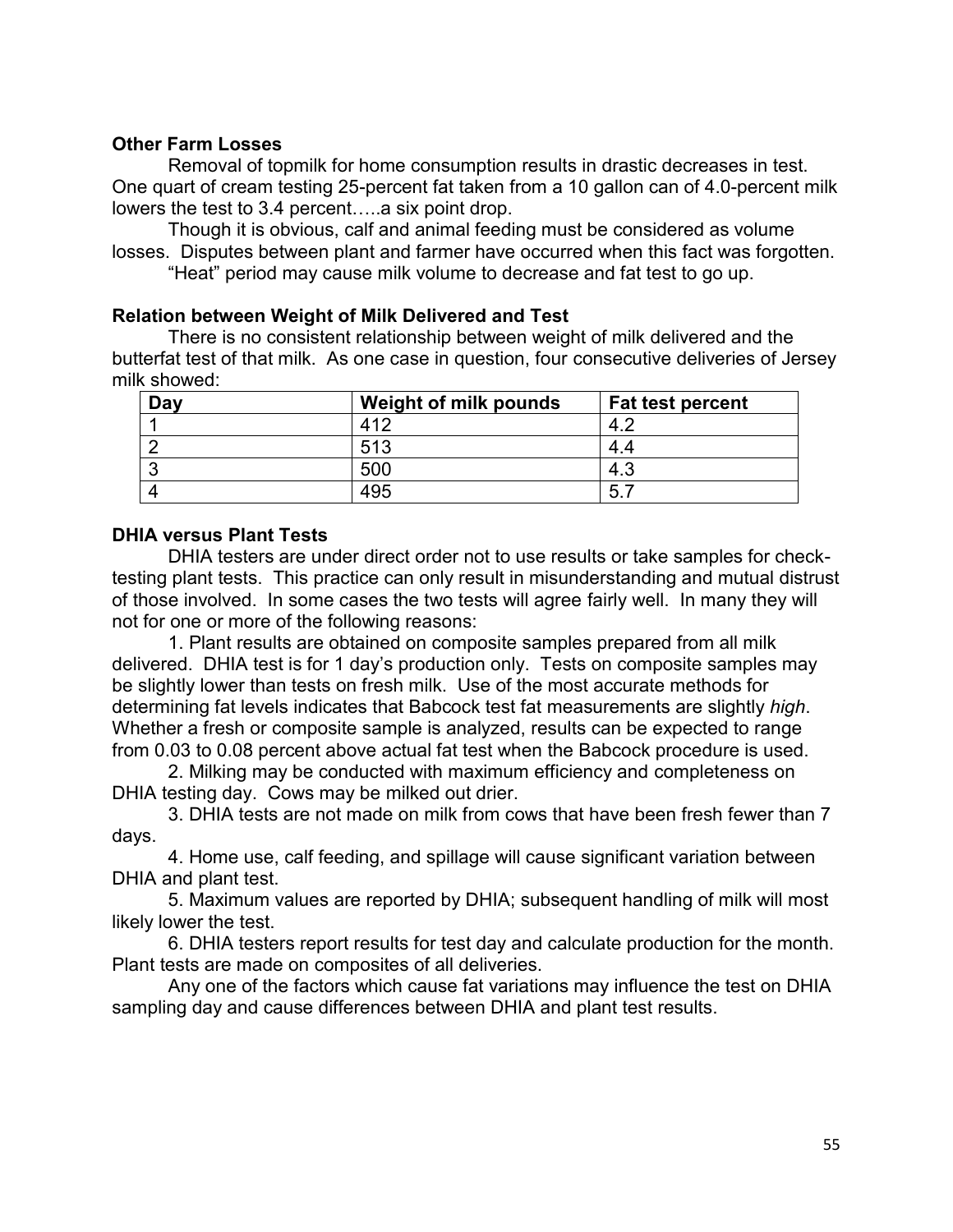## **Babcock Test**

The Babcock test for butterfat, which the DHIA supervisor and dairy plant use, is accurate to plus or minus 0.1 percent (one point). Mismanagement of cows can cause decreases in test of 1.0 percent, 2.0 percent (10-20 points), or more.

### **Variations in Other Milk Constituents**

 There are minor variations in protein and solids-not-fat between different breeds of cows. To some extent protein and lactose levels are genetically independent of butterfat.

 Underfeeding may reduce solids-not-fat to a slight extent. However, the amount of roughage fed does not have much influence on solids-not-fat milk.

 Feeding may account for some variations in protein level. A low protein ration causes a slight reduction in protein in milk. Greater reduction is caused by low energy rations.

 The mineral content of the feed has very little influence on mineral content of milk.

 Season of the year causes changes in solid-not-fat in much the same pattern as occurs with butterfat. The variations are much smaller, thought, and considerably more irregular.

 Proteins and minerals tend to decrease during summer months and increase during winter months. Lactose follows no seasonal trend.

 Solids-not-fat tend to decrease slightly with age of the cow. Colostrum milk is higher in protein and mineral and lower in lactose than normal milk. Normal levels of theses constituents are usually reached within a few days after calving.

# **SEDIMENT**

### **Consider the Following Points in Producing Sediment-Free Milk**

 1. PROVIDE dry approaches and holding areas for cows. This will reduce the amount of mud and manure tracked into the barn or milking parlor and help keep the cows clean. Paved areas are best. Allow 20 square feet of concrete per cow in the holding area or 400 square feet for a herd of up to 20 cows. For each cow over 20, add 10 square feet. Slope the holding area to drain away from the barn. Make the approach at lease 8 feet long and as wide as the door.

 2. NEVER sweep the barn just prior to milk. Distribute dry feed at least 1 hour before milking or wait until after milking. This will reduce dust in the air.

 3. KEEP cows clipped around flanks and udders. Long hair, besides being a source of sediment, holds dirt and manure which may find its way into milk.

 4. WASH teats in warm sanitizer solution just prior to milking. If cows are quite dirty, the solution will have to be changed frequently; otherwise, you will be spreading dirt from cow to cow. Clean solutions also assure good bacterial killing power of sanitizers.

 5. DRY teats with a towel. Use a separate towel (preferably a white, paper towel) for each row. The paper towel will remain clean after use if you have washed the cow properly.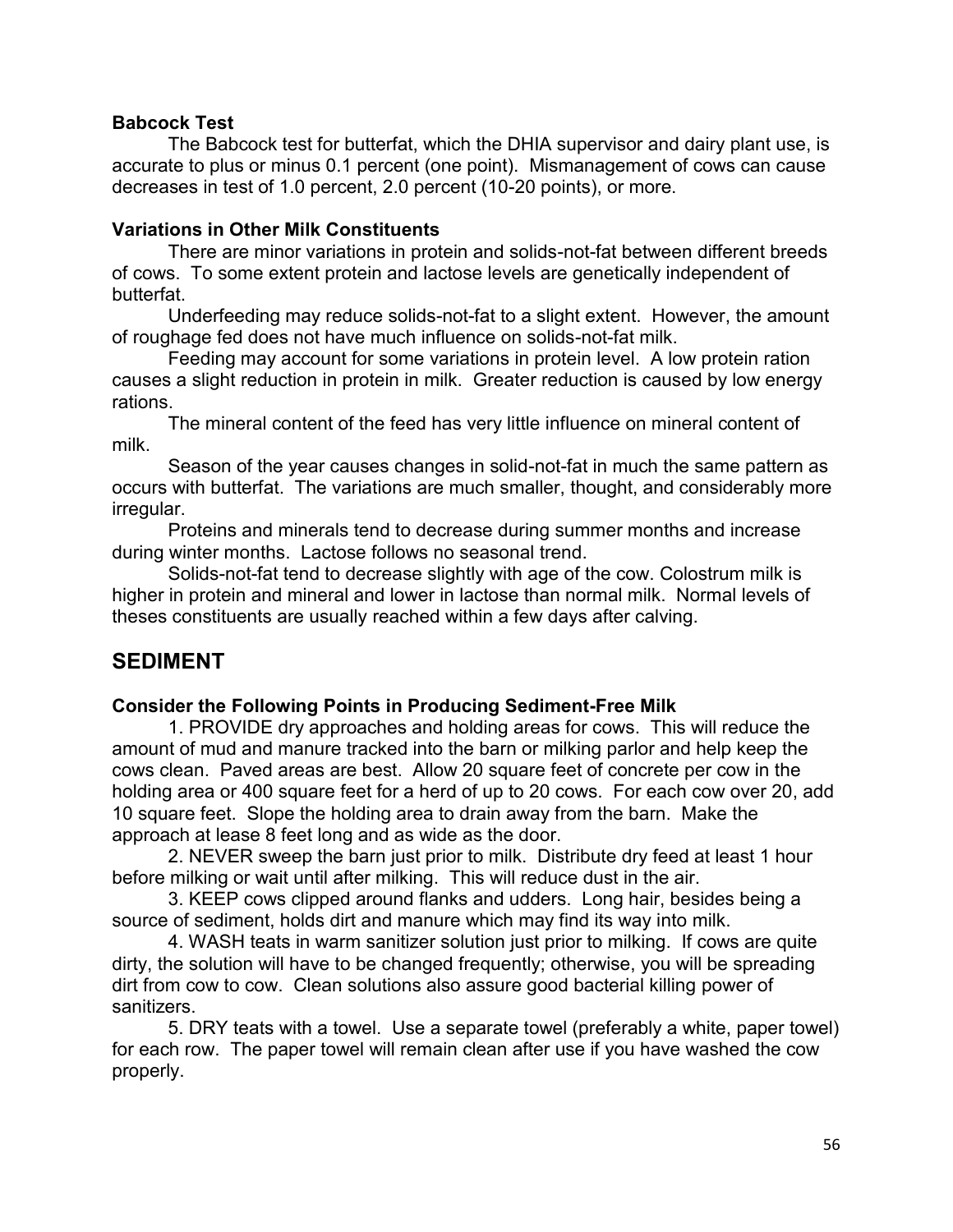6. APPLY milking machines with care, keeping the unit from sucking in bedding or dirt around the cow. If a unit falls off during milking, rinse off the dirt before reattaching it. Remember: a thimbleful of manure may add as many as 4 billion bacteria to milk.

7. MILK carefully. Avoid dirt or soil that collects on the bucket during milking. If you have a "transfer" or "stepsaver" pipeline system, be sure the transfer tank is kept covered.

 8. FILTER or strain all milk into cans or bulk tank. Milk should be strained in the milkhouse or milkroom where dust in the air can be minimized. If you are doing a clean job of milking, *the filter pad will remain clean!* The purpose of straining is not to "clean" dirty milk. Rather, clean milk should be produced and the strainer used as an added safeguard. *Don't bang the strainer!* 

 9. PROTECT milking equipment from fly and dust contamination between milkings. Keep milkhouse windows closed during the dusty periods.

## **RESAZURIN TEST**

 One of the most common tests for evaluating bacterial quality of milk used for manufacturing purposes is the resazurin test. It is commonly referred to as a dye reduction test. The dye, which is added to milk, undergoes a chemical change called *reduction* when bacteria make certain changes in the milk. They dye changes color.

 A dye reduction test estimates total number of *living* bacteria in the milk. Several factors influence the test. These factors do not lessen the usefulness of the test in a quality program. They are important to note for their significance in testing technique and evaluation of results. These factors are:

- 1. Kinds of bacteria present…reducing or non-reducing.
- 2. Numbers of bacteria present.

 3. Stage of activity of the bacteria. The bacteria may be dormant if the milk has been cold or is old. It will take time for them to adjust to test conditions. In some samples bacteria may be growing actively and little or no adjustment occurs.

 4. Body cells of the cow – All milk contains leucocytes (white blood cells); the average count runs between 70,000 and 100,000/ml. The leucocyte count in mastitic milk may reach 1,000,000/ml or more. The resazurin test can be used s an indication of mastitis. A quick color change initially followed by a lag period (consistently) is evidence of mastitis.

 A mastitic condition along with large numbers of bacteria (poor quality milk) will show only a quick color change to white.

 5. Stage of lactation – The leucocyte count goes up in late lactation milk and is high in colostrums milk. This may influence the resazurin test.

 6. Bacterial inhibitors - Extremely long reduction times should be suspect. Antibiotics or sanitizers may be present.

 7. Oxygen incorporation – Vigorous agitation of samples incorporates oxygen and will delay the reduction.

 8. Sunlight or other strong light – Exposure of the dye in milk or other solution causes it to fade.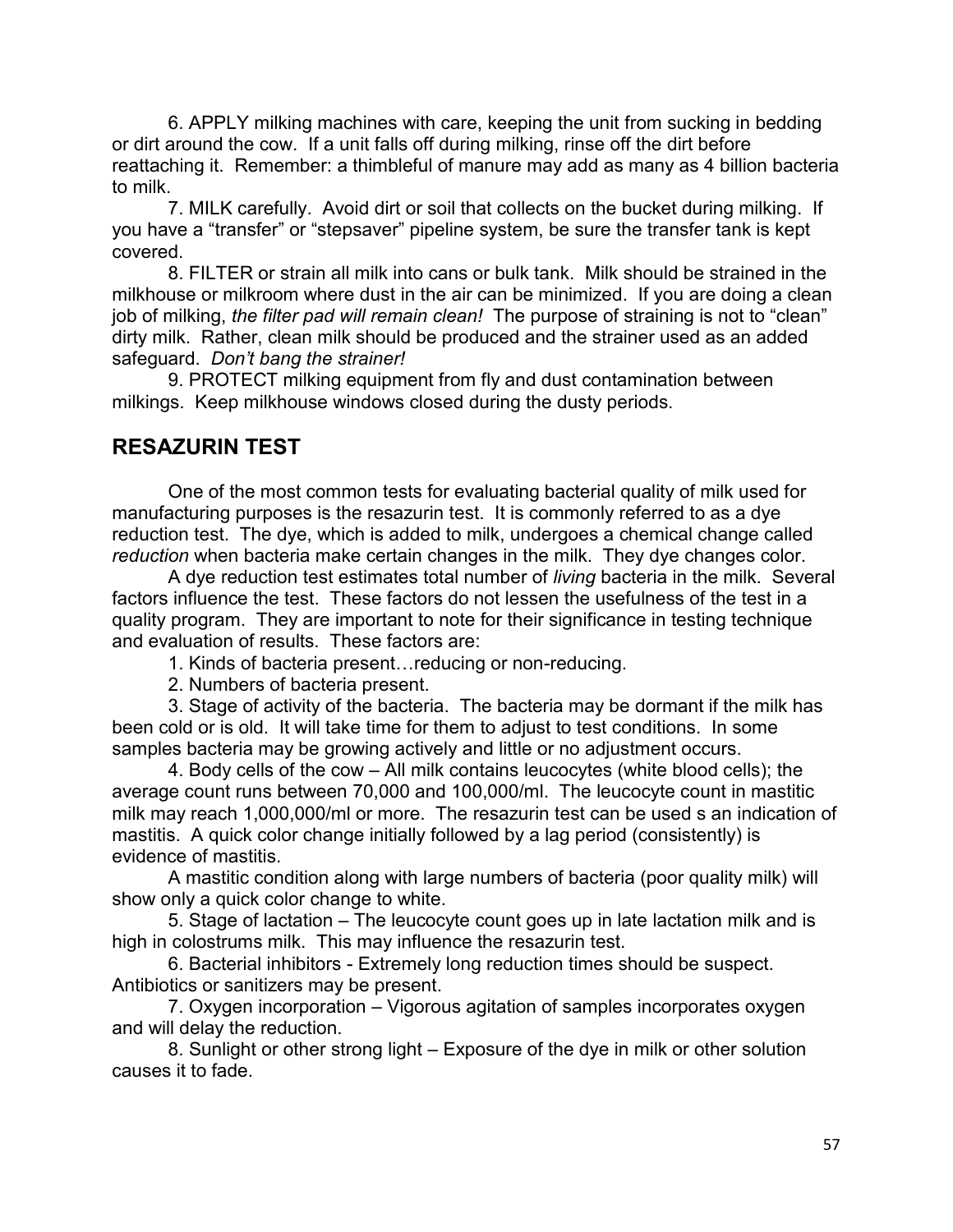9. Cream rise – The necessity for inverting tubes frequently is to prevent cream rise from influencing the test. As cream rises the bacteria are swept up and out of the reaction mixture. Samples rich in fat will influence the tests more severely.

 10. Other reducing substances – Milk contains, to varying degrees, other compounds that can reduce the dye to some extent. These are called reducing agents.

11. Added copper – This will increase the reduction time to some extent.

 12. Temperature – Only those bacteria that grow well at the temperature used will influence dye reduction. Psychrophiles, for example, may grow poorly at the standard temperature used in dye reduction tests.

## **Comparison of Resazurin Test to the Standard Plant Count**

 Resazurin times of 2¾, 2, and 0 hours are roughly equivalent to: less than 200,000, 200,000-1 million and greater than 1 million colonies respectively. High quality milk may show longer reduction time in winter than will summer milk of the same count. No seasonal influence should be noted on milks of lower grade.

# **STANDARD PLATE COUNT**

 The standard plate count is a method of determining numbers of bacteria by their growth on a culture medium. Visible colonies develop on the culture plates and are counted as such. Some factors which influence the standard plate count test are:

 1. Colony development – Some colonies develop from individual bacterial cells, others from clumps of bacteria. It is not possible to distinguish between the two. They are both counted as "one" cell. Thus, the colony count is always less than the number of living cells present in the sample.

2. Unfavorable nutrient composition in the culture medium - Literally, it may not be a good food for some bacteria.

 3. Unfavorable pH – A neutral pH is used. Yet, not all bacteria respond well in this environment.

 4. Unfavorable oxygen level – Oxygen requirements of bacteria differ. One level is not suited to all types.

 5. Unfavorable temperature – Not all bacteria grow at the temperature used in making the standard plate count test.

6. Age and stage of activity of cells.

 7. Errors in measuring amount of sample, and errors in amount of water used in dilution blanks.

8. Counting errors.

9. Incomplete sterilization of equipment and/or solutions used in the test.

10. Improper sampling.

The standard plate count measures numbers of living cells. It is particularly well adapted for use on low count milk. It is commonly used for grading raw milk supplies for grade "A" use and for determining counts on pasteurized milk.

## **Estimating Thermophilic and Psychrophilic Bacteria by Standard Plant Procedure**

The primary difference between thermophilic and psychrophilic bacteria and those that are counted by regular standard plate count is their range of growth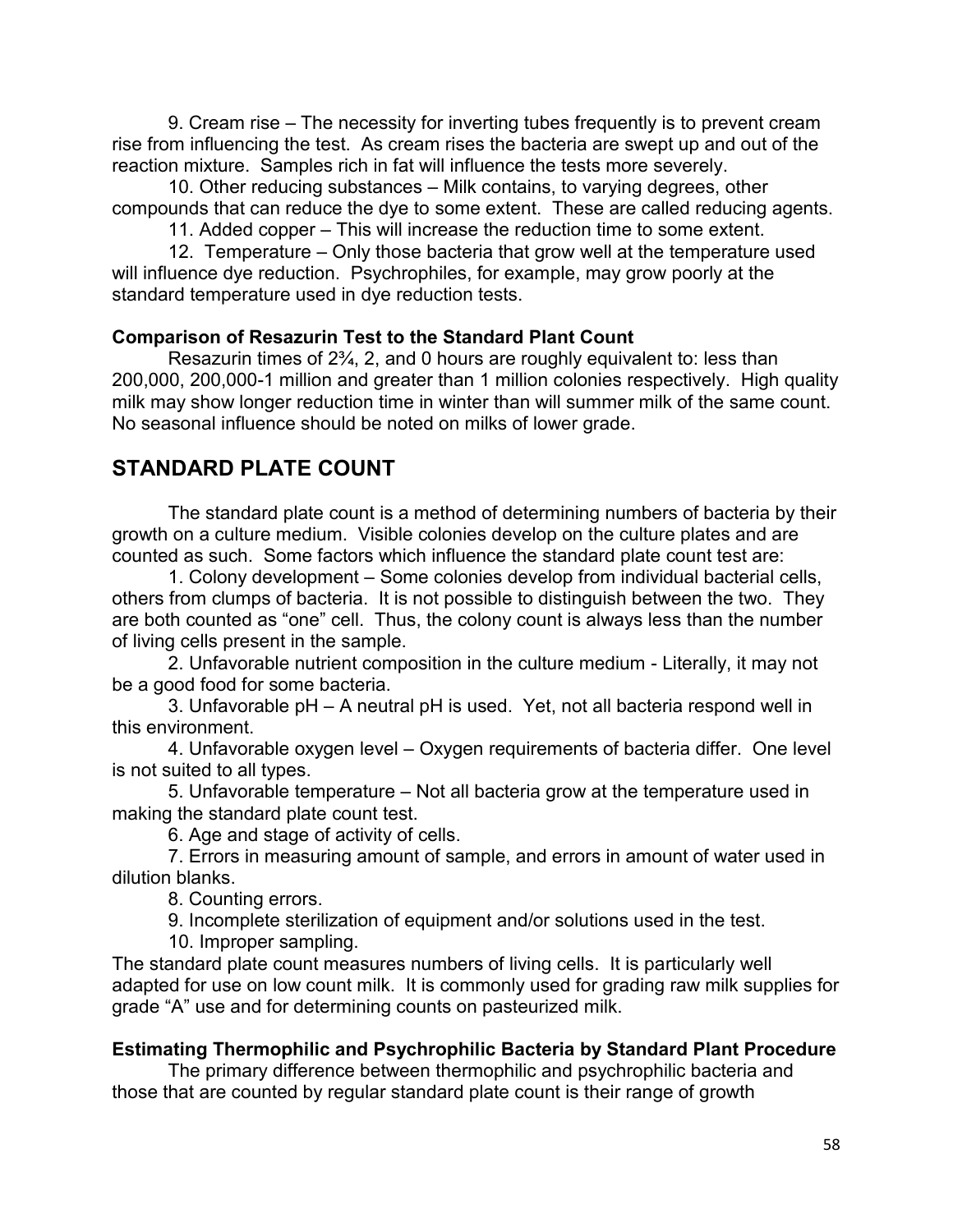temperatures. Thermophilics will grow well at temperatures higher than those used in the standard plate method and psychrophilics at lower temperatures.

 To run a thermophilic test, incubate samples at 131ºF for two days. Psychrophiles may be estimated by incubating plates at 41ºF for seven days. Five days will give an indication of their presence, but longer time is better for more accurate results.

 Evidence of psychrophiles can be obtained by incubating samples at the storage temperature used at the plant and making a direct microscopic count before and after incubation. An increase in bacteria numbers following incubation is evidence of psychrophiles.

## **The Plate Loop Method for Determining Bacterial Numbers**

 A modification of regular plating methods has been developed which offers faster plating possibilities.

 The equipment consists of a syringe to which is attached a long platinum loop and a rubber hose. The syringe delivers 1 ml. every time it is depressed and the platinum loop is calibrated to deliver 0.001 ml. The end of the rubber hose is placed in sterile buffered water and is filled at intervals. Initially, the loop is flamed and then allowed to cool 15 seconds. Then, it is dipped in the sample and placed over the tempered agar plated and flushed off the loop with buffered water. The loop is not sterilized between samples, but is rinsed in the next sample before taking a loopful.

# **DIRECT MICROSCOPIC ANALYSIS**

Direct counting of bacteria under the microscope can be used to estimate numbers. Like other methods there are factors which affect the use and evaluation of results. These include:

- 1. Both living and dead bacteria are counted.
- 2. Reasonably fast. A test can be run in 10-15 minutes.
- 3. Not a costly procedure.
- 4. Not good for examining low count milk, i.e., pasteurized milk or low-count raw milk.
- 5. Not all bacteria retain the same amount of stain. Some may be missed.
- 6. Variable distribution of bacteria on slides may cause inaccuracies.
- 7. Inaccuracy of measuring 0.01 ml quantities causes errors.
- 8. Difficulties in getting a representative sample may be encountered.
- 9. Perhaps the primary advantage of a microscopic procedure is that the shape of cells can be seen. This may be helpful in determining the cause of any problem.

At least four types of contamination are recognizable under a microscope.

 1. Improperly cleaned equipment…The shape of the kind of bacteria in milk as it comes from the cow is usually small and round (micrococci). Dirty equipment will allow their growth and development. The presence of large numbers of small, round cells particularly if observed in clumps is evidence of dirty equipment.

 2. Dusty or dirty equipment…The presence of large numbers of rod shaped bacteria indicates contamination from dust, soil, feed, manure, etc.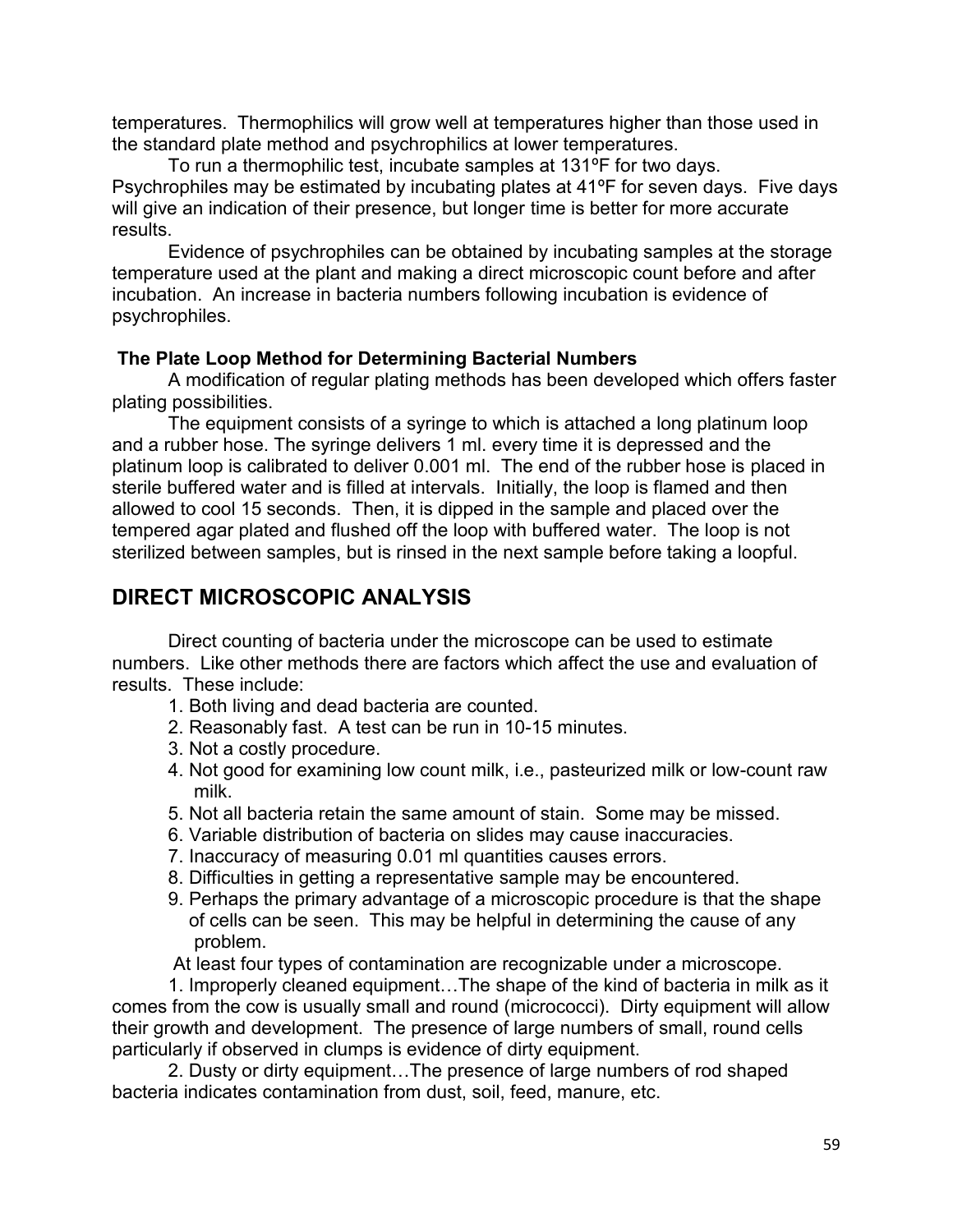3. Improper cooling of milk…When milk is poorly cooled the bacteria will be found in pairs or short chains (S. lactis or S. cremoris). While in a stage of fast multiplication as would occur in warm milk, the bacteria divide and then remain associated with each other for a short time, thus short chains and pairs of round cells will be observed.

 4. Mastitis...An increase in leucocyte count (large oval or irregular shaped cells) may precede evidence of bacterial infection. The appearance of long chains of round cells accompanies most mastitis cases. Grape-like clumps may be evidence of a staphylococcus infection.

 Technically, the microscopic method is referred to as the Direct Microscopic Clump Count. First, the bacteria are stained to make them more visible. Then, under the microscope, they are magnified about 1,000 times. Clumps of bacteria are counted as one cell. Whenever individual bacterial cells are separated by less than the diameter of two cells, they are counted as one.

 There are good and bad features in all milk quality tests. This, of course, is true of the microscopic procedure. One advantage the microscope offers is a picture of the types of bacteria in the milk. Sometimes, this picture can be used to help pinpoint the causes of high bacteria counts. Other times, production practices and problems are revealed. In addition, it is possible to detect mastitis and to determine the extent of infection. Also, certain mastitis-causing bacteria can be recognized. Although some of these indicators are crude at best, they can be helpful in a milk quality program. Let's look at some examples of milk as it appears under the microscope:

#### **Milk from Dirty Equipment and/or Dirty Cows**

 Bacteria in milk are usually round or rod-shaped. They occur individually or in clusters or chains. When milk is handled in dirty equipment, bacteria growing on the surface are often swept off in large clumps. The cells may be round or rod-shaped. Under the microscope they look like clumps.

#### **Improperly Cooled Milk**

 If milk is not cooled quickly or if it is allowed to warm up during storage, bacteria will grow very rapidly. Their numbers will be great, and they will occur most likely in pairs or short chains. In bacterial growth, one bacterium splits into two. The two remain in close association with each other, thus, the presence of large numbers of pairs of cells. *Cool milk to 40°F or less within 2 hours! Keep it cold!* 

#### **Dusty or Dirty Environment**

 Bacteria associated with dust or manure is often rod-shaped. It is not unusual to find large numbers of these bacteria in milk produced in dirty or dusty milking areas or from dirty, unclipped cows. Feeding hay or sweeping barns just prior to or during milking will seed the air, making it difficult, if not impossible, to prevent contamination of the milk. Presence of large numbers of rod-shaped bacteria is evidence of such practices.

### **Mastitis Infections**

Similar to the way in which bacteria are counted, the microscope can be used to detect body cells (somatic cells or white blood cells) found in milk of cows infected with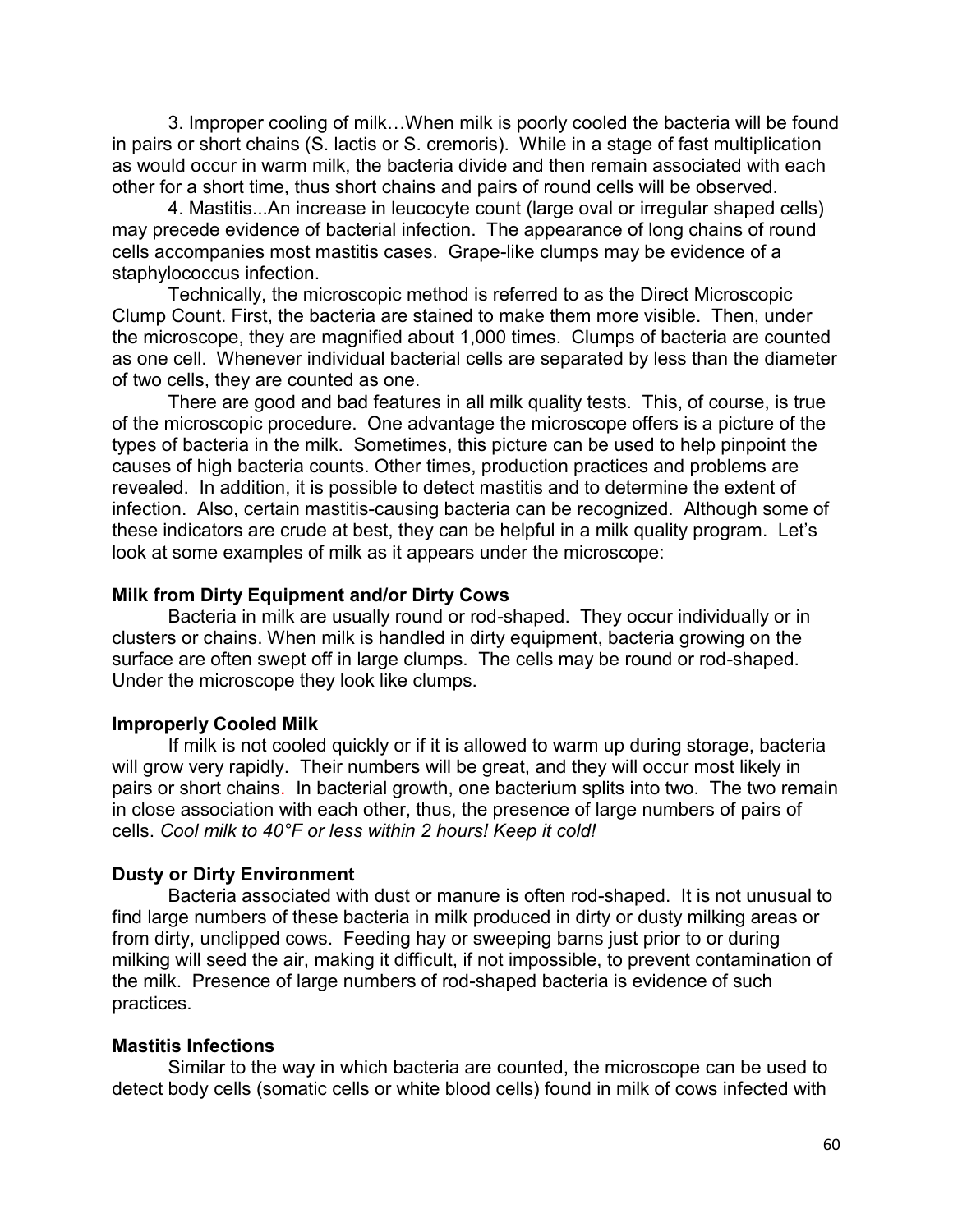mastitis. Microscopic examination is in fact one of the official methods used to verify findings of various screening tests.

 The number of body cells is related to the seriousness of infection, and any bulk milk found to contain a million such cells or more can be considered to have come from a seriously infected herd. Other mastitis-causing bacteria cannot be recognized easily under the microscope.

## **Calculating the Microscopic Factor (MF)**

Looking through a microscope, one views a round circle. This circle is called a "field". The area of this field determines the amount of milk which can be seen at any one time. Microscopes do vary in field size, and accurate counting can only be accomplished when the field size is known. Field size, number of fields in 1, and amount of milk used, are the factors considered in calculating the Microscopic Factor (MF). The MF is calculated as follows:

- 1. Use a stage micrometer to determine the diameter (in millimeters) of one field under the oil immersion lens. The stage micrometer must be ruled in divisions of 0.1- and 0.01- millimeters.
- 2. Determine the area of the field by squaring the radius (r) and multiplying by 3.1416. The radius is one-half the diameter.
- 3. Convert the area of one field as measured in square millimeters to square centimeters, i.e., divide by 100.
- 4. Determine the number of fields in one square centimeter (1cm<sup>2</sup>), i.e. divide 1 cm<sup>2</sup> by the area of one field (in cm²) as determined in step 3.
- 5. Because the amount of milk used is 0.01 milliliters and it is spread over 1 cm², determine the number of microscopic fields per milliliter by multiplying the number of fields (as determined in step 4) by 100.

The above calculations may be condensed into the following formula:

Microscopic Factor =

 $r^2$  = radius times itself

The value thus derived is the number of microscopic fields/ml. of milk.

Sample calculation: Assume the field diameter (as measured with the stage micrometer) to be 0.146 millimeters (mm).

Then: radius =  $0.146 \div 2 = 0.073$ radius squared ( $r^2$ ) = 0.073 x 0.073 = 0.005329

Then:

Rounding off, the MF becomes 600,000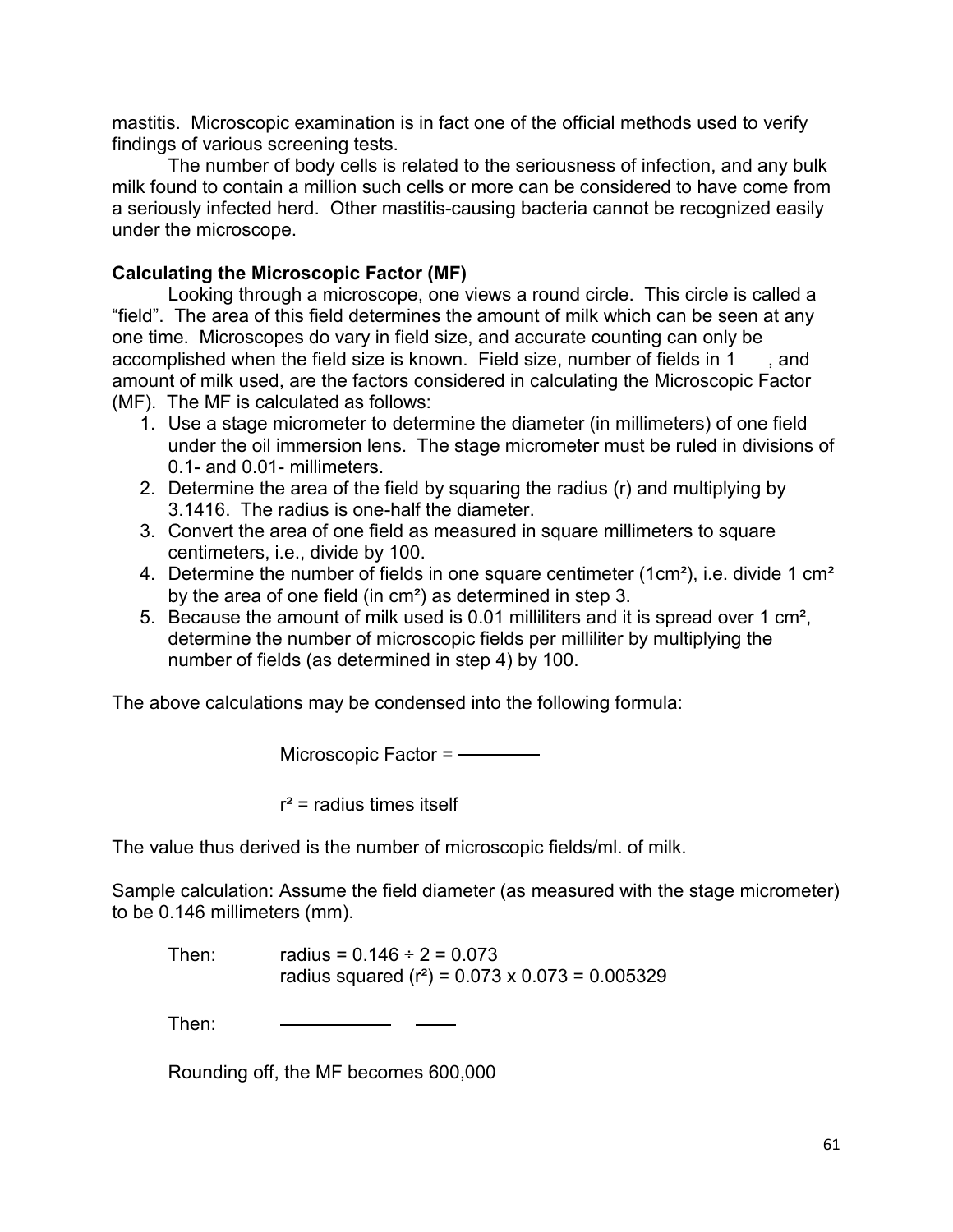#### **Calculating a Working Factor (WF)**

 If a constant number of fields are counted in routine work, a working factor may be calculated. The working factor is determined by dividing the microscopic factor by the number of fields counted. Then, estimated microscopic counts can be determined by multiplying the number of clumps of bacteria observed by the WF.

 Sample calculations: Assume a MF of 600,000 and a constant of 20 fields examined. The working factor becomes:

 Then, if a total of 40 clumps of bacteria were counted in 20 fields, the microscopic clump count would be 40 x 30,000 or 1,200,000.

## **TITRATABLE ACIDITY**

 Titratable acidity is sometimes used to measure milk quality. It is commonly used for grading cream. In this test the amount of acid or acid-like compounds is measured. There are two types of titratable acidity – apparent and developed. Fresh milk has an acid reaction. This is "apparent" acidity. The milk compounds and extent of acid reaction of these compounds which cause apparent acidity are:

| Compound          | <b>Acidity Percent</b> |
|-------------------|------------------------|
| 1. Carbon Dioxide | $.01 - .02$            |
| 2. Citrates       | -01                    |
| 3. Proteins       | .05 - .08              |
| 4. Phosphates     | the remainder          |

 "Developed" acidity is acidity which is caused by bacterial growth. Both apparent and developed acidity are expressed as *percent lactic acid.* The acid is present throughout the milk serum (skim portion). It is not associated with milk fat and does not rise with the cream.

The titratable acidity of milk from different breeds is:

| <b>Breed</b>    | Range         | Average |
|-----------------|---------------|---------|
| Ayrshire        | $0.08 - 0.24$ | .16     |
| <b>Holstein</b> | $0.10 - 0.28$ | .16     |
| Guernsey        | $0.12 - 0.30$ | .17     |
| Jersey          | $0.10 - 0.24$ | .18     |

 Titratable acidity has limited use in milk grading. It is true that an increase in acidity is evidence of bacterial growth. But considerable growth is needed before a detectable change in acidity takes place. Also, some bacteria do not produce much, if any, acid. Large numbers of such species can be present (very poor quality milk) and go undetected in an acid test.

Some factors which influence titratable acidity are: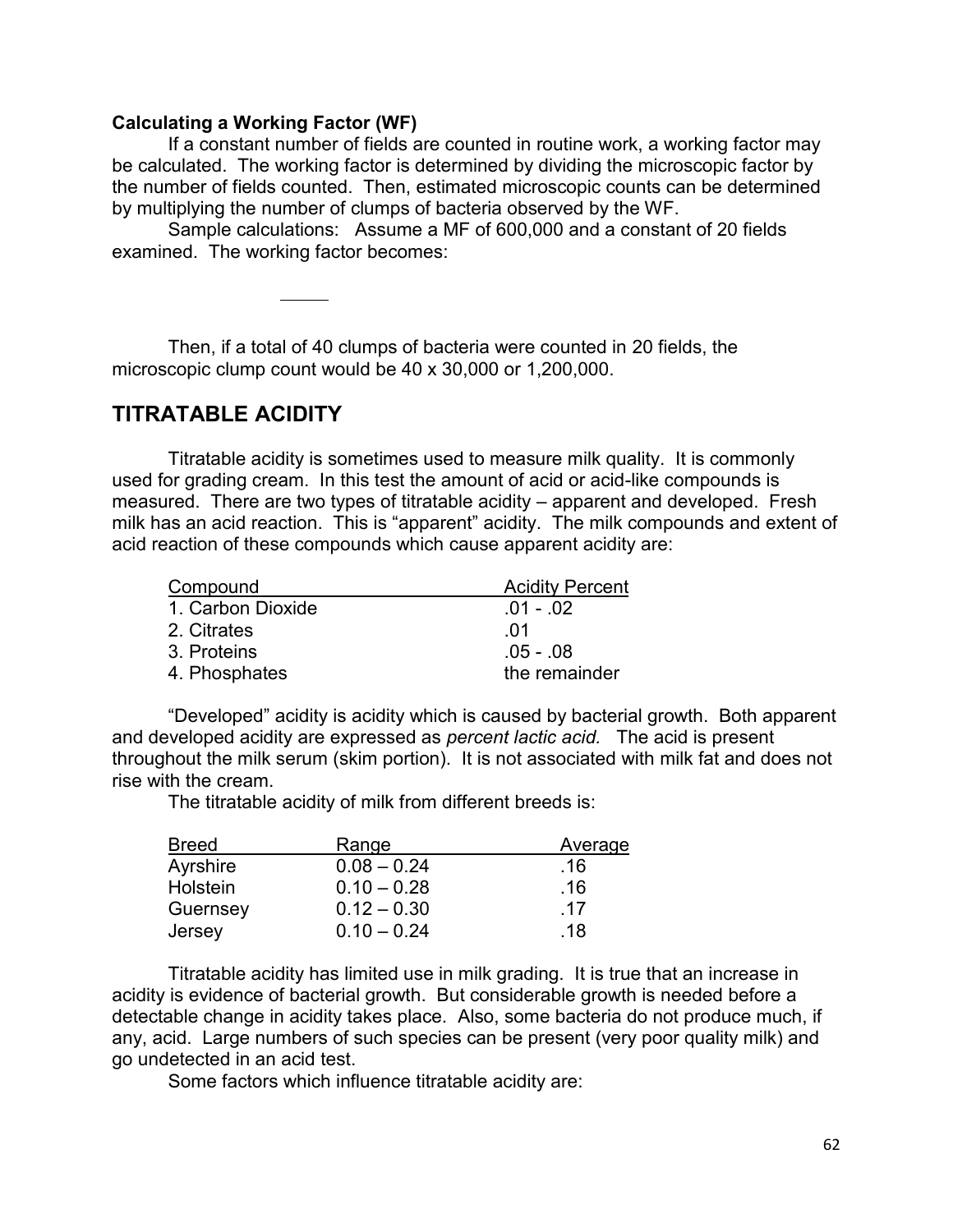1. Heat treatment – Very high heat causes acid formation in milk. Acidity is increased. Low heat expels gasses. Acidity is decreased.

2. Agitation – Moderate agitation removes gasses. The acidity will go down.

3. Vacuum treatment – Vacuum removes gasses. Acidity drops.

 4. Fat test – The acids are in the serum. Increase in butterfat content, creams for example, reduces acidity.

 5. Protein content of the milk – Note above that titratable acidity is influenced by protein content. The more protein present, the higher the apparent acidity. Over the years, protein content of milk has increased through breeding practices. This means that the average level of titratable acidity of *fresh* milk has increased. In any cow or herd milk of high protein level, expect a higher titratable acidity reading in the fresh milk, i.e. milk that has not increased significantly in bacterial count.

## **Making an Acidity Test on Milk**

Equipment required for making a titratable acidity test is:

- 1. Automatic direct reading titration burette and reservoir
- 2. 9 ml. pipette
- 3. White cup

 The reagents used are N/10 sodium hydroxide (the titrating solution) and 1% phenolphthalein (the indicator) in alcohol.

The procedure is as follows:

- 1. Add 0.5 ml. phenolphthalein to cup
- 2. Add 9 ml. of milk
- 3. Add N/10 sodium hydroxide until a faint, persistent pink color is obtained. This pink color should disappear in 15-20 seconds due to absorption of carbon dioxide from the air.
- 4. Read percent acid directly\*

\*If an automatic burette is not present, a 25 ml. burette may be used. Using 9 ml. of milk, divide burette reading by 10 to obtain percent lactic acid.

## **Making an Acidity Test on Cream**

 Cream must be weighed because of variations in weight per unit volume with differences in fat content. Pipettes will not deliver the same weight of cream if fat test varies.

- 1. Weigh 9 grams of cream directly into cup, balanced against 9 gram counterpoise on cream scales.
- *2.* Proceed according to directions for milk acidity determination.

## **CHEMICAL CONTAMINATION PROBLEMS**

 Many different chemicals are used around the dairy farm. Pesticides (insect and pest killers), herbicides (weed killers), antibiotics and other drugs can find their way into milk if proper precautions are not taken. Milk contaminated with these compounds is considered adulterated and cannot be marketed.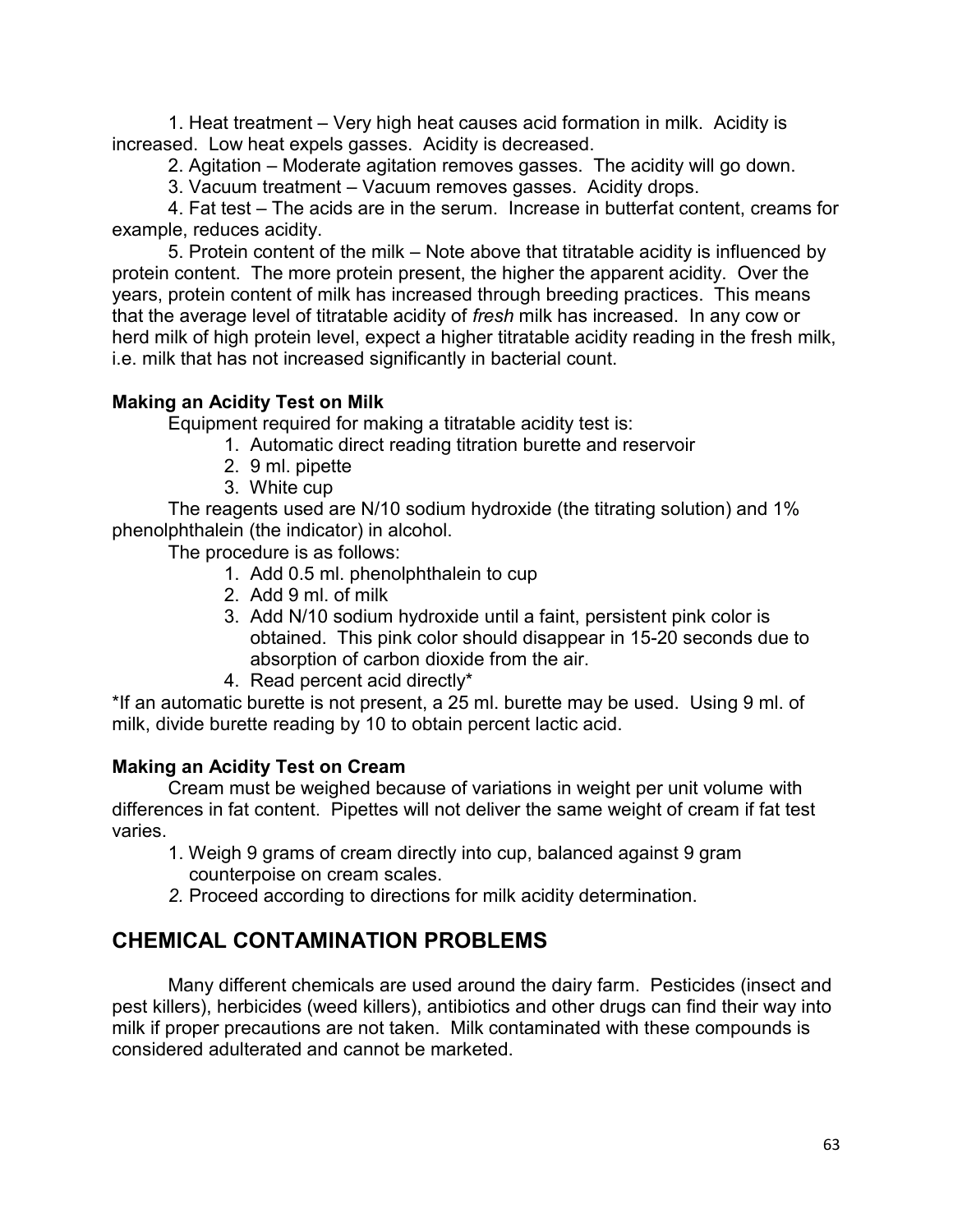### **Use of Pesticides**

 Emphasis should be placed on effective screening of windows and doors, clean surroundings, and efficient manure disposal as the primary means for controlling flies and insects. The need for pesticides should be cut to a bare minimum. When pesticides are used extra precautions are essential.

 ALWAYS READ THE LABEL! All the information needed can be found on the label. Take note of (1) where the compound can be used, (2) how much to use, (3) when to use, (4) method of application (whether as a dust, spray, or bait), and (5) special warnings, i.e. exceptions to its use, handling dangers, and container disposal problems.

 On most dairy farms use of chemical insect killers falls into three areas of application, the cows, the barn, and the milkhouse. The label provides this information. *Follow directions carefully!* 

Some compounds must be applied as a dry dust. Others can be used as a spray. It is important to note these special considerations.

 Weed and insect killers for pasture and forage crops pose another problem. Milk, from cows grazing in contaminated pastures or being fed contaminated forage, picks up the chemicals. Cows can graze or feed immediately after application of some chemicals. Other chemicals require a waiting period before grazing or cutting. The chemicals may disappear from standing crops, but persist in cut crops. Chemicals should be applied only on days when the wind is not blowing. The neighboring farm or other crops on the same farm can become contaminated by drift.

 Because of the possibility of accidental contamination, never store pesticides inside the milkroom.

## **Use of Antibiotics and Other Drugs**

 Some persons have an acute sensitivity to antibiotics and other drugs. Even in bulk operations where the milk is diluted many fold, contamination from one producer's supply can be dangerous. Antibiotics get into milk by the following routes:

 1. Direct injection into the udder – If one quarter is treated, other quarters become contaminated. The chemicals are carried by the bloodstream.

 2. Intramuscular injection – If a cow is given a "shot" of antibiotic, the milk will become contaminated.

 3. Through feed – Antibiotics are sometimes used as feed additives. In some cases low concentrations are acceptable. Nonetheless, the feed is one method by which drugs get into milk.

| <b>Tests</b>            | Properties being        | Components included       | <b>Critical factors</b> |
|-------------------------|-------------------------|---------------------------|-------------------------|
|                         | measured                |                           |                         |
| <b>Ether Extraction</b> | Components soluble in   | True fats (triglycerides) | Weighing                |
| (e.g. Mojonnier         | ether and insoluble in  | Phospholipids             | techniques              |
| or Roese-               | dilute alkali           | Some fatty acids          | decanting off ether     |
| Gottlieb)               |                         | Fat soluble vitamins      | layer                   |
|                         |                         | Cholesterol               |                         |
|                         |                         | "Impurities?"             |                         |
| "Sulfuric acid          | Components lighter than | True fats                 | Strength and            |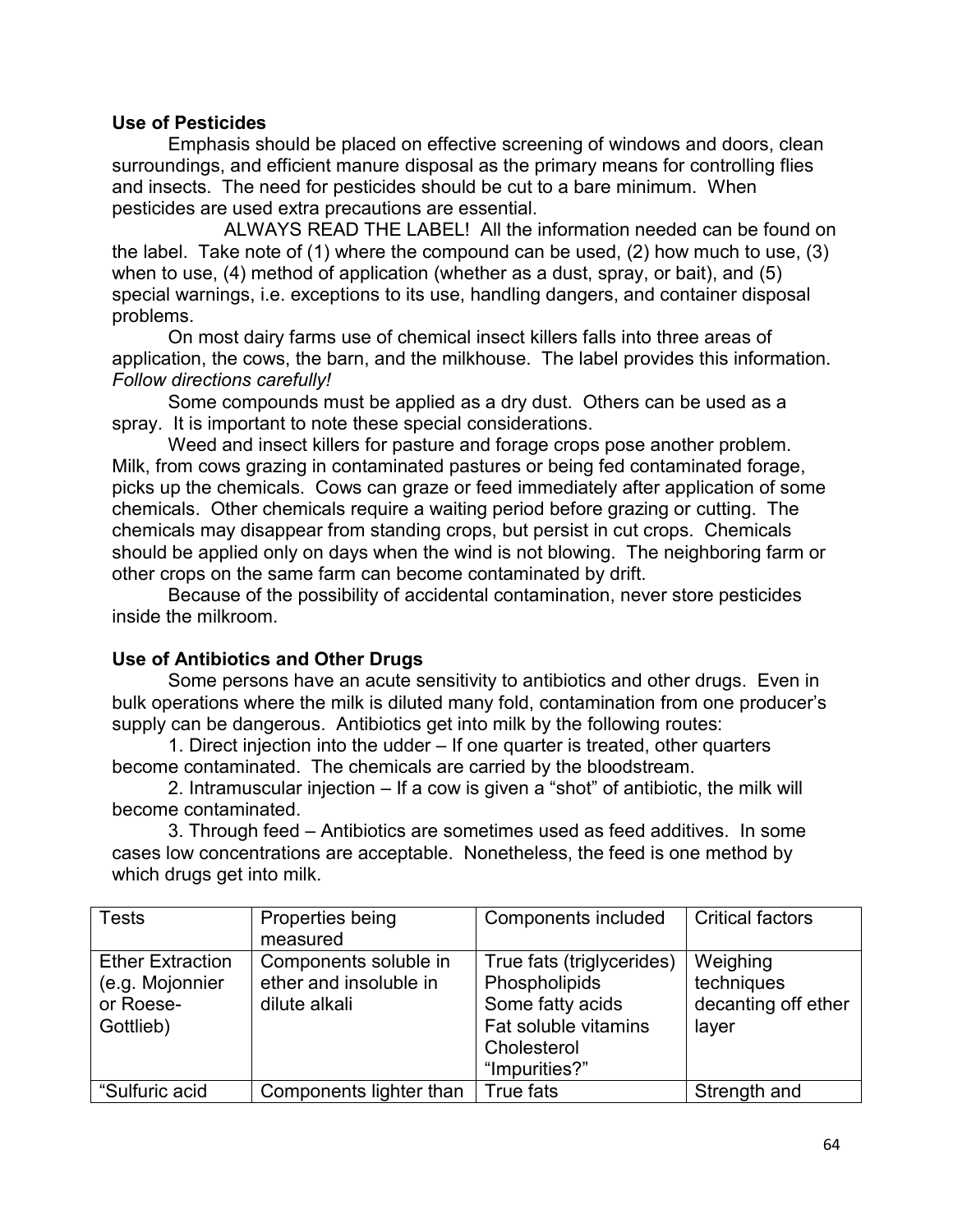| methods"<br>(i.e. Babcock<br>and Gerber)                | and insoluble in strong<br>solution                                                         | Some fatty acids and<br>vitamins<br>Impurities (water, curd,<br>etc.?)                                 | amount of acid<br>temperature<br>control, centrifugal<br>force.                            |
|---------------------------------------------------------|---------------------------------------------------------------------------------------------|--------------------------------------------------------------------------------------------------------|--------------------------------------------------------------------------------------------|
| Detergent<br>methods<br>(e.g. Schain,<br>DPS, and TeSa) | Components lighter than<br>and insoluble in<br>detergent solution                           | True fats<br>Some fatty acids,<br>vitamins, and<br>phospholipids<br>Impurities (water, curd,<br>etc.?) | Temperature<br>control particularly<br>during digestion,<br>mixing of reagent<br>with milk |
| "Milko-tester"                                          | Light transmission<br>through fat globule<br>suspension. (Depends<br>on number of globules) | All components that<br>exist as insoluble<br>globules in versene<br>suspension                         | Size of fat<br>globules,<br>calibration of<br>instrument                                   |
| Infra-red testing<br>devices                            | Infra-red absorption<br>(Depends on number of<br>fat molecules)                             | True fat<br>Phospholipids                                                                              | Calibration of<br>instrument, size of<br>fat globule                                       |

### **Read the Label**

The label will state the necessary withholding time, usually three days, though it may be longer. The holding period is related to dosage. While 500,000 units of drug may clear the milk in 72 hours, a large dose may not.

 All milk should be withheld from treated cows at least 72 hours – unless the label specifically states that the drug will clear the cow (at the recommended dose) in a shorter time.

## **Tests for Antibiotics**

 A number of methods find use as means of detecting antibiotic residues in milk. Grade "A" requirements make necessary the use of a disc assay procedure using *Bacillus subtilis* as test organism in producer milk. Commingled milk at the plant must be tested by the *Sarcina lutea* Cylinder Plate method. Provisions are made for use of equivalent tests in both cases. The former method achieves a sensitivity of about 0.05 unit of penicillin per ml of milk. The latter test can reach to 0.00625 unit of penicillin per ml of milk. In all antibiotic tests, sensitivity depends on the organism used in the test. Several new tests have been developed using *Bacillus stearothermophilus* var. *calidolactis* (or other strains of this organism). In all such methods, lack of growth of the test organism is used as evidence of presence of antibiotic or other inhibitor(s). The Delvotest P utilizes a purplish dye and *absence* of color change as indicative of positive reading. The test is considered sensitive to 0.002 unit of penicillin per ml. The Difco Disc Assay method, using *stearothermophilus,* achieves essentially the same sensitivity but in a disc assay type procedure. Disc assay methods involve use of lintine disc, which is dipped in milk and then placed on a culture plate previously seeded with the test organism. A clear zone (a zone of no bacterial growth) appears around samples positive for presence of antibiotics.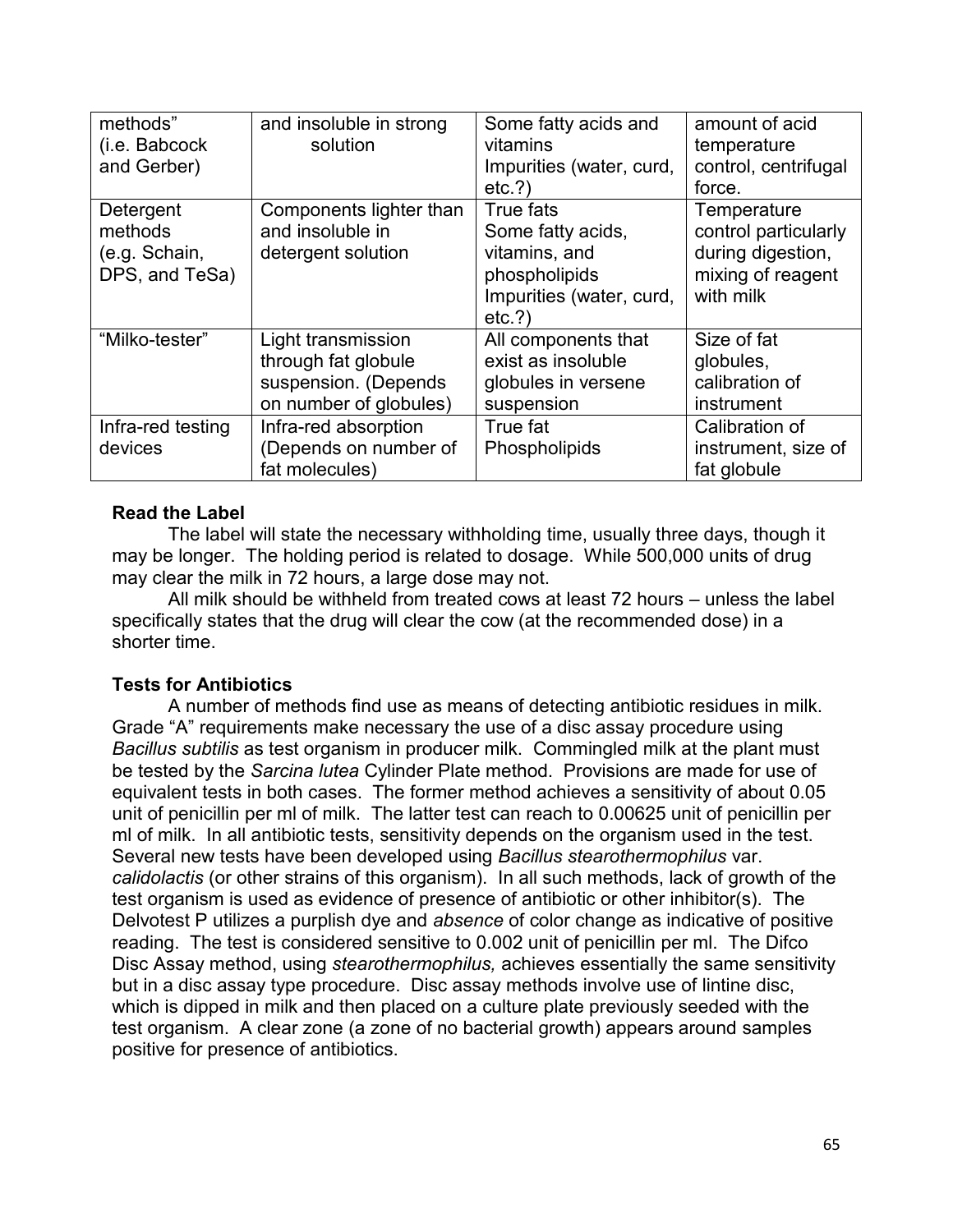## **MILKFAT TESTING**

 Accurate, precise testing of milk fat is a job of unequaled importance to all dairy operations. As long as milk is purchased on a butterfat basis, and as long as fat has monetary value, both equitable treatment of producer and processor, and dairy plant efficiency rest on the individual performing the milk fat test.

 Two factors are essential in any testing program. These are accuracy and precision. The accuracy (of any test) must be related to some standard: in dairy work is usually the Mojonnier test. Accuracy, then, would concern the ability of test and tester to agree with the Mojonnier standard, or some other selected standard. Precision, on the other hand, refers to the reproducibility of the test, or how well two or more tests on the same sample agree with each other. Confusion can be avoided if these two words are clearly understood. Secondly, it is necessary to understand that different fat tests actually measure different milk components. When tests are compared, this fact must be taken into account. The table on the previous page outlines the properties, components, and critical factors involved in several common milk fat test procedures.

## **BABCOCK TEST FOR FAT IN MILK**

The following information describes the equipment, reagents, and test procedures for making a Babcock test.

 In order to understand why the Babcock test must be run exactingly it is necessary to know the basis for the test:

 First, it is a test based on weight. The reading is a percentage value based on weight, not volume. Yet a device for measuring volume (pipette) is used for sampling – and an 18 gram sample is delivered when properly pipetted. With the topmost surface of the milk adjusted to the graduated mark on the suction tube, and when the last drop is blown out, 17.45 ml of sample is discharged. Since the average specific gravity of milk is 1.032 the *weight* of sample will be 1.032 x 17.45 = 18 grams.

 The test is read directly. To make this possible the test bottle is calibrated so that each 1% division contains 0.18 grams of fat at 135° F (thus the need for tempering samples).

### **Sulfuric Acid**

 The sulfuric acid must have a specific gravity of 1.82 – 1.83. Specific gravity is a way to express strength of the acid. USE ACID WITH EXTREME CARE! Severe burns occur upon contact.

The temperature of the acid should be below 68°F otherwise charring may occur.

### **Principles of the Babcock Test**

1. The sulfuric acid digests all the milk solids except fat, thus freeing the fat.

2. The acid generates heat.

 3. The acid increases the specific gravity of the nonfat portion of the acid-milk mixture. This increases the tendency of fat to separate out.

 4. The acid makes the mixture more fluid (reduces the viscosity) which also aids in separation.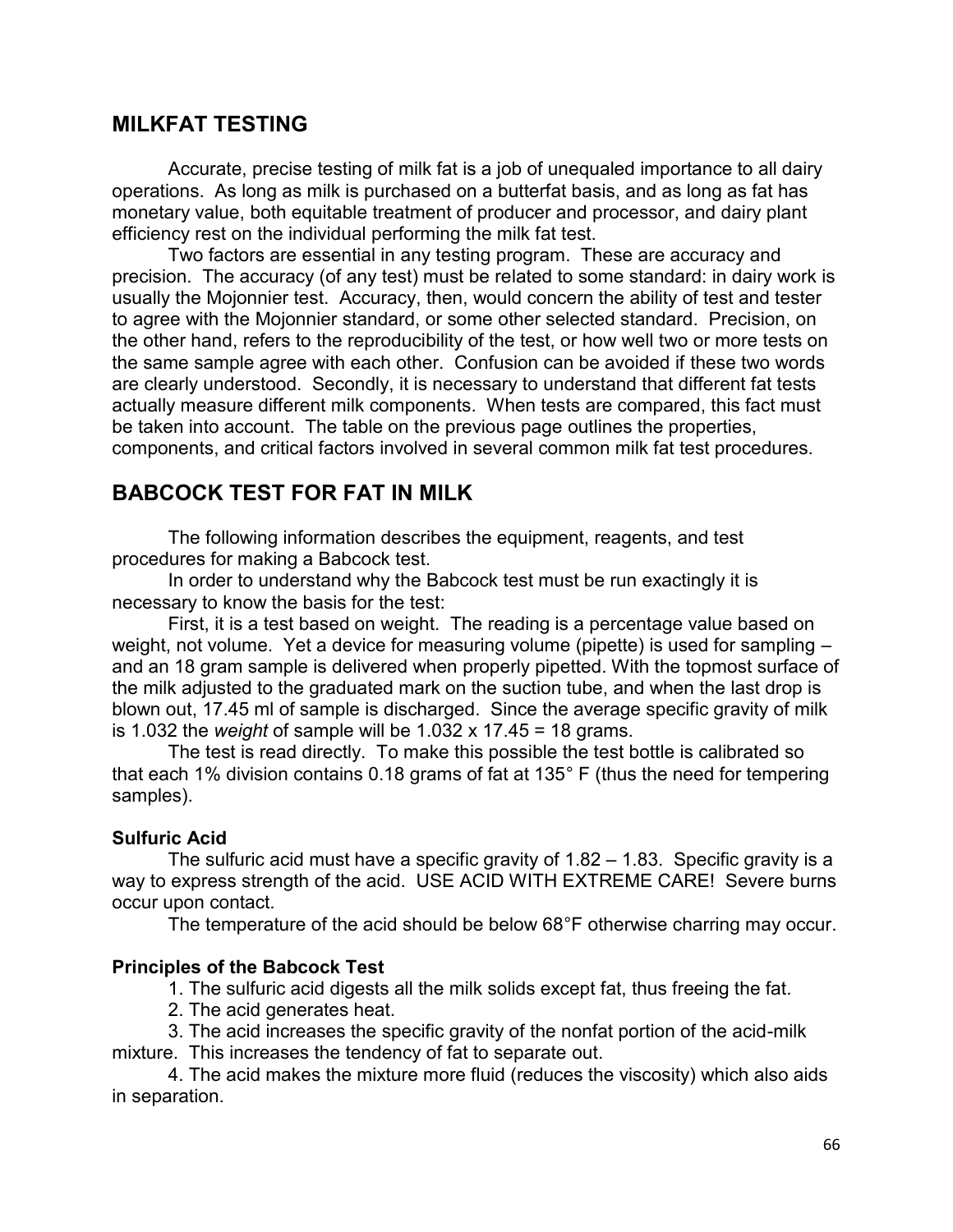5. The centrifuge (tester) throws the heavier acid-serum mixture to the bottom and the butterfat, being lighter, collects in the neck of the bottle.

#### **Equipment**

1. Standard 8-percent, 18-gram, 6-inch test bottle.

 2. Standard milk pipette, calibrated to contain 17.6 ml water at 68°F, with a grooved rubber gasket allowing for venting of test bottle during discharge of sample.

 3. Acid measure. Graduated cylinder or other approved measuring device calibrated to deliver 17.5 ml sulfuric acid.

 4. Centrifuge or tester. Must be heated to 130° to 140°F during operation and be equipped with a thermometer. An automatic temperature control is recommended. The centrifuge must be mechanically driven, vibration-free, and operate at following speeds:

| Wheel diameter inches | Minimum rpm |
|-----------------------|-------------|
| 14                    | 909         |
| 16                    | 848         |
| 18                    | 800         |
| 20                    | 759         |
| $\overline{22}$       | 724         |
| 24                    | 693         |

 Wheel diameter means distance between the inside bottom of opposite cups measured through the center of rotation when cups are horizontally extended. Speeds should not exceed required minimum by more than 40 rpm.

 5. A speed indicator (tachometer) permanently attached to the centrifuge is desirable.

6. An accurate timer with audible alarm.

 7. Reading device for measuring fat column. Use sharp needle-pointed dividers or calipers. A mechanical reading device with a constant source of indirect light, a magnifying lens, and a heated platform for the test bottle is strongly recommended.

 8. Water bath for test bottles, with a thermometer and a device (preferably automatic) to maintain uniform water temperature between 130° and 140°F.

 9. Water bath for warming fresh and composite milk samples to 100°F; with thermometer and a heater thermostatically controlled for 110°F maximum.

### **Reagents**

1. Sulfuric acid with a specific gravity of 1.84 at 68°F.

 2. Soft or distilled oil-free water. Treat hard water either by boiling or adding 4 to 5 mls sulfuric acid per quart just prior to use. Hard water (carbonates) cause bubbles in the fat column.

#### **Testing Procedures**

PREPARATION OF MILK SAMPLE FOR PIPETTING

 1. Warm the fresh milk samples and composites to 100°F in a water bath. Final temperatures should not exceed 100°F. Do not mix milk until sample has reached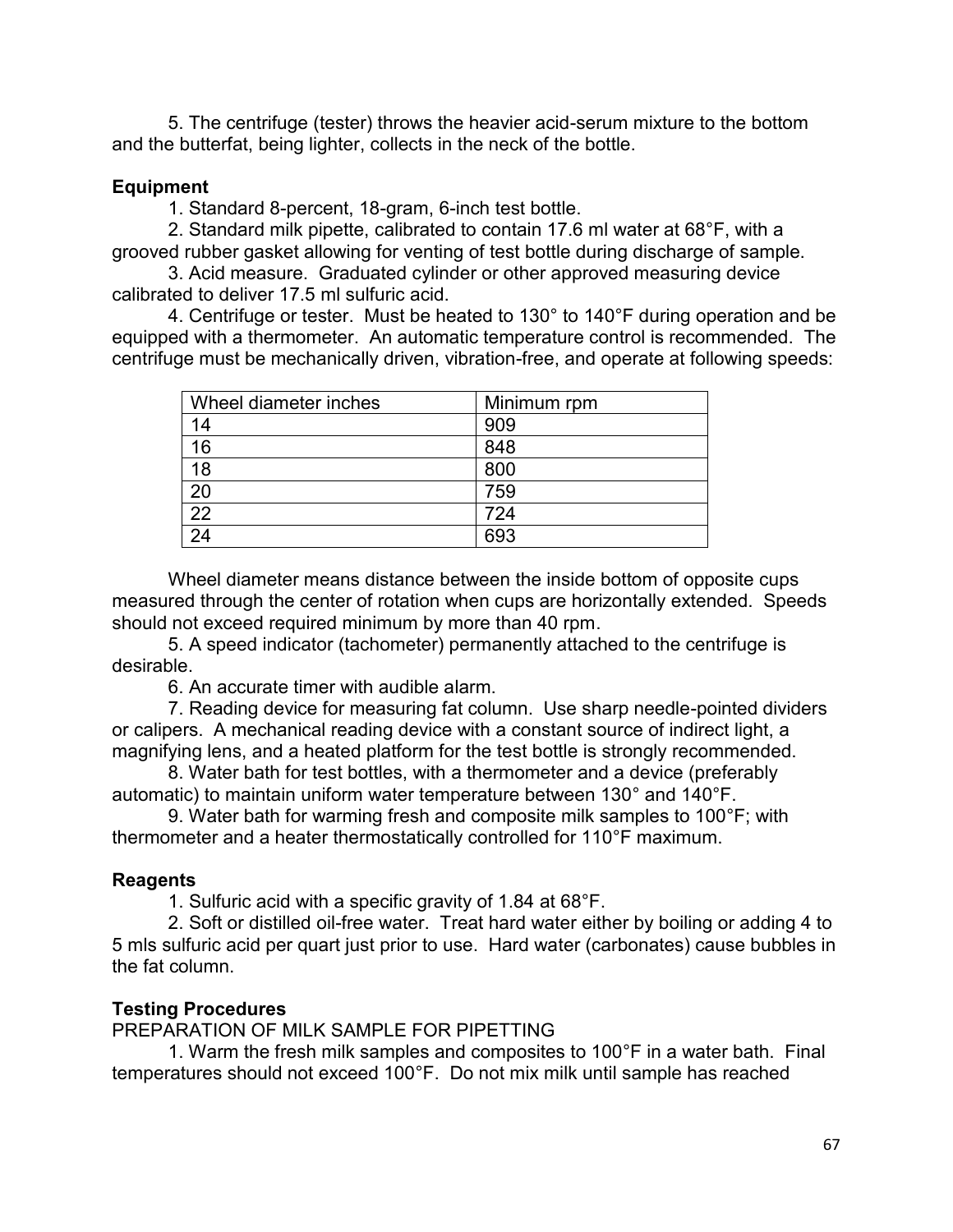100°F. Never hold warmed sample more than 30 minutes before mixing and sampling. Water bath temperature should not exceed 110°F when samples are inserted.

2. Reincorporate any cream adhering to sides of bottle or stopper with the contents by gently rotating or stirring. Use a special rubber disc (policemen) to dislodge adhering cream if necessary. Mix the sample within 30 minutes after reaching 100°F by pouring it into another clean, dry container and back into the original at least twice. If the composite bottle is not over two-thirds full, mix the sample by holding it horizontally and rocking it back and forth 6 times through a distance of 6 inches within 3 seconds, being careful to avoid churning.

 3. Pipette immediately after mixing. PIPETTING

 1. Immerse the tip of the 17.6 ml milk pipette to about one-half the depth of the milk.

 2. Fill pipette, remove milk adhering to the outside of the delivery tube, and then adjust the topmost surface of the milk to the graduated mark on the suction tube.

3. Insert entire delivery tube in neck of the test bottle and release contents.

 4. When pipette has drained for 10 to 15 seconds after free flow stops, blow out the last drops.

ADDING ACID TO MILK

1. Milk in test bottles should be between 50° to 70°F before acid is added.

 2. The sulfuric acid should be between 50° to 68°F. Approximately 17.5 ml is required.

 3. Hold test bottle at an approximately 45° angle and add acid slowly all at one time, washing all traces of milk into the bulb.

 4. Start mixing milk and acid gently by rotating test bottle (directed away from the body) until curd disappears. Continue mixing vigorously for at least 30 seconds more. (A mechanical mixing device is recommended when several tests are run at once.)

 5. The bottles should be placed in a heated centrifuge and centrifuged immediately after mixing milk and acid, to avoid excessive cooling. CENTRIFUGING PROCEDURE

 1. Place samples in centrifuge preheated and maintained at 130° to 140°F and whirl for 5 minutes after proper speed is reached. Use a timer.

2. Add soft water (at 140° to 150°F) until bulb of bottle is filled.

3. Whirl for 2 minutes after centrifuge is up to speed.

 4. Add soft water (at 140° to 150°F) to bring fat column within the graduated portion. At time of reading, the entire fat column must be within the graduated portion of the test bottle.

5. Whirl for 1 minute after centrifuge is up to speed.

 6. Transfer bottles to water bath at 130° to 140°F (preferably 135°F) and hold for at least 5 minutes before reading. Keep water level slightly above the tops of the fat columns of all test bottles.

READING THE TESTS

 1. Remove test bottle from bath, wipe, and with dividers immediately measure that fat column in its entirety, from the bottom of the lower meniscus to the top of the upper meniscus. Avoid hooking dividers in graduation marks. Do this by making initial measurements from side or rear of bottle. Hold test bottles vertically at eye level in front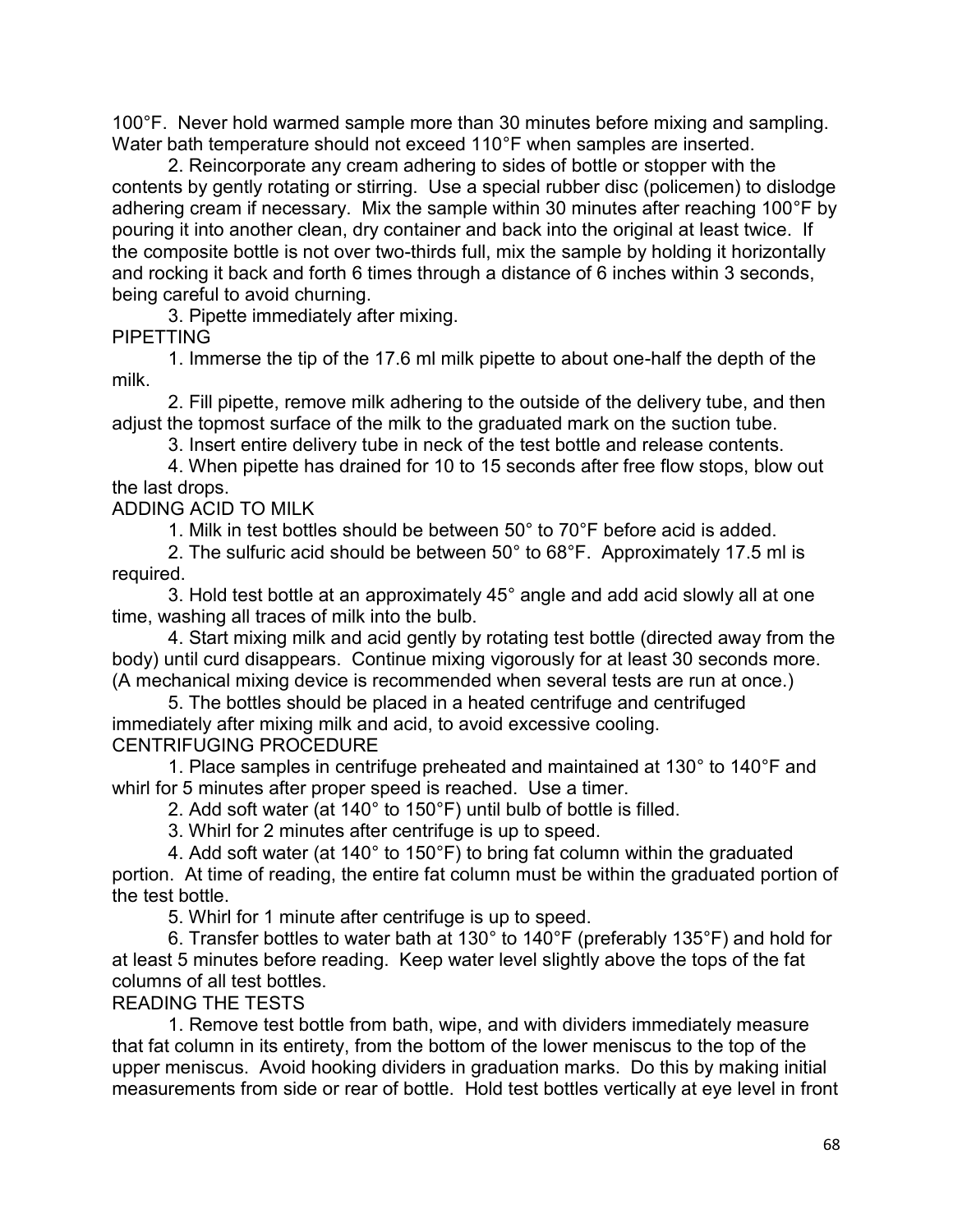of a constant source of indirect artificial light when reading. An acceptable mechanical reading device is recommended (see EQUIPMENT, item 7).

 2. Report results to the nearest 0.1 percent. (Value of smallest unit of graduation – sometimes called "one point".)

 3. Reject all tests in which the fat column is milky or shows curd or charred matter, or in which reading is indistinct due to foam or a poorly formed meniscus. Repeat such tests, adjusting amount of acid added.

4. Record each test immediately.

## **Sampling Procedure**

MILK IN CANS

 Start with mixing disc at bottom of can, pull up along near side and push down far side, being careful to incorporate cream adhering to shoulder. Mix thoroughly before sampling.

MILK IN WEIGH TANKS

 Never assume that the dumping process will mix milk adequately. Errors as high as 2 percent in fat test can result. Tanks of proper design minimize or eliminate need for further agitation. If the weigh tank does not mix the milk adequately, alternative procedures can be used:

 1. Mount an electrically driven agitator on the weigh tank and operate it continuously during receiving.

2. Install baffle plates in the weigh tank.

 3. Use air agitation. All air should be filtered for this purpose. Take the sample halfway between center and end of the tank.

 Check weigh tanks periodically for sampling accuracy. Check all new installations prior to use.

MILK IN BULK TANKS

 Bulk tanks must comply with 3-A standards which require agitators capable of complete mixing in not more than 5 minutes. Bulk milk is considered completely mixed when fat determinations on samples from different tank levels and at extreme distances from the agitator do not vary more than ±0.1 percent. Ice samples during transit from farm to plant. Never carry the composite, as such, in the truck.

# **BABCOCK TEST FOR FAT IN CREAM**

Use essentially the same technique for sampling cream as for sampling milk. Cream is thicker, however, and samples should be poured back and forth about 5 times. Then, proceed as follows:

 1. Weigh 9 grams into 50 percent cream test bottle. (Cream is weighed rather than pipetted because it varies greatly in specific gravity at different butterfat percentages.)

2. Add 8-12 ml acid, mix to get chocolate brown color.

- 3. Add 5-10 ml soft water.
- 4. Whirl 5 minutes.
- 5. Add 140°F water to float fat into neck.
- 6. Whirl 1 minute.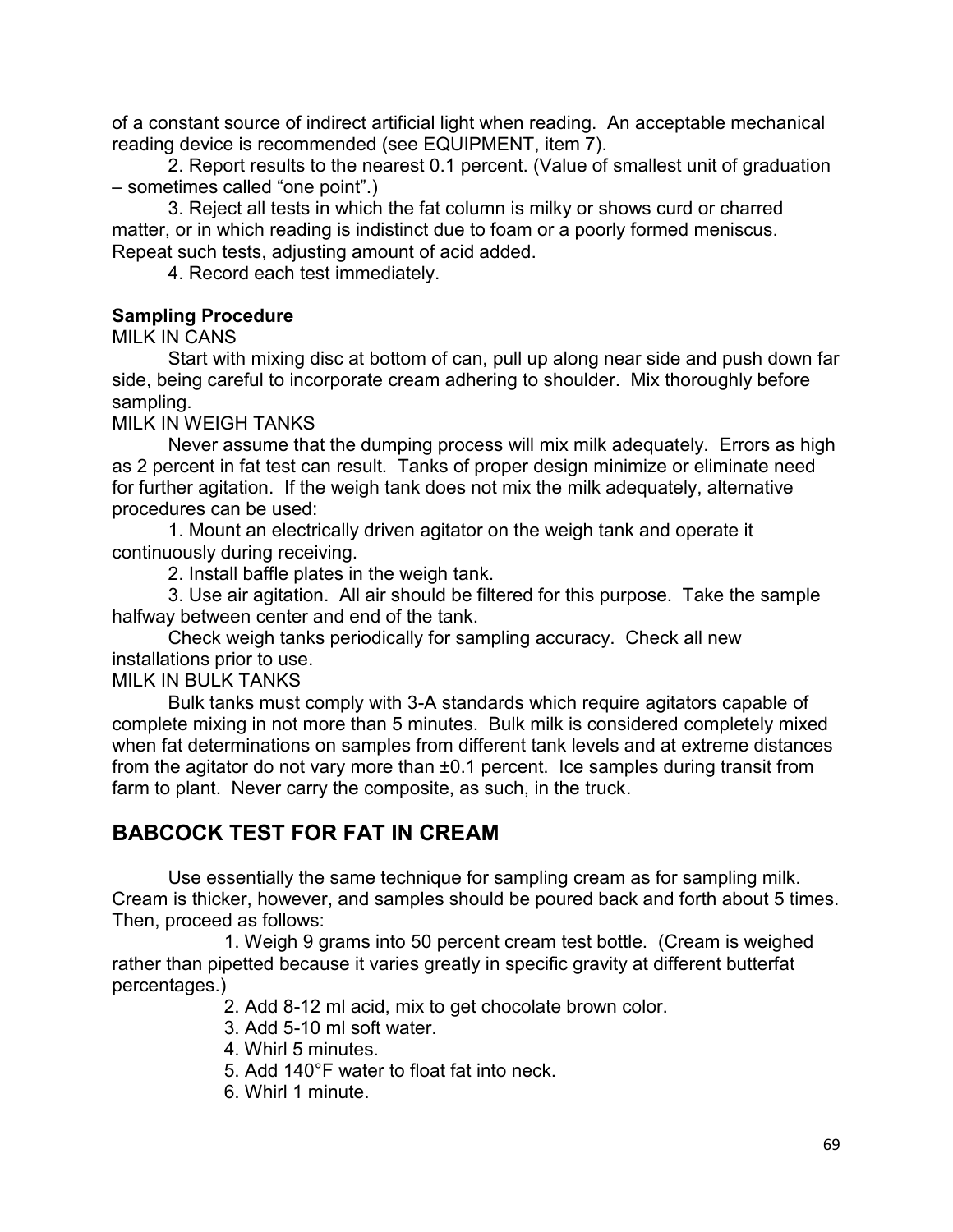7. Temper 5 minutes at 135°-140°F

 8. Add glymol (4-5 drops) and read. Glymol flattens the meniscus and allows more accurate readings.

Legal cream test bottles come in the following sizes:

- 1. 18 gm, 9 inch, bulb capacity not less than 45 cc
- 2. 9 gm, 6 inch, bulb capacity not less than 45 cc
- 3. 9 gm, 9 inch, bulb capacity not less than 45 cc

## **Causes of Error in the Babcock Test**

The more important causes of inaccuracies in the Babcock test are as follows:

- 1. Improper mixing of sample.
- 2. Careless measuring of sample and acid.
- 3. Pipetting milk which is either too warm or too cold.
- 4. Slow blending of acid with milk, having acid too warm, or using too strong an acid with milk, causing charring.
- 5. Having acid too cold, using too weak an acid, or insufficient mixing of acid with milk, causing curd to appear in fat column.
- 6. Excessive delay in mixing acid and milk, and between time of mixing and centrifuging.
- 7. Incorrect speed of centrifuge.
- 8. Over or under-timing.
- 9. Variations in temperature of tester.
- 10. Hard water or dirty water added to samples.
- 11. Improper water-bath temperature.
- 12. Improper light source for reading test.
- 13. Errors in reading fat column.
- 14. Dirty or inaccurate glassware.
- 15. Operator fatigue or incompetence.
- 16. Dishonesty.

 The influence of some of these causes of error on test results is shown in the following table:

### **Errors in fat accounting which may result from milk testing procedures.**

|                                                     | <b>Babcock Test</b> |            |
|-----------------------------------------------------|---------------------|------------|
| <b>Testing Procedure</b>                            | Percentage          | Percentage |
|                                                     | too high            | too low    |
| Babcock test vs. ether extract                      | $(0.05 - 0.07)$     |            |
| Tester operated too long (38 min.)                  | 0.09                | .          |
| Reading tests when too hot (175°-180°F)             | 0.05                |            |
| Speed of centrifuge too high (200 rpm above normal) | 0.02                |            |
| Composite test vs. daily test                       | $\cdots$            | 0.02       |
| Water bath temperature too low (120°F)              | $\cdots$            | 0.03       |
| Water bath not deep enough                          |                     | 0.03       |
| Tester operated too short a period (4.5 min)        |                     | 0.07       |
| Speed of centrifuge (20-in.) too low (200 rpm below |                     | 0.11       |
| normal)                                             |                     |            |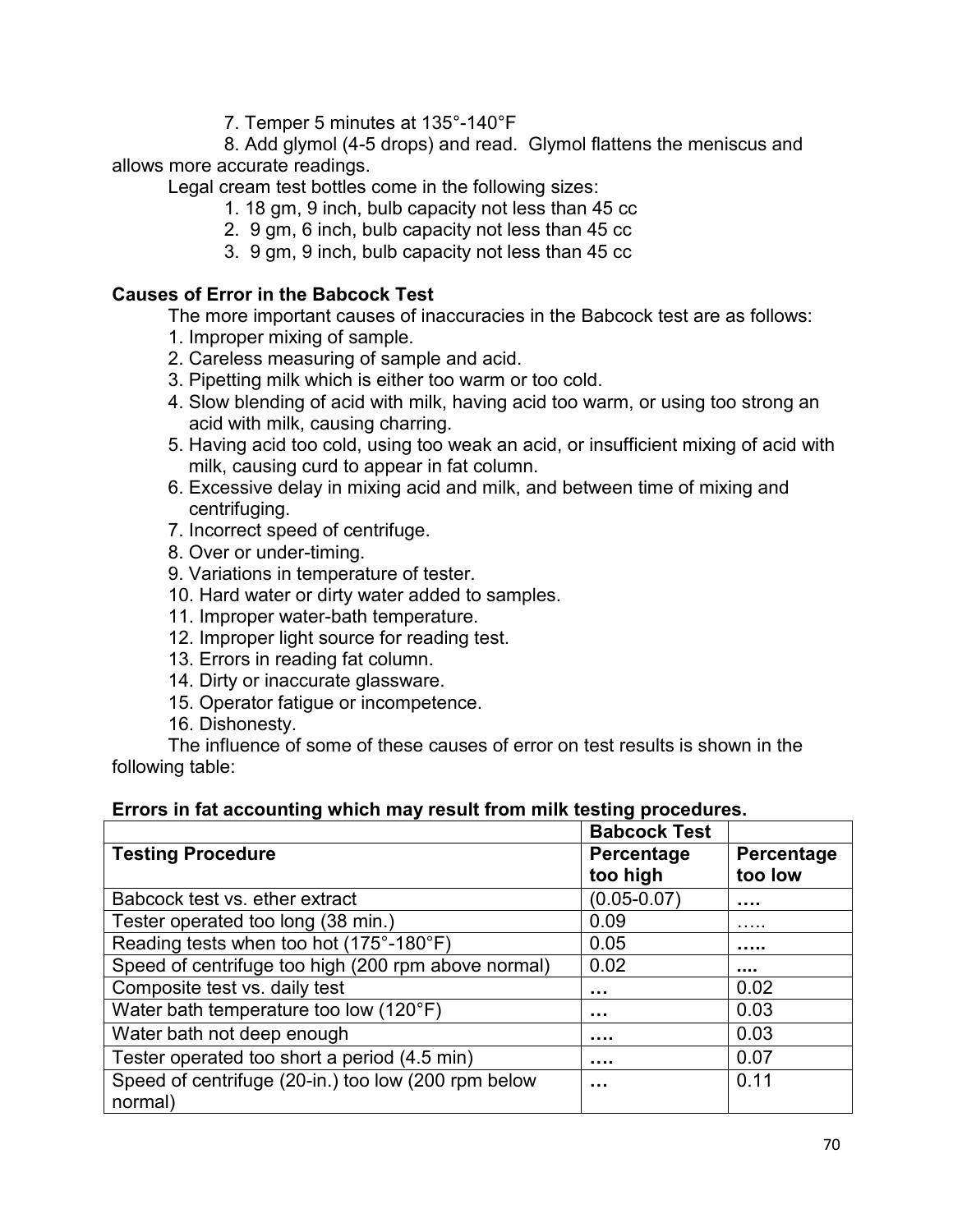| Inaccuracy of test bottles                    |                     |
|-----------------------------------------------|---------------------|
| Holding temp. of composite samples (58°-80°F) | <br>$ 0.04 - 0.08 $ |

# **USE OF THE MILKO-TESTER**

## **Calibration**

The procedure for calibrating the Milko-Tester according to Shipe in A.O.A.C. is:

 1. Test in triplicate 20 representative milk samples ranging from 3 to 6 percent fat by 15.029 or 15.031 and the Milko-Tester (15.029 and 15.031 are A.O.A.C. designations for the Roese-Gottlieb and Babcock methods respectively. In other words, you could use either method in calibrating the Milko-Tester).

 2. Calculate the average for each sample by each method to the nearest 0.01 percent.

3. Calculate the standard deviation of the difference,  $S_D$ , as follows:  $S_D = ( (D^2) - (D)^2 /N ) / (N - 1)$ 

 Where D = average of results by 15.029 or 15.031 on sample minus the average of Milko-Tester results on the same sample, e.g.  $(B_1 + B_2 + B_3) / 3 - (M_1 + M_2 +$  $M_3$ ) / 3 (where B = reading by the Babcock method (or Roese-Gottlieb), and M = reading by the Milko-Tester).

Where N = number of samples tested (if the specification of 20 samples tested is exceeded, include all samples tested in the calculations except those for which an error in 1 or more determinations can be proven.

## **Operation**

 The following is a guide for operation of the Milko-Tester as an official method of testing butterfat. It is a condensation of information found in the operator's manual of the manufacturer. The material is intended as a guide for routine, day-to-day analysis. For more detail, consult the manual per se.

 The foregoing discussion assumes that the Milko-Tester has been properly calibrated. Units should be calibrated when installed. Thereafter, accuracy and precision checks must be made every 10,000 samples. Recalibration is necessary whenever:

1. The 10,000 sample check fails.

 2. The following parts are replaced, rebuilt, or adjusted: diluents syringe, syringe check valve, separation valve, pipette, cuvette, photocell, photolamp, stabilizer, or homogenizer.

 3. For the Mark II, 20,000 samples have been run through the equipment, or at least every 6 months. The 20,000 sample calibration is required because of the necessity to overhaul the homogenizer at that stage. If 6 months elapse before the 20,000 sample limit is reached, the unit must be recalibrated, no matter how many samples have been analyzed. The Mark III model can perform up to 60,000 analyzes before recalibration.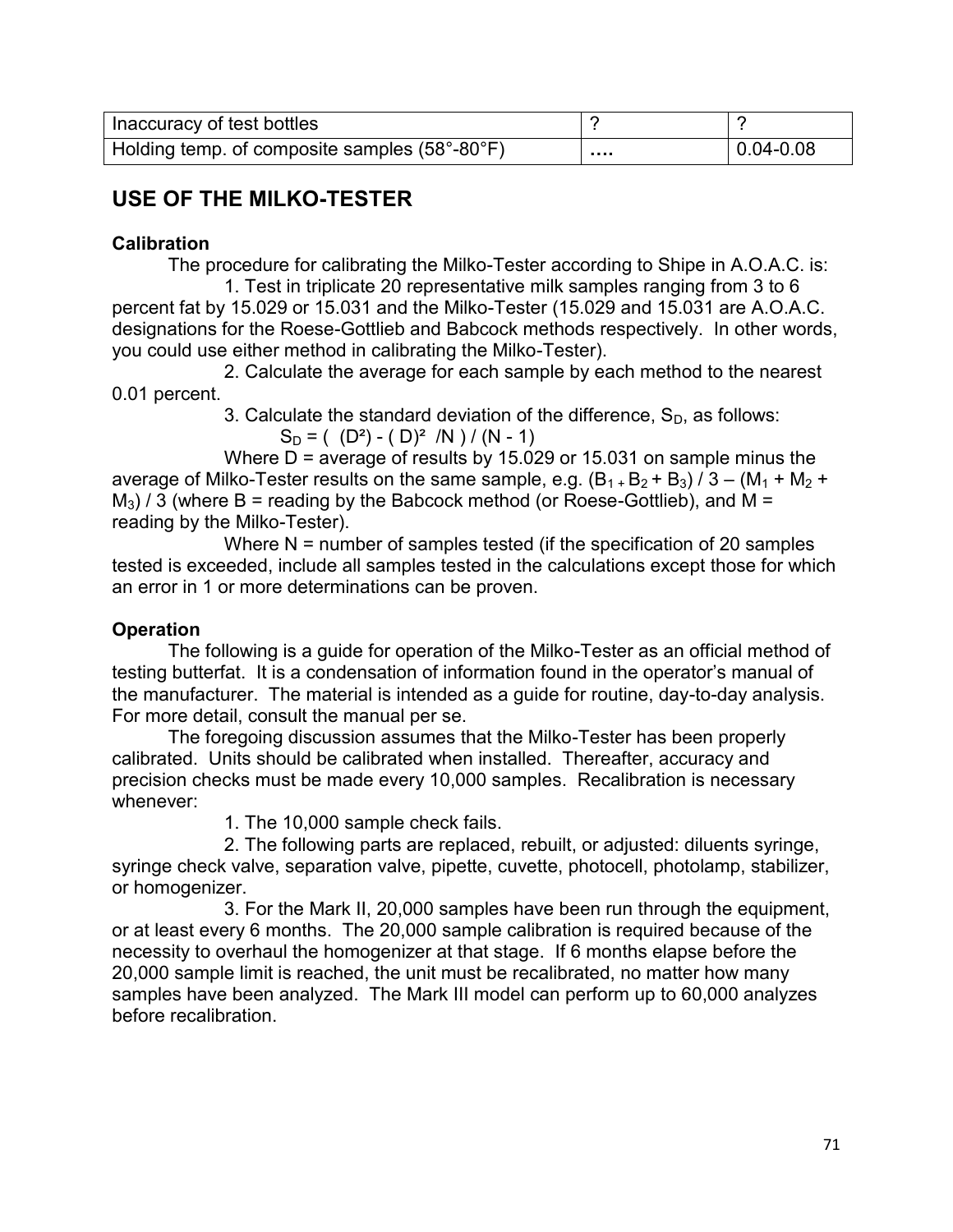## **Start-Up Procedure**

 1. Check meter reading (fat test scale) with power disconnected. The meter must read 9.2 percent exactly. If it does not, adjust the Milko-Tester by means of the screw located in the center part of the meter.

 2. Allow the unit to warm up (plugged in and turned on) for 40 minutes or more before making the first test. (This is necessary only if the Milko-Tester is turned off at the end of a day's use.)

3. Inspect intake filter. Be sure it is unclogged (free of dirt, milk solids, etc.).

 4. Force air out of diluent syringe (push in the plunger and let it return to normal setting). Through window in top of unit note whether or not all air bubbles have been expelled.

 5. Check diluent level in bottle. Be sure there is enough liquid for proper operation.

 6. "Zero" the unit on diluent. That is, make a reading on diluent only. Indicator should read 0. If it does not, make appropriate adjustment.

 7. Check the rubber valve at the inlet of the diluent syringe as follows. Remove the diluent tube and filter from the diluent bottle. Hold the filter so that it can be observed and slowly depress the diluent syringe. If valve is functioning properly, no diluent will come back through the filter. If diluent does return through the filter, replace valve and recheck.

## **Sampling Preparation**

 1. Warm milk samples to 100°F in a water bath. Final temperature should not exceed 100°F. Do not mix milk until samples have reached 100°F. Never hold warmed samples more than 30 minutes before mixing and sampling. Water bath temperature should not exceed 100°F when samples are inserted.

2. If cream adheres to the sample container, reincorporate it by gently swirling or stirring. When necessary, a rubber disc (policeman) may be used to dislodge adhering cream.

 3. Mix sample within 30 minutes after reaching 100°F. Mixing procedure may vary with type of sample container, although not necessarily. In glass containers (or in Whirl Paks if desired) mix milk by pouring into a dry container and back into the original at least twice. Or, mix by rocking the sample back and forth 6 times over a distance of 6 inches. An air space is essential for this method of mixing. Always be careful to avoid churning.

4. Test the sample immediately after mixing.

# **Testing Procedure**

- 1. Place well-mixed samples under the sample pickup tube.
- 2. Start homogenizer (push "start" button). A yellow light will come on.
- 3. After yellow light goes out, wait 3 seconds.
- 4. Depress funnel slide plunger to its full travel; hold it in.
- 5. Depress diluent syringe plunger to its full travel and release.
- 6. Gently allow funnel slide plunger to return to its original position.
- 7. Remove sample. Wipe off intake.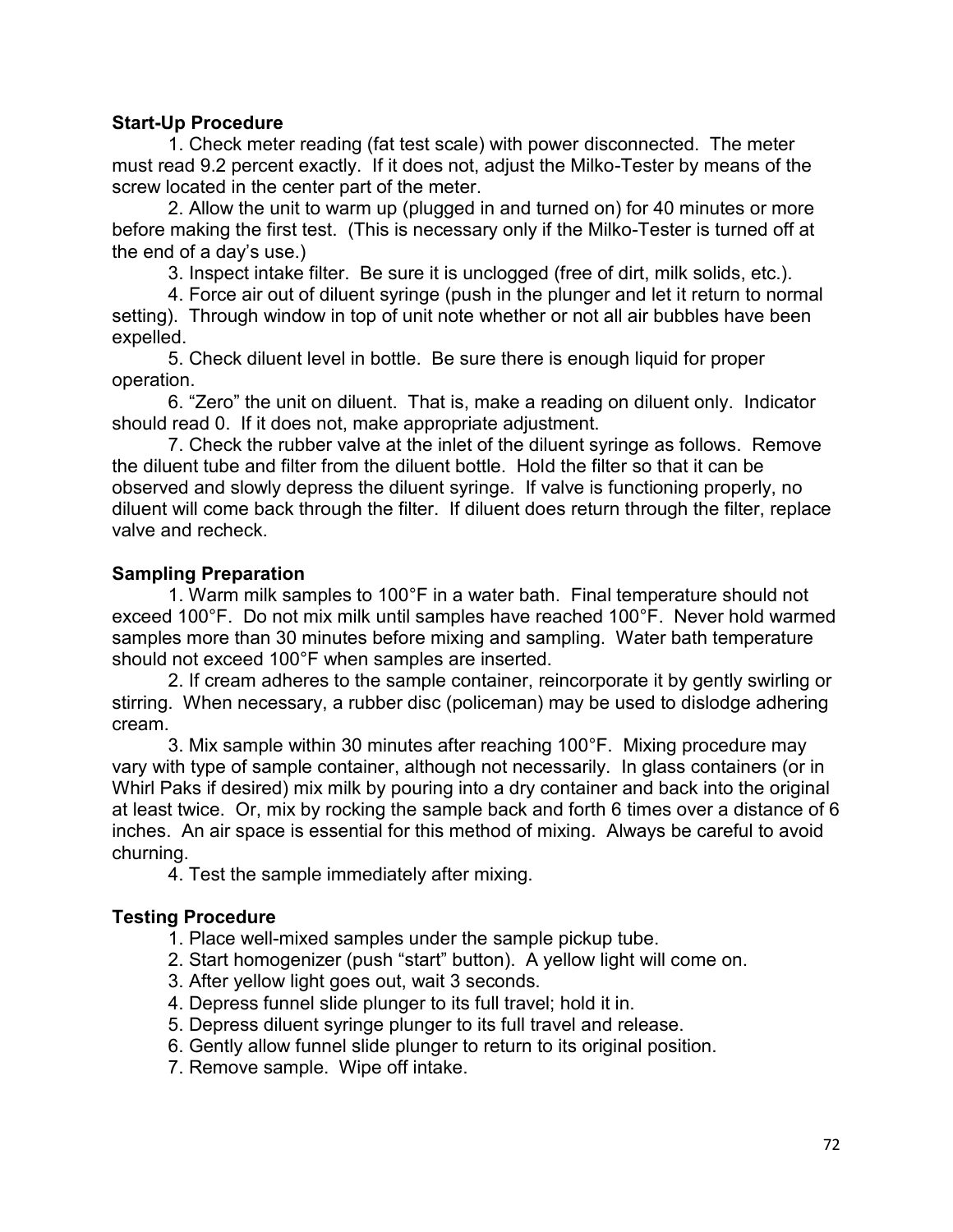8. Take the reading from the meter immediately after the needle comes to rest. Be sure to align the needle with its mirror image to the rear. Read the nearest 0.1 percent (one point).

## **Daily Maintenance**

 After samples have been run and it will be more than 5 minutes to the next sample, cycle distilled water through the homogenizer. Do this two times. Flush the cuvette (diluent) twice, and return the needle to zero.

 At the end of the day: (1) repeat above, (2) clean the collecting funnel, stirrer, and all other parts in that area, and (3) clean up any milk spilled during the day.

## **Weekly Maintenance**

Once each week, clean the Milko-Tester as follows:

 1. Mix 2 ounces of milkstone remover with 2 ounces of distilled water and draw this mixture into the unit through the sample tube. Allow to stand in the unit for 15 to 20 minutes, and then flush 3 times with distilled water.

 2. Draw diluent into unit by placing a diluent bottle under sample pickup tube. Allow to stand 15 minutes. Cycle the homogenizer twice using distilled water. Flush cuvette as indicated under "Daily Maintenance" above.

 3. Clean or replace sample filter mesh. It may be cleaned by immersion in nitric acid. This will remove organic sediment that has accumulated.

 4. Clean collecting tube (below the milk pipette outlet) of encrusted sample. Rinse chips through outlet line.

# **Weekly, But at Least Every 2,000 Samples**

1. Check water level in water bath. Add distilled water if needed.

2. Lubricate funnel slide rails, push-buttons for funnel slide and diluent

dispensing syringe, homogenizer bearing, eccentric of gear motor, bearing and slide rail which supports the bearing.

3. Check pilot lamps. Replace if necessary.

 4. Check shift value. This is read through the small round window on the left side cover.

 5. Check diluent bottle for contamination; replace if necessary. Also check diluent screen, and replace if necessary.

 6. Check diluent syringe. If deposits are observed on the inside of the syringe (usually it will appear as white ring near the end of the piston), remove the unit, disassemble, and clean.

# **Record Keeping**

 It will be necessary for the Milko-Tester user to have records available at all times for both personal needs and those of the State Milk Board in carrying out routine inspection work. For this purpose, keep: (1) a calibration record and (2) a daily operational record.

 The calibration record should include date, reason for calibration, and calibration data (all analyses made on all samples, both high and low fat, the average of the triplicate analyses, and all calibrations).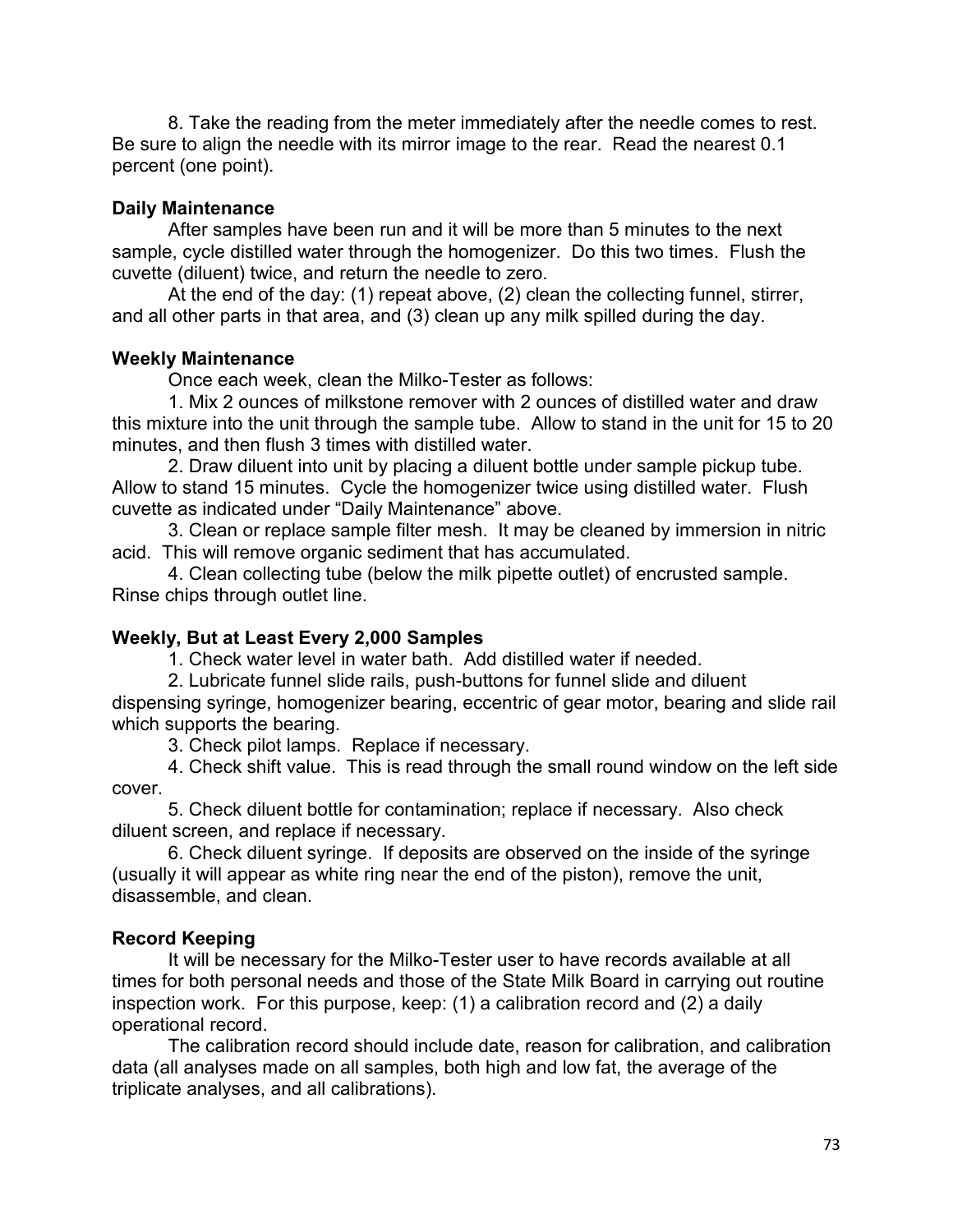Daily records should include: (1) date, (2) number of samples run, (3) accuracy checks, (4) shift value checks, (5) standardization data, (6) parts replaced, if any, (7) weekly cleaning program on the day set aside for this task, (8) name of operator, and (9) other data deemed necessary to the upkeep and accurate operation of the unit as desired by the operator.

## **Regulatory Requirements**

 1. The Milko-Tester shall be operated and maintained according to the manufacturer's operation manual, which shall be available at all times in conjunction with the instrument.

 2. All dairy plants utilizing a Milko-Tester shall assign a qualified licensed person to supervise the operation and maintenance of the instrument.

 3. A permanent written record of all repairs, calibrations, check tests, and number of samples tested shall be kept on file.

 4. Samples used for calibration shall include samples in the butterfat ranges of 3- 4 percent and 5-6 percent.

 5. Check tests shall be performed daily prior to using the instrument and thereafter during operation, as often as necessary to maintain accurate tests.

 6. Potassium dichromate, not more than 1 percent by weight of the sample, must be used as a preservative if a preserved sample is used for testing. Other preservatives produced and available after the adoption of Regulation Agr. 1540 may be used providing they are approved by the Commissioner.

 7. It is the responsibility of the assigned Milko-Tester operator to determine that the Milko-Tester is operating correctly. If at any time he/she believes the results obtained are biased, all further testing with the defective machine shall cease until the unit has been adjusted, repaired, and recalibrated.

 8. The individual running the standard method used to calibrate the electronic tester shall hold a currently valid testing license.

# **Other Official Tests**

 Both the Gerber and Mojonnier tests are official procedures in Missouri. The Mojonnier test requires special equipment and uses an analytical (very sensitive) balance for weighing samples. It is usually considered to be the standard upon which other tests are compared. However, it is rather tedious and time consuming and does not lend itself to routine work involving large numbers of samples. The Gerber test does not have these disadvantages and is nearly as versatile, although possible somewhat less precise. The Gerber test does lend itself well to large numbers of samples and is sufficiently versatile to make it a very useful procedure for market milk operations. Special test bottles and a Gerber centrifuge are required. The test requires slightly less time to run than the Babcock test.

The procedure for making a Gerber test is as follows:

 1. Warm samples to 100°F and hold 5 minutes. Be sure sample is well mixed before pipetting.

 2. Using 11 ml pipette, add 11 ml of milk to test bottle. (Pipette is full when top meniscus of milk coincides with graduation line.) After free flow stops, wait 3 seconds and blow out last drop.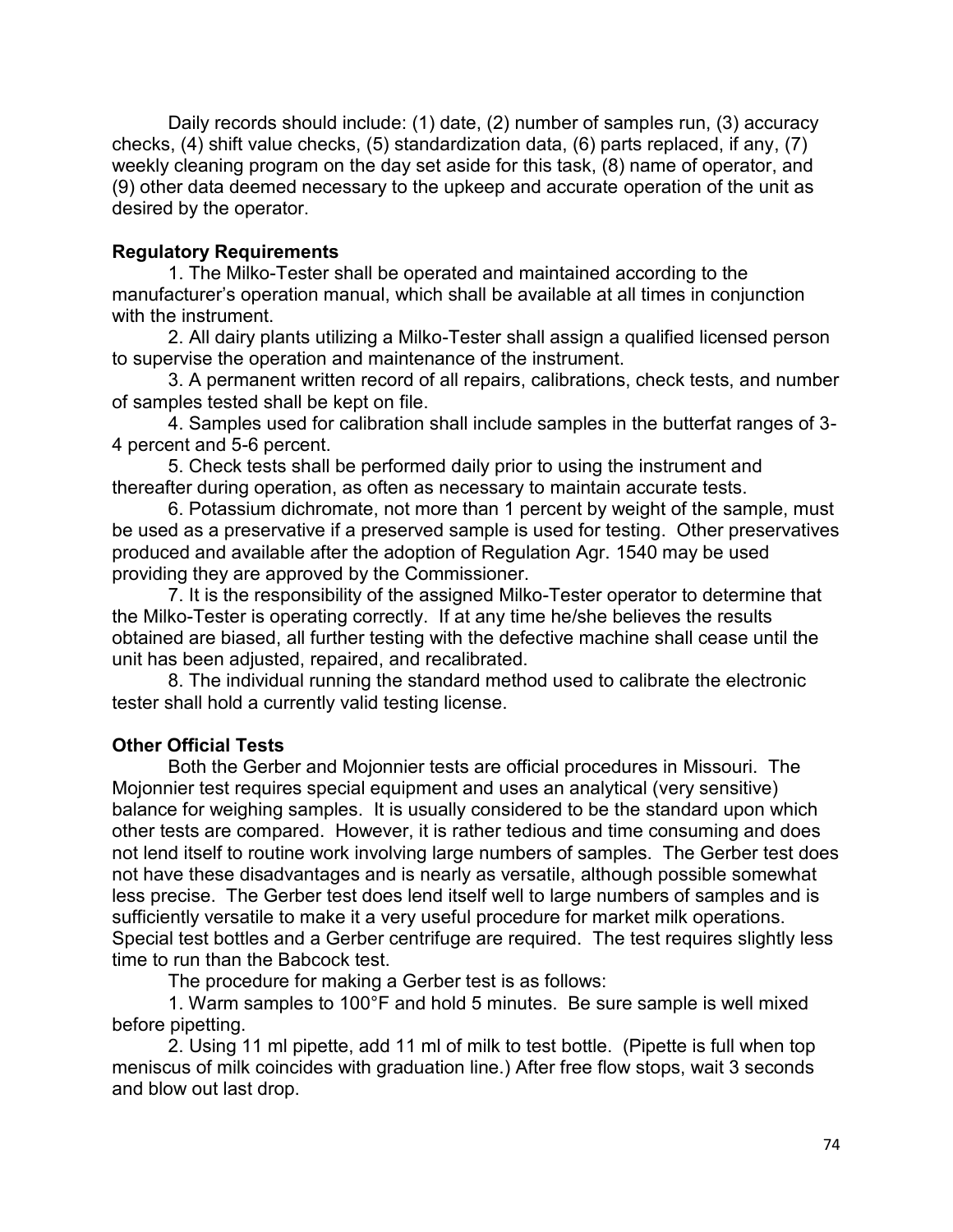3. Incline rack 20° off horizontal.

4. Holding bottle at 45° angle, slowly add 10 ml of sulfuric acid previously cooled to 50°F.

 5. Return bottle to rack, positioning it to maintain vertical plane of stem to insure complete milk displacement.

6. Add 1 ml of isoamyl alcohol.

7. Insert lock stopper. Exert pressure firmly to secure seating.

 8. Hold with stopper end up and shake until curd is digested. Then shake an additional 10-15 seconds.

 9. Hold bottles at stopper and neck (because of heat) and invert not less than 4 times. This should mix in all "trapped" acid. Keep bottles at 45° angel.

10. Place bottles in centrifuge – stopper toward outside.

11. Whirl 4 minutes.

12. Temper 5 minutes at 140°F.

13. Remove bottles individually. Fit stopper on key on reader stand. Apply gentle pressure to bring bottom of fat column to coincide with nearest whole percent.

 14. Read graduation at top of the fat column at the bottom of the shallow meniscus. Read to nearest 0.05 percent graduation.

 15. Subtract bottom "whole percent reading" from top reading to get percent butterfat.

## **Relationship between Fat and Solids-Not-Fat**

Don't expect high solids-not-fat content in milk of low fat test. On the average, milk testing low in fat also will test low in solids-not-fat. For each 1.0 percent drop in fat test, you might expect a 0.4 percent drop in solids-not-fat and vice versa. This relationship is not consistent enough to permit accurate calculation of solids-not-fat from fat measurements. But it does tell you what to expect. Milk testing 3.5 percent fat will ordinarily have between 8.4 and 8.5 percent solids-not-fat. You would neither expect 3.5 percent test milk to have 8.7 or 8.8 percent solids-not-fat nor 8.2 or 8.3 percent solids-not-fat. Individual cow samples might show such odd relationships, but less so in herd milk – and even less so in mixed herd milks.

# **MILK PROTEIN**

 Protein content of milk averages about 3.2 percent in the United States. Of this amount, about 2.5 percent is casein and 0.7 percent is whey proteins. At a level of 3.5 percent milkfat, protein content, which follows generally the pattern for butterfat, becomes about 3.1 percent. Factors that tend to cause changes in milkfat level tend also, and in similar fashion, to alter protein content. The level of protein falls as lactation progresses; it also decreases during spring and summer, but increases in fall and winter. Ability to produce protein is determined by genetic factors. Breed differences occur just as they do in milkfat production. Average protein content of milk, of different breeds, ranges close to the following: Holstein (3.3), Ayrshire (3.4), Guernsey (3.6), Brown Swiss (3.7), and Jersey (4.0). To increase the percentage of protein in milk, dairymen must breed for increases in protein yield, not percentage, in order to prevent a decrease in total milk yield. The same breeding philosophy holds for other milk components.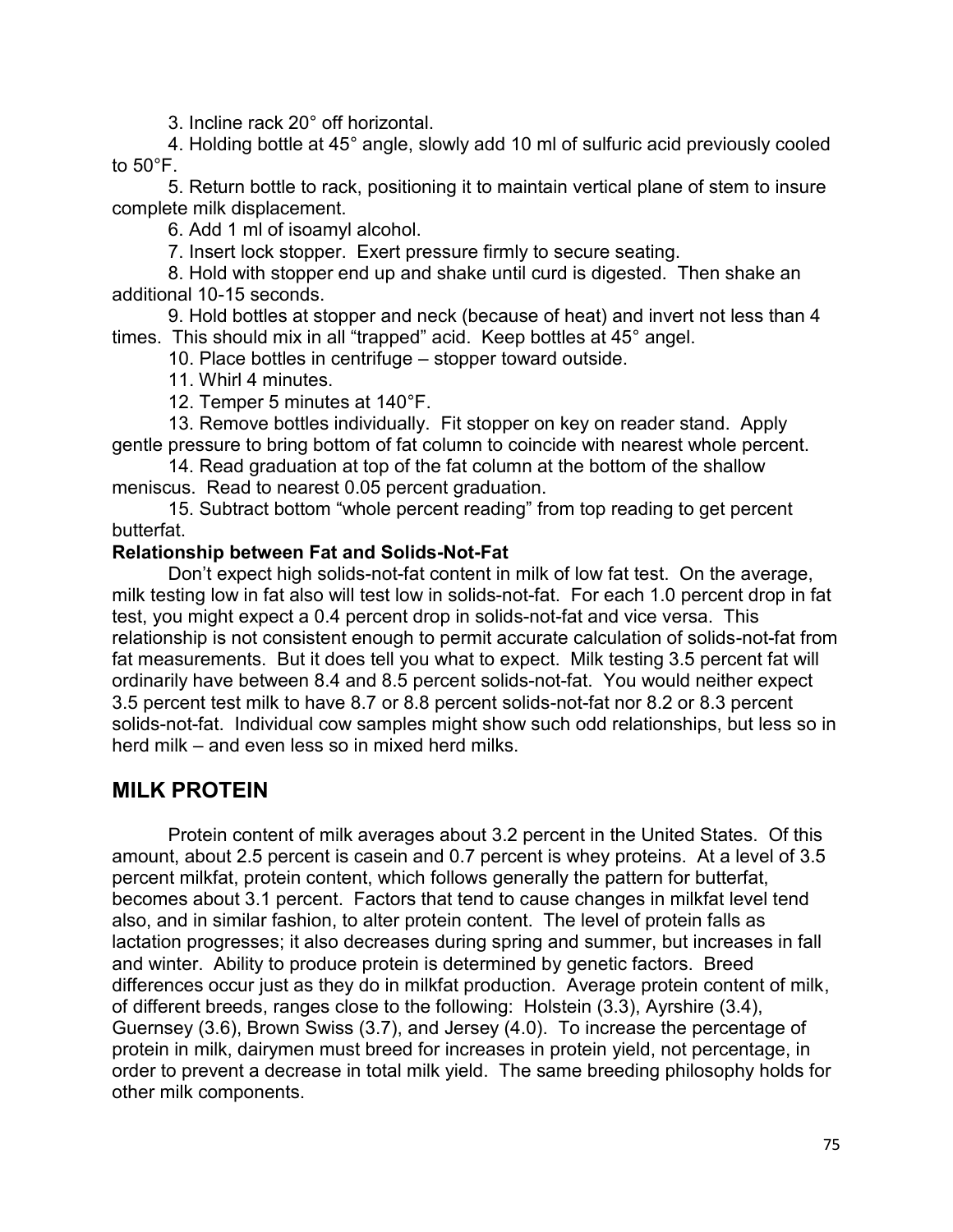Generally speaking, mastitis causes an increase in total protein content of milk, but casein content goes down. The gain in protein takes place in the whey protein fraction. Because cheese consists only of casein as protein component, yield of cheese suffers with an increase in severity of mastitis.

### **Test for Milk Protein and Solids-Not-Fat**

Because proteins consist of amino acids and because amino acids contain nitrogen, a reference procedure for determining protein content has been developed around an analysis for nitrogen. It is called the Kjeldahl method. This is the reference procedure for all routine methods of determining protein content. To convert a reading of nitrogen content to protein, a factor must be used. This factor varies to some extent for different proteins. The reason lies in the varying amino acid composition (thus nitrogen level) in various proteins. The factor for milk protein is 6.38. Take the nitrogen content of milk and multiply that value by 6.38 and you get protein content. At least this is how the test calculation usually is made. Milk, however, contains some components other than protein that also contain nitrogen. Collectively, these are termed non-protein nitrogen (NPN). Milk averages about 5 percent NPN. Therefore "true" protein content, as measured by the Kjeldahl method, must consider NPN. To derive a true protein level requires that NPN be deducted from total nitrogen before applying the factor above.

 The above considerations are important because the Kjeldahl method is the reference against which routine protein testing methods are standardized. Any "error" in the Kjeldahl procedure is automatically built into routine procedures. The major error that occurs centers on NPN, a component that varies seasonally, by breed, and protein content of feed. Higher levels of protein in feed yield somewhat higher NPN levels in milk.

 Two different kinds of methods are most frequently used in routine analysis of milk for protein content. The first is referred to as dye-binding methods; the second is infra-red analysis. Two different dyes are applied in the former methods, and two test methods are thereby distinguished. One dye is amido black, the other orange g. In both dye-binding procedures, excess dye is added to milk. The dye is attracted to and binds to protein. The dye/protein complex is precipitated out of solution and the residual dye is accounted for by light absorbance measurement. The amount of residual dye is inversely proportional to the amount of protein. Different proteins do have differing capacities to bind dye, and this fact must be considered in making measurements of different proteins or ratios of proteins in a given food system. For example, the dyebinding capacity of whey proteins is 20 percent higher than whole milk protein. The dye-binding capacity of casein is 5 percent lower than whole milk protein. In the amido black method, caution must be taken to recalibrate the equipment when new dye is purchased. Purity of the dye varies from one lot to another.

 Infra-red equipment allows for measurement of fat, protein, lactose, solids-notfat, or total solids all on the same piece of equipment. A number of different models of infra-red units are used in milk analysis. All are based on the principle that different chemical bonds absorb more or less infra-red light of specific wave lengths. Because chemical bonds vary by milk component, infra-red absorbance (or reflectance) can be used as a means of quantifying the amount of each.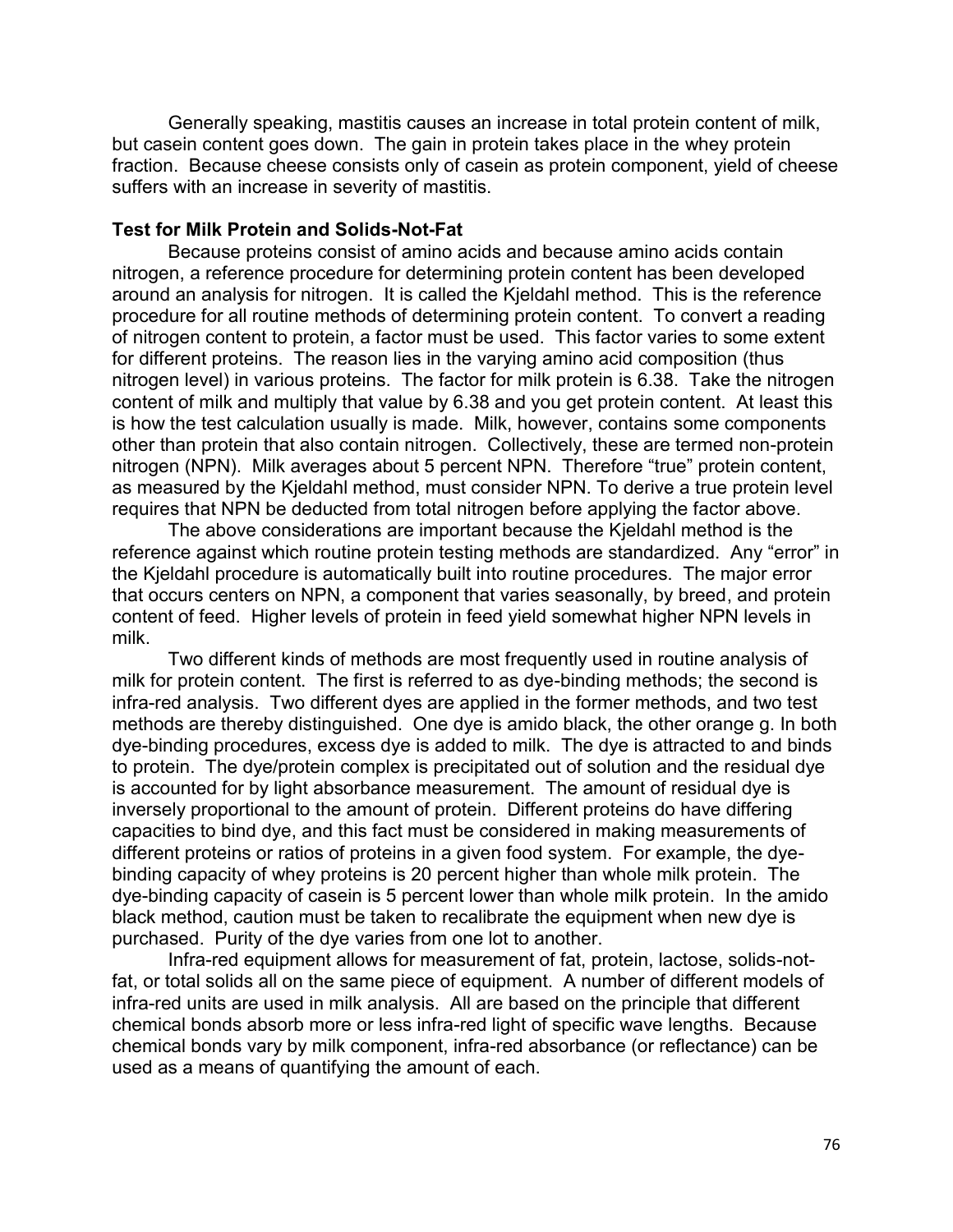### **Evaluating Different Test Methods**

 A routine test procedure is evaluated by three criteria: (1) the degree to which the method agrees with a reference test, (2) the precision with which the method is able to repeat itself on the same sample, and (3) the degree to which test results between laboratories and obtained by different technicians agree with each other. Respectively, these three criteria are termed accuracy, repeatability, and reproducibility.

# **FREEZING POINT DETERMINATION AND ADDED WATER**

 The most precise measure of adulteration of milk with water is freezing point of milk. Freezing point depends on dissolved substances. In milk, lactose and mineral salts lower the freezing point slightly below that of water.

 Freezing point of milk is its most constant property. Within the udder, increases in lactose are always compensated for by decreases in mineral salts and vice versa, thus stabilizing the freezing point.

 Addition of water causes a rise in freezing point. This increase can be measured with great precision. Amount of added water can be readily calculated. In some few instances water is added intentionally. Far more often water gets into milk because of failure of the dairyman to adequately drain lines or pumps, milk jars, or bulk tanks. The problem is generally more serious in pipeline installations. Water used to "chase" last milk through the pipeline or out of the bulk tank also can add significant amounts.

### **Origin of Present Freezing Point Base**

Extent of water adulteration is gauged by the degree to which freezing point of a milk sample varies from the natural freezing point of a given milk supply. Most often the "natural" freezing point is taken as an average value for any given pooled supply of market milk. One study found the average for the United States to be -0.540°H (H in this case stands for Hortvet, the name of the scientist who first devised a standard test for freezing point). Although natural variations in freezing point do exist, statistical analysis shows that milk of 99 percent of the United States cow population falls somewhere within the range of -0.560°H and -0.525°H. The latter (the higher figure) has become the legal standard over the years. What it says, in effect, is that only very rarely (1 in 100 times or less) will an unadulterated (natural) milk supply be found to have a freezing point above this level. Putting it differently, any milk showing a freezing point above -0.525°H almost certainly has been adulterated with water, whether accidentally – as often is the case – or intentionally.

#### **Development of a Working Standard**

 The legal standard is an upper freezing point base, a base considerably higher than anticipated in average milk supplies. As such, it serves as a legal basis, but it really doesn't serve as a very good "working" standard. That is, considerable water could be added to the average milk supply before the legal standard is exceeded. Take the national average cited above as an example. The question is how much water could be added to such milk before the freezing point would exceed the legal upper base.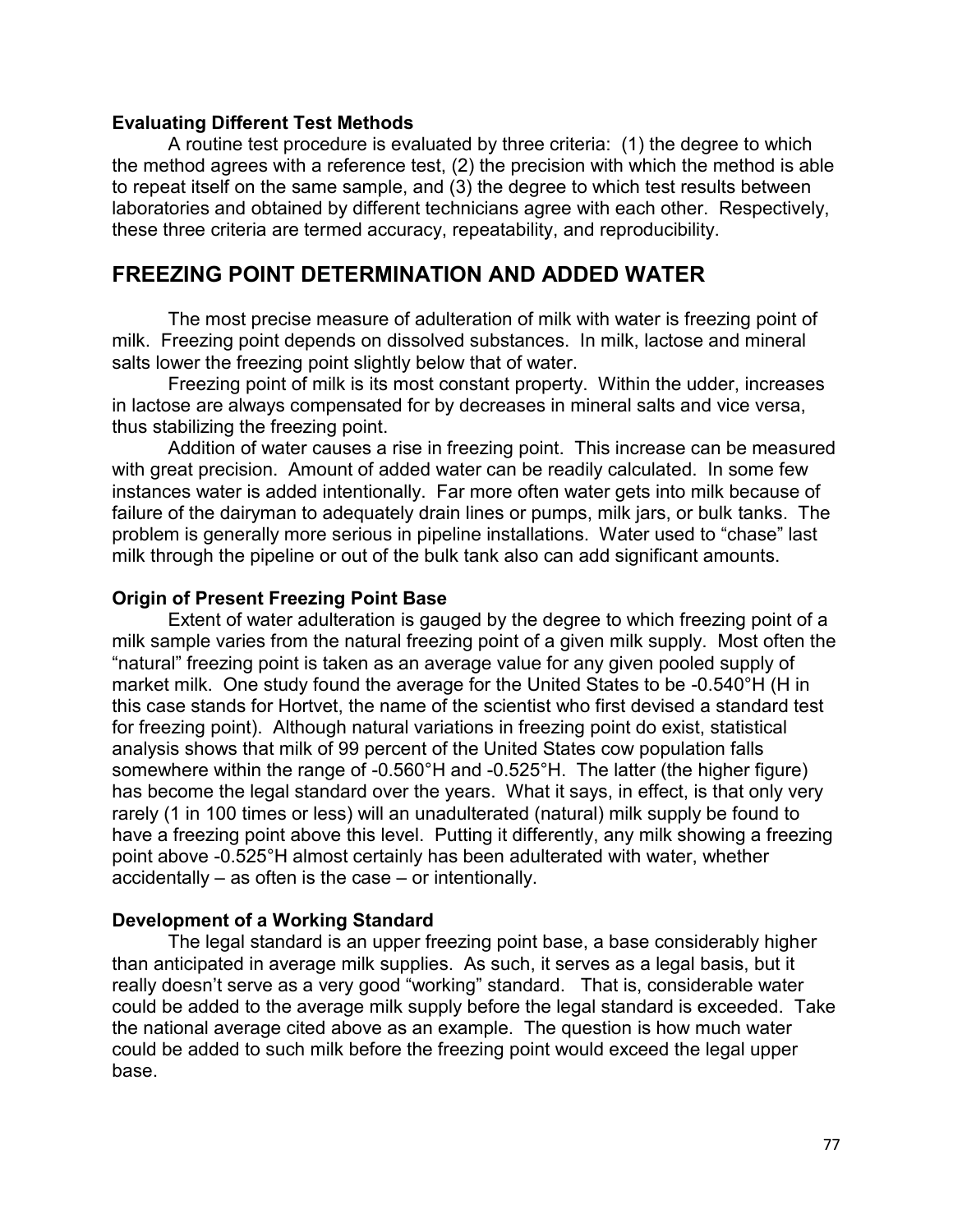The calculations are:

 $0.540 - 0.525 = 0.015$  $0.015 \div 0.540 \times 100 = 2.8\%$ 

The answer is 2.8%. Using precise figures and not rounding off, the percentage in reality is 2.9. Nearly 3 percent of water can be added to average milk supplies before the legal standard is exceeded. This is a considerable amount and a costly amount to haul or to process out of milk at today's high energy costs. Thus a "working" standard appears desirable. Such a standard placed at some level below the legal base, should ideally make worthwhile a field visit to the farm yet avoid unnecessary visits. It is possible, again by statistical means, to determine what this "working factor" should be for any level of probability of finding a problem of added water. A factor can be set, for example, that ensures that 2 out of 3 field visits will result in positive finding of adulteration, thus allowing analysis and corrective action to be taken. This freezing point value is given as one standard deviation above the average. The standard deviation determined in the national survey of R. W. Henningson was found to be -0.00676°H. Deducting that value from the average (-0.5404) gives a working base of -0.534°H. This value could be lowered slightly to account for test variability. Where the average freezing point of unadulterated milk is -0.540°H, a reasonable working factor would appear to be -0.535°H.

## **Degrees Hortvet vs. Degrees Centigrade**

 The Hortvet standard has been used for many years in the dairy industry. It is in fact used interchangeably with degrees centigrade, which is an error. Cryoscopes often are calibrated in degrees Hortvet and results are reported in degrees centigrade. The original error, which has since led to use of this unconventional temperature standard, was made at a time when methods for determining freezing point simply were not precise. That is no longer the case, and it would appear desirable to convert now to the more universal standard, i.e. centigrade. This is not difficult to do. The same salt standards are used in the calibration of cryoscopes. The devices simply are set at equivalent centigrade values, rather than at Hortvet values. Readings are then made directly in degrees centigrade.

Or, degrees Hortvet can be converted to centigrade using the formula:

Conversely, the formula for converting centigrade to Hortvet is: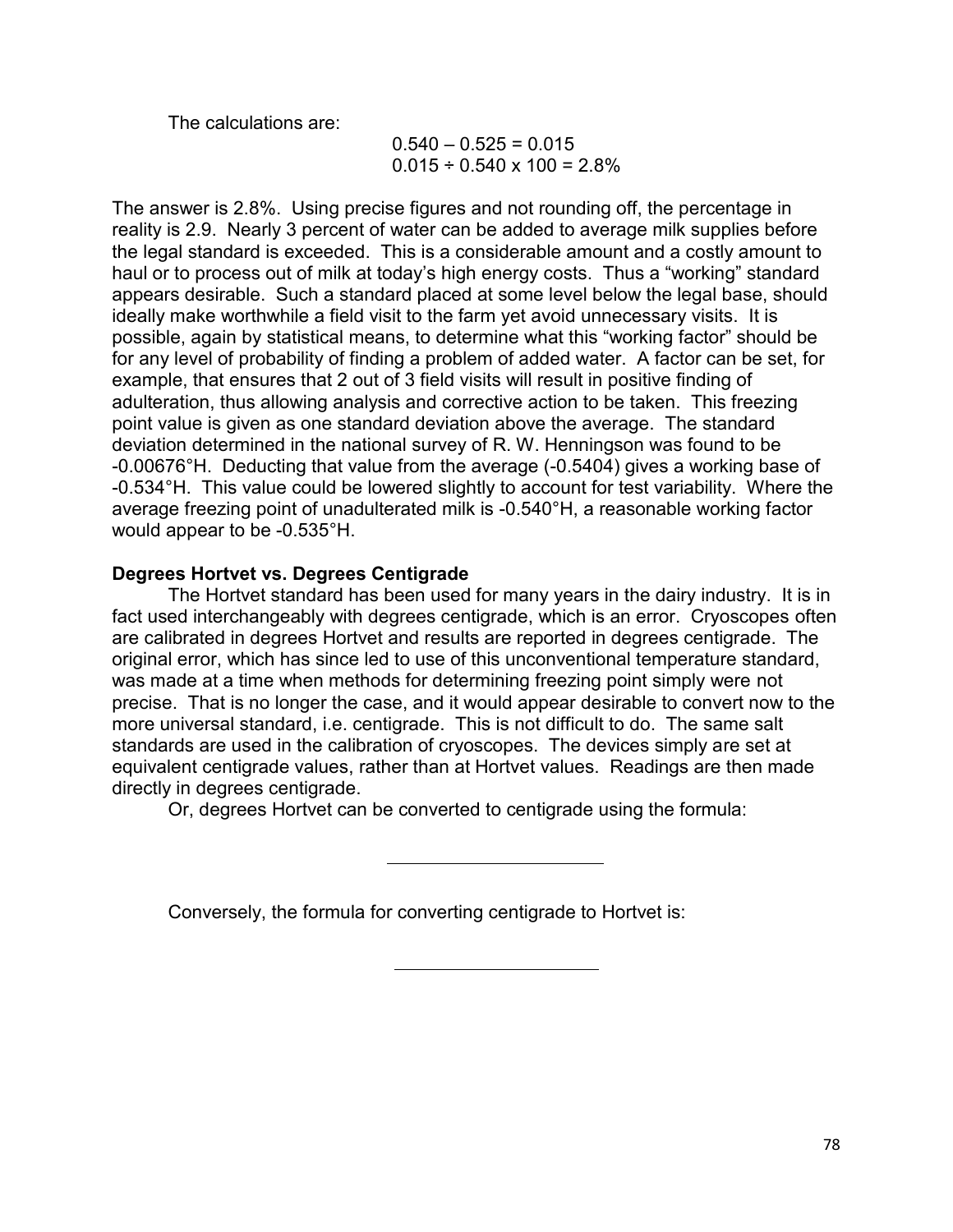Some comparisons of Hortvet and centigrade reading follow:

| Degrees Hortvet | Degrees Centigrade |
|-----------------|--------------------|
| $-0.422*$       | $-0.4080$          |
| $-0.544$        | $-0.526$           |
| $-0.540$        | $-0.522$           |
| $-0.537$        | $-0.519$           |
| $-0.530*$       | $-0.5125$          |
| $-0.525$        | $-0.508$           |
| $-0.621*$       | $-0.6002$          |
|                 |                    |

 \*Based on known amounts of salt in water. Salt levels are 6.892, 8.692, and 10.200 grams per 1,000 grams of water for the -0.422, -0.530, and -0.621 Hortvet measures, respectively.

## **Calculating Added Water**

Most cryoscopes provide for direct reading of added water using some standard value as a base. Over the years a 3 percent tolerance also has been provided. The AOAC standard uses as an average freezing point the value -0.546°H. Using 3 percent tolerance, the figure becomes -0.530°H. Percentage of water added can then be calculated in 2 different ways:

 $1.$ 

 In the above example, -0.530 becomes the expected freezing point. Other values may be more precise for any given producer or milk plant.

2. If water addition is calculated on a weight basis, the formula becomes:

In this example, T.S. means total solids.

# **Causing of Variations in Freeze Point**

Minor variations in freezing point occur. Several different factors are involved:

- 1. Seasonal variations Some change in freezing point occur throughout the year. You might expect slightly lower values in the spring than in winter. This has been attributed to changes in feed and temperature.
- 2. Feed Starvation diets, shifts from low to high carbohydrate feed, and other ration changes cause freezing point variations.
- 3. Breed Ayrshire herds appear to have the highest average milk freezing point. Slight differences may be found between other breeds.
- 4. Morning versus evening milk Morning milk has been found to be approximately 0.002°C higher than evening milk.
- 5. Acidity development One of the more important causes of freezing point changes is souring. Freezing point is lowered and will compensate for water addition.